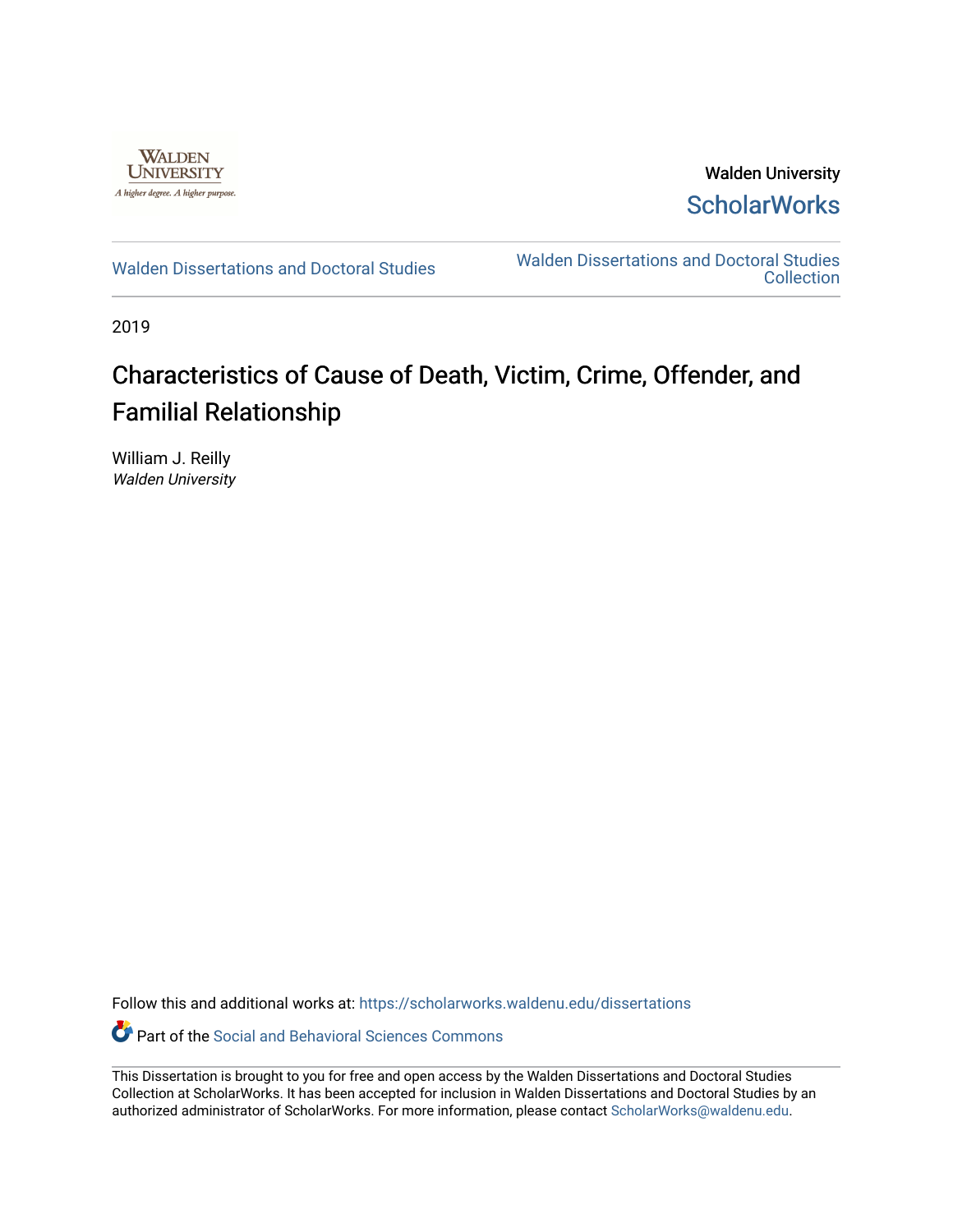# **Walden University**

College of Social and Behavioral Sciences

This is to certify that the doctoral dissertation by

William J. Reilly

has been found to be complete and satisfactory in all respects, and that any and all revisions required by the review committee have been made.

Review Committee Dr. Charles Diebold, Committee Chairperson, Psychology Faculty Dr. Eric Hickey, Committee Member, Psychology Faculty Dr. Victoria Latifses, University Reviewer, Psychology Faculty

The Office of the Provost

Walden University 2019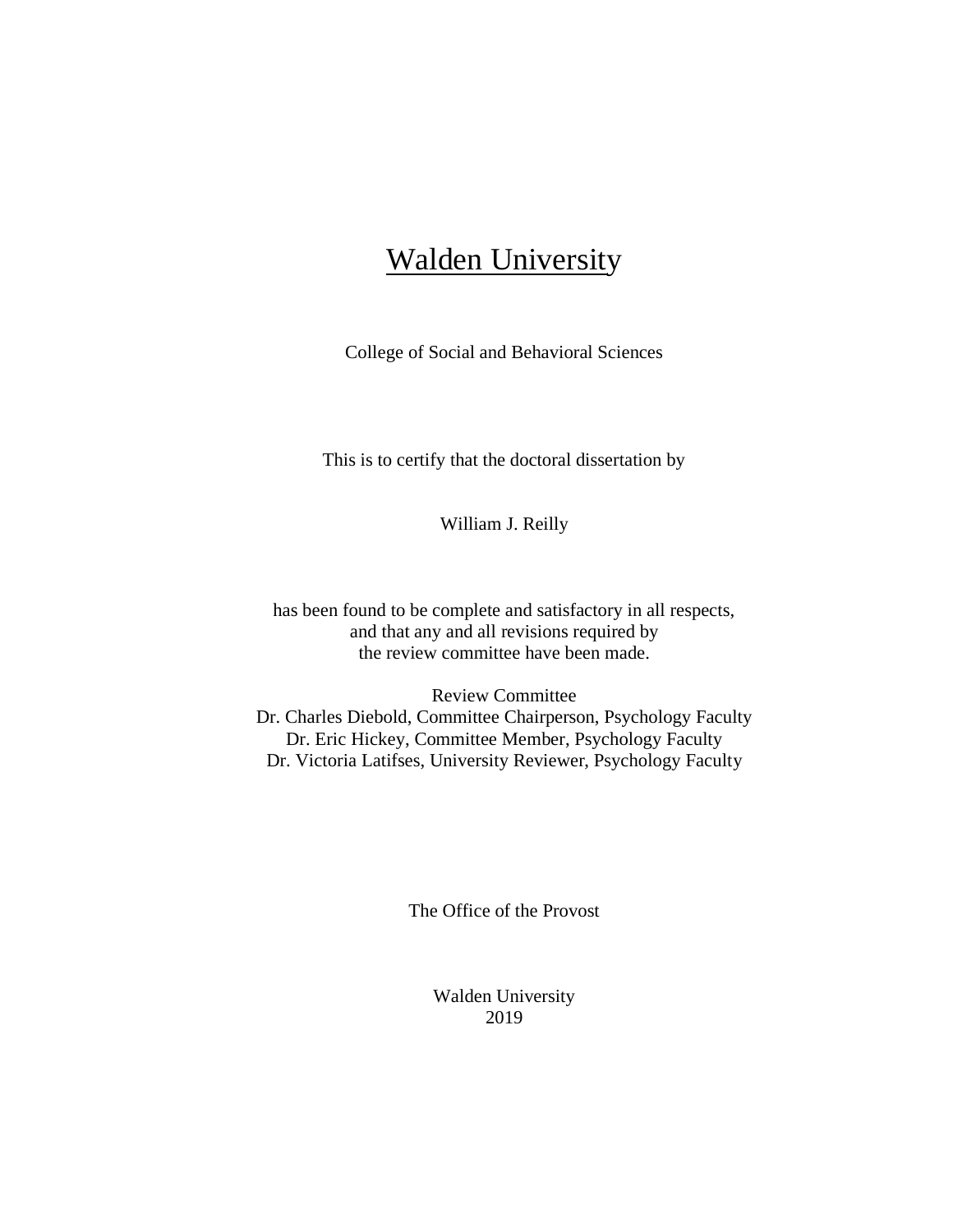Abstract

Characteristics of Cause of Death, Victim, Crime, Offender, and Familial Relationship

by

William J. Reilly

MS, University of Colorado at Colorado Springs, 2008

BS, American Intercontinental University, 2005

Dissertation Submitted in Partial Fulfillment

of the Requirements for the Degree of

Doctor of Philosophy

Psychology

Walden University

November 2019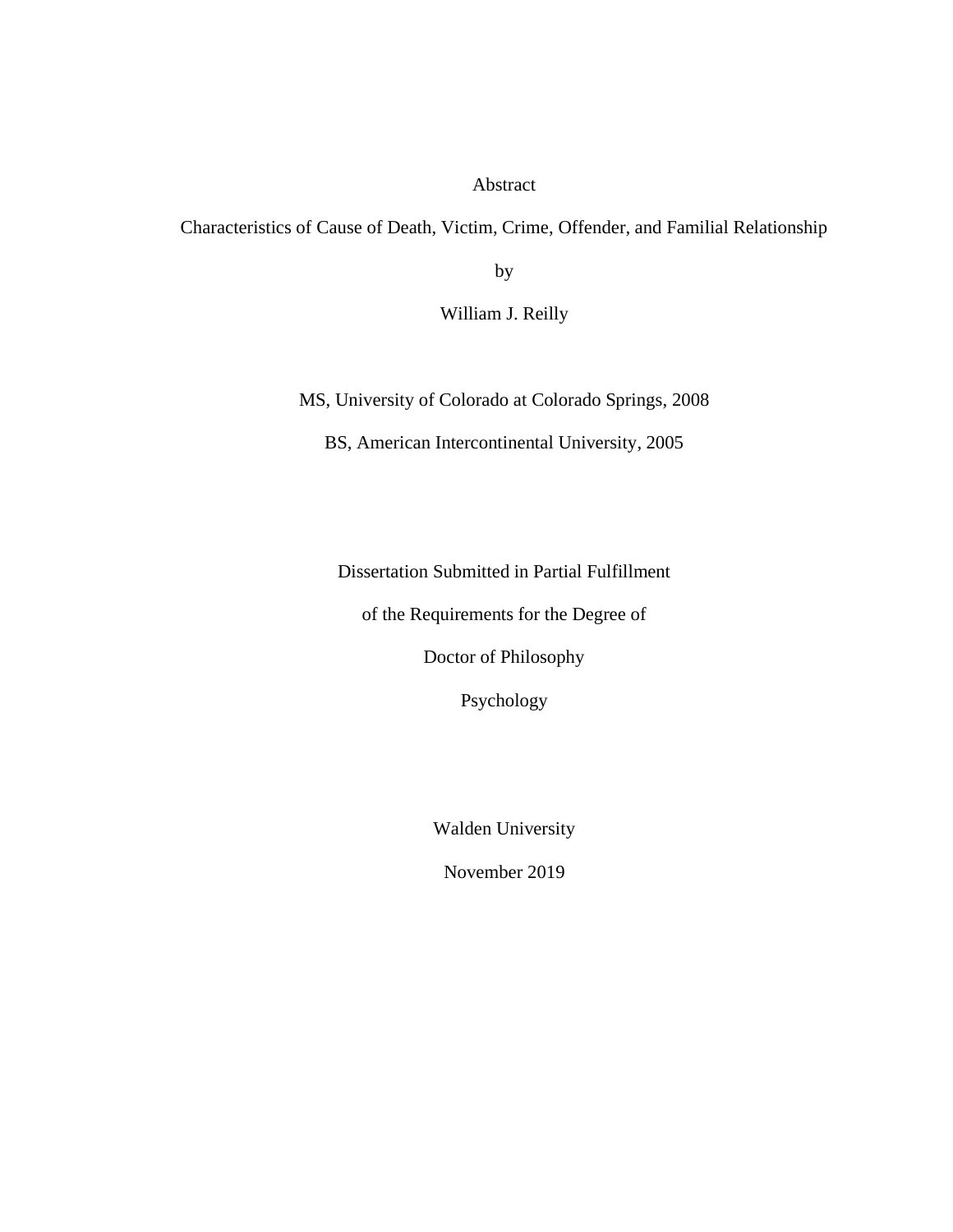Abstract

Broad personality or global traits are unlikely to assist in solving capital crimes, so forensic psychologists have begun to focus on characteristics of the crime to create differentiating profiles. The purpose of this study was to determine if offender and victim characteristics and method of murder could provide cluster profiles differentiating familial relationship between offender and victim. Guided by classical conditioning theory and social learning theory, an archival database of 147 capital offenders responsible for 506 victims was analyzed. Cluster analysis yielded 3 distinct profiles. Compared to other clusters, Cluster 1 offenders tended to be Black and unfamiliar with their victims, who tended to be male between 20 and 50 years old that were typically shot. Cluster 2 offenders tended to be White and familiar with their typically female victims under the age of 20 who they typically murdered by use of blunt force or strangulation. Cluster 3 offenders were distinguished from the other 2 clusters only by having accounted for 90.6% of all victims who were stabbed, but no other associations with variables in the data set were discovered to explain this finding. Though limited in sample size, range of variables, and supplemental insights that could have been gained from case files or interviews, the results contribute to positive social change with offender-victim characteristics and method of murder profiles that begin to differentiate the familial offender-victim relationship and that future research can prospectively build on to create retrospective profiling models, which could potentially lead to resolving unsolved serial murder cases.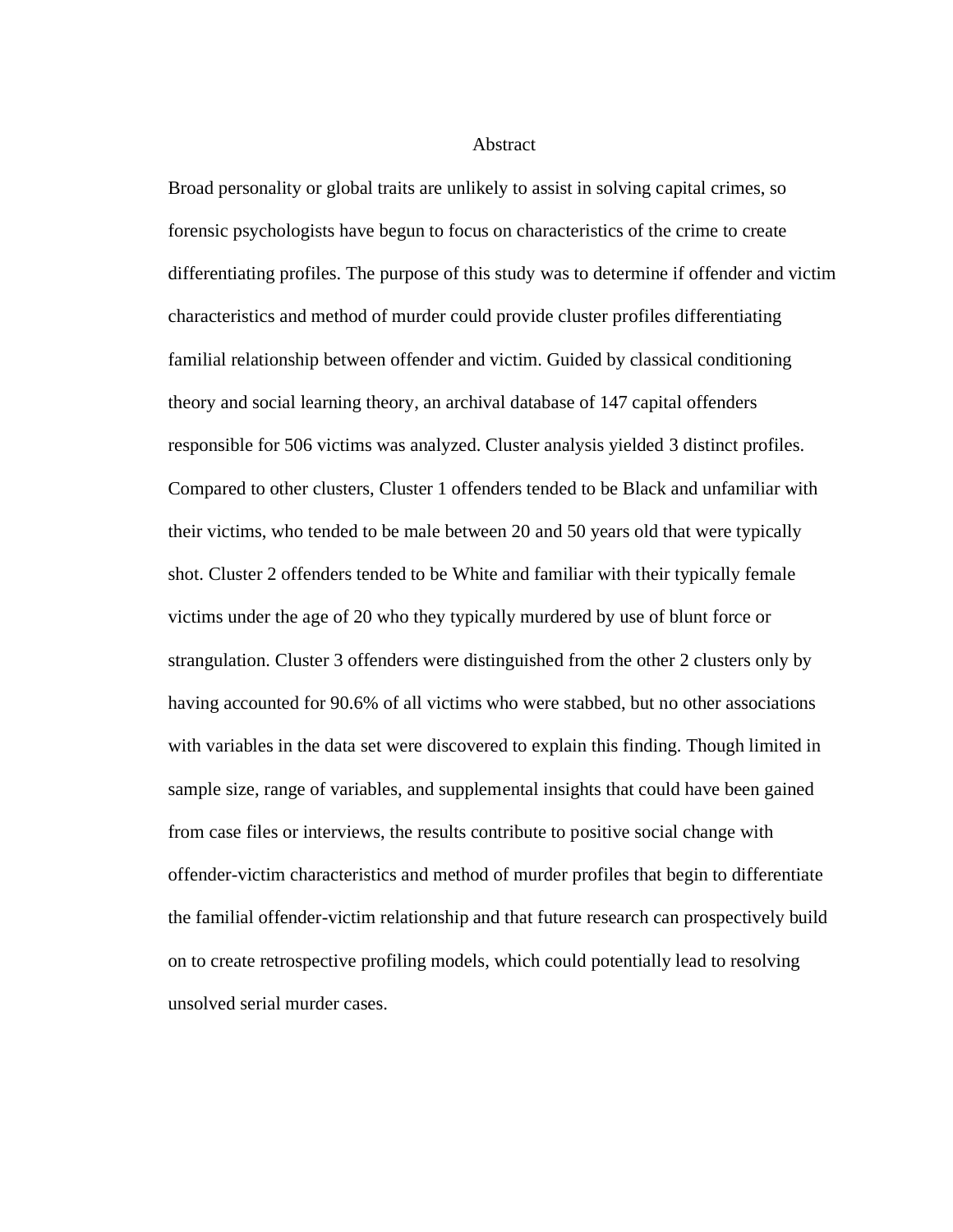# Characteristics of Cause of Death, Victim, Crime, Offender, and Familial Relationship

by

William J. Reilly

MS, University of Colorado at Colorado Springs, 2008

BS, American Intercontinental University, 2005

Dissertation Submitted in Partial Fulfillment

of the Requirements for the Degree of

Doctor of Philosophy

Psychology

Walden University

November 2019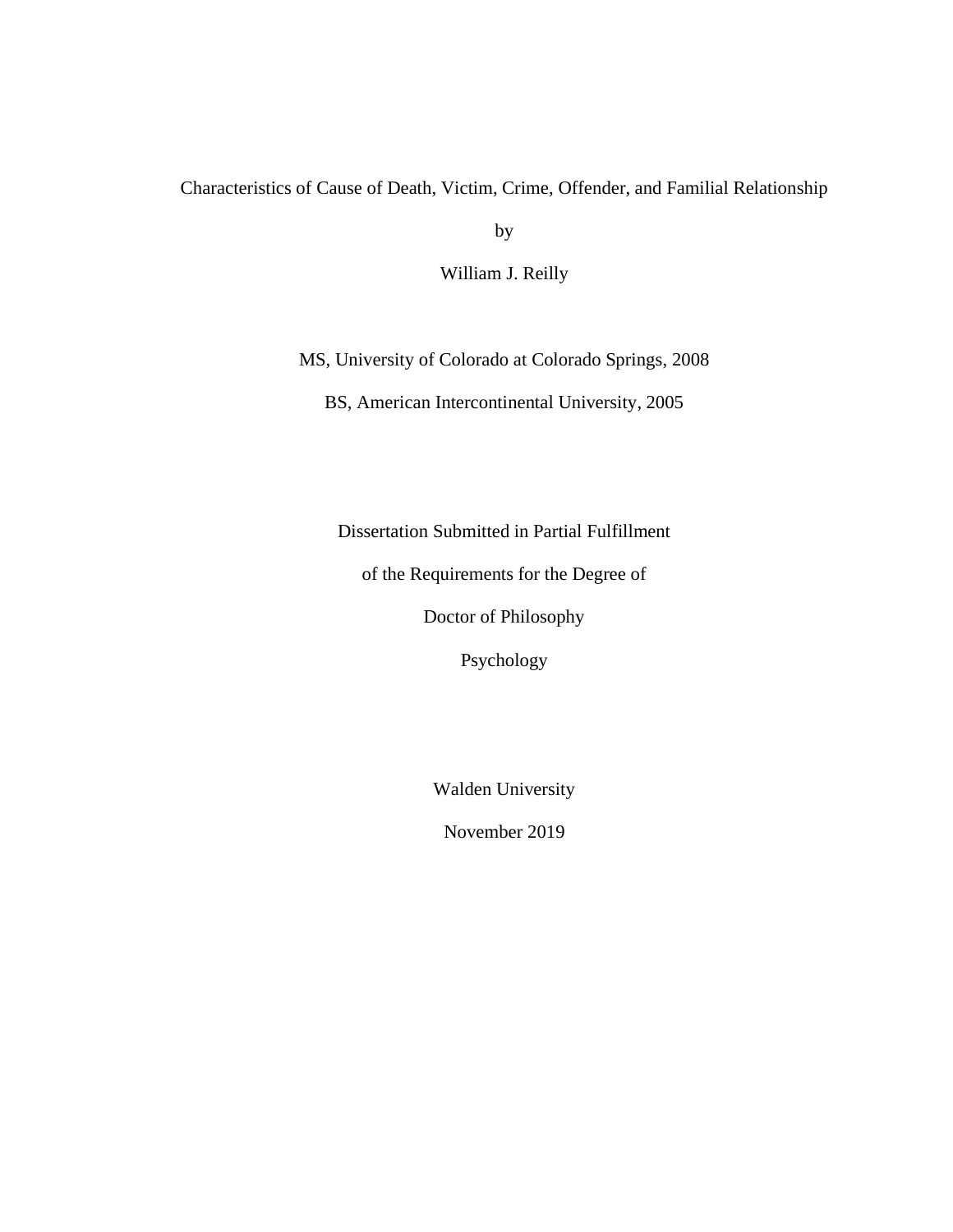#### **Dedication**

This dissertation is dedicated to my family for making me the man, husband, and father that I am today. To my father looking down from heaven, you have taught me so much in life that I will be forever grateful. You molded me into the person I am today, everything that I have learned throughout my life was a direct effect and reflection of you. I am so proud to be your son and I know that you are proud to be my father. God took you too early, but I know that you have always been looking down from heaven and guiding me. To my mother, you have shown me the good in the world and provide me my faith. No matter the hard times or despair, you were there to help me through, right from the day that you and Dad adopted me. There is no greater love than that to give to another and for that I am forever grateful. I thank you and Dad and love you both very much. To my wife and children, without your love, support, and understanding throughout all the late nights and time taken away from you, none of this would be possible. All of you continued to push me to do better and to succeed in all I do, thank you and I love you.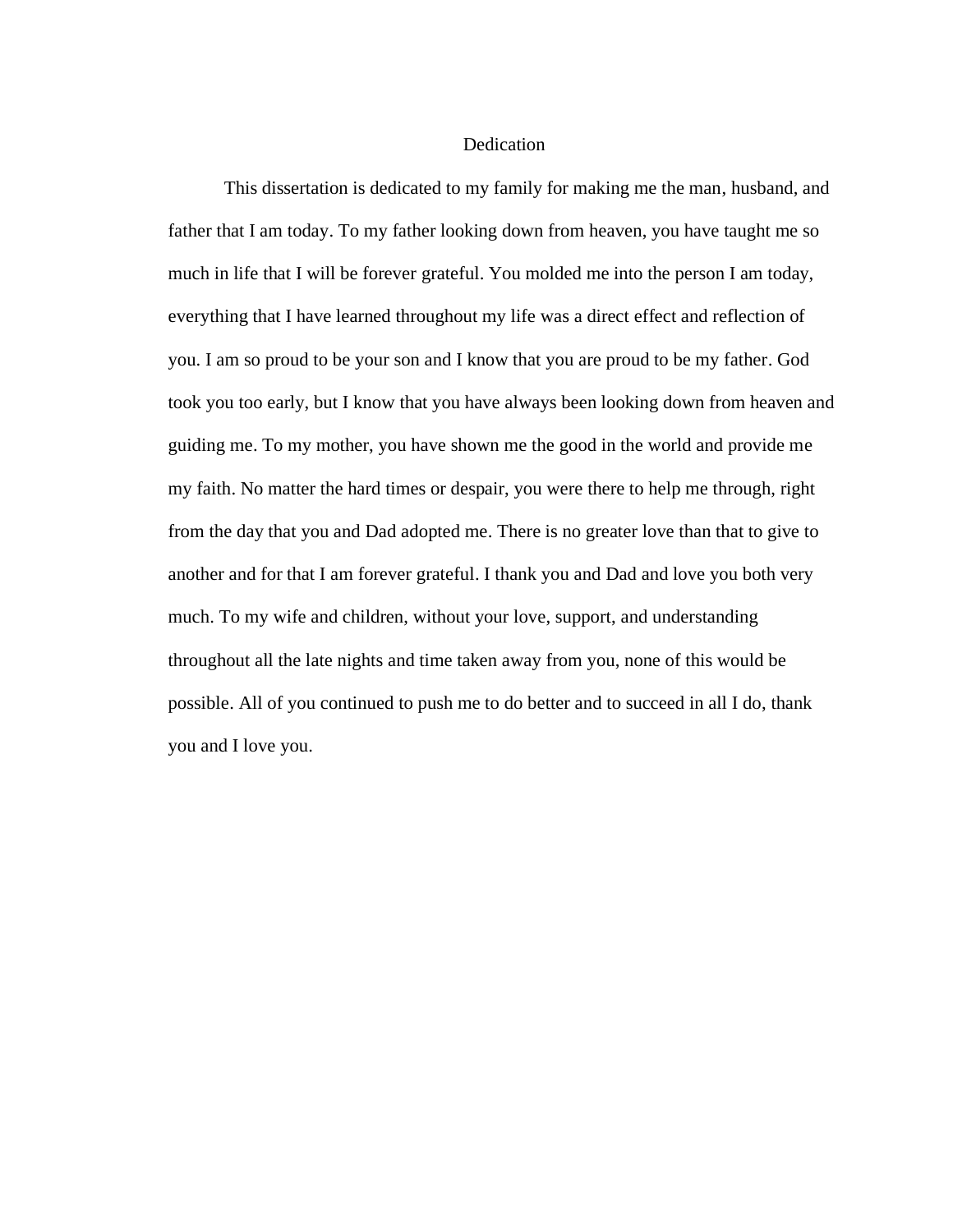## Acknowledgments

There are several people that I would like to acknowledge and express my appreciation and gratitude for their support. Without their support and direction this would not be possible.

I owe special thanks to Dr. Diebold and Dr. Hickey for the continued guidance within this process. Dr. Diebold, the assistance that you have provided me and the chance that you took being my Dissertation Chair in a field that you were not completely familiar is greatly appreciated and will not be forgotten. Dr. Hickey the expertise and inspiration that you have provide me, set the tone in my love for forensic psychology, thank you.

To my mentors, Dr. Virginia Lynch, Dr. Diane France, Dr. Clark Davenport, and the rest of my NecroSearch family, you are driving force for forensic science and the purpose of this study and I am in debt to you for the knowledge, experience, and guidance that you have provided me.

Lastly, LTC Chris Heberer, CSM Barry Oaks, and the rest of my Army Family. You are all inspirational leaders and people, you have provided me with the dedication and drive to go further, push myself harder, and lead from the front. The countless late nights and the brotherhood that was created is unmatched and will never be forgotten. Thank you.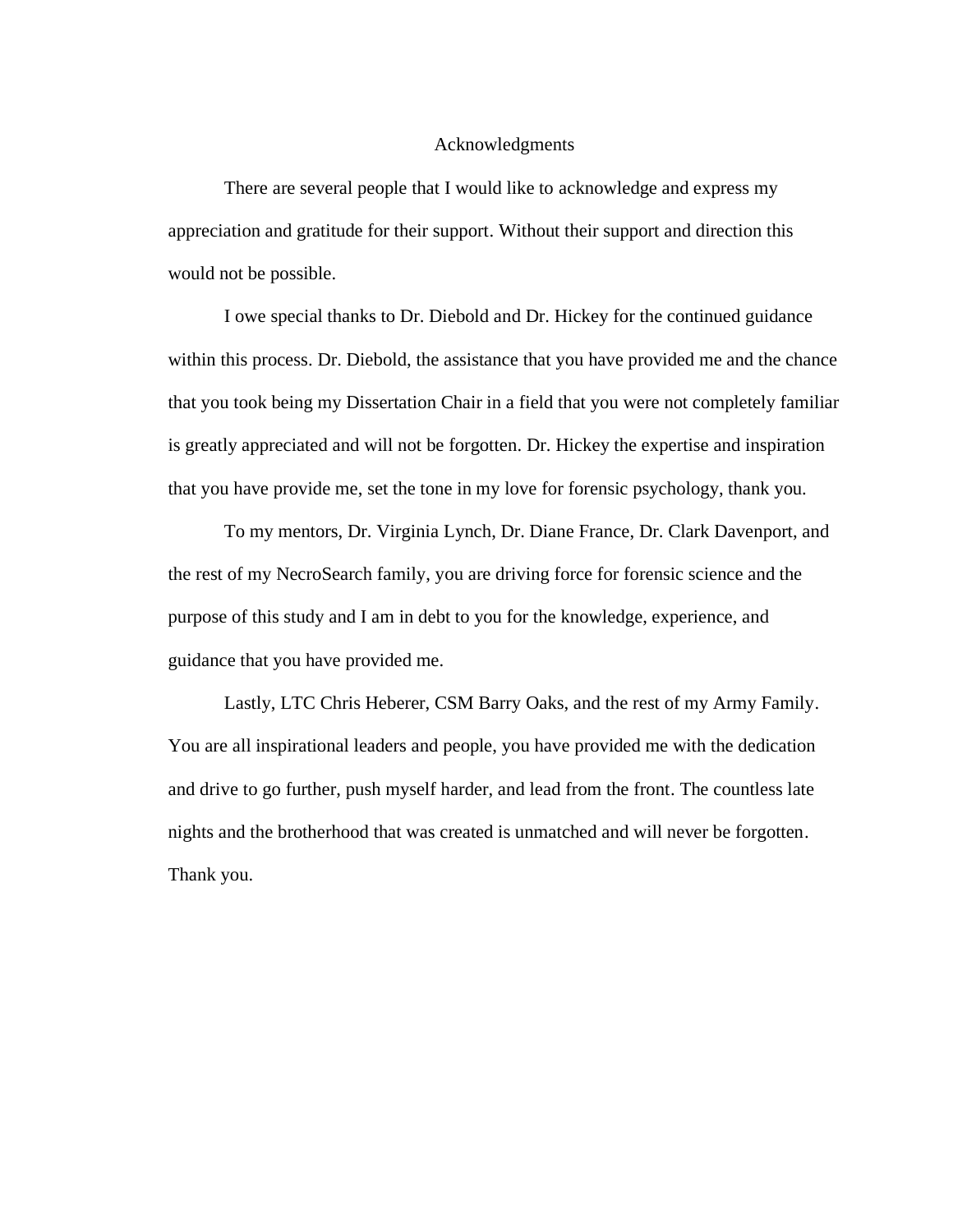# Table of Contents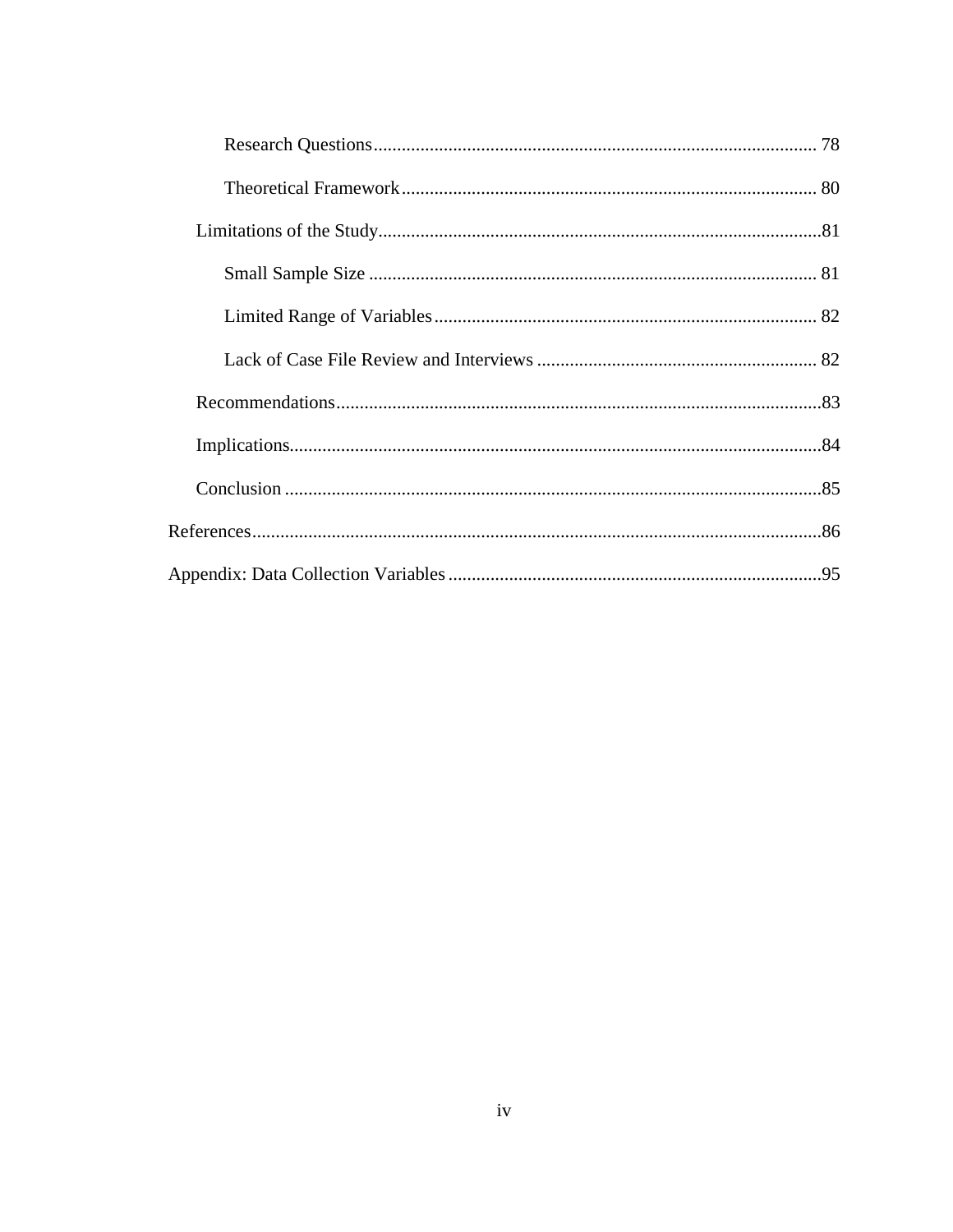# List of Tables

<span id="page-11-0"></span>

| Table 6. Distribution of Offender Cases Across a Three-Cluster Solution  68          |
|--------------------------------------------------------------------------------------|
| Table 7. Cluster Centroids, Means, ANOVA and Pairwise Comparisons on Victim Sex      |
|                                                                                      |
| Table 8. Cluster Observed and Expected Frequencies and Chi Square Results for Method |
|                                                                                      |
| Table 9. Cluster Observed and Expected Frequencies and Chi Square Results for        |
|                                                                                      |
| Table 10. Cluster Observed and Expected Frequencies and Chi Square Results for Race  |
|                                                                                      |
| Table 11. Distinguishing Characteristics of Two Serial Killer Profiles  78           |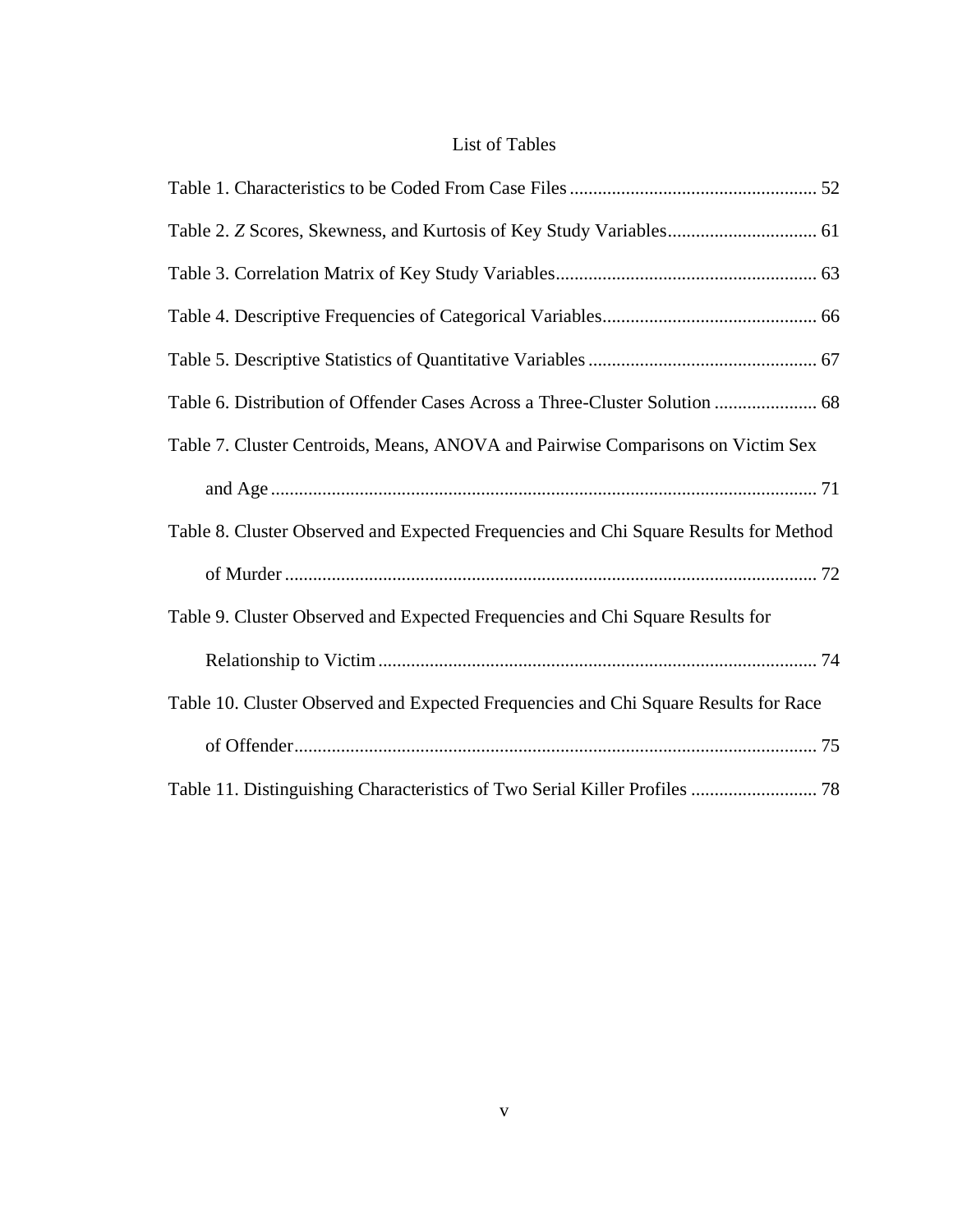# List of Figures

<span id="page-12-0"></span>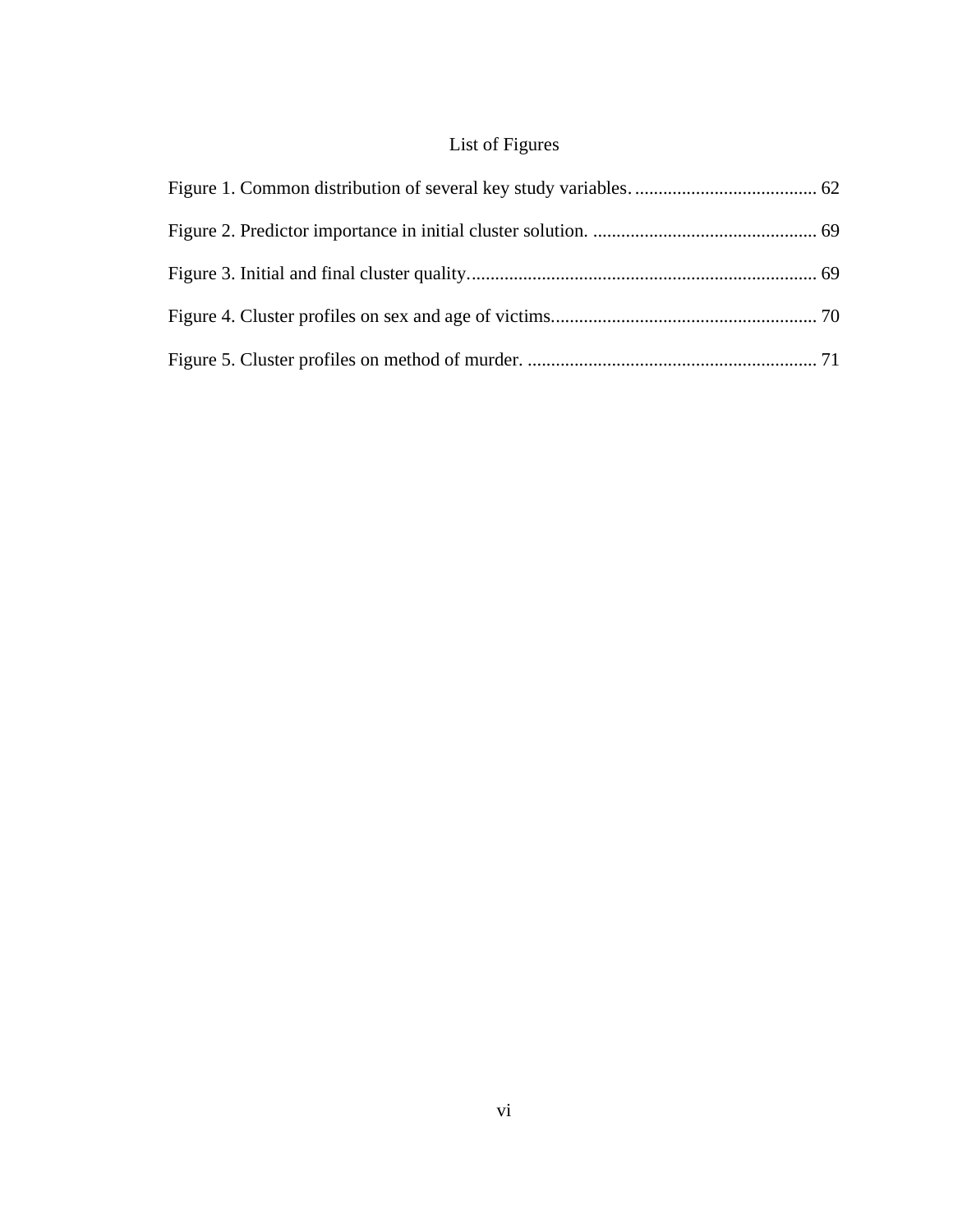Chapter 1: Introduction to the Study

#### **Introduction**

<span id="page-13-1"></span><span id="page-13-0"></span>Thousands of people, from all around the world, are missing who may have been tortured, killed, and buried somewhere in a clandestine grave (Palermo, 2013). In this study, I focused on identifying a relationship between the characteristics of the cause of death, crime, and criminal offender and familial relationship of victim and offender.

One function of a forensic psychologist is to develop a profile of a criminal. In doing so, the effectiveness of the psychological professional depends on their ability to distinguish the complex mental instability of an offender. Within the realm of criminal profiling, a forensic psychologist has the roles of conducting determinations for criminal insanity, criminal competence, and assisting law enforcement by building profiles that aid in the tracking and capture of suspects. A criminal profile is derived from the physical and behavioral evidence that is left at a crime scene in order to make inferences about the individual's psychopathology and personality characteristics (Torres, Boccaccini, & Miller, 2006). A forensic psychologist must be able to understand the individuals that they are pursuing by fully understanding not only their cultural background but also their upbringing and aspects of their life that may have aided in developing who they are and how they think. Accordingly, such understanding is detrimental in developing the most accurate profile possible. Additionally, recognizing and understanding the individual differences of either a victim or offender with regard to their gender, sexual orientation, culture, religion, and disabilities may assist in identifying triggers of certain behaviors.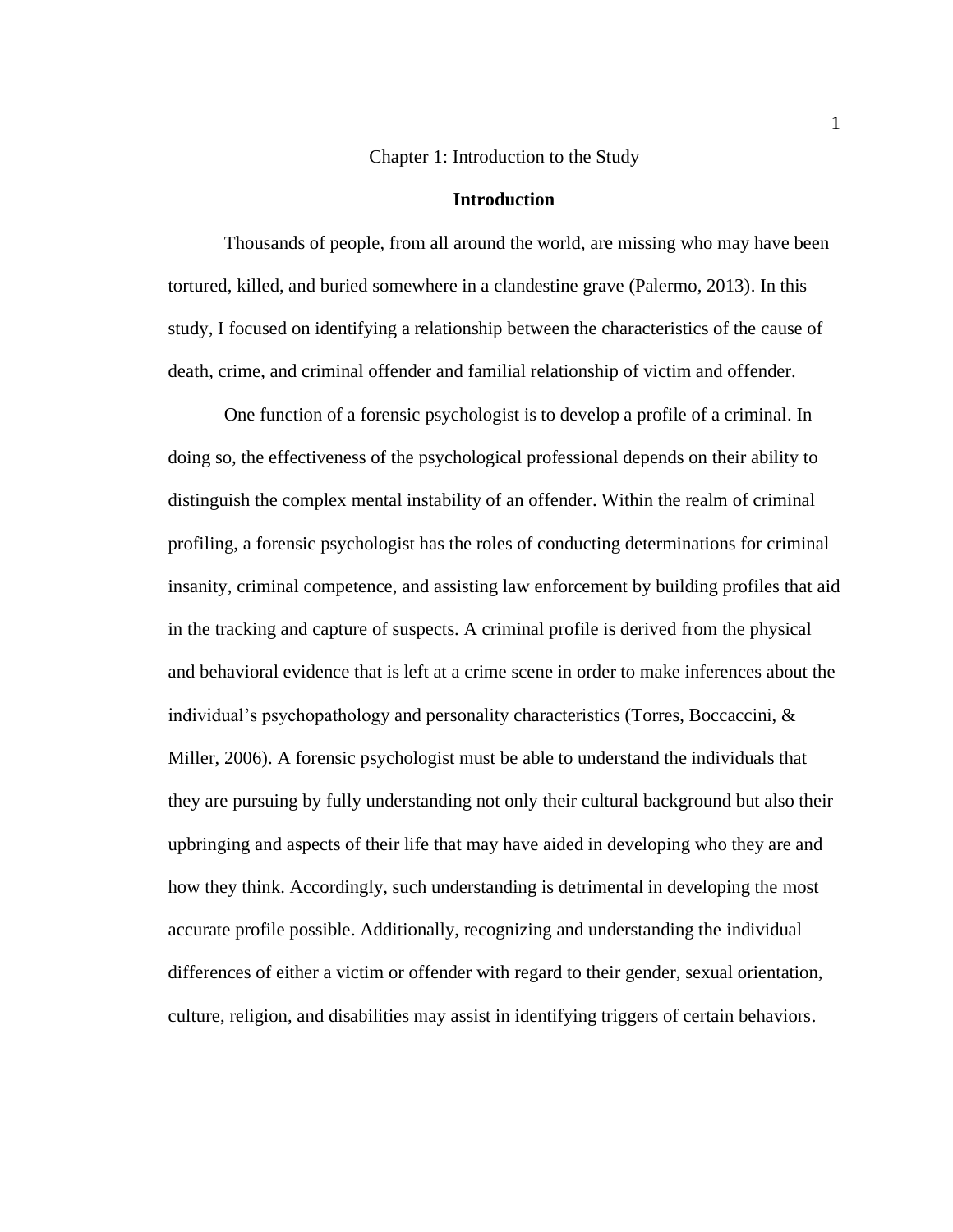Every individual perceives the world through a different scope and is affected by everything they do or the experiences that they have.

There are certain things at the crime scene that will assist in the development of offender characteristics or the relationship between the offender and victim, such as the cause of death of the victim. The cause of death, regarding the establishment of a relationship between the victim and offender, can assist in narrowing the suspect pool based on past correlations. According to Alison, Bennell, Mokros, and Ormerod (2002), there are five points concerning reliability and validity with regard to background characteristics obtained from a crime scene:

- The most current methods of profiling are considered to be outdated and naïve with regard to trait approach and a true understanding of personality.
- Broad personality traits or global traits are unlikely to assist in predicting offender behavior.
- The broad offender classifications are unlikely to assist the profiler in their ability to relate groups of sociodemographic characteristics into the different types.
- Producing more opportunities for research through the theoretical framework that emphasizes the importance of the event and the person in order to develop behavior.
- Profiling should not be utilized as evidence within a court preceding until its validity is concrete.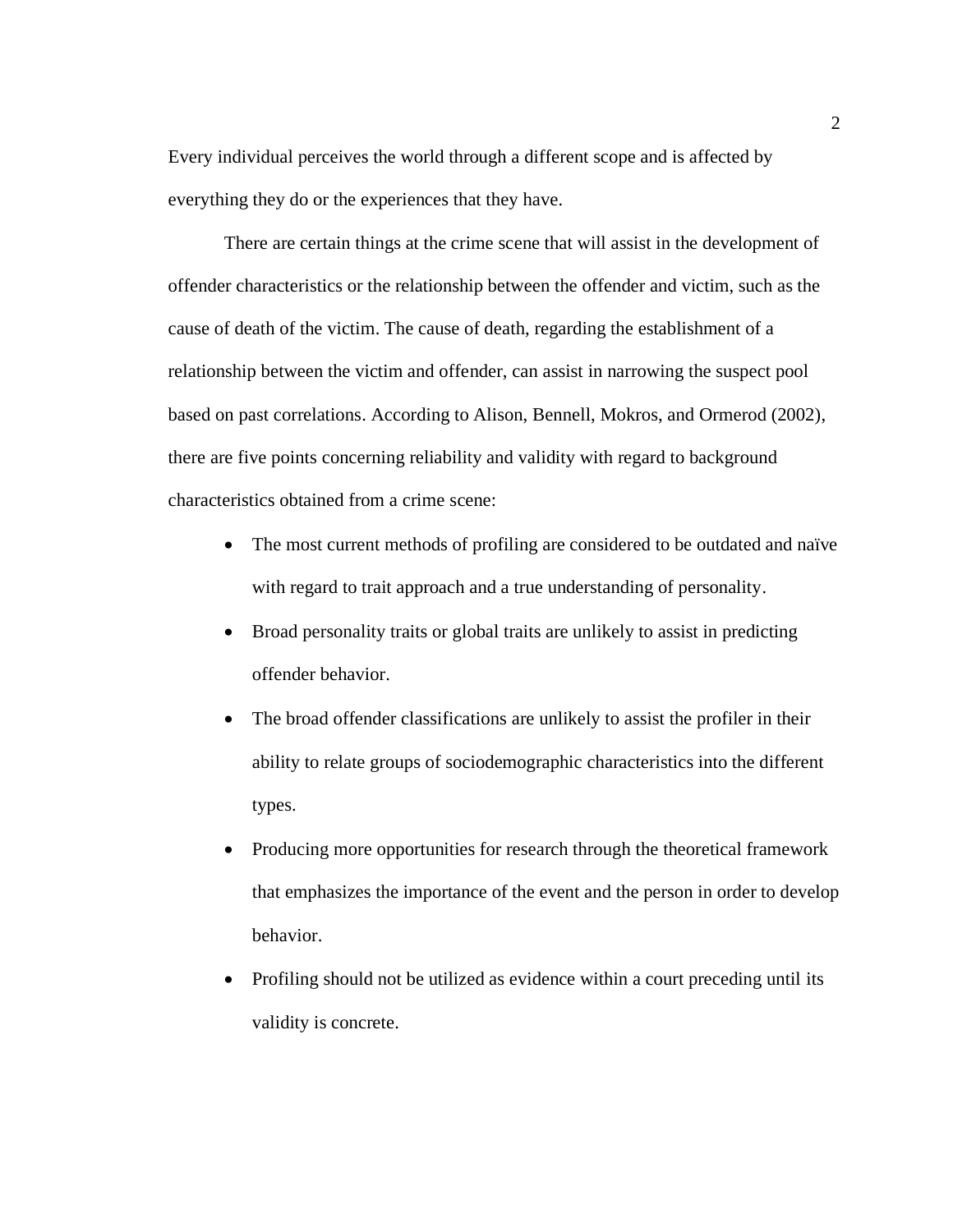With these reliability and validity concerns in mind, Pinizzotto and Finkel (1990) identified the following five steps of the profiling process:

- Assessment of the criminal act with regard to offenders who have previously committed similar acts,
- An in-depth analysis of the crime scene,
- Analysis of the offender(s) and victim's background,
- Identification of any and all motivations involved in the case, and
- The profile or "psychological make-up" of the offender is then generated.

Archival data of solved cases might yield a retrospective, reliable, and valid model that could prospectively assist the profiling process and linkage between victim and offender of unsolved cases.

## **Background of the Problem**

<span id="page-15-0"></span>The focus of this study was to identify characteristics that may link a homicide offender to the victim and, therefore, provide law enforcement with potential leads in apprehending the offender. Research related to the background of this topic includes cause of death, clandestine graves, spatial distances, and characteristics of murderers. In addition, such characteristic similarities will provide a linkage to criminal profilers, enabling them to develop an effective profile of the offender. The Federal Bureau of Investigation (2015) conducted a statistical analysis of crime data throughout the United States that depicted relational data between the offender and the victim. Additionally, their analysis provided demographic data, situational data, and data pertaining to weapons used in the commission of the crime.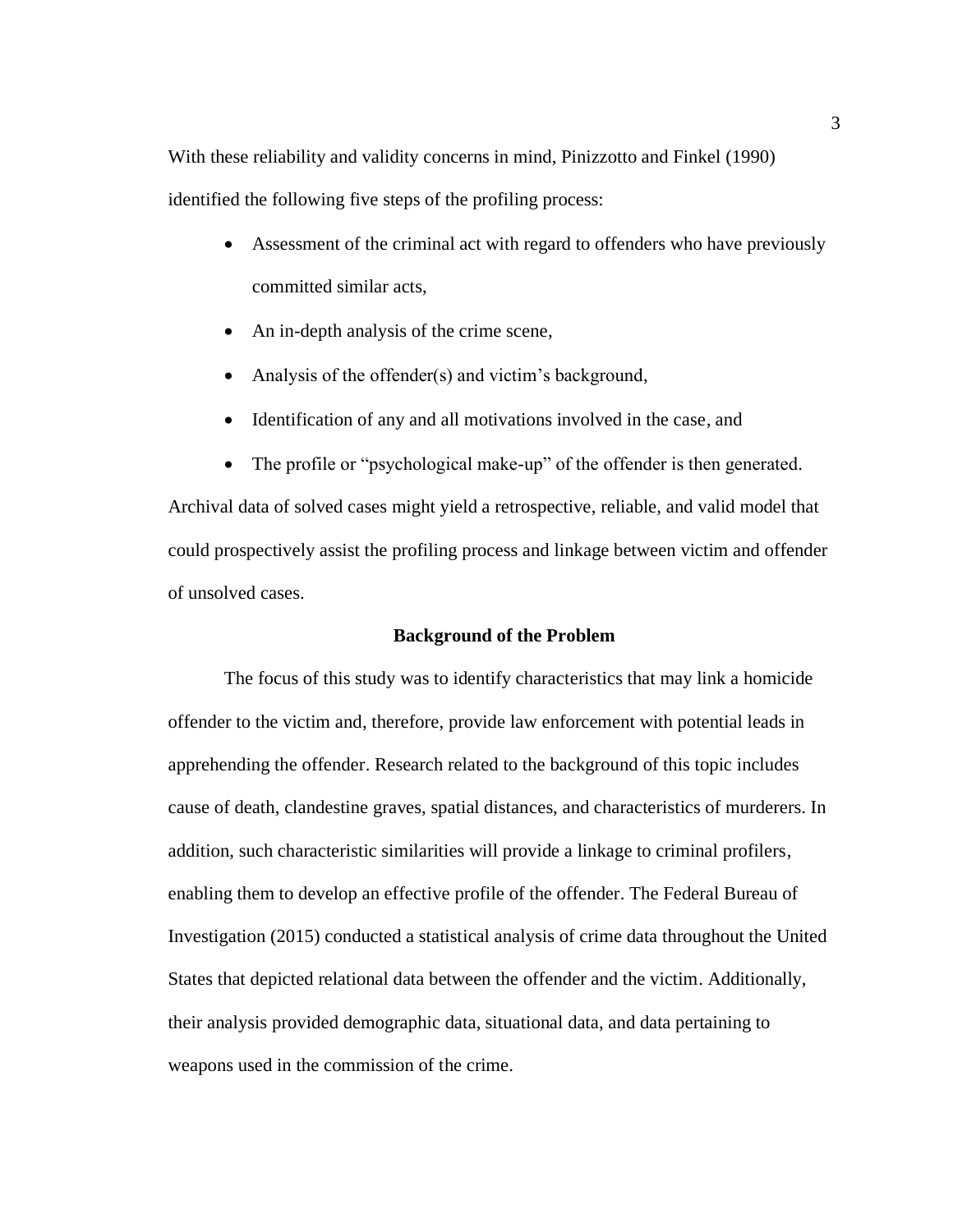When a death occurs, there are three separate elements that must be determined in order to determine what surrounded the death of the individual: cause, mechanism, manner. According to a Crime Museum (2018) article on forensic investigation, the cause of death is defined by an injury or disease that creates a physiological disturbance in the body and, therefore, subsequently results in the death of an individual. An example of this would be a gunshot wound to the neck. Additionally, Crime Museum defined the mechanism of death, using the above example, as the actual physiological derangement of the body that resulted from the gunshot wound. In this case, the mechanism of death caused by the gunshot wound would be a severe loss of blood, also known as exsanguination. Lastly, the manner of death. refers to how the death came about. Manner of death is broken down into the following categories: natural, accidental, suicide, homicide, and undetermined (Crime Museum, 2018). In the above example, the initial manner of death would more than likely be determined a homicide unless further evidence proves otherwise.

Mellet (2011) expanded upon modern methods of locating clandestine graves utilizing instruments, such as ground penetrating radar, electromagnetic terrain conductivity, penetrometer, and thermal imaging. Spatial distancing and site locations of the victim are unknowing indicators themselves. It is sometimes the evidence that investigators do not see that provides the correlations needed. Lundrigan, Czarnomski, and Wilson (2010) reported the spatial distances between the known location of the murderer and the disposal site of the victim's body to be between 3 and 5 km. Additionally, Taylor, Lambeth, Green, Bone, and Chillane (2012) examined the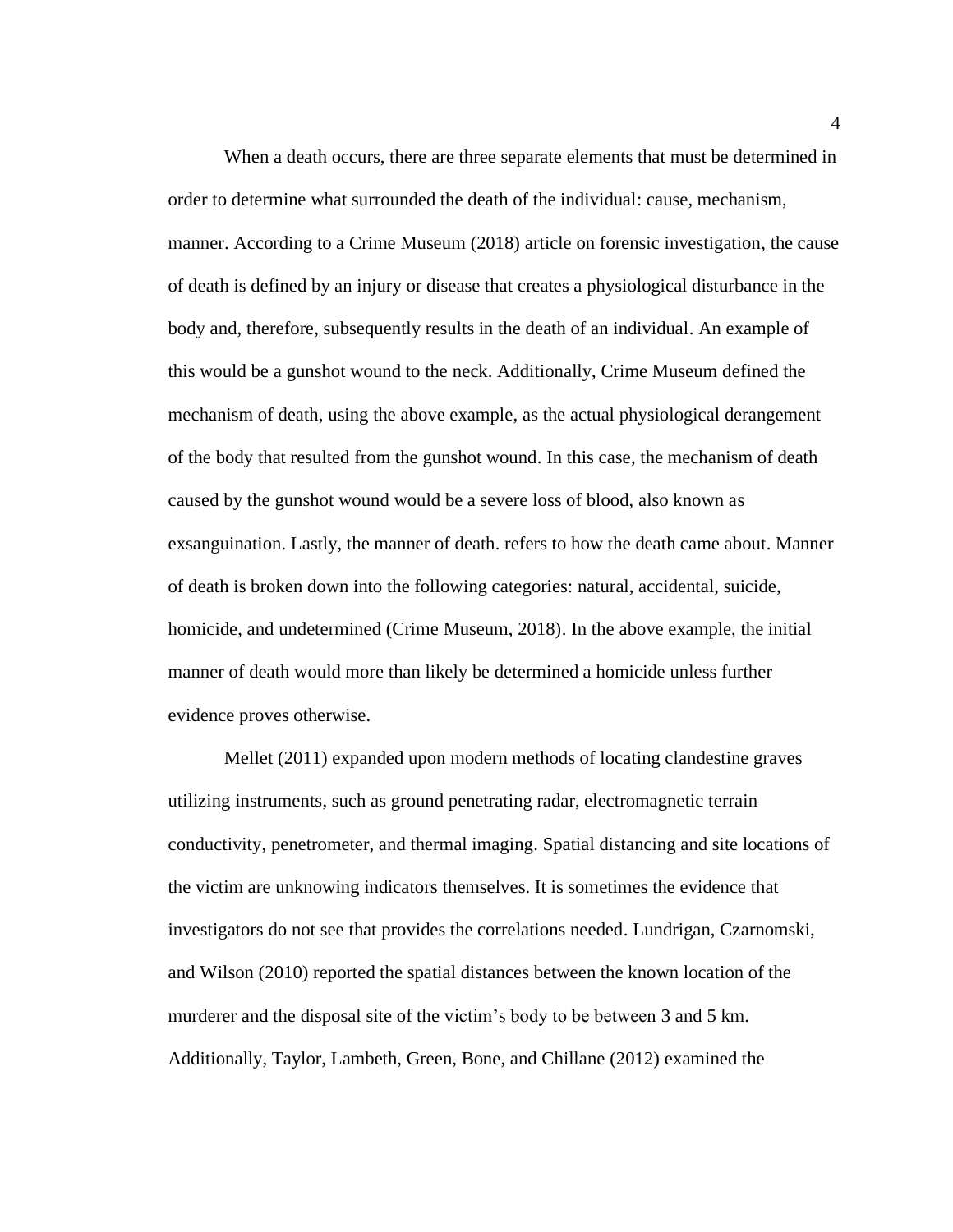characteristics of offenders and patterns of disposal site locations in rural areas and found 73% of victims were in wooded areas, and 27% of victims were in water.

Characteristics of the offenders are paramount in being able to provide a connection between them and their victims. These characteristics are again things that may seem to be invisible at the crime scene; however, to the properly trained professionals, these pieces of the puzzle are evident. There are numerous studies, such as Wilson, MacDonald, and Tita (2010), that found positive correlations between offender psychological characteristics and correlations between the offender and victim, supporting characteristics of the murderer in connection to the victim. Moffatt and Hersey (2010) provided supporting evidence to infer that serial murderers have the characteristic nature of being atypical as opposed to a typical offender. Additionally, Salfati and Bateman (2005) studied the consistency of serial killers across their crimes to identify whether their crimes were expressive or instrumental. In doing so, they determined that all 23 murderers studied were consistent in their patterns of committing the murders.

The results of extant psychological studies have also suggested positive correlations between the offender and the victim. Culhane, Hildebrand, Walker, and Gray (2014) assessed violent offenders utilizing the Minnesota Multiphasic Personality Inventory - 2 and concluded that there is a significant presence of emotional disorders in serial killers, which supports characteristic development of criminal profiles. Additionally, Declercq, Willemsen, Audenaert, and Verhaeghe (2012) conducted research to assess psychopathy and predatory violence in offenders utilizing the Hare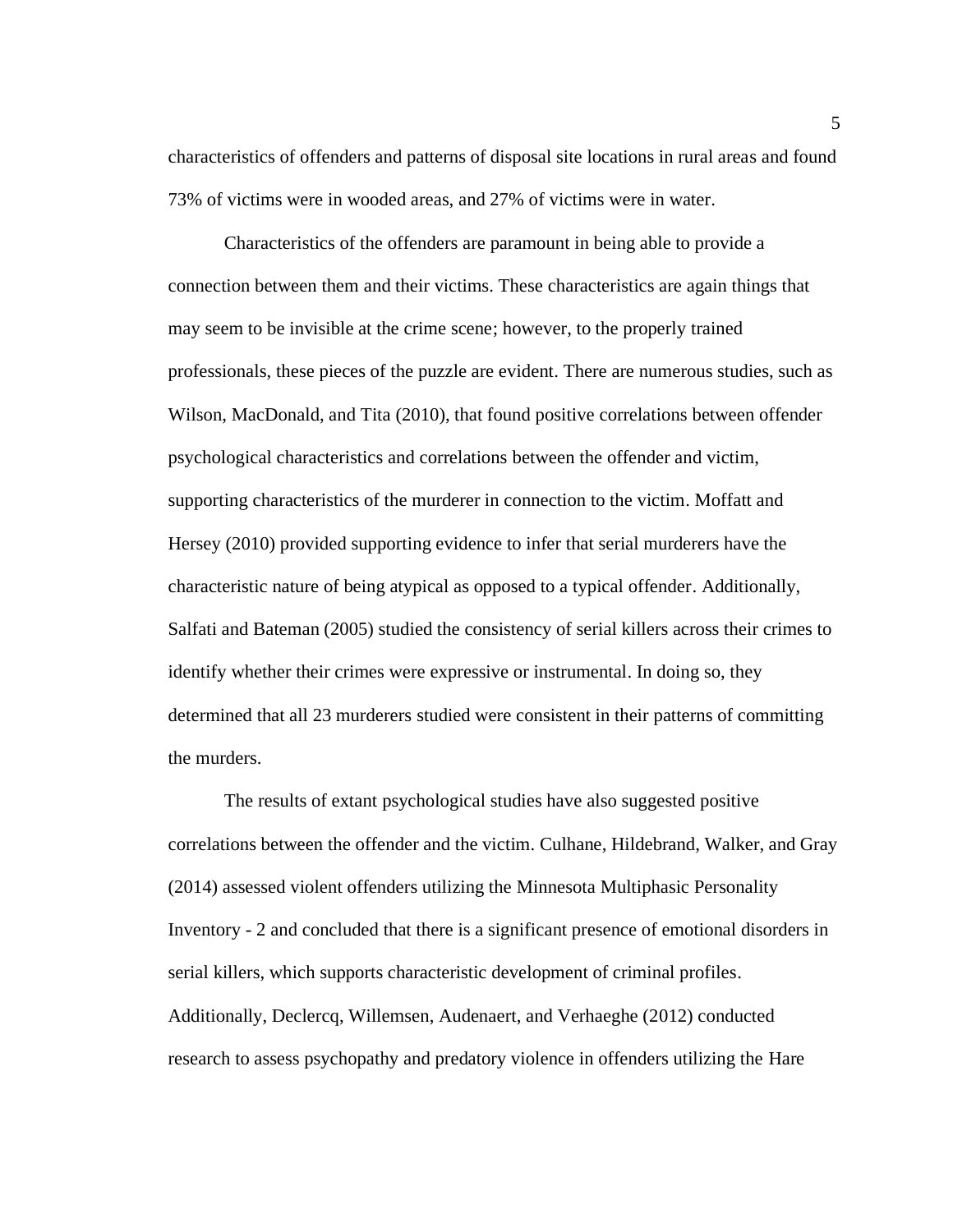PCL-R2 and concluded that personality traits of psychopathy are positively correlated with predatory violence.

### **Statement of the Problem**

<span id="page-18-0"></span>Forensic psychologists, who provide the function of criminal profilers to law enforcement agencies, do so in order to assist in development of psychological profiles of offenders in attempts to provide a link from an individual to a crime. Such profiles are based off behavioral analysis of that individual. A psychological profile requires the intricate detailing of significant cognitive, behavioral, demographic, and emotional features of an individual who is believed to have committed a crime (Bartol & Bartol, 2012). When conducting a spatial pattern analysis of sexual offenders, Lundrigan et al. (2010) found that the spatial distance from the location of the offender's home to the victim was 3 km or less (approximately less than 2 miles). Results showed spatial consistency proved that offenders would not travel too far away from their home and, as such, their site selection was not selected by chance but rather had a correlation of some kind (Lundrigan et al., 2010). In a separate study of spatial distance, 53 German murderers were studied to determine the spatial distance between each respective crime scene, where the bodies were recovered, and the murderer's home (Snook, Cullen, Mokros, & Harbort, 2005). These researchers identified that 63% of murderers lived within 10 km (approximately 6 miles) of where the victim's body was discovered. In addition, the distance from home-to-crime positively correlated with the murderer's IQ and available mode of transportation and its effect on their spatial decisions.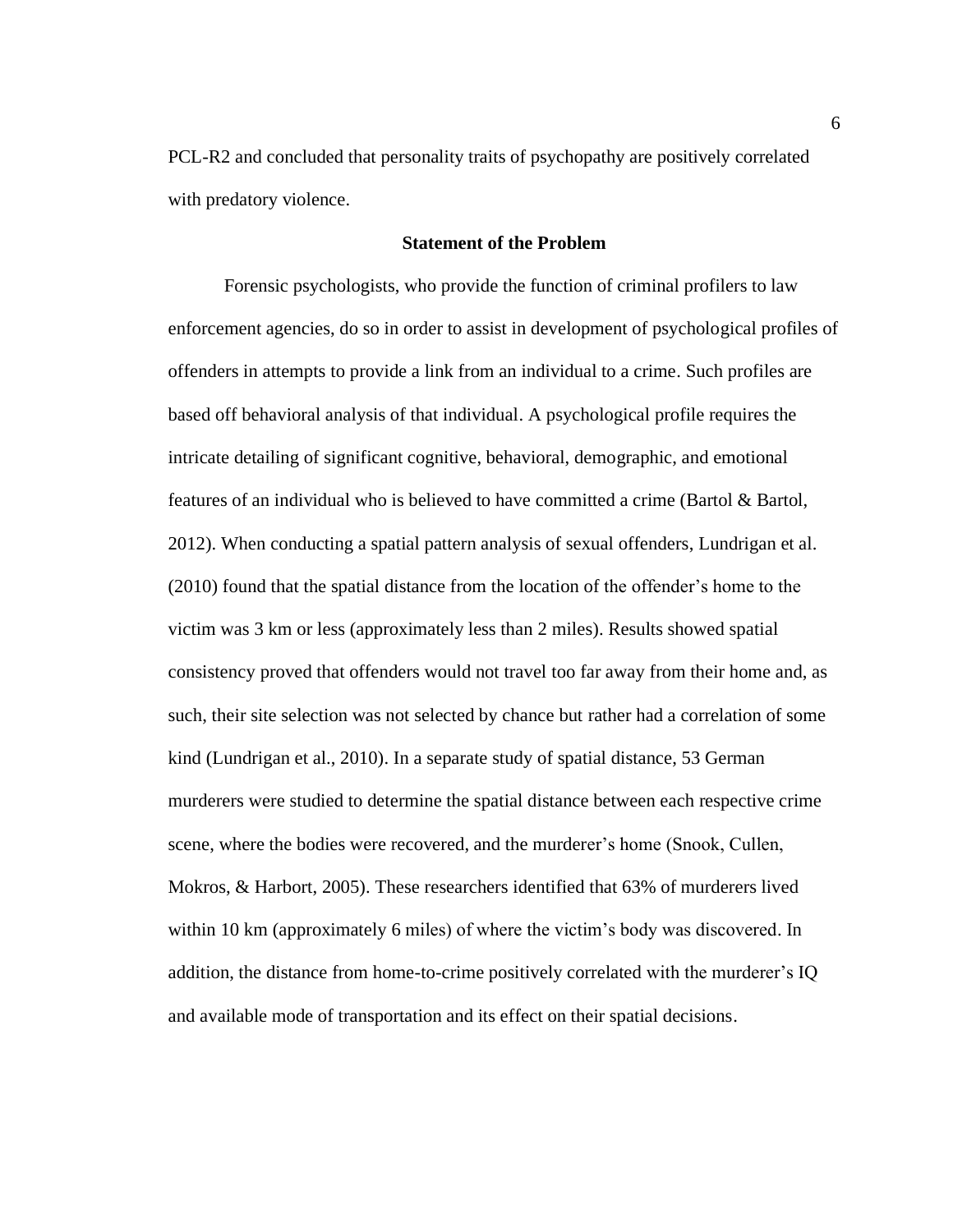Although studies regarding spatial distance of disposal site to known offender's home or place of employment have been conducted, there has been minimal, if any, research conducted that holistically takes into account characteristics of cause of death being able to build a relationship to the offender based on characteristics of the crime, criminal offender, and victim. Location can play a role in assisting in the determination of a relationship between the victim and offender if significant studies can build a baseline and further expand past the baseline and identify a correlation. However, my goal with this study was to surpass a distance-based correlation and determine if the cause of death (e.g., gunshot, strangulation, etc.) can also assist in determining a relationship between victim and offender.

#### **Purpose**

<span id="page-19-0"></span>The purpose of this study was to identify how the cause of death, as determined by the crime scene and the medical examiner, could assist in revealing a familial relationship between the victim and the criminal offender. Spatial distance has been investigated in previous research, however incorporating the known cause of death could reveal a relationship, whether familial or not, and enhance the development of a psychological profile of the criminal offender. The ability to develop a psychological profile based off physical characteristics found at a crime scene and having the knowledge of the consistency of a cause of death that matches up with a familial relationship, or lack thereof, may significantly increase the ability to link an offender to a victim and, therefore, a crime. The results of this study may also further law enforcement efforts with cold cases as well as ongoing ones.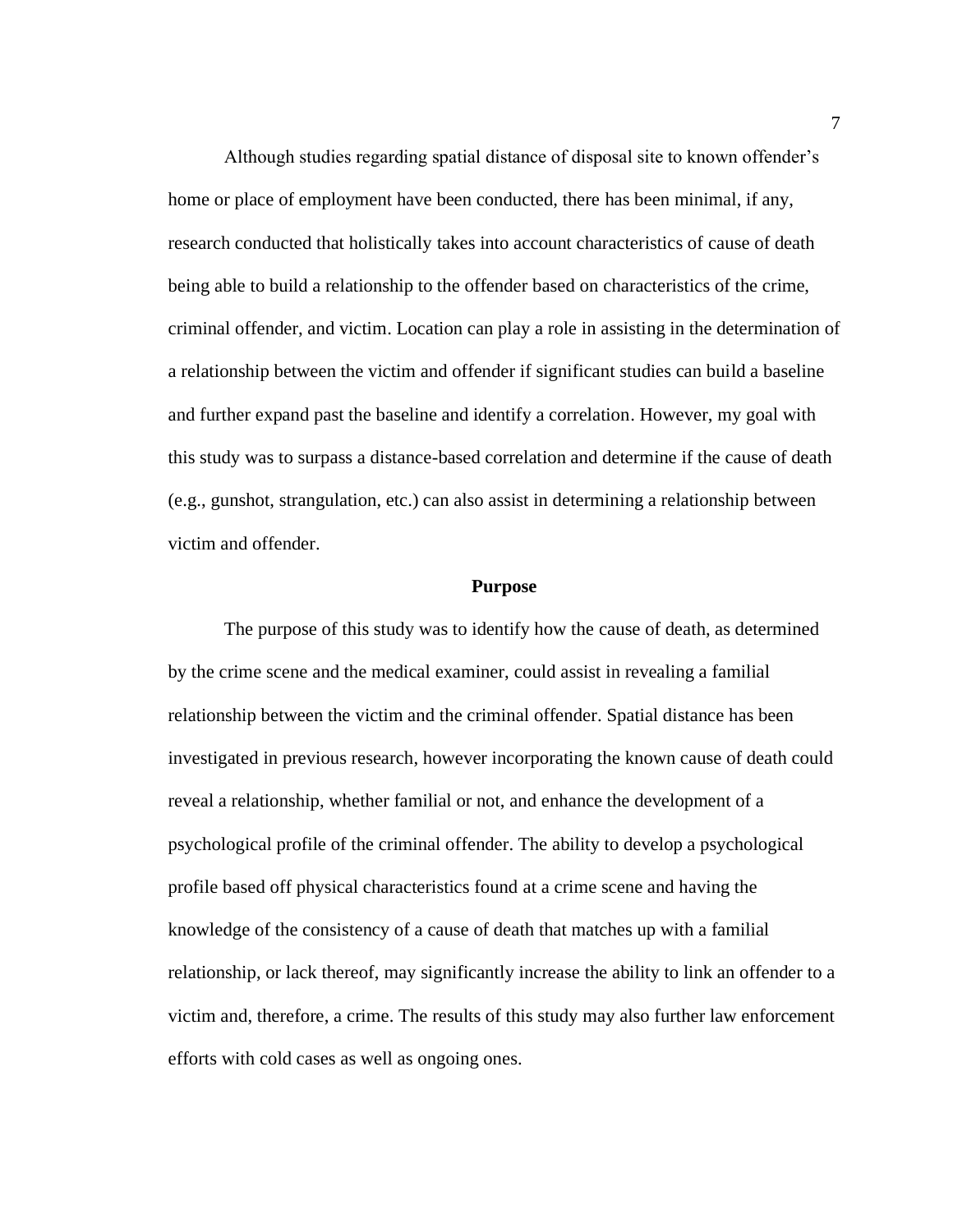#### **Theoretical Frameworks**

<span id="page-20-0"></span>In order to assess the value of physical characteristics of the cause of death, victim, and offender in this study, I used the theoretical frameworks of classical conditioning theory and social learning theory. Each of these frameworks assisted in developing and building a connection that may exist between offender and victim.

## <span id="page-20-1"></span>**Classical Conditioning Theory**

The classical conditioning theory, developed by Ivan Pavlov, states that behavior is a reflexive response that is provoked by the presence of stimuli (Bitterman, 2006). Additionally, with regard to the criminal mind, such stimuli can be the presence of an emotional trigger, where the looks, mannerisms, and other characteristic traits remind the individual of someone they knowingly love or despise. Fear itself can be a Pavlovian conditioning due to the events that led to create the fear. Every individual reacts differently to fear, and some can take on the internal notion of needing to protect themselves and act out in manners that they normally would not to combat the fear. Shultz and Helmstetter (2010) stated that as a part of Pavlovian fear conditioning, a conditional stimulus that may have come in the past can resurface in efforts to elicit a conditional response. This is provoked by the continual reoccurrences of an aversive unconditional response time and time again. Shultz and Helmstetter reported that this may derive a neutral conditional response to be a surrogate safety net.

#### <span id="page-20-2"></span>**Social Learning Theory**

Social learning theory, developed by Albert Bandura, follows the premise that behavior is learned, not only from the experience that an individual they themselves have,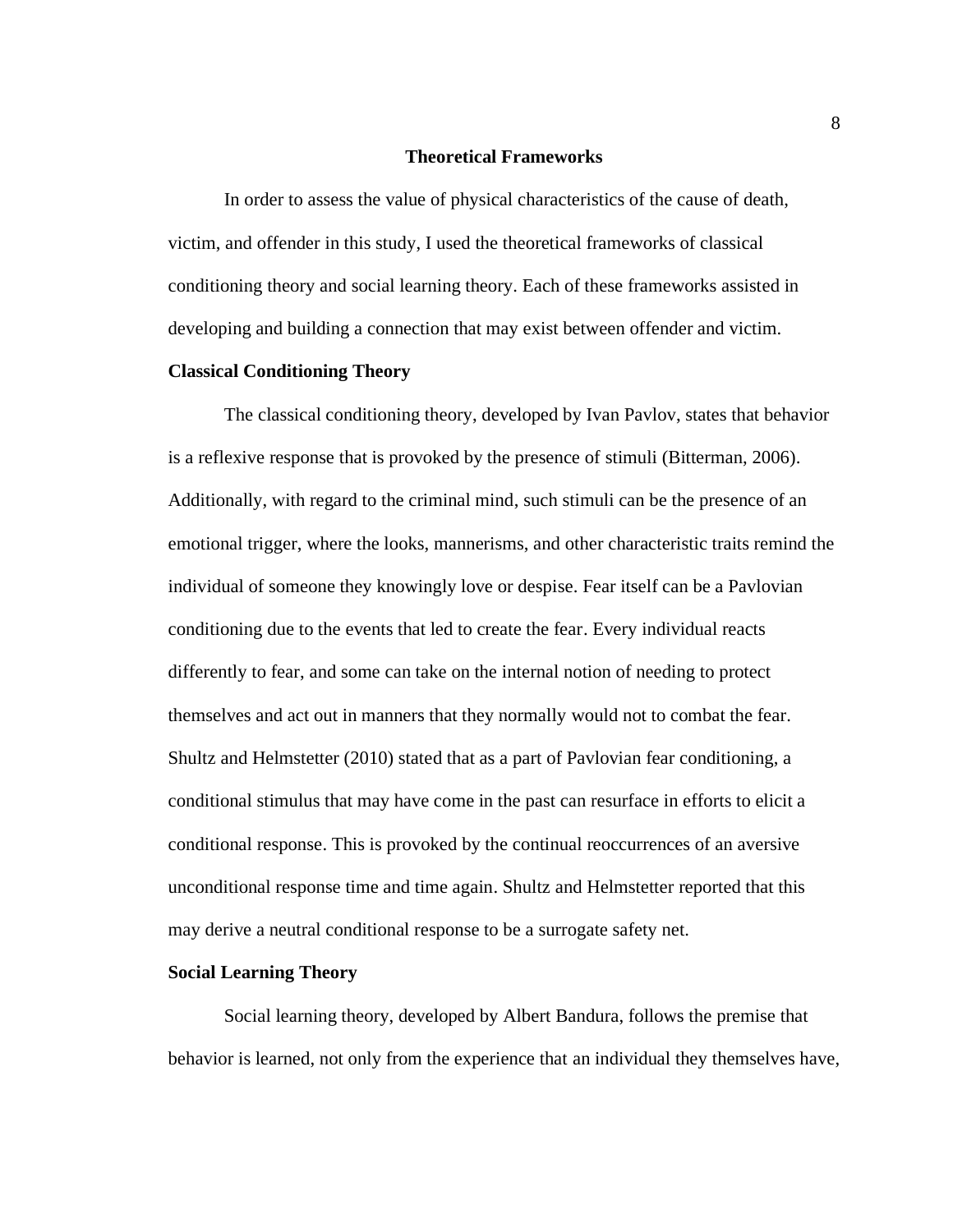but also from what they observe from others (Garcia et al., 2014). As such, violent or aggressive behavior that is observed at a young age can cause a younger individual to perceive such behavior incorrectly. Social learning, vicarious learning, or observed learning is present every day of our lives and. is done through the act of observing the actions and behaviors of others, learning those behaviors, then reproducing them (Bartol & Bartol, 2011). Though these actions do not need to be acted upon in order to be a learned action, the behavior of reproducing them is generally how it is thought of. Social learning is complex in the sense that is requires the individual to be able to organize all of the learned behaviors and thoughts into rational models within their brain, forming their own personal thoughts about the observed behaviors. With regard to criminal behavior, learned behavior is extremely important. If a child or adolescent continually observes physical abuse and/or drug or excessive alcohol use, there is a high probability that when he or she grows older, they will think that it is normal to do those things. Social learning is the first step to learned behavior and continues over the course of a person's life.

#### **Research Questions**

<span id="page-21-0"></span>Research Question 1: What is the number and nature of cluster profiling cases with common characteristics of the cause of death, crime, victim, and criminal offender?

Because cluster analysis has no statistical test of significance, hypotheses for this research question were irrelevant.

Research Question 2: To what extent is the familial relationship of victim and offender associated with the clustered profiles of cases?

9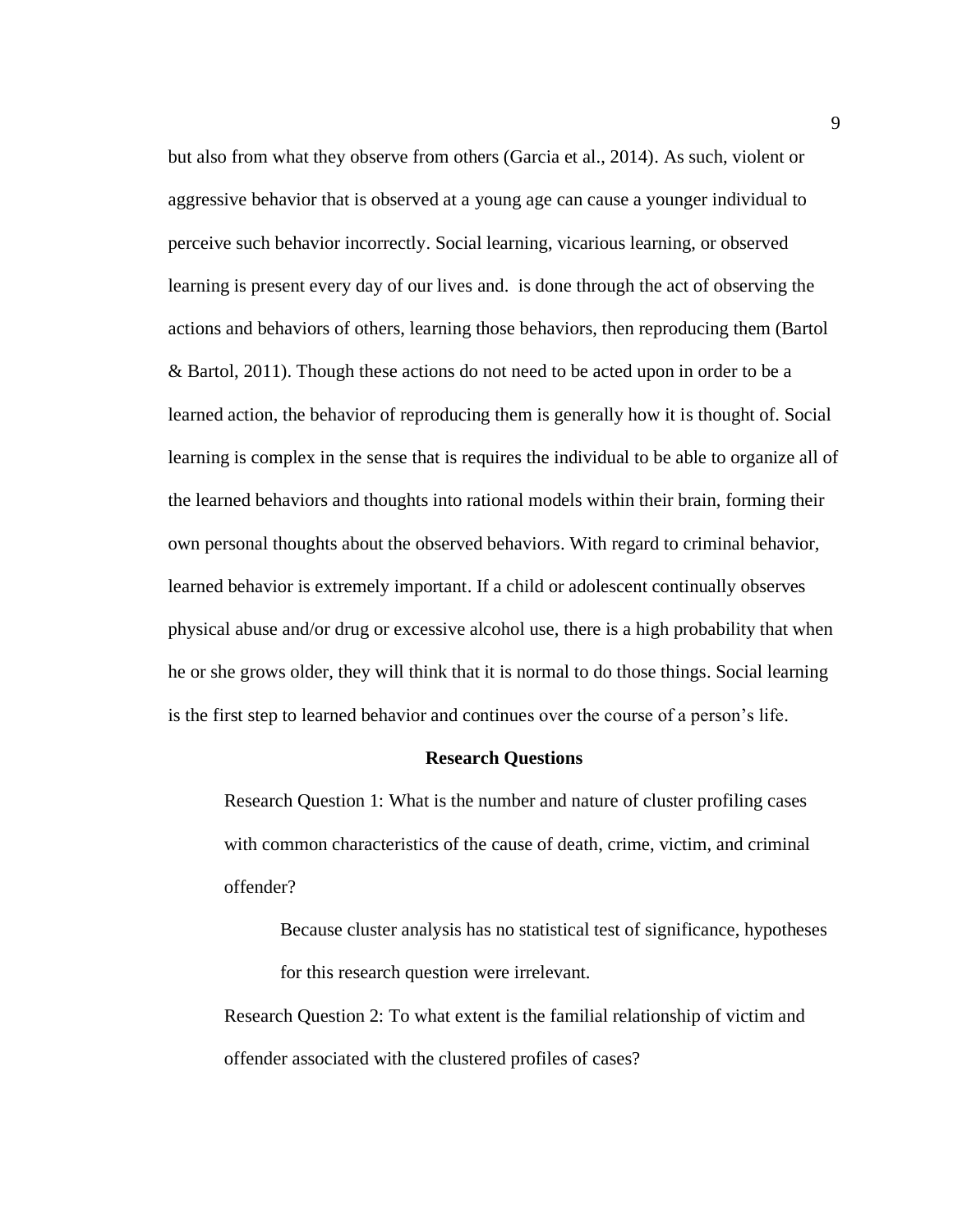*H*02: There will be no identified familial relationships between that of the victim and offender associated with the clustered profiles of cases. *H*12: Familial relationships will be identified and associated with the clustered profiles of cases.

## **Definitions of Terms**

<span id="page-22-0"></span>*Body position or posture*: The positioning or posture of the victim's body in reference to whether the victim is "placed" face up or face down or if they are just discarded and there is no particular placement to their body.

*Cause of death*: Comprises three separate components: mode, mechanism, and manner of death. Mode of death or cause refers to the whether the death was a result of natural occurrences or trauma. Mechanism of death refers to the what caused the individual's vital organ(s) to fail, such as asphyxiation or exsanguination. Manner of death refers to the whether the death was homicide, suicide, accidental, or natural.

*Clandestine grave*: The location where a victim's body is placed or discarded by an offender (e.g., along the side of a road, in a wooded location, in water, etc.). This also included whether a victim is placed on the surface or buried subsurface.

*Crime scene*: The location where a crime occurred, whether a robbery, homicide, rape, burglary, etc. This is also the location where criminal investigators and crime scene investigators collect evidence in attempts to find the offender.

*Demographics*: Age, sex, race, marital status, employment status, socioeconomic status, and profession of both the offender and victim.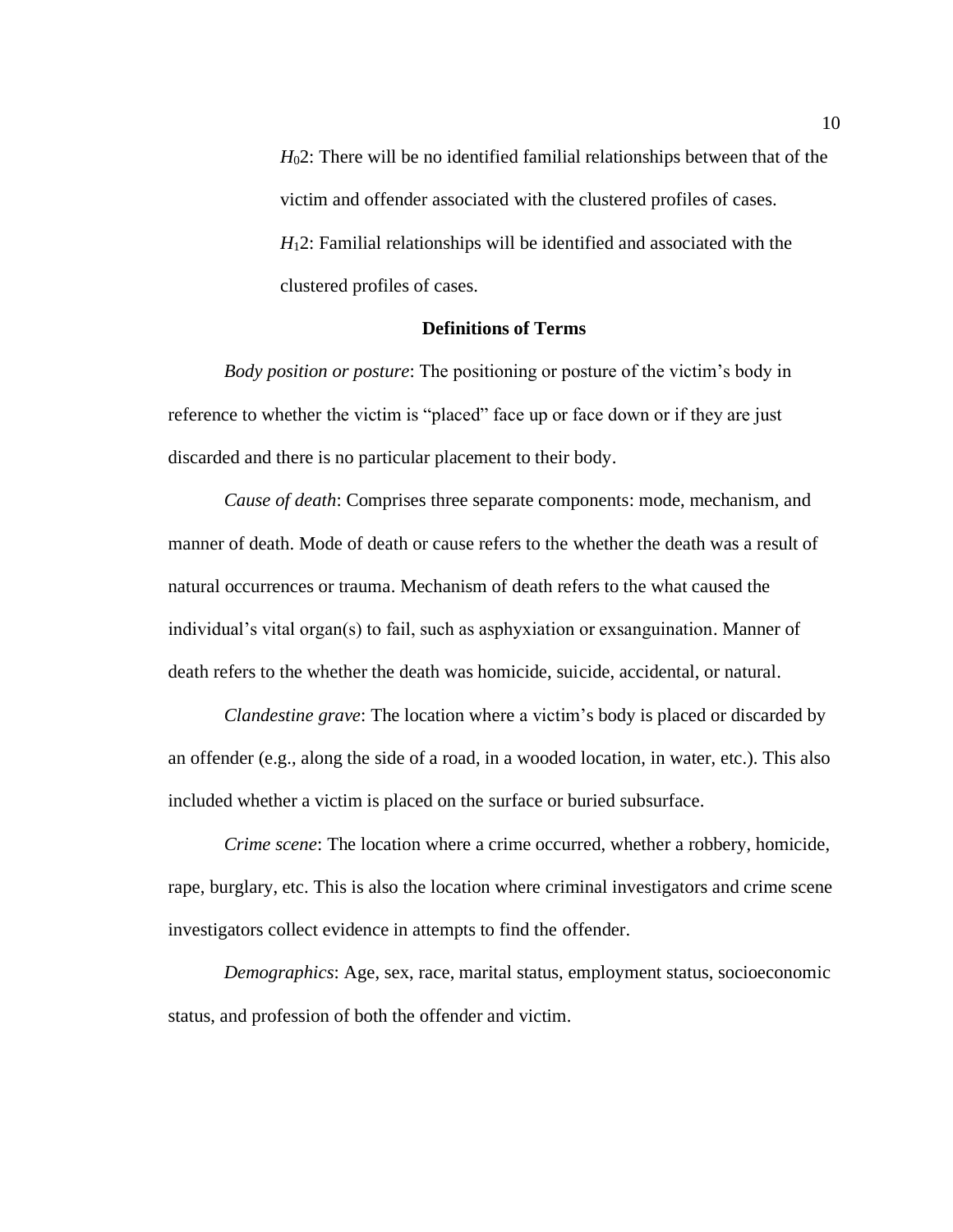*Dismemberment*: The intentional or unintentional removal of an individual's body part from their body by another person or object.

*Disorganized*: When referring to the offender and the crime scene, this depicts the scene being messy and chaotic, conducted with little time or preparation. This generally indicates the victims were surprised when attacked and are less likely to be bound. The act is conducted quickly, and the offender departs as soon as possible.

*Familial relationship*: Any possible relationship, or lack thereof, between the offender and the victim (i.e., child, parent, cousin, sibling, close friend, colleague, or complete stranger).

*Forensic science*: The application and process of multiple scientific disciplines that work together in order to analyze and apply evidence to legal matters (e.g., blood splatter and pattern analysis, DNA, chemical analysis, document exploitation, trace evidence, etc).

*Forensic psychology*: Psychology that pertains to law; it is the connection between the criminal justice system and the science of psychology. It consists of the following subspecialties: criminal, juvenile, civil, investigative, correctional, and police.

*Offender signature*: A distinctive characteristic of the offender that allows investigators to be able to link several crimes to the same offender. This could be something that is consistently taken from or left at the crime scene as well as something that is done at the crime scene or to the victim.

*Pattern analysis*: The ability to analyze the similar characteristic or behaviors and derive a consistent or repetitive pattern.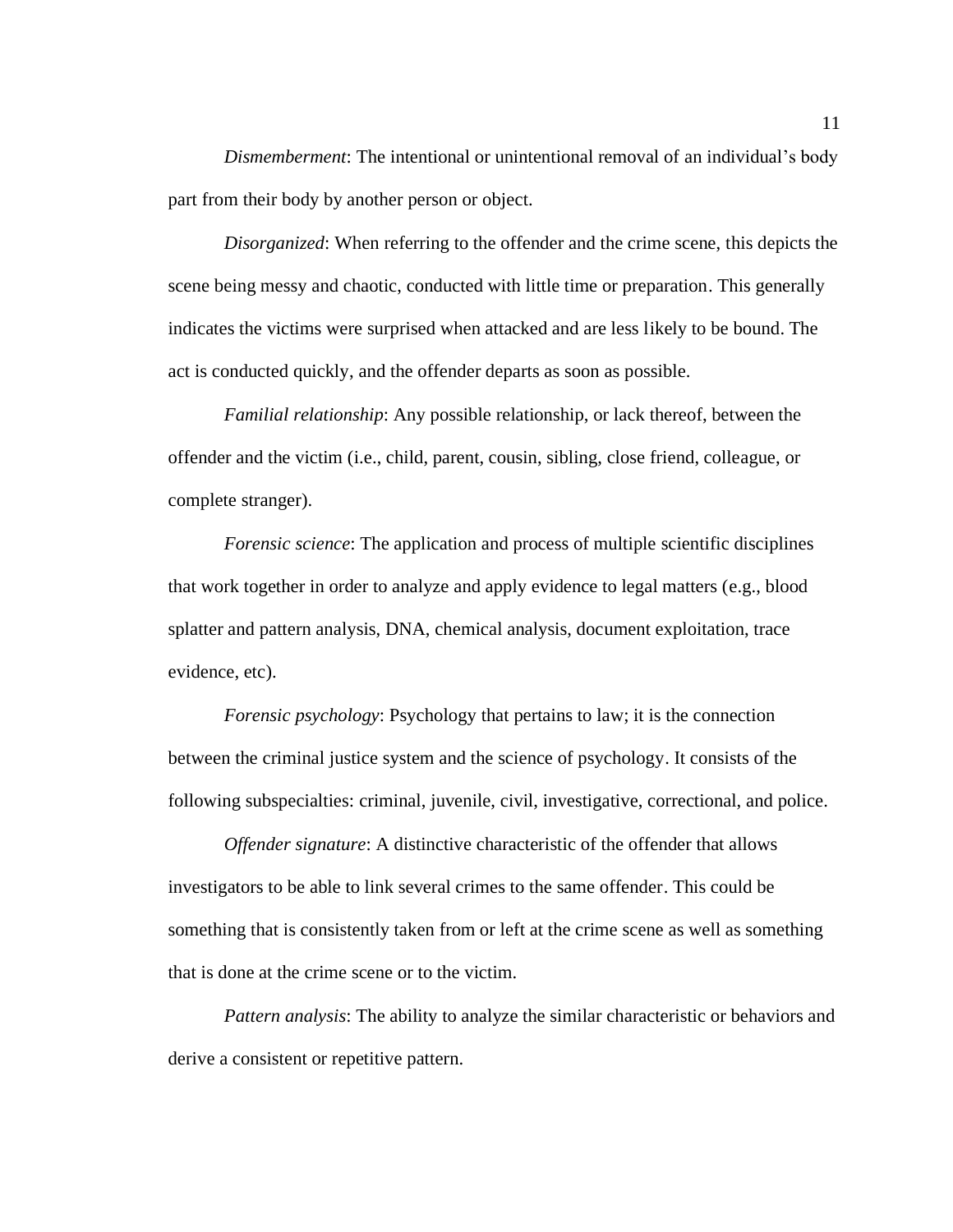*Psychological profile*: The results of piecing together all aspects of an individual's life in order to get a greater understanding of their current psychological state of mind. These aspects include childhood development and upbringing, childhood or adult trauma, personal relationships, past sexual trauma, work and expertise background, schoolwork, introverted or extroverted, and any other aspect of a person's life that can provide a greater understanding of their psyche.

*Restraints*: Items, such as handcuffs, rope, chain, zip ties, tape, clothing, bed sheets, or anything else, used to restrain an individual.

*Spatial distance*: The distance between the location of where a victim's body is found to the location of the offender.

*Organized*: When referring to the offender and the crime scene, this depicts the scene being intentional, making it apparent that the offender carefully planned their attack. They are well prepared, plan, and deceive their victims. They bring everything needed, such as restraints, to conduct the act. Additionally, victims are bound and tortured, and it is likely that the offender either with take a trophy from the crime scene or leave a signature.

*Trophy*: An object taken by an offender at a crime scene. The offender will take the same type of object from scene of every crime that they commit. This object has some sort of psychological or emotional meaning to them.

### **Limitations**

<span id="page-24-0"></span>Due to the nature of this study and the way in which data were collected, there were some weaknesses to the study. All source data analyzed was collected from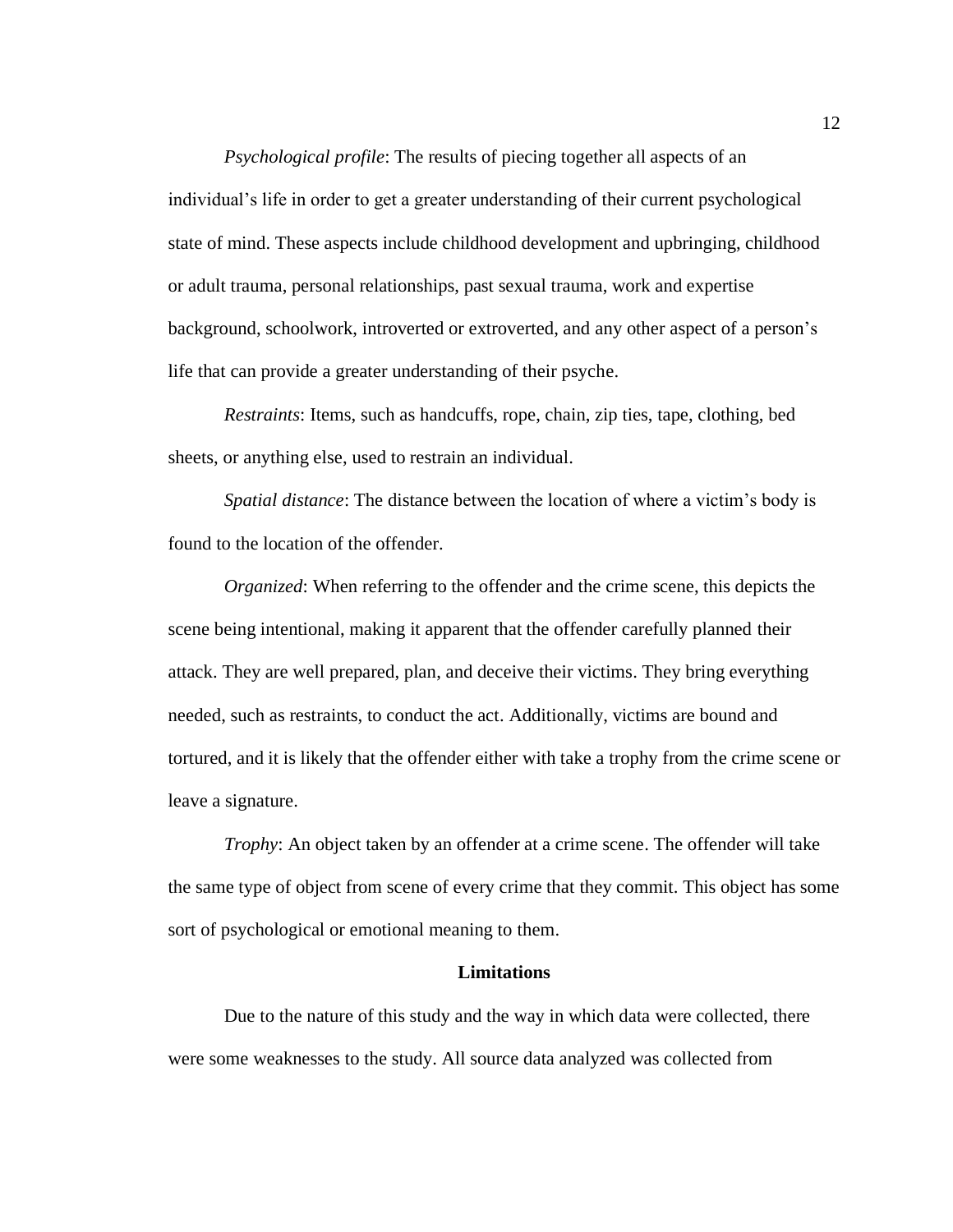preexisting data sets collected about serial murderers from 2011–2018. Therefore, most data, again previously collected within preexisting data sets, were accurate as of the time of which they were collected. Personal perception is a weakness that may be accounted for when the initial data collection was conducted. Though unlikely, this could have caused a limitation within the study. One final limitation that could have existed in this study lay with the lack of forensic psychologists within law enforcement agencies. Within some agencies and departments, criminal profiles are left to be developed by the investigators who lack the psychological training and certifications. This can also cause research within law enforcement to be conducted by external sources who may not be able to access all the content or variables required in order to conduct a study to the best of their ability.

### **Significance**

<span id="page-25-0"></span>The results of this study fill a gap in the understanding of how the characteristics of the cause of death can provide a correlation to the relationship, or lack thereof, between an offender and the victim. This study is significant and unique because it addresses an issue that surpasses spatial distances within the field for investigative psychology. Studies of spatial distances and consistency of offenders have shown that offenders are correlated to live within certain distances of their victims (Lundrigan et al., 2010; Taylor et al., 2012). Spatial distance in only one element that may be able to assist in building a relationship between the victim and offender. The results of this study provide an additional linkage between the two and understanding of correlations that are made from the cause of death with regard to the criminal mind and may assist in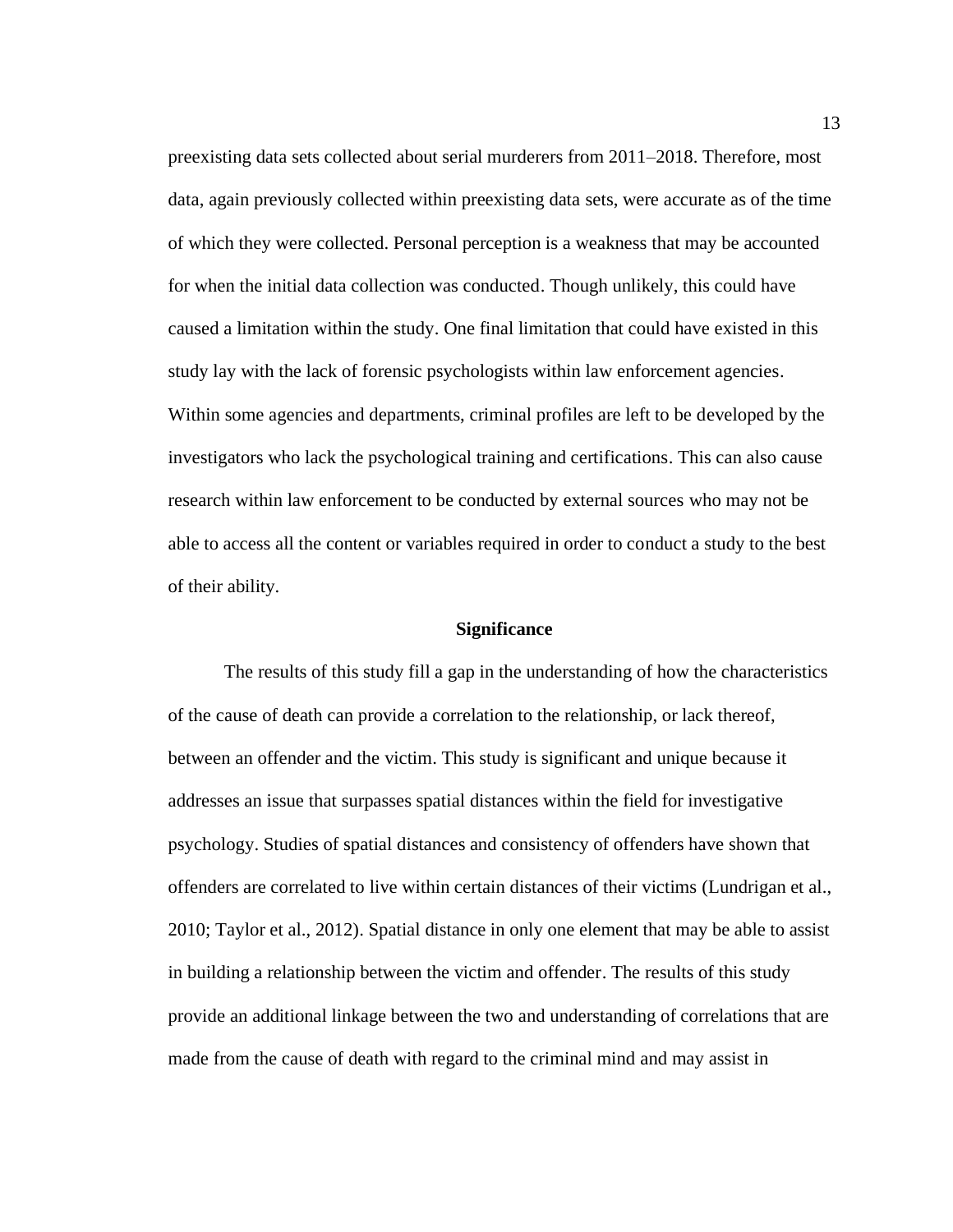determining whether a relationship exists between the offender and the victim. If investigators are able to correlate that certain causes indicate that an attachment may be present, then they will be able to generate a connection from the victim to the offender. Hammond and Youngs (2011) indicated the importance of the theoretical understanding of offender spatial behavior. As such, the results of this research will be able to assist law enforcement efforts in identifying and apprehending individuals that are linked to murders. Additionally, the findings of this study will provide continued validity and credibility to the efforts of criminal or offender profiling and its relevance to forensic psychology and law enforcement.

#### **Summary**

<span id="page-26-0"></span>Aspects, such as organized offenders, disorganized offenders, and spatial distancing, have been studied extensively. In doing so, the aspects of the characteristics used to build a connection between the victim and the offender has been left wide open. There are many characteristics at a crime scene that can assist in laying a foundation from which to build a profile of the offender, assisting in making a connection between the victim and offender. In this study, I aimed to identify how the characteristics associated with the cause of death correlate to characteristics of the criminal offender. In this chapter, I provided an overview of the theoretical frameworks that supported my examination of the behavioral characteristics of an offender, the key terms associated with the study, and how significant the results of this study can be to law enforcement agencies around the country. In Chapter 2, I review and summarize the most current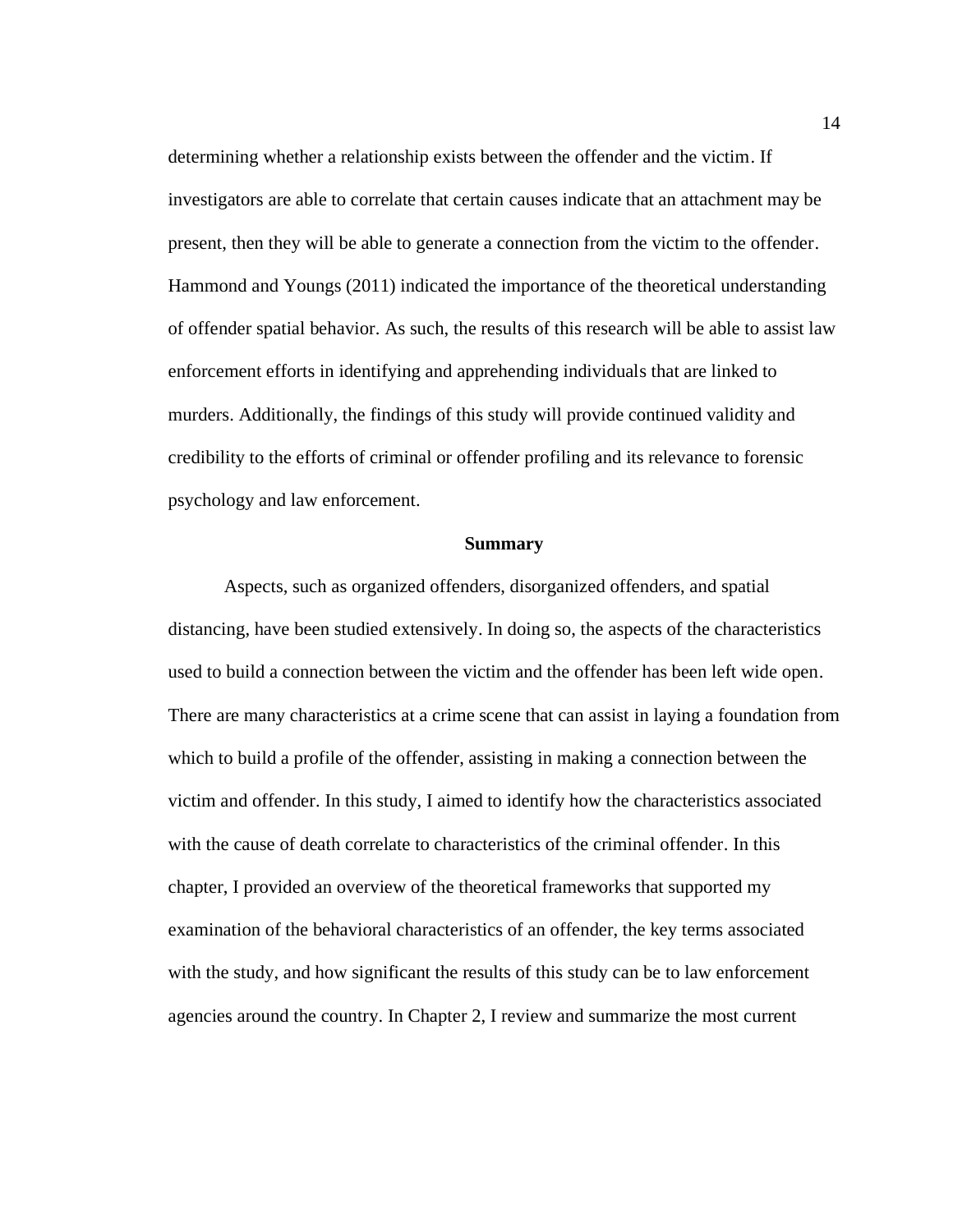research related to criminal profiling as well as the characteristics of an offender and their crime scene.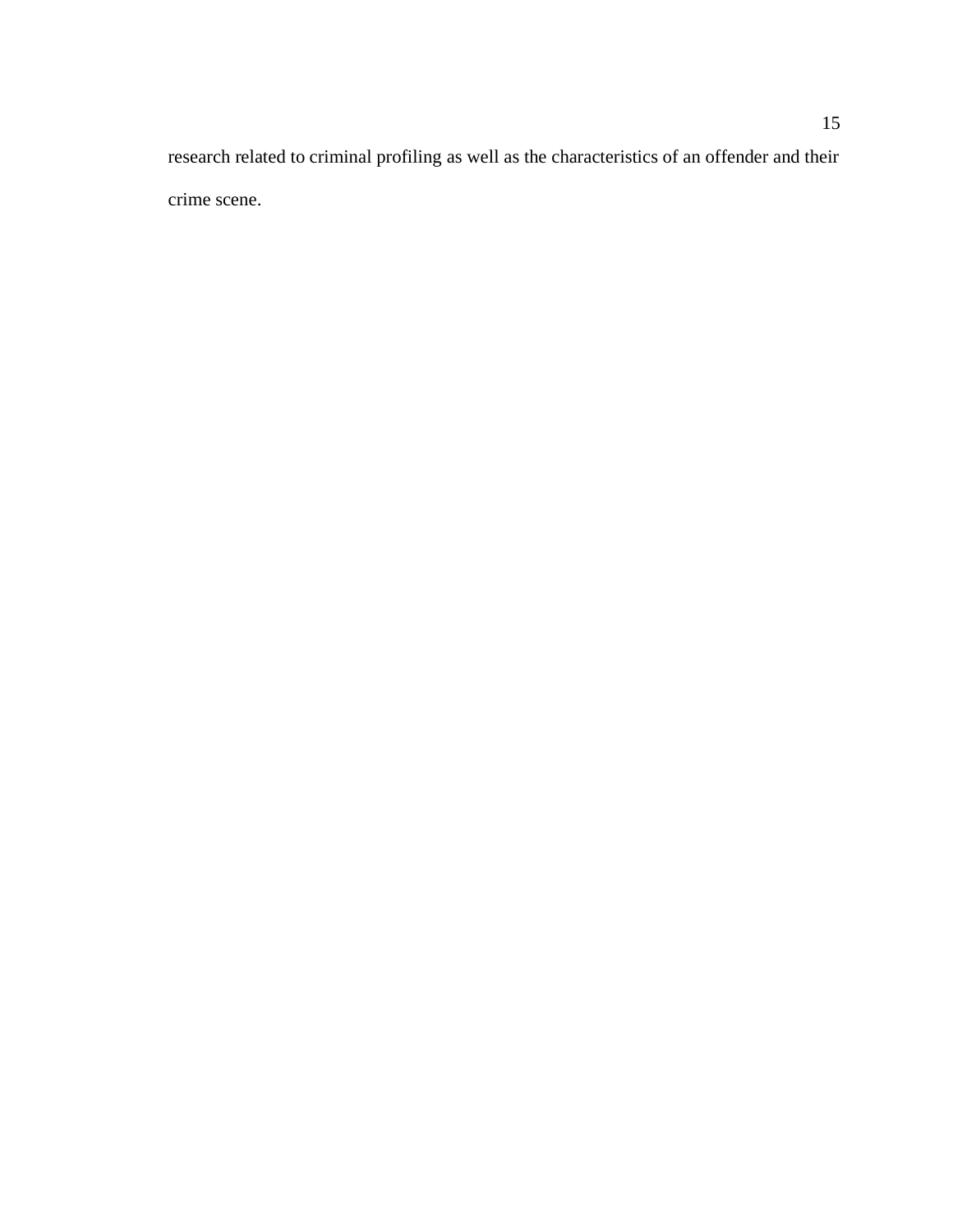#### Chapter 2: Literature Review

#### **Introduction**

<span id="page-28-1"></span><span id="page-28-0"></span>The evolution of forensic psychology, established as a subset of psychology, can be dated back to 1893 and the work of J. M. Cattell concerning the psychology of testimony (Devery, 2010). Decade after decade, forensic psychology has continued to evolve. Today, one of the subspecialties of forensic psychology is investigative psychology, which has a role conducting criminal profiles of offenders. The ability of a criminal profiler to piece together aspects and characteristics of a criminal's life and psychological mindset enables them to be able to provide correlations or connections between the offender and their victims as well as the probability of behaviors of similar offenders and their actions. In this study, I conducted in-depth investigation into the literature of the variables that may contribute to the ability of linking the evidence to an offender that identifies a relationship that may exist.

My review of the literature assisted in understanding the nature and intricacies of all the aspects of this study and aided in building a correlation between the characteristics of clandestine graves, victims, crime, offender, and any existence of a familial relationship. In the literature review, I provide a summary of the following: criminal profiling, the separate classifications of homicide as described by the Federal Bureau of Investigation (2015), the different types of crime scenes, clandestine gravesites and the significance of burial depths, spatial distance between the known location of the offender and the crime scene, known relationships between the offender and the victim, offender behavior at a crime scene, patterns or signature of murderers, and significance of body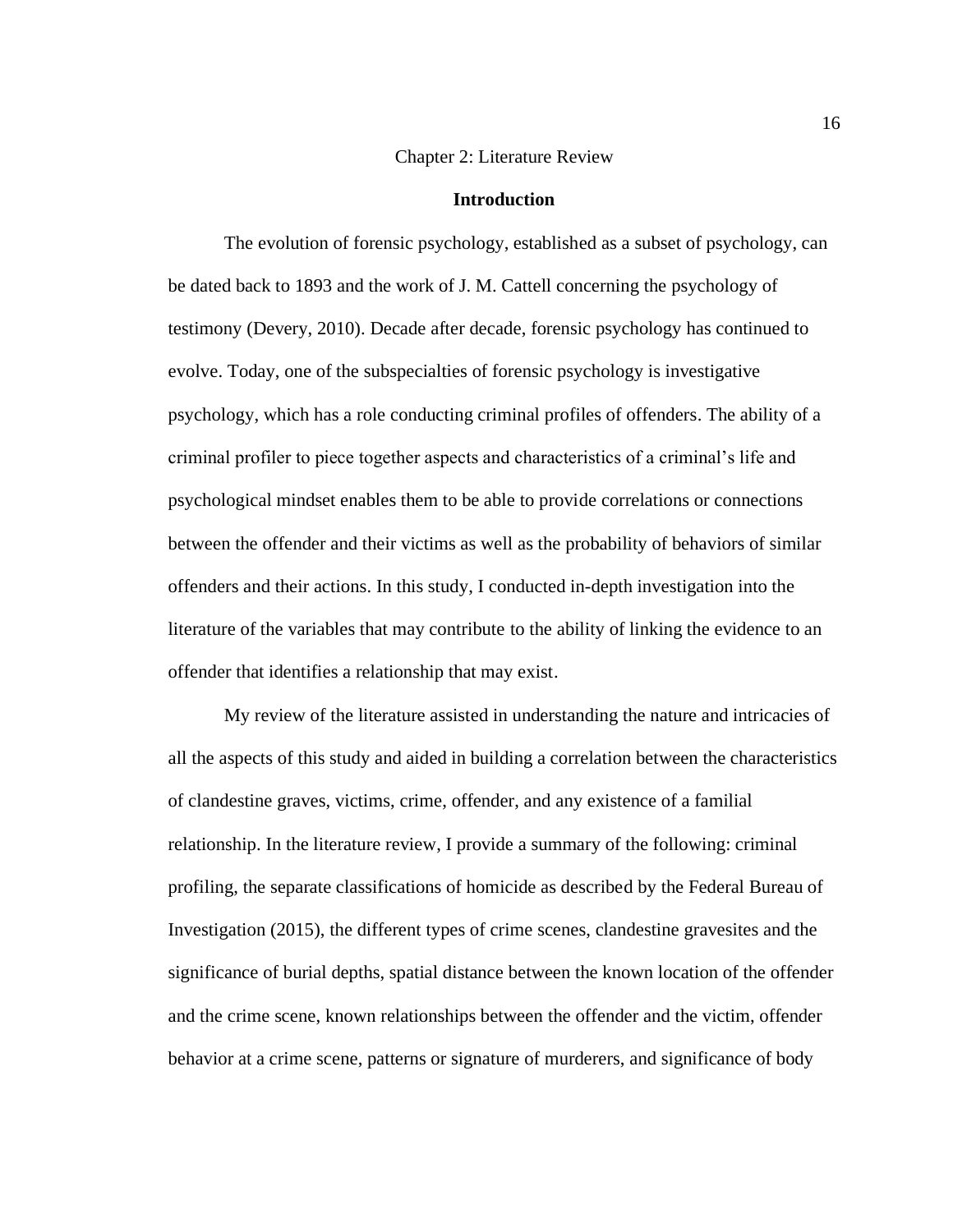placement. Additionally, I review the theories of social behavior, classical conditioning, and attachment in order to provide a rationale of associated behaviors.

#### **Literature Search Strategy**

<span id="page-29-0"></span>I derived the literature for this review from a series of books on serial killers, crime scene investigation, criminal profiling, psychological traits, and crime classification. The articles included in the literature review were peer reviewed and retrieved from several sources and databases, including Criminology Highlights, PsycARTICLES, PsycBOOKS, PsycEXTRA, and PsycINFO. To locate literature for this chapter, I used several local and university libraries. The publication date range of the literature reviewed ranged from 1921 to 2017. The search terms used to locate the literature were: *offender typology, male offenders, female offenders, offender profiling, criminal profiling, cause of death, offender signature(s), offender trophy(ies), clandestine grave, spatial distance, psychological traits, murder classification, personality types, organized killer, organized offender, disorganized killer,* and *disorganized offender.*

#### **Criminal Profiling**

<span id="page-29-1"></span>The role of criminal profiling is a function that provides law enforcement assets with the ability to link the psychological characteristics of an individual to the evidence that is left a crime scene. As it has continually been refined since it was developed with the Federal Bureau of Investigation in the 1970s, there have been two individuals who have continued to pioneer criminal profiling within the field: forensic psychologist, Howard Teten, and forensic psychiatrist, Dr. James Brussel (Devery, 2010). Teten was appointed the first Director of the Federal Bureau of Investigation's Behavioral Science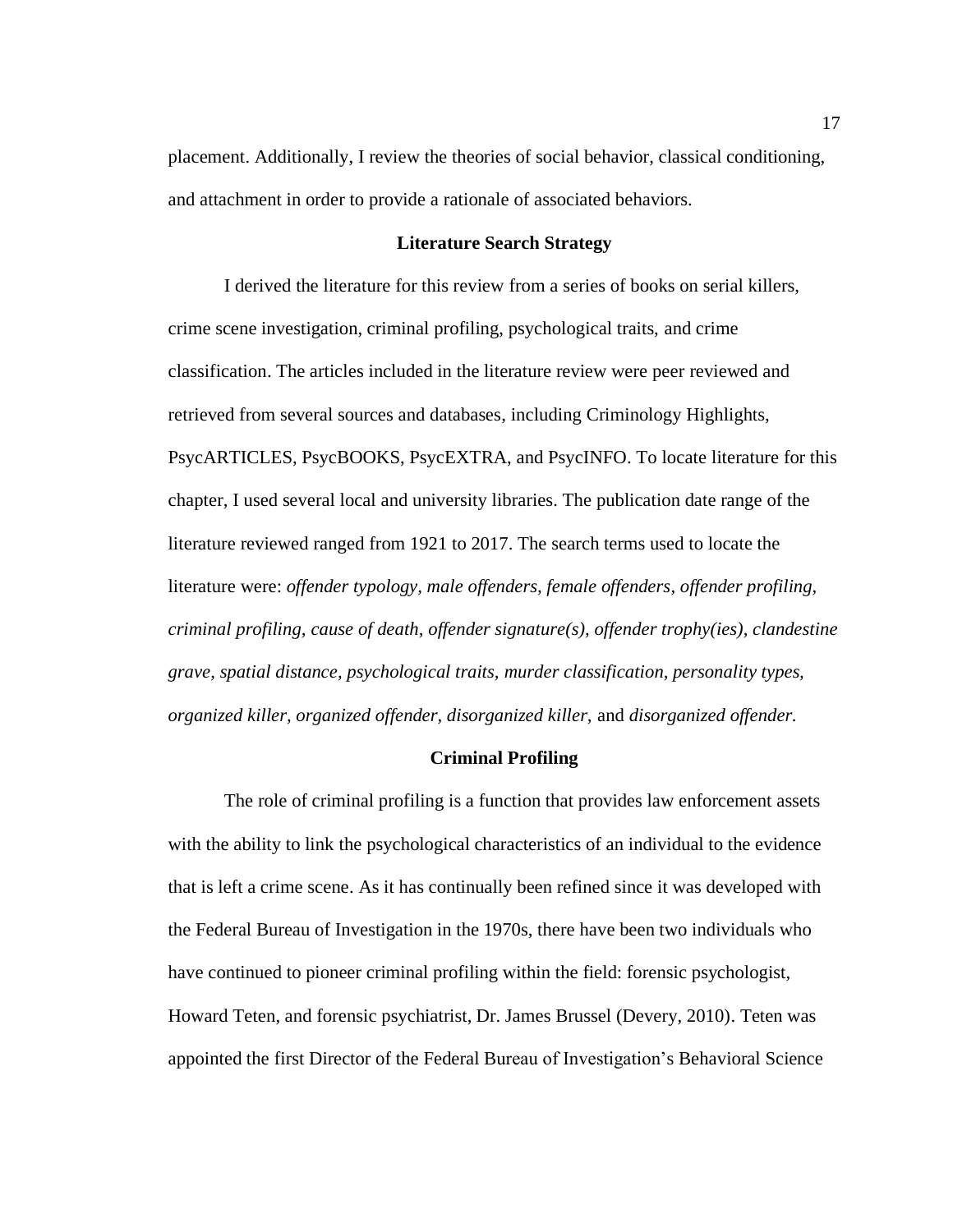Unit, which was birthed from the Hostage Negotiation Unit, and this unit developed a series of projects investigating the characteristics of serial murderers in efforts to collect data that would assist in their ability to analyze and predict future crime. Canter and Alison (2000) stated that the validity of criminal profiling is yielded from the following questions:

- Which offender behavioral characteristics identified are associated with the crime, and which would enable successfully prosecution?
- What inferences can be yielded from said offender characteristics, and which may lead to the identity of the offender?
- Could any other crimes have likely been committed by said suspect?

Torres et al. (2006) conducted a study in order to assess the reliability and validity of criminal profiling, otherwise referred to as criminal investigative analysis. The results of their study showed that the simple terminology of criminal profiling could be detrimental to its use in court. In their research, they assumed that profiling testimony was more likely to be accepted within a court of law when it was referenced as anything other than criminal profiling, such as criminal investigative analysis. However, the forensic psychology role of criminal profiling provides a much-needed benefit to law enforcement because it produces as psychological sketch of an offender suspect of a crime. The production of this sketch enables the prediction of offender behaviors and assists in providing leading within criminal cases. As indicated by Bartol and Bartol (2012), a psychological sketch requires the recording of significant emotional, cognitive, and demographic characteristics of an individual believed to have committed a crime.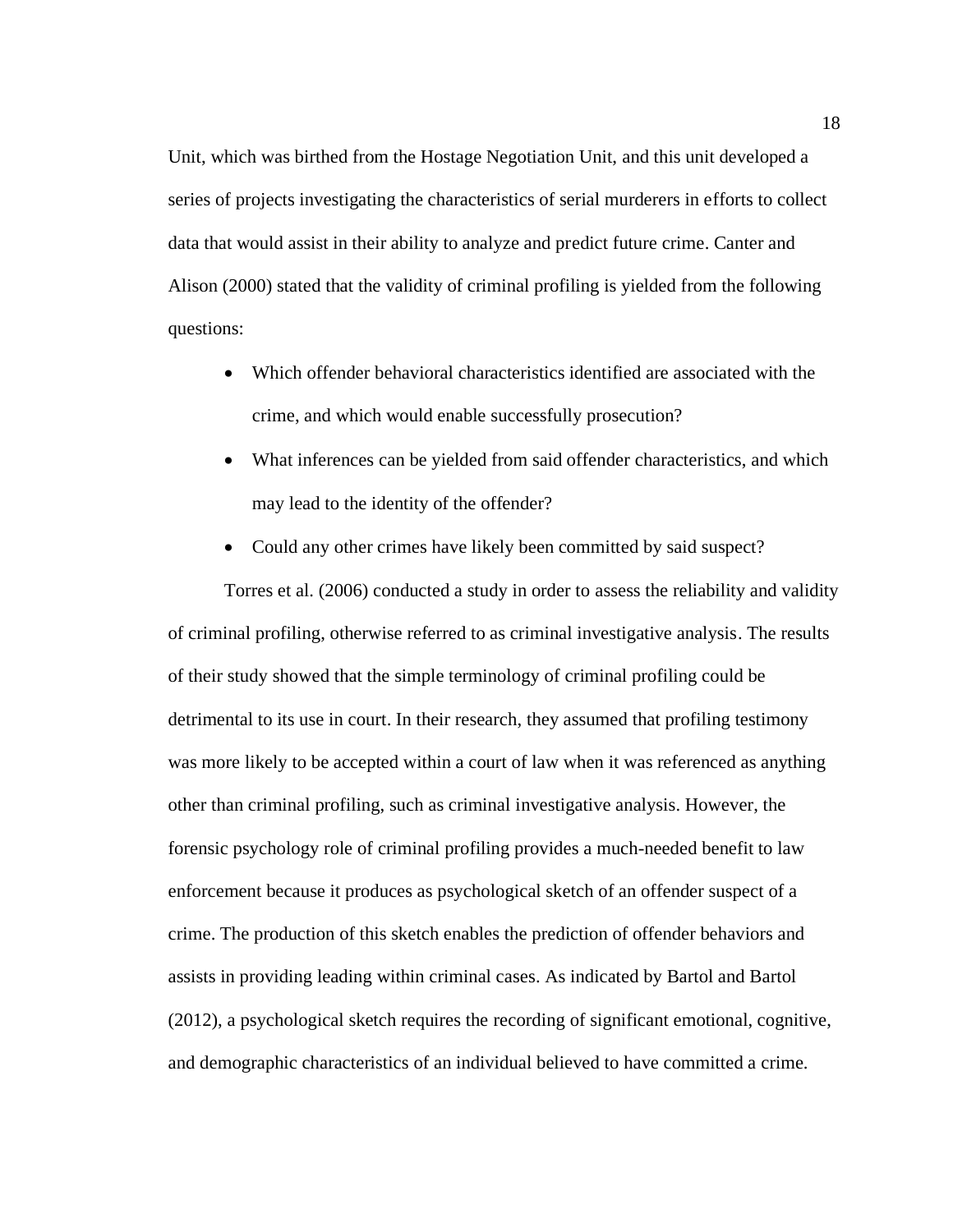Being developed by the Federal Bureau of Investigation's Behavioral Science Unit, criminal profiling provides an additional strength of having the ability to profile crime scenes.

An effective and successful criminal profiler will utilize information obtained from the crime scene and the predictive characteristic traits, habits, and behaviors of the offender in order to generate an offender. In nontechnical language, this information acts as a possible prediction of how and where the crime may have been committed. With that being said, the process, effectiveness, and accuracy of a criminal profile is determined by means of the information that is obtained and the method of data collection that is utilized (Salfati & Bateman, 2005). Such methods are based on the experience of the investigator or profiler, any research that have been conducted, and most importantly, the interviews that have been conducted. There are points within certain cases where the only evidence that is available to the prosecution is empirical evidence, which then may be a significant piece in aiding the prosecution's and detrimental to the trial's outcome. The forensic psychologist's role as a criminal profiler is to employ their experiences and expertise in order to collect and extract information from an offender that may be vital to an investigation.

In order to be an effective criminal profiler, an individual must be engulfed within the community in order to understand the cultures of the individuals that live in and around the area of operation. Therefore, communication is paramount, and this communication is two-fold. By this, I mean that a criminal profiler will have to not only be able to effectively communicate verbally, but they must also be able to read the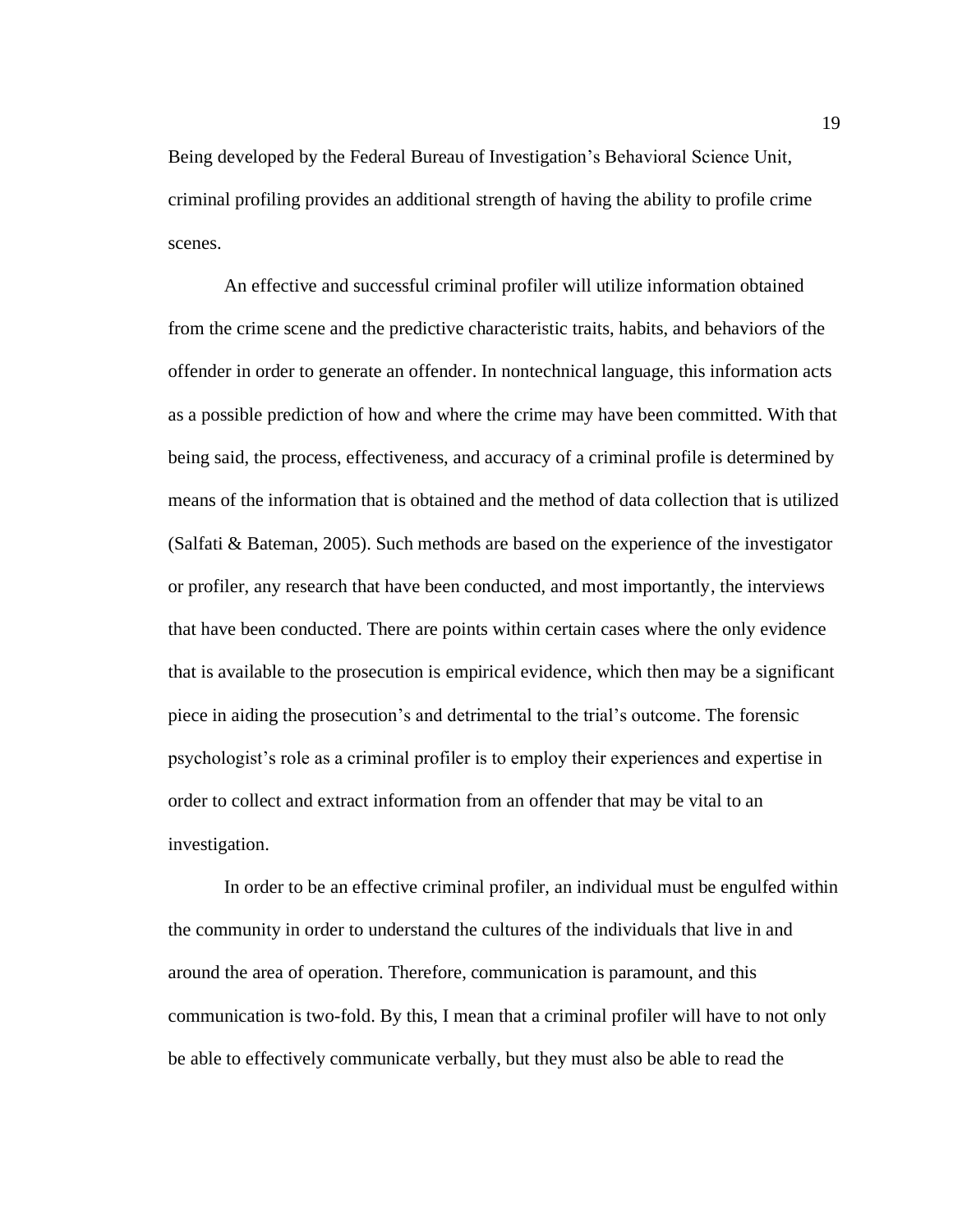nonverbal communication being exhibited by others. This may tell the profiler as much about what it is that they need to know as the verbal communication. Behavioral analysis is a key component of what a criminal profiler's role is, and as such, they need to be able to understand the cultural and behavioral norms of the community in which they work. One of the criminal profiler's largest challenges is the diverse populations they encounter and discerning between a cultural norm, a behavior of a mentally ill individual, and a psychological characteristic of a criminal. With 26.2% of the U.S. population suffering from some form of mental illness (The Kim Foundation, 2014), the inability to identify a mental illness in an individual will cause interference within a case and cloud the ability of an officer or psychologist to assess and act accordingly.

The largest challenge that exists within the role of criminal profiling is the validity of profiling itself. The slowly gained validity and reliability of criminal profiling has posed and continues to pose a challenge for forensic psychologists. Since its inception with the Federal Bureau of Investigation in the 1970s, criminal profiling has slowly gained recognition within the courts and the field of science. In 1981, in the case of *United States v Cortez*, the Supreme Courts suggested that criminal profiling is an acceptable tool that utilizes deductive reasoning in order to make a determination of innocence (Regis University, 2015). Professional profilers generate more accurate offender characteristics while performing duties than those who lack an investigative background. However, Devery (2010) indicated a difficulty in identifying cases that have yielded significant findings solely using criminal profiling but also stated that when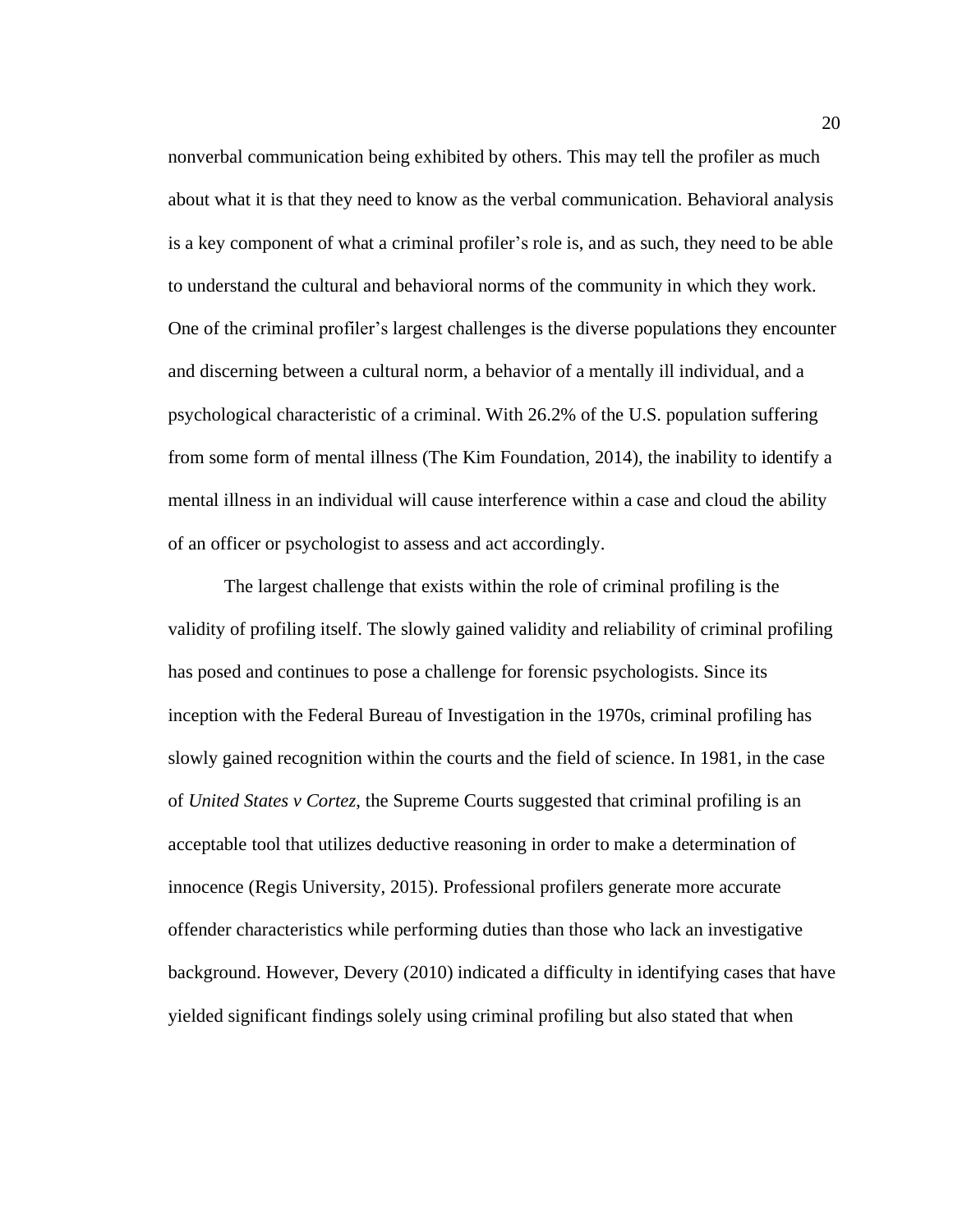utilized alongside an enthusiastic prosecutor and good investigative detail, criminal profiling is very successful.

## **Personality Types**

<span id="page-33-0"></span>The development of an individual's personality can lead their life on many different paths: The path can be one of assistance, care, and a positive influence within their society or a path of criminal activity that can either get them killed or placed in prison where they can attempt being rehabilitated. How do the separate personality traits play a role within our ability to display deviant or criminal behavior? The focus behind this study was to determine whether one personality trait is more susceptible to criminal behavior over another. According to Krueger et al. (1994), many personality psychologists have developed several well-articulated theories that may provide a link from personality traits to crime and other antisocial behavior. Many of these theories are focused on trait-based personality models. Though they have been criticized in the past, over the past 20 years researchers have assisted in creating such connection. Additionally, Krueger et al. stated that this research has demonstrated the long-term stability and crosssituational consistency of personality traits and, therefore, has rebirthed the concept that traits are paramount within the construct of a person's personality. Personality traits portray characteristics of individuals that correlate to a wide variety of behavioral domains, including criminal behavior.

There are currently 16 personality traits that may or may not play a pivotal role in the development of criminal behavior within an individual. There are several components that make up the separate personality traits, and it is the different combinations of these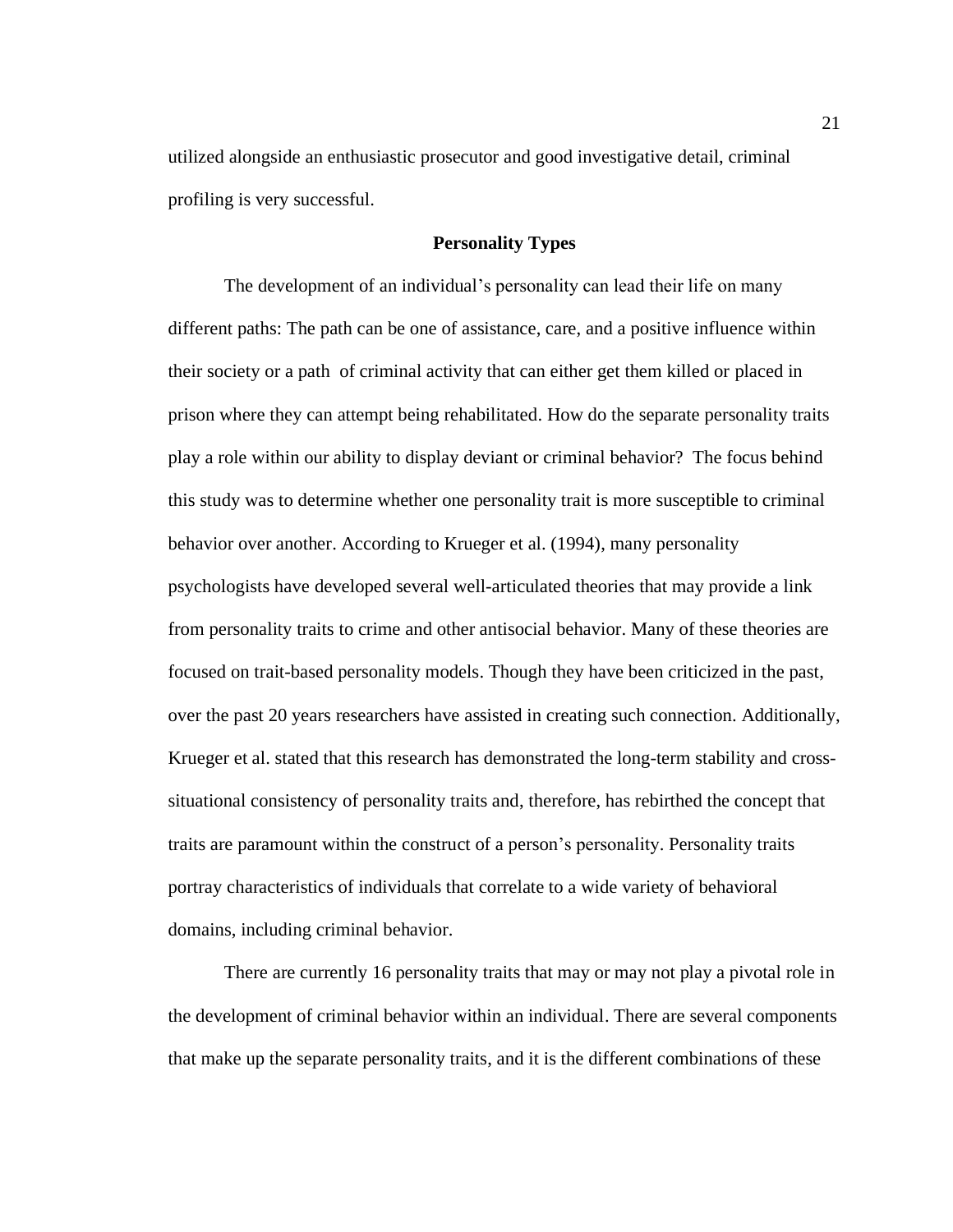components that make them unique to each other; these components are as follows: introverted  $(I)$ , extroverted  $(E)$ , intuition  $(N)$ , feeling  $(F)$ , sensing  $(S)$ , perceiving  $(P)$ , thinking (T), and judging (J; CITE). Regarding an individual being either introverted or extroverted, eight personality types exist for each (CITE). According to Truity Psychometrics (2014), the eight introverted personality types are: the inspector (ISTJ), the protector (ISFJ), the craftsman (ISTP), the composer (ISFP), the mastermind (INTJ), the healer (INFP), the counselor (INFJ), and the architect (INTP). Truity Psychometrics listed the eight extroverted personality types as: the dynamo (ESTP), the performer (ESFP), the supervisor (ESTJ), the provider (ESFJ), the champion (ENFP), the visionary (ENTP), the teacher (ENFJ), and the commander (ENTJ). In the following paragraphs, I provide brief descriptions for each of the personality types.

The inspector is considered serious and quiet, interested in security and peaceful living. This individual is extremely thorough, responsible, dependable, and has welldeveloped powers of concentration. They are well-organized and hardworking, steadily working towards identified goals (Truity Psychometrics, 2014).

The protector is considered quiet, kind, and conscientious. This individual can be depended on to follow through on what they are given and will put the needs of others above their own needs. They are stable and practical; they value security and traditions (Truity Psychometrics, 2014).

The craftsman is considered quiet and reserved. They have excellent skills with mechanical things and are interested in how things work and why. This individual is a risk taker who lives for the moment. They are loyal to their peers and to their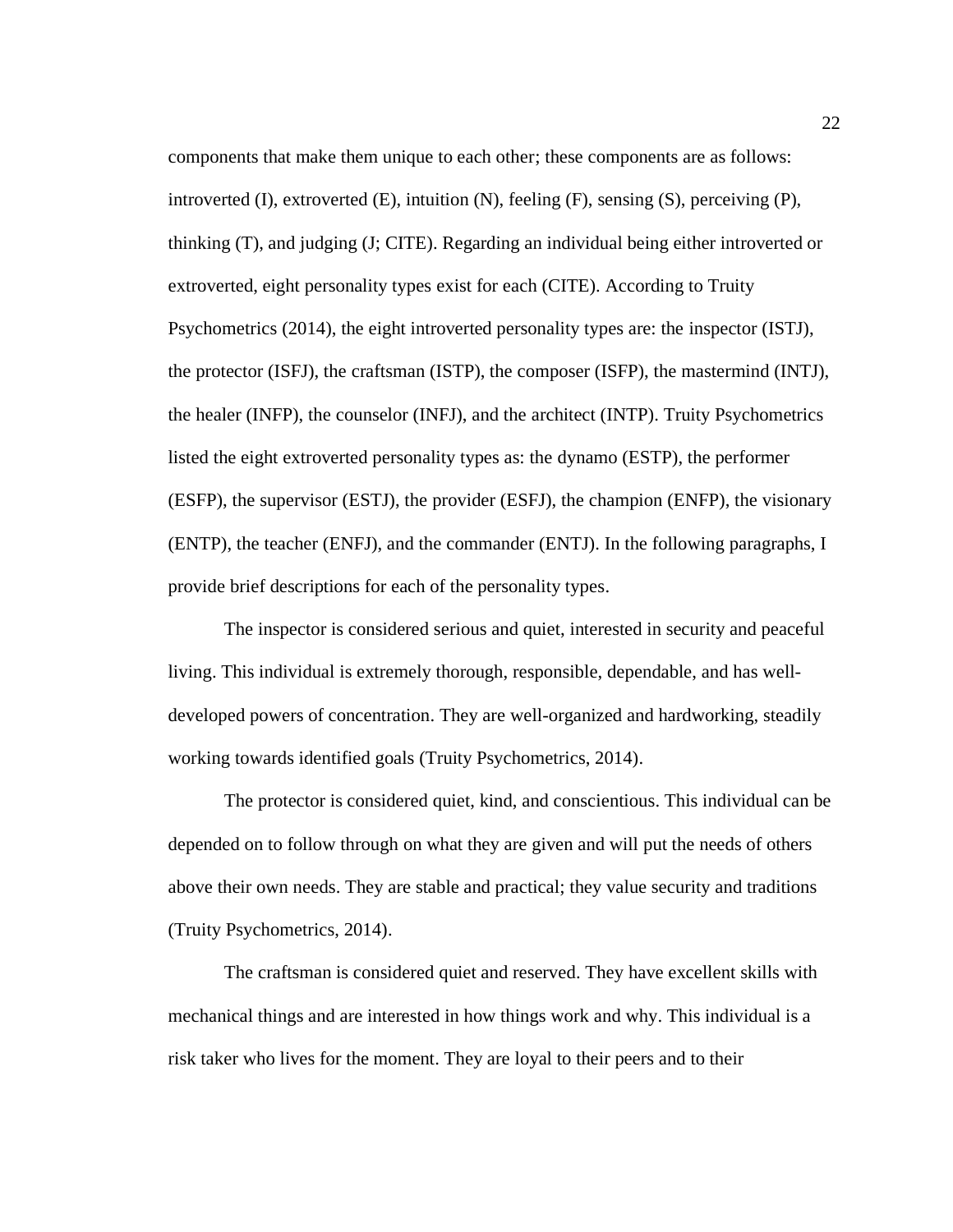internal value systems but lack concern for laws and rules if they get in the way of getting something done (Truity Psychometrics, 2014). They tend to be detached and analytical and excel at finding solutions to practical problems.

The composer is considered quiet, serious, sensitive, and kind. This individual does not like conflict and is not likely act in a manner to generate conflict. They are loyal and faithful but are not interested in leading or controlling others. They have welldeveloped senses, are open-minded, and have an aesthetic appreciation for beauty (Truity Psychometrics, 2014).

The mastermind is considered independent, original, analytical, and determined. This individual has an exceptional ability to turn theories into solid plans of action; natural leaders. They highly value knowledge, competence, and structure. Driven to derive meaning from their visions and have very high standards for their performance and the performance of others (Truity Psychometrics, 2014). The healer is considered quiet, reflective, idealistic, and very loyal. This individual would be interested in serving humanity. They have a well-developed value system, which they strive to live in accordance with. They are adaptable and laid-back unless their strongly-held value is threatened (Truity Psychometrics, 2014). The counselor is considered quietly forceful, original, and sensitive. This individual is an individualist who tends to stick with things until they are complete. They are extremely intuitive about people and concerned for their feelings. They have a well-developed value system which they strictly adhere to and are well-respected for their perseverance in doing the right thing (Truity Psychometrics, 2014). The architect is considered logical, original, a creative thinker. They tend to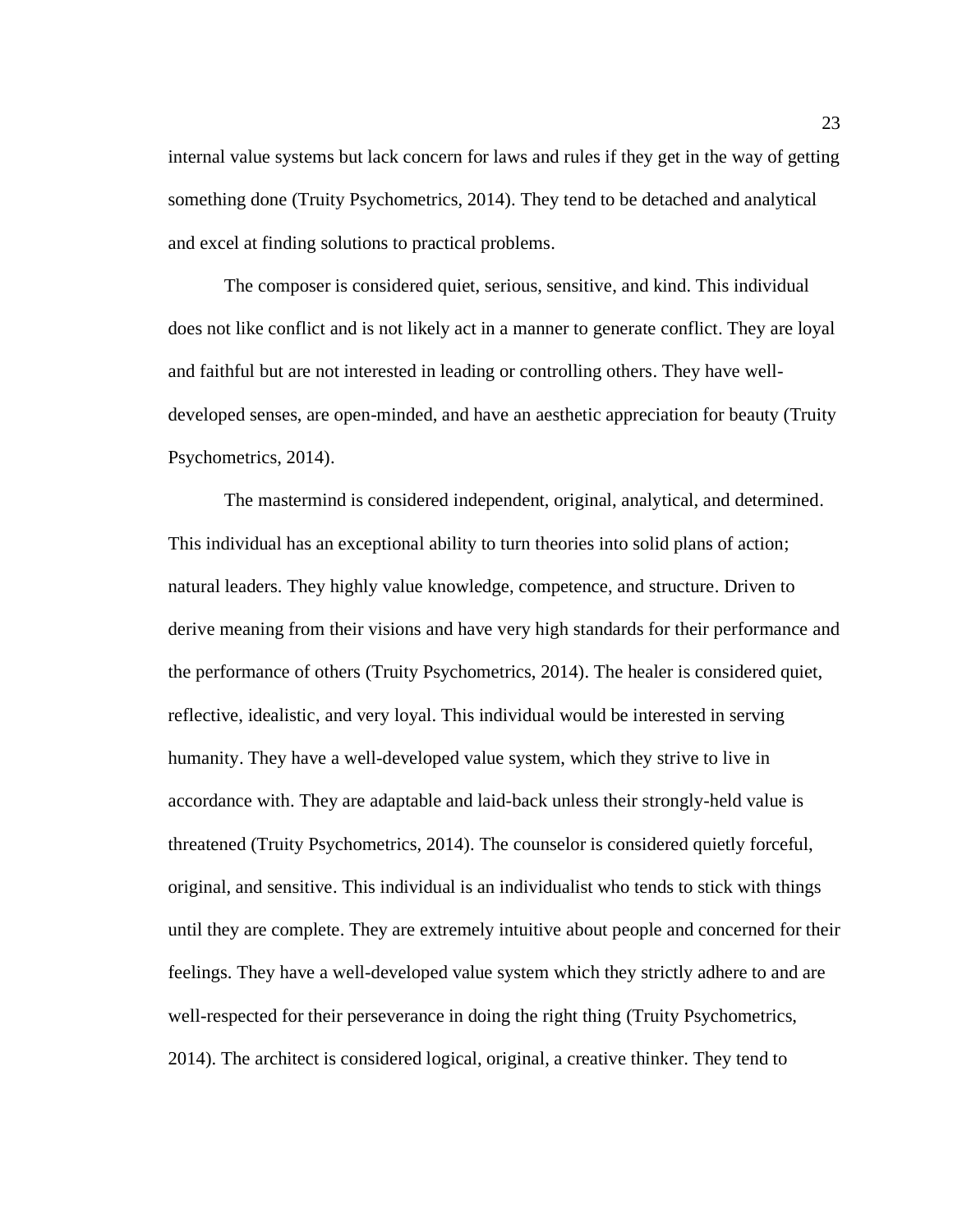become very excited about theories and ideas and are exceptionally capable and driven to turn their theories into clear understandings. They hold valuable knowledge, competence, and logic. Because they are quiet and reserved, they are hard to get to know very well. They are also individualists, who do not care to lead nor follow (Truity Psychometrics, 2014).

The dynamo is considered friendly, adaptable, and action-oriented. This individual is a "doer" who is focused on immediate results. They are risk takers with great people skills who thrive on living in a fast-paced lifestyle. They are extremely loyal to their peers, but are not respectful of laws and rules, especially if they get in the way of things getting done (Truity Psychometrics, 2014). The performer is considered to be people oriented and fun-loving; they make things more fun for others by their enjoyment. They live for the moment and love new experiences. This individual is not one who likes theory and impersonal analysis. They would rather serve others and be the center of attention in social situations. They have good common sense and practical ability (Truity Psychometrics, 2014). The supervisor is considered to be practical, traditional, and organized. This individual is not particularly interested in theory or abstraction unless it has a practical application. They have clear visions of the way things should be and are exceptionally capable of organizing and running activities. They are also loyal and hardworking individuals who value security, peaceful living, and like to be in charge (Truity Psychometrics, 2014). The provider is considered to be warm hearted, popular, and conscientious. This individual tends to put the needs of others over their own needs due to their strong sense of responsibility and duty. They value traditions and security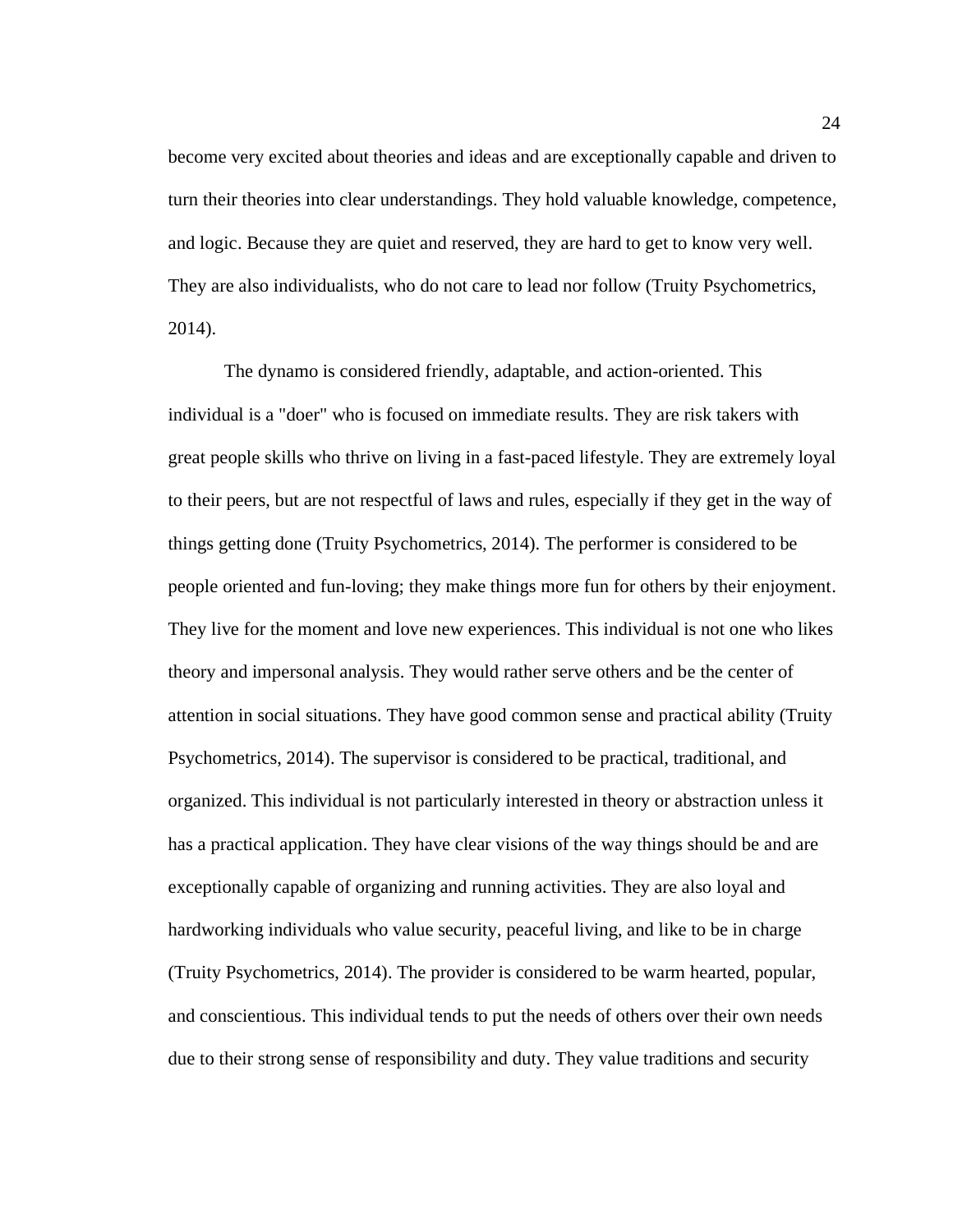and need positive reinforcement to feel good about themselves (Truity Psychometrics, 2014).

The champion is considered to be enthusiastic, idealistic, and creative. This individual is able to do almost anything that interests them. They feel the need to live life in accordance with their inner values and have great people skills. They are excited by new ideas but bored with details. They are open minded and flexible, with a broad range of interests and abilities (Truity Psychometrics, 2014). The visionary is considered creative, resourceful, and intellectually quick. This individual enjoys debating issues and is a one-upper. They get very excited about new ideas and projects but may neglect the more routine aspects of life. They are generally outspoken and assertive but have an excellent ability to understand concepts and apply logic to find solutions (Truity Psychometrics, 2014). The teacher is considered to be popular and sensitive, with outstanding people skills. This individual is externally focused, with real concern for how others think and feel. They see everything from the human angle, dislike impersonal analysis, and do not like being alone. They are very effective at managing people issues and leading group discussions. They are also interested in serving others and placing others needs of others over their own (Truity Psychometrics, 2014). Lastly, the commander is considered assertive and outspoken; they are driven to lead. This individual has an excellent ability to understand difficult organizational problems and create solid solutions. They are intelligent and well informed, who will usually excel at public speaking. They value knowledge and competence, and usually have little patience with inefficiency or disorganization (Truity Psychometrics, 2014).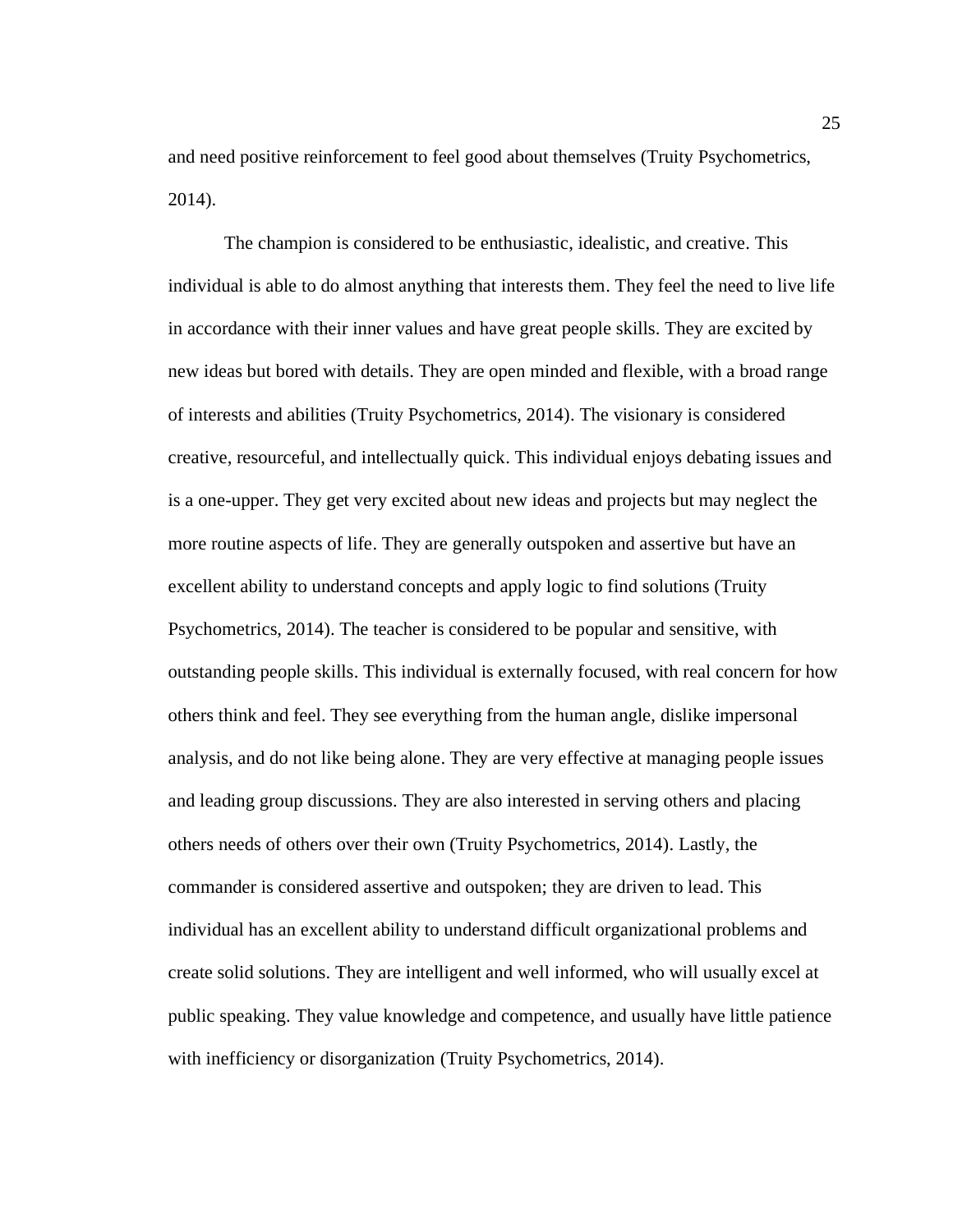What do the separate personality traits mean with regard to possible criminal behavior? Are there characteristics within each of these personality traits that may either provide a possible connection to deviant or criminal behavior or do the characteristics within assist to determining the minimal correlation to such behavior? This research is not anything new and upcoming, but rather is one that has been around for quite some time. The problem that arises within this research is the follow-thru of the results and the ability to take previous work and make a correlation and then do something with it. Edith Spaulding wrote an article in 1921 entitled "The Role of Personality Development in the Reconstruction of the Delinquent" in which it stated that there has been something mission within the design of research with regard to personality. Additionally, it was stated that the element of personality has often been continuously neglected and in doing so has come to overlook the fact that personality is connected to behavior and its relation to the social constructs of society.

Spaulding (1921) continues to say that with the limitless venue for investigations into personality, which investigators have yet to dive into the vast possibility of what could be. The largest factor that Spaulding identifies is the fact that though medicine has done a great job in controlling some functions within personality, that there still exists a component that medicine cannot fix; social influence. Additionally, you find yourselves face to face with the fact that no matter the physical condition that you can revive an individual to, there still remains a part of their physical body that will not react and therefore the behavioral patterns can and will persist unless treated accordingly. Therefore, for an individual to be able to rehabilitate back to complete health it is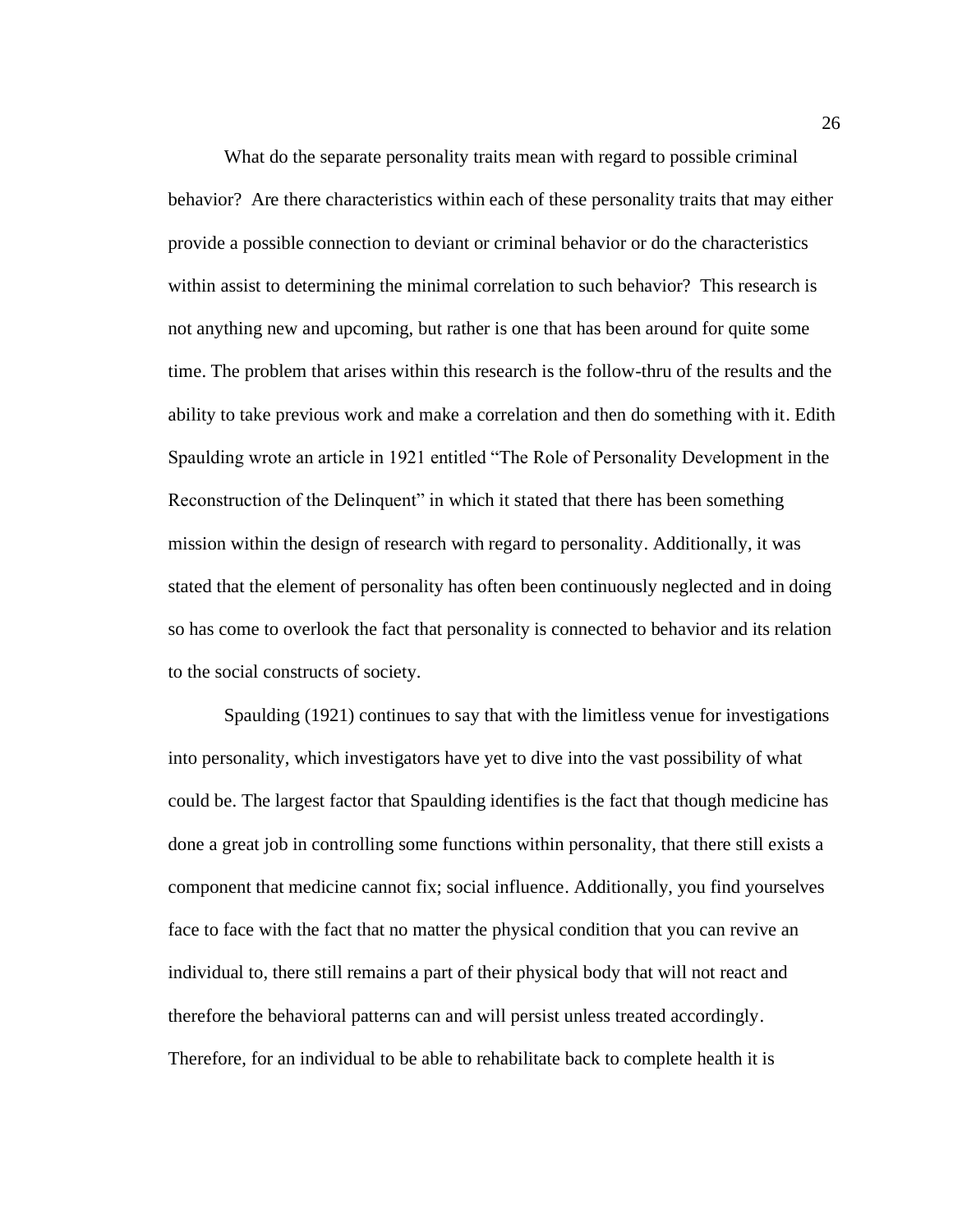necessary for them to be able to overcome any and all antisocial habits which may have caused the disturbances in their lives (Spaulding, 1921).

A study conducted by Hicks, Vaidyanathan, and Patrick (2010) on "Validating female psychopathy subtypes: Differences in personality, antisocial and violent behavior, substance abuse, trauma, and mental health" explains the personality differences that they discovered within their research. In doing so they identified the factors of aggression, alienation, stress reaction, absorption, and social potency. What was also discovered was the lack of communal PEM, social closeness, and control (Hicks et al., 2010). These characteristics are very common to those of psychopathic individuals and are seemingly common across the board regarding individuals who have the characteristics and personality traits common to deviant or criminal behavior. Within this study it was also identified that the onset for criminal activity was before the age of seventeen years and the two categories that provided the most significance was that of "Criminality, Institutional Infractions, and Interpersonal Aggression", in addition to "Substance Use and Abuse". Both categories showed signs of violent and deviant behavior for participants within the study.

Research conducted by Herrero and Colom (2008) studied the personality traits of a distinguishing impulsive, and unsocialized sensation seeking individual. Within this study they searched to identify a comparison between criminal offenders and the general population. They identify sensation seeking as being novel, varied, complex, and intense sensations and experiences. This type of individual will also be compelled to engage in social, physical, financial, and legal risks solely for the purpose of experiencing them.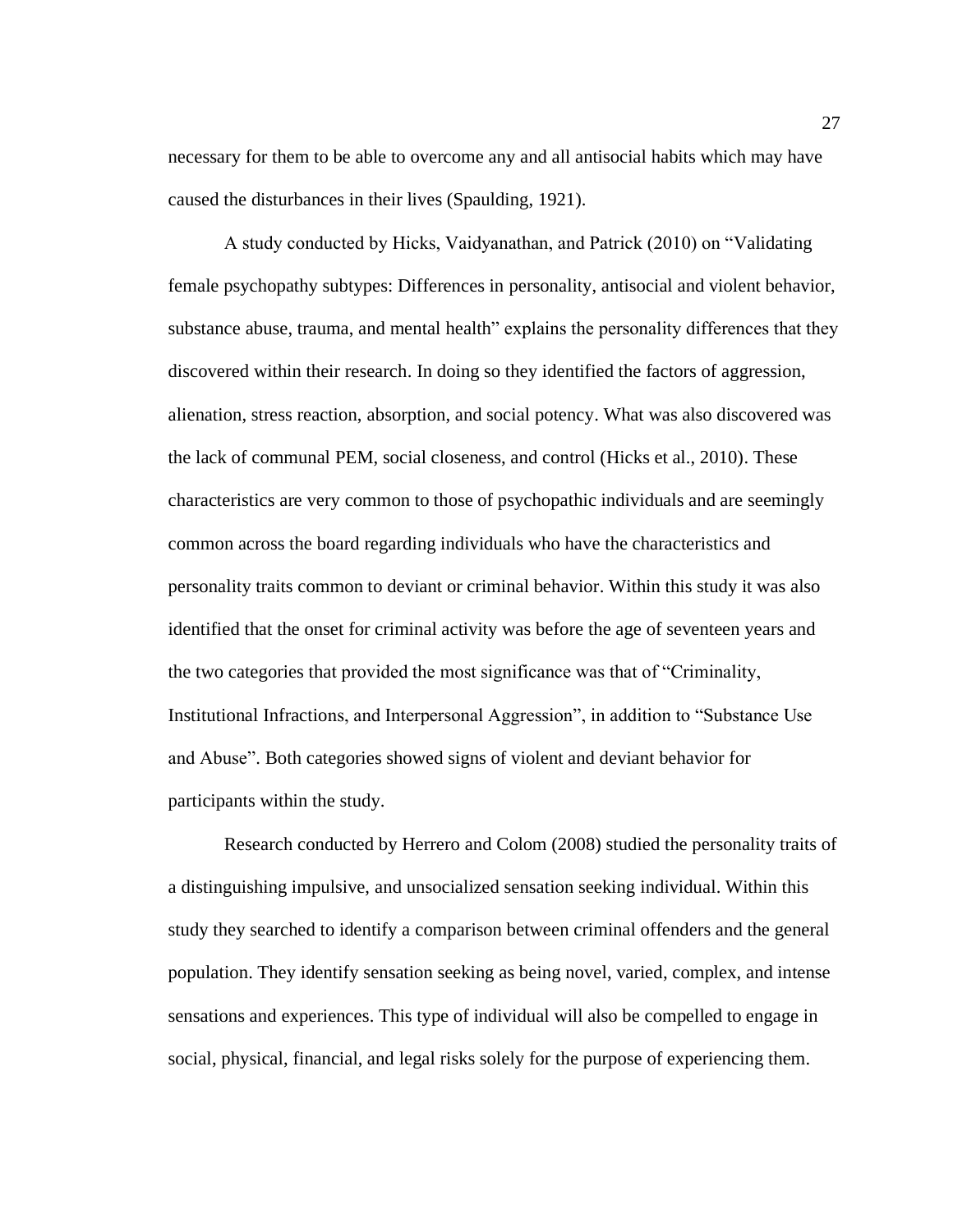This type of behavior is not only reckless but can be associated with deviant acts and could lead to criminal behavior. Herrero and Colom also stated that this trait is comprised of four separate and intertwined dimensions: experience seeking, thrill and adventure seeking, boredom susceptibility, and disinhibition.

Another study conducted by Vernables and Patrick (2012) studied the validity of the use of the Externalizing Spectrum Inventory within a sample of criminal offenders and focused the research on identifying correlations with regard to personality, disinhibitory psychopathology, and psychopathic features. Regarding personality, the study identified that the study was indicative of externalizing proneness and that investigators identified that there did exist two relevant trait domains. The first trait domain, disinhibition, like other studies was also identified as a main factor. Within this study disinhibition was considered to encompass traits such as sensation seeking, impulsivity, and unconventionality. The second trait domain was negative affectivity, which would encompass traits such as suspiciousness, anxiousness, and aggressiveness (Vernables & Patrick, 2012). This research was conducted utilizing the five-factor model, and in doing so was able to identify that a personality profile marked by low agreeableness, prone to hostility and conflict with others, and low conscientiousness, no regard for control and order, is therefore associated with antisocial behaviors. Additionally, the three-factor model was identified to have two broad domains: negative emotionality and constraint. These results yielded the behavioral onset of these individual is at or before the age of 18 and predicted to be dependent by the age of 21.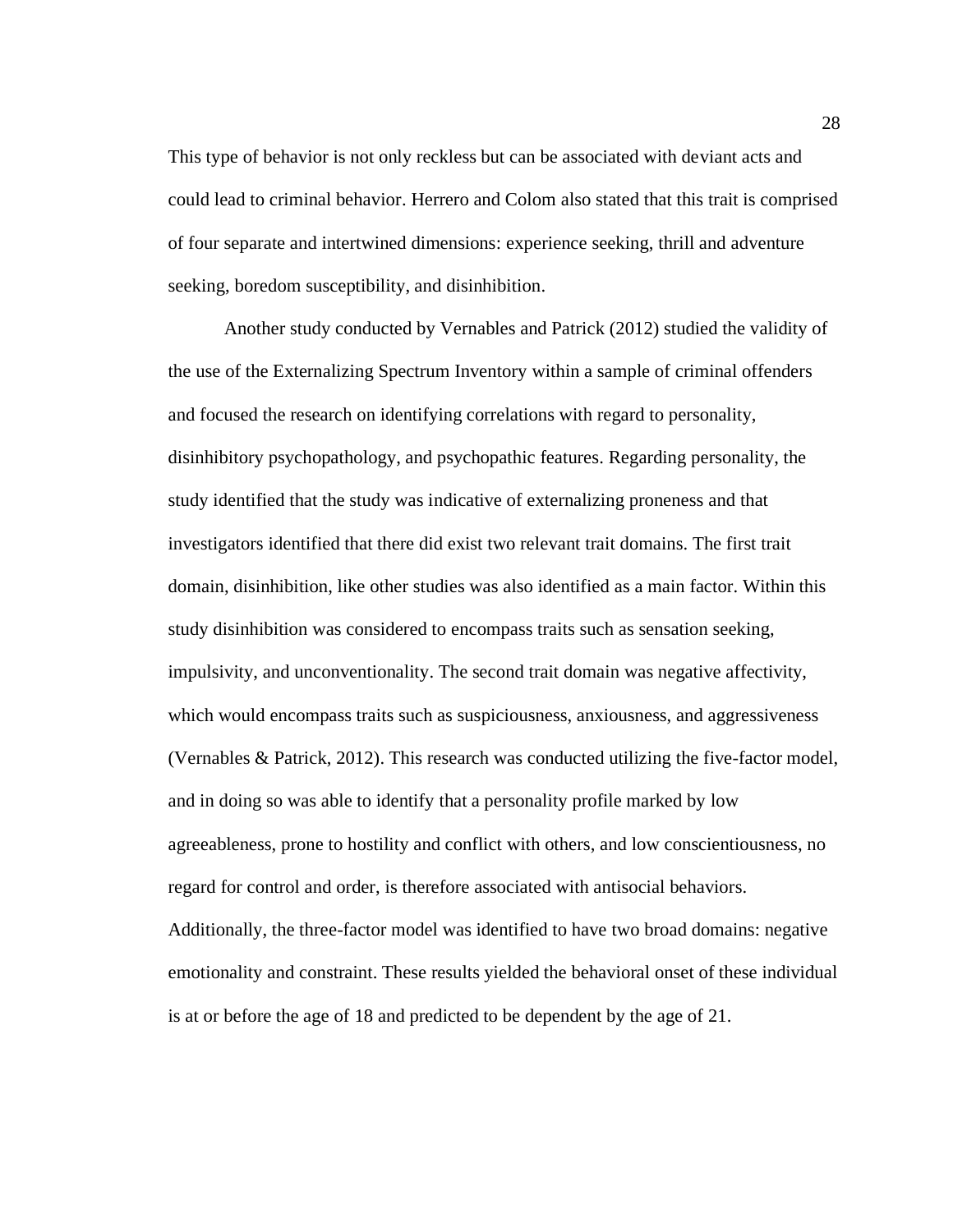## **Offender Typology**

Within law enforcement, investigators utilize one of two different ways of gathering information on an offender in order to build profiles to assist them in being able to catch criminals. The two ways utilized are geographical and typological. According to the Federal Bureau of Investigation gathering information on a suspect via a geographical means is focused on a concentration of crimes in series, whereas gathering via typological focuses the investigator to gather information about the suspect based on the behavioral evidence within the case that is generally discovered at the scene of the crime (Sammons, 2009). Each offender type is derived by the psychological characteristics that they each have in common. Unlike with geographical profiling, which can be applied to any form of crime bases on the geographical pattern analysis that is conducted, offender typology is applied to a smaller target of offenders. Offender typology is broken down into four sub types to assist in narrowing a focus which helps further conduct research and understands the subsets to the best of our ability; mentally disordered offenders, family violence offenders, sex offenders, and violent offenders.

Mentally disordered offenders are one of the more difficult groups of offenders to profile based on their uncontrollable biological functions to commit crime. According to Bartol and Bartol (2011) mental illness is defined as the disease or disorder of and individual's mind which interrupts the brain's normal function and therefore interfering with individual's ability to cope with life's daily occurrences and stressors. Therefore, due to the brain's interruption of normal function, the individual is rendered unable to make free and rational choices on a continual basis. In addition, their behavior becomes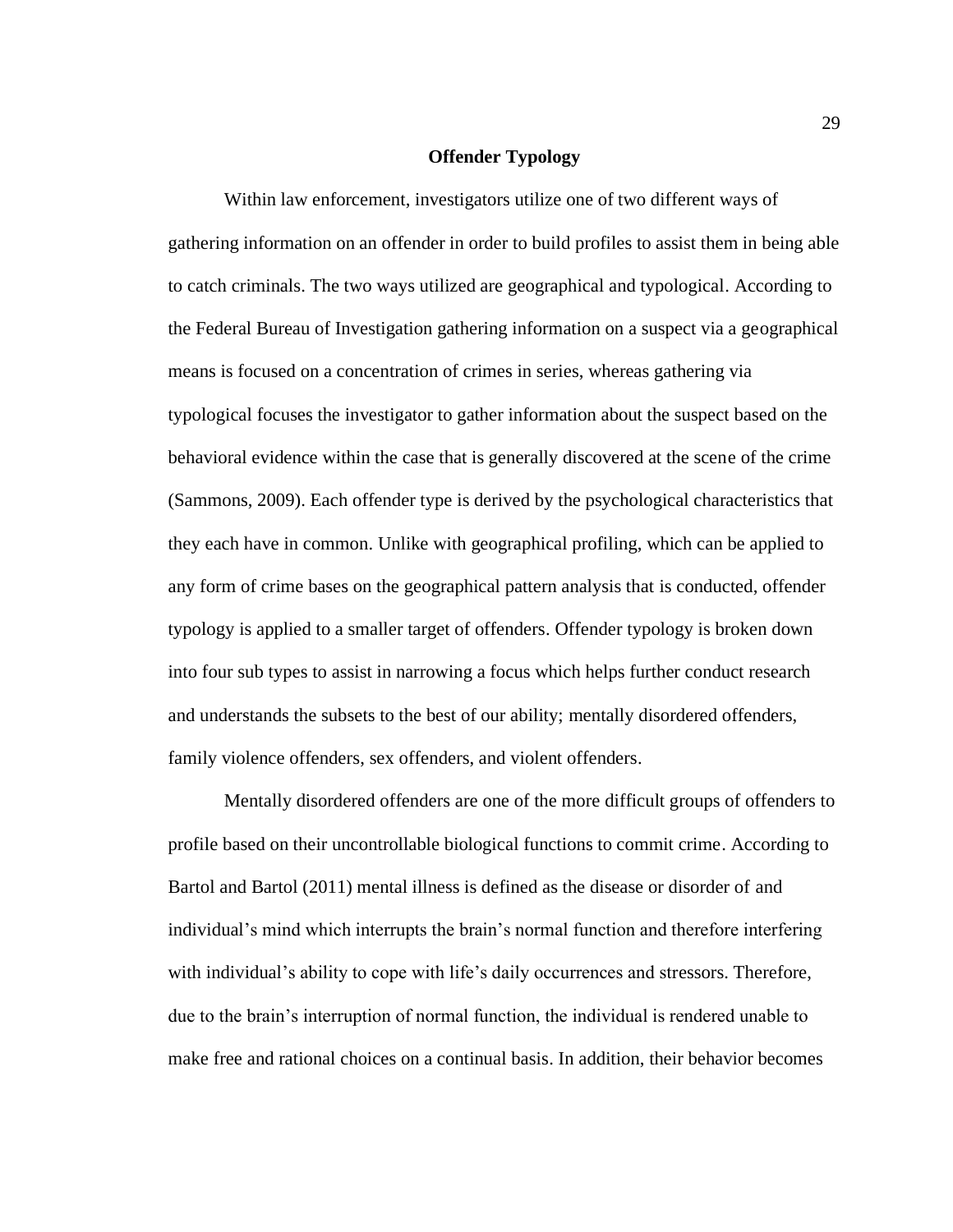altered and therefore their behavior becomes abnormal in comparison from how it would be if their brain was not affected by this disorder. The term disorder is much more preferred than the term illness due to the fact that illness focuses us as professionals to research the symptoms, etiology, and cures, relying on pure medical treatment, whereas disorder is much less restrictive, therefore needing not to imply that an individual is sick or that no responsible is place on them for their actions (Bartol & Bartol, 2011). A tool that is available to mental health professionals and the courts, in forensic settings, is the Diagnostic and Statistical Manual of Mental Disorders, which was released in May of 2012, consisting of over 400 separate diagnoses, is the governing body for the classifications of all mental disorders.

Family violence offenders fall into their own typology based on the origin of the offence. The offences within this typology occur within an individual's family, therefore meaning that both the victim and the offender belong to the same family. Family or domestic violence is referred to the actions taken by one family member to another in the same residence, to which they utilize any form of intimidation, assault, battery, sexual assault or battery, or any other form of criminal activity that results in the injury or death of any other family member (Bartol & Bartol, 2011). This typology offender is driven by their sense of power, authority, and control that they have over others. In their minds they are not intentionally harming their other family member, but rather feel that they are deserving of respect in one form or another. The actions or abuse is not restricted to one form of abuse, but rather can be psychological, physical, and or sexual in nature. Children take the largest brunt of family violence. There are six different forms of child abuse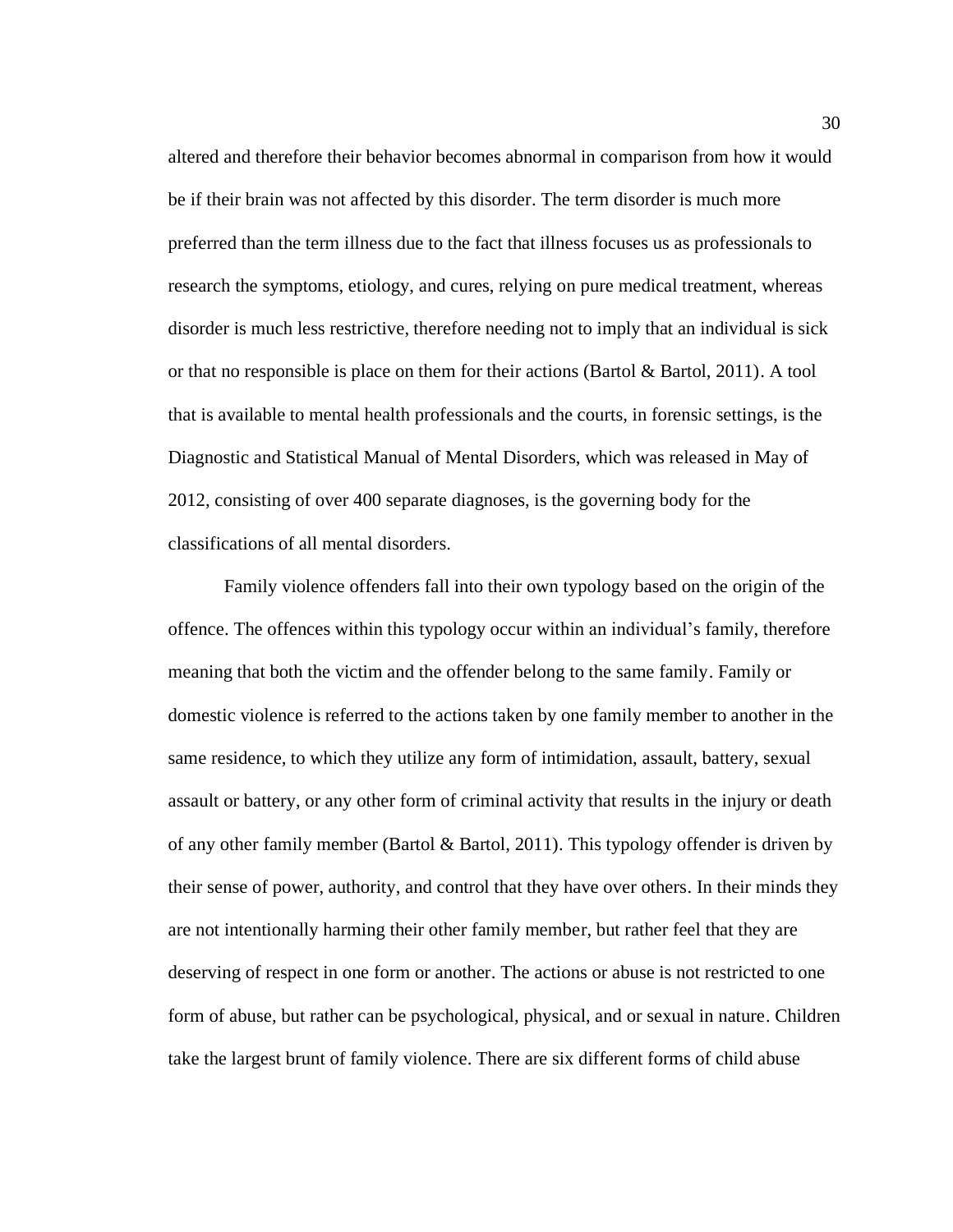(physical abuse, emotional abuse, emotional neglect, sexual abuse, missing and exploited, and child neglect). Of those six,  $63.4\%$  occur to infants less than 1 year old (Bartol  $\&$ Bartol, 2011). On a positive note, actions such as the Violence against Women Act of 1994 and 2000 have been passed and implemented in order to aid women and children against such abuse.

The third offender typology, which is the least socially accepted offender based on the demoralizing nature of the act, is the sex offender. Unlike other offenders who may be looked at by society in different lights dependent upon the level of violence they emit, a sex offender is looked at all in one light. Whether someone was charged with indecent exposure for urinating on the side of the road or whether they were charged and found guilty of rape, they are all classified as sex offenders in a society's eyes. Sex offenders have no specific personality trait, age, race, color, or creed, they are each unique in their own way. Bartol and Bartol (2011) stated that sex offenders generally do not only commit sex offenses, but rather are more likely to be committed of a nonsexual offense before and after they are been convicted of a sexual offense. Each sexual offender differs in how they commit the act, the time and place, the age and gender of the victim, the planning that is involved (or lack of), and whether or not violence is intended to be used during the commission of the act (Bartol & Bartol, 2011). Interesting to note that most sexual offenders are not likely to reoffend in a sexual way, but rather a nonsexual one.

Lastly is the violent offender with is generally classified as one who commits murder and aggravated assault. Aggravated assault is clumped within this category based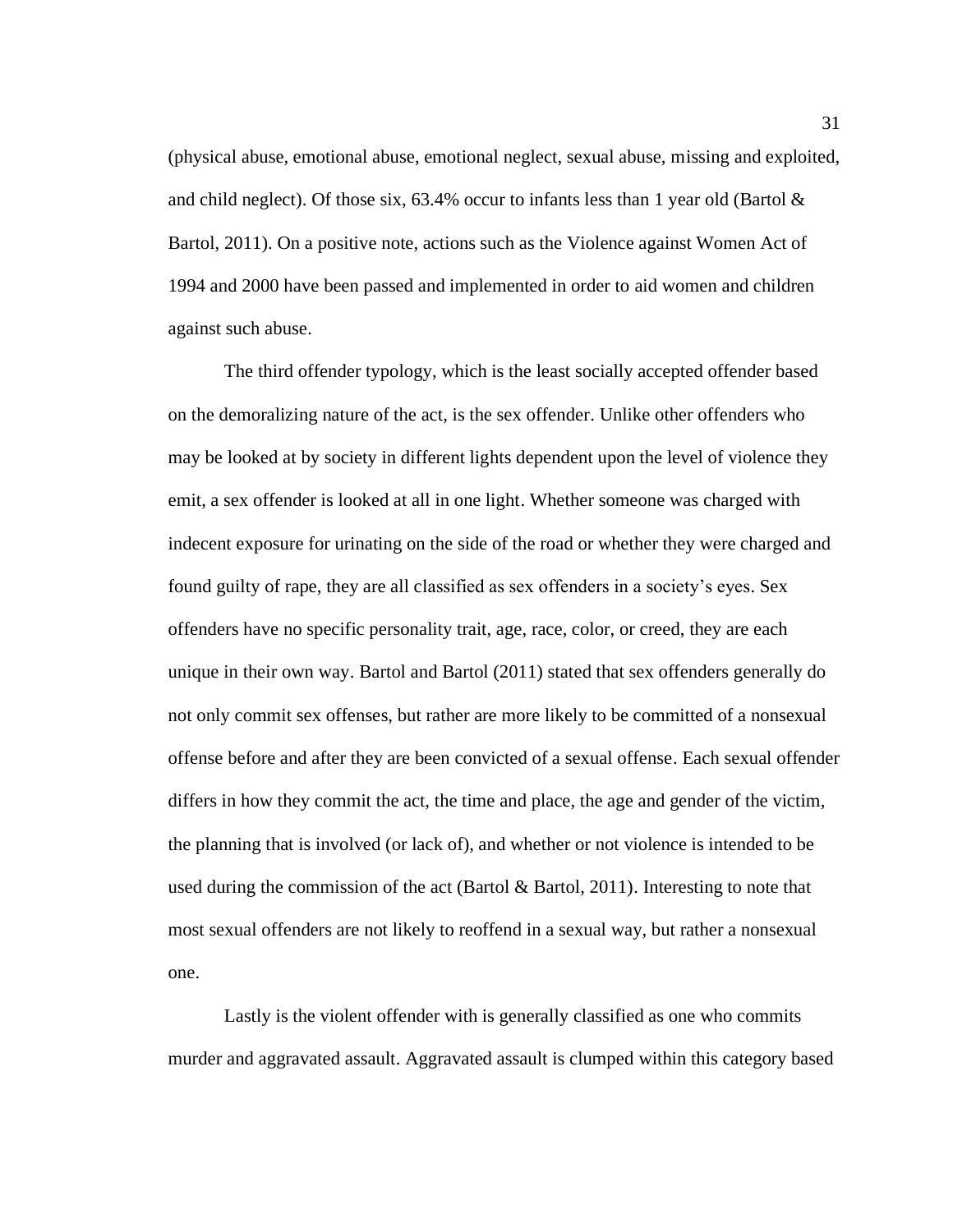off the fact that aggravated assault is simply a failed murder. There is a theory that criminal homicide exists due to a person's fascination with the mysterious, therefore craving takes of terror and science fiction to the point where one feels the need to possess a certain level of arousal and excitement in attempts to prevent their existence from becoming too boring and mundane (Bartol & Bartol, 2011). Unfortunately, this need for stimulation and excitement comes at the expense of others. Unlike introverts, extroverts tend to thrive on excitement and adrenaline. Extroverts also are more likely to enjoy creatures of gore such as werewolves and vampires. In addition, extreme violence is very appealing to this type of individual, who subconsciously would like to act out their visual excitement directly, therefore receiving gratification for the acts that they have committed.

Among the four separate sub types of offender typology, minus the mentally disordered offender, there are similarities that can be pulled from each. The stem root of each of the other three offenders derives from either the internal desire or internal need for power and control. Family violence is directly showcased as a need for authority, power, and control over another family member whether that is sexual or not. The sexual offender receives gratification for the excitement of having that power over the other person, whether the victim is an adult or child. The violent offender, as stated above, is an extrovert who gains that excitement from being able to prove that they have that power and ability to take commit suicide. I believe that there is also a similarity between certain sex offenders and mentally disordered offenders. Also as stated previously, since all sex offenders are looked at the same, we tend to discredit the fact there are some sex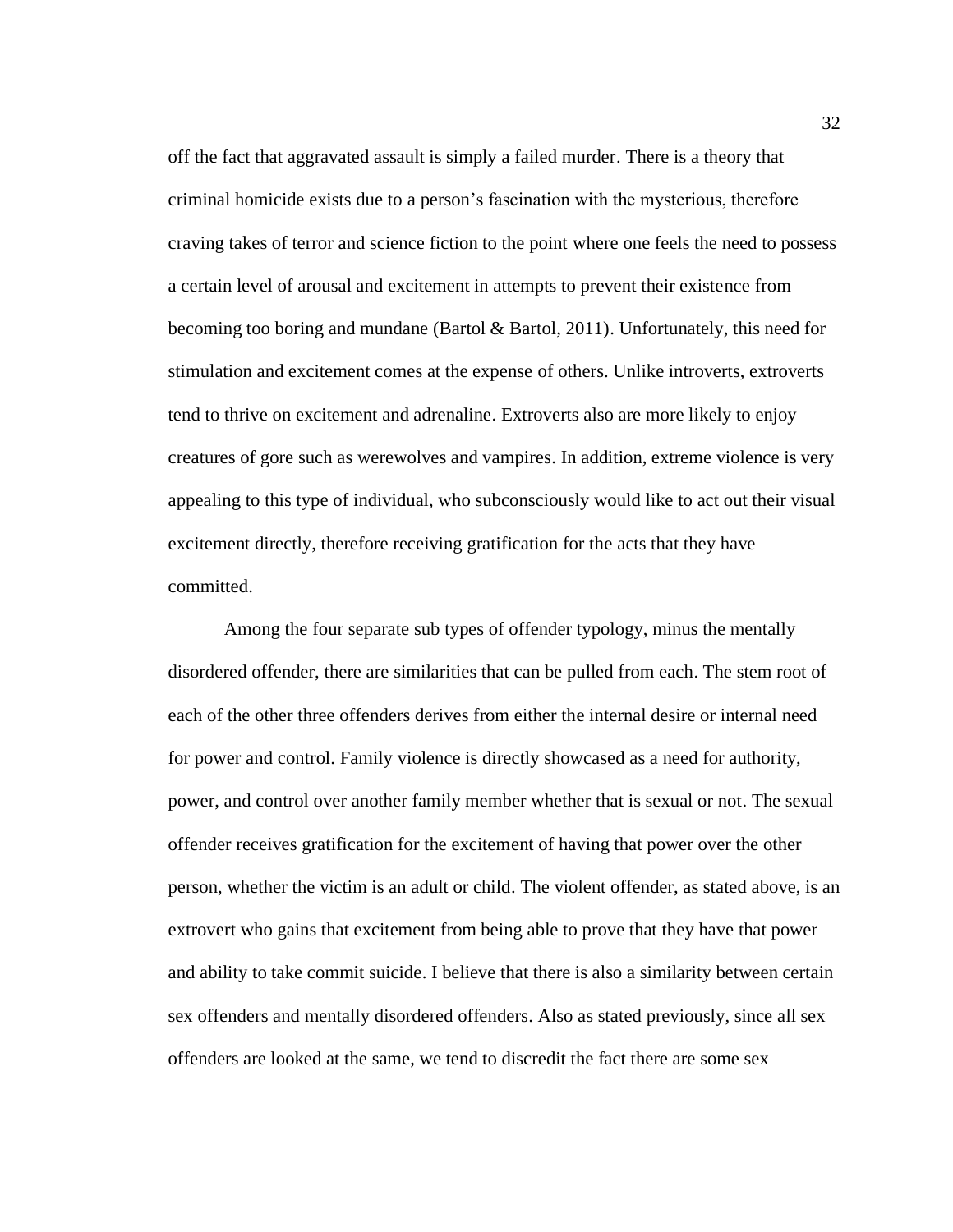offenders that do what they do uncontrollably and therefore need mental intervention in order to be able to function normally so that their thoughts or urges do not take over. Lastly, the characteristics themselves are the differences that set each of them apart from one another, and therefore assist in leading investigators on the right path towards finding and apprehending them.

# **Male and Female Offender Differences**

As a criminal offense is conducted, from one crime to another, there are certain characteristics of each crime that may help to determine whether the offender was either male or female; this being another aspect which could assist in the victim-offender relationship. Burkhead (2006) posed the question of whether the relationship between crime and gender is one of a developmental issue or a maturational issue. Although it is more widely known that males are more apt to be involved in delinquent behavior and criminal conduct, offenses being conducted by the female persuasion is continually increasing. Over 30 years ago it was said that male offenders were four times more likely to be arrested for criminal conduct than that of females. But as the tides change and the passing of 3 decades, now males are only 2 times as likely to be arrested as females (Cauffman, 2008). Therefore, what characteristics or traits have caused such an increase in criminal and delinquent behavior in females? What is it that separates the male offender from the female offender, or are the two not that much different?

According to arrest record data provided by the Federal Bureau of Investigation woman account for 25.9% of the prison population, leaving the remaining 74.1% to be accounted for by males (National Criminal Justice Reference Service, 2012). The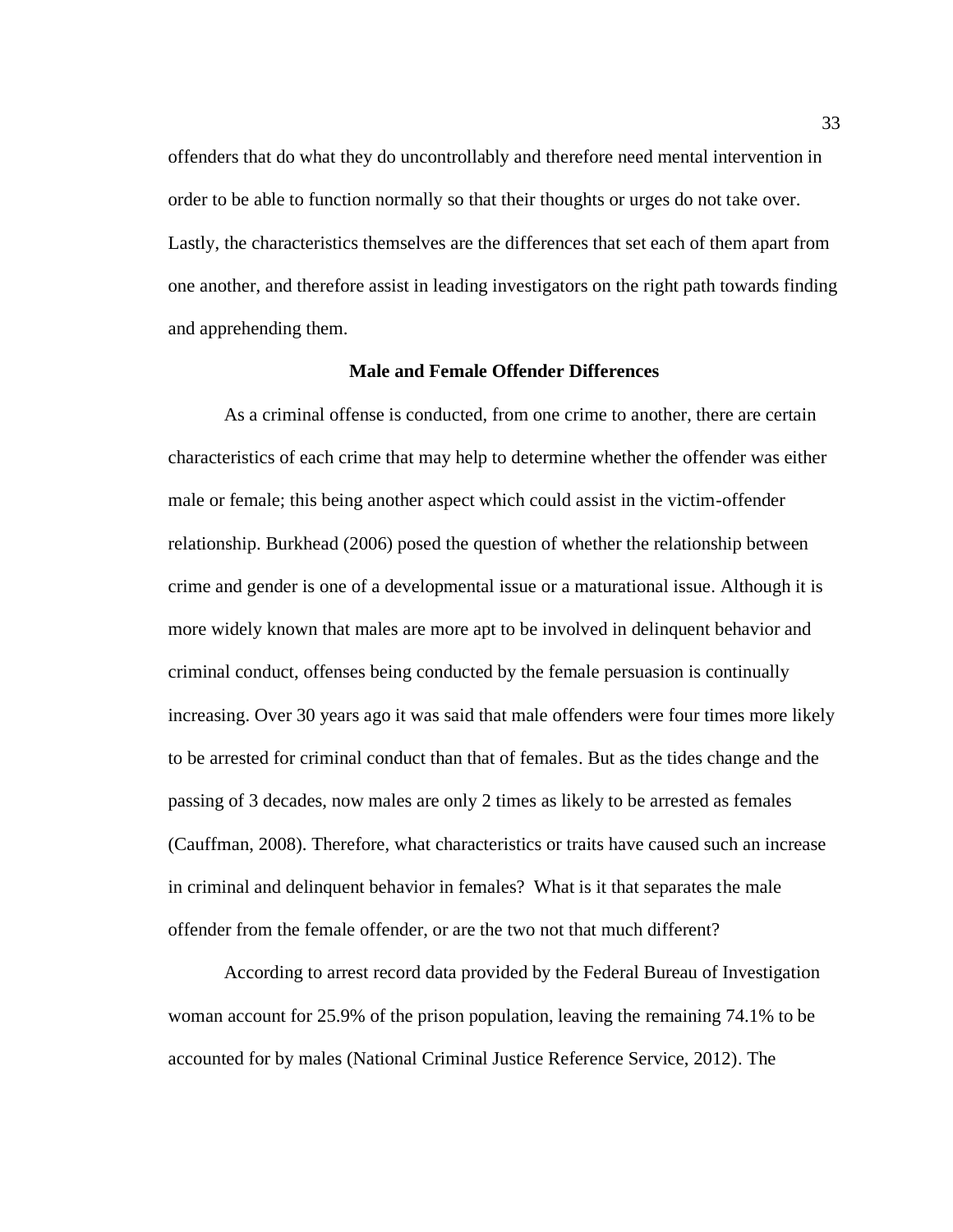paramount contribution to criminal and delinquent behavior for female, which differ from males, is due to their prior personal experiences in life. These contributing factors include physical or sexual abuse where they were being victimized either from a significant other or as a child, the stressors of bearing the responsibility of caring for children, mental disorders that are altering their normal brain functions, and having an addition to drugs (National Criminal Justice Reference Service, 2012). In addition, components that are considered significant for the delinquency within a woman, as small as they may seem, are behaviors such as truancy and running away from home. It is likely that there is something that this individual is attempting to escape from, therefore just causing them to be even more susceptible to additional delinquent behavior.

Males have the tendency to be involved in more risky behavior and therefore show their difference between them and females in the criminal conduct that they engage in. Males are recorded to be the ones to commit more violent offenses, along with offenses of the sexual nature. It is also known that not only are they more likely to be arrested than females, but when arrested they are also more likely to be adjudicated and sentenced (Cauffman, 2008). Men constantly chose the path that they take based on a fight or flight response. This response is not also one that is for the benefit for the individual and therefore causes them to make impulse decisions based on instant gratification. This gratification is generally fulfilled by stealing, narcotics trafficking, or through a relationship that has been built of a false and negative nature, such as a gang.

Males and females share contributing factors of criminal behavior such as the components of drug addiction or mental illness. In addition, females and males alike, who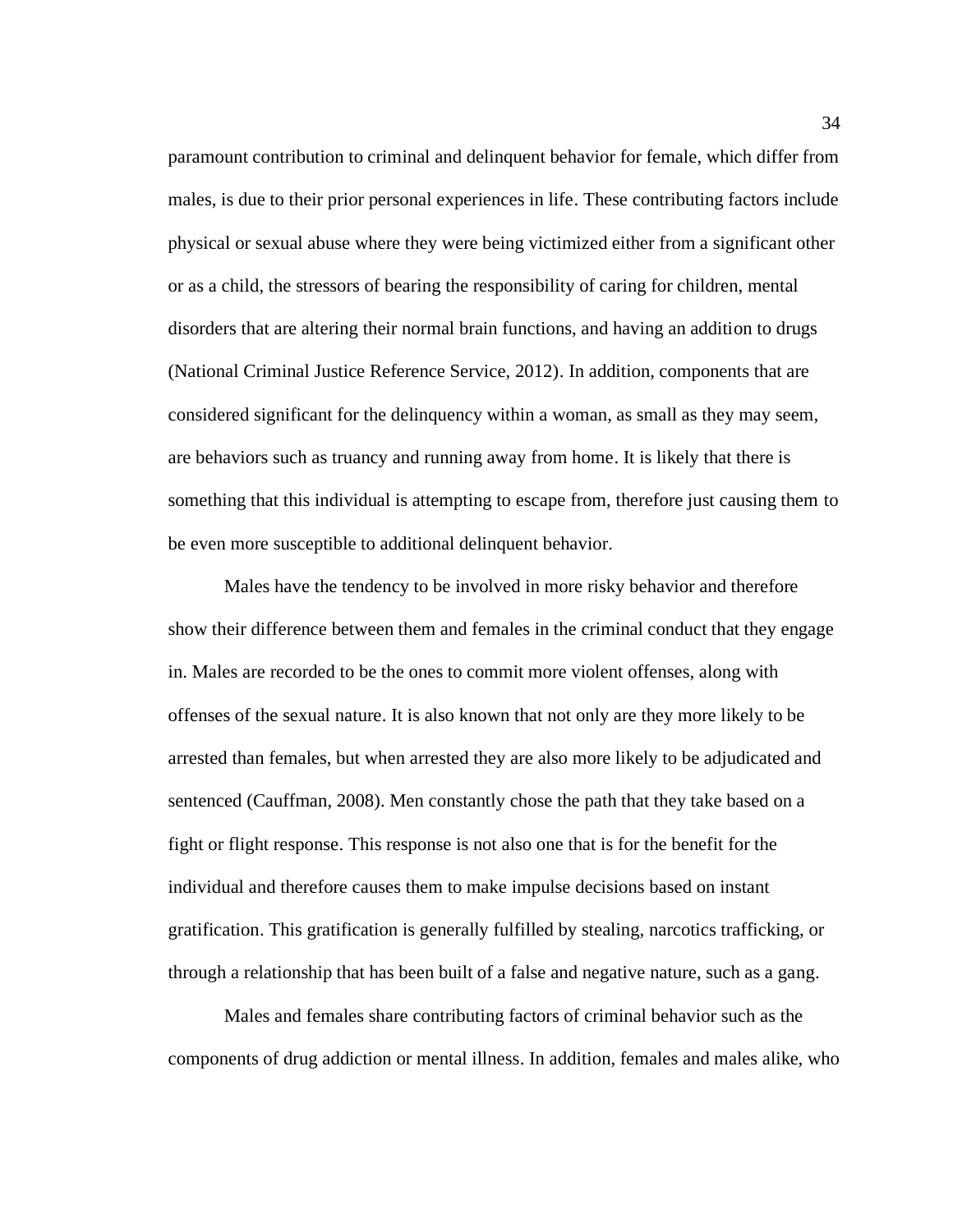show signs of aggression at an early age are likely to partake in criminal or delinquent behavior as they grow older. Some additional characteristics that are similar between males and females include: low cortisol levels and resting heart rate, ADHD, lower levels of empathy, early pubertal maturation, harmful natal biological experiences, impulsivity, and low IQ (Cauffman, 2008). There are also environmental factors that are shared between both genders, such as poor parental oversight, delinquent peers, poverty, and a negative environment. An additional difference that females have is their ability to maintain adversarial interpersonal relationships. As stated by Cauffman (2008) despite some differences between female and male offenders, majority of the root causes are quite similar (i.e. victimization and trauma) and start early in their childhood.

#### **Types of Killers**

Different offenders commit murders with different motives and in different ways. According to the Federal Bureau of Investigation they categorize such offenders into two separate categories: organized and unorganized.

## **Organized**

An organized offender and subsequently the crime scene that they leave behind is one that is preplanned and very intentional (Sammons, 2017). This depicts that the offender is out to control their victim and as such everything that they do is directed with that in mind. The more control that they have, the more they enjoy the act of killing. Sammons (2017) stated that with an organized killer, very little is left to chance. Though he may not have made prior contact with all their victims, predetermination is key as well as every other aspect of their kill is; location, method of abduction, method of killing, and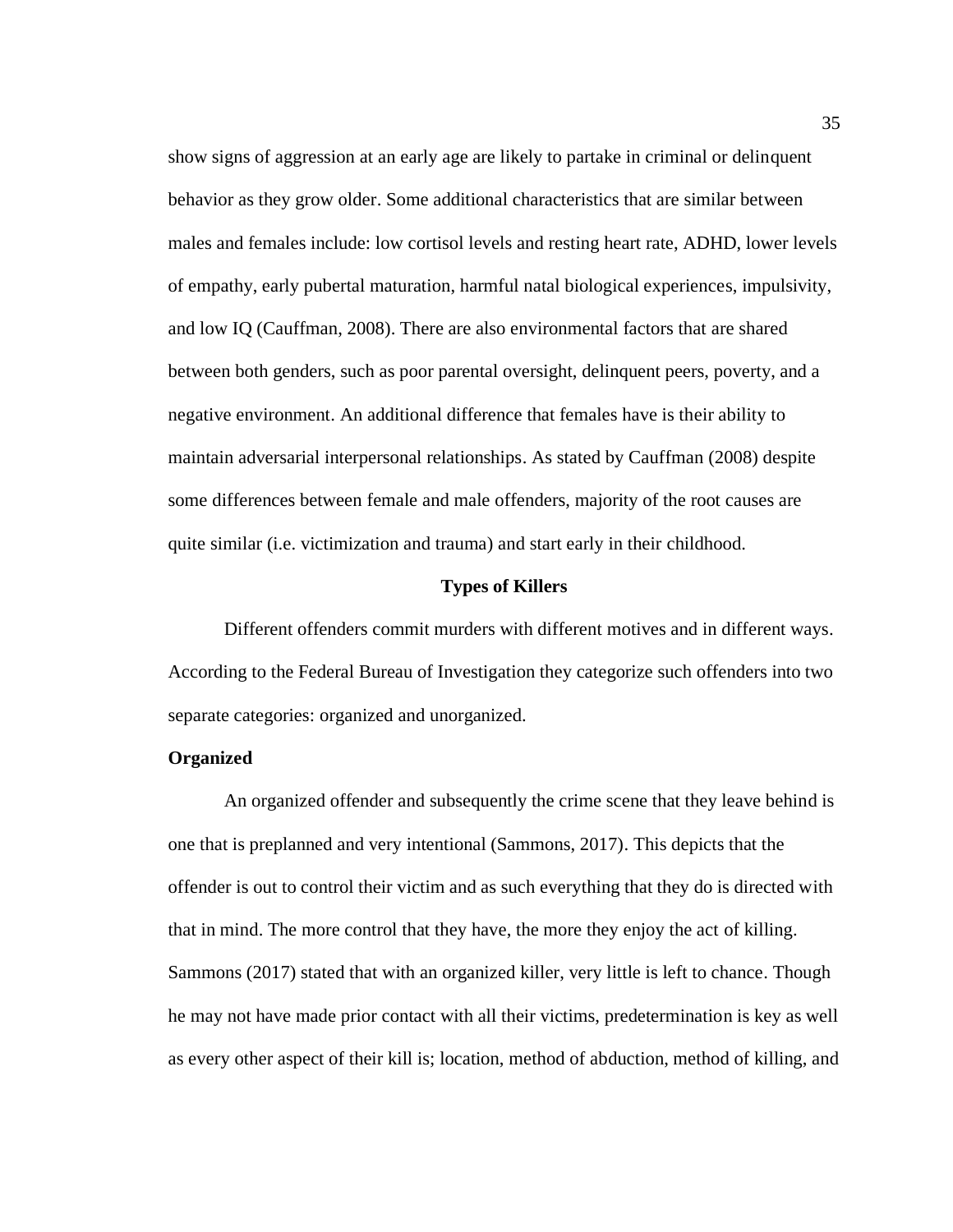most have certain characteristics that they look for in their victims. Additionally, Sammons states that an organized killer is likely to bind and torture his victims, again a technique used to control another. As is the nature of being organized, this type of offender is prepared and brings everything necessary for the kill. Organized offenders also take precaution in making finding the victim's body difficult, though it may seem as a game to some organized offenders, the main purpose is the ability to have control (Sammons, 2017). Lastly, this type of offender is likely to take trophies from each crime scene and may elevate the level of sophistication with each kill and will follow the news in order to asses where the investigation may be or to relive the offense.

## **Disorganized**

Unorganized offenders and subsequently their crime scene show lack of planning and may even display emotion within their crime. This type of offender will leave crime scene in complete disarray, chaotic, and is obvious that there was no control involved (Sammons, 2017). As opposed to an organized offender, an unorganized one, due to the lack of control and prior planning, may not have selected his target victims. However, there still tends to be certain characteristics of each victim that remains constant. Additionally, they type of offender is generally unprepared, with strike quickly to subdue the victim and the kill is out of control and done quickly in order to leave the crime scene (Sammons, 2017). This means that there is no time taken to either hide the body or even remove any evidence, though there are times where even this type of killer will take trophies. As opposed to an organized killer who is intelligent and confident, an unorganized killer lacks social skills and is not confident with the opposite sex.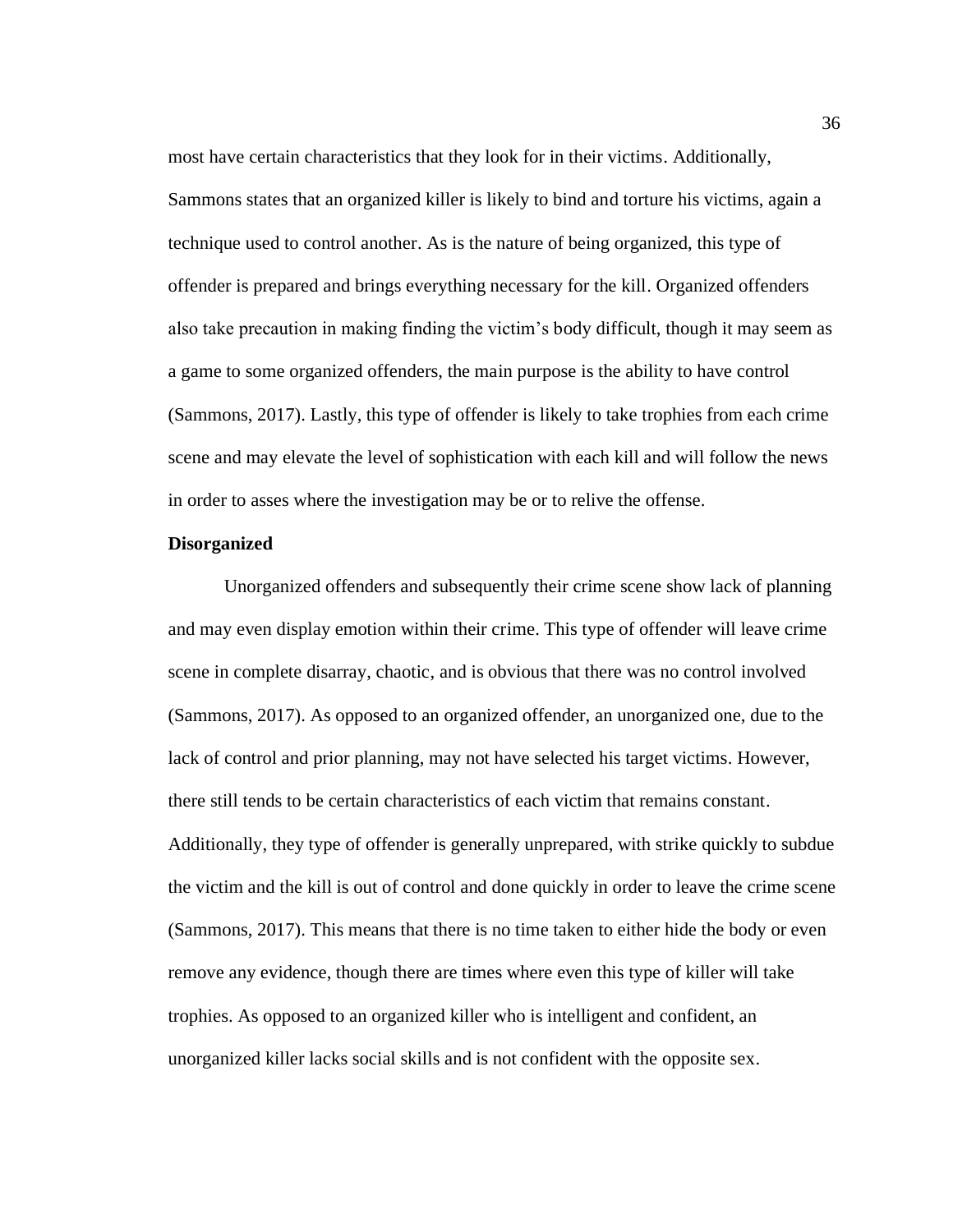According to Sammons (2017), evidence supports that this type of offender would most likely be one to be employed by a nonskilled employer and even probable to have a psychological disorder or psychosis.

# **Spatial Distance**

There is a significance of identifying any relationship between the offender and the victim, and one specific relationship that has been studying well is that of spatial distance. This distance refers to the known separation between in either kilometers or miles between the location of the offender and the location of the crime scene or found victim. Earlier studies have indicated that such crimes and locational variables are not arbitrary, but yet very intentional (Brantingham & Brantingham, 1981; Canter & Larkin, 1993; Rengert & Wasilchick, 1985). Additionally, these studies have concluded that with the nonarbitrary nature, the selection sites for which the offenders choose to conduct their crimes are based off their personal experience. These locations, within a set distance from daily dwelling (either residence or work) allow the offender to feel comfortable and build their confidence.

An additional study conducted by Lundrigan and Canter (2001) further dove into the purpose of spatial distancing in relation to different types of crimes. Crimes within their study that would assist within this research are homicide, serial murders and any other violent crime. As with robbery or burglary, where an offender must not only select location of the offense, one of the larger aspects that must be assessed is weighing the cost and gain of the offense. Is the gain worth the cost? However, when the offense has no gain, such as material or money, what is that the offender must utilize to assess their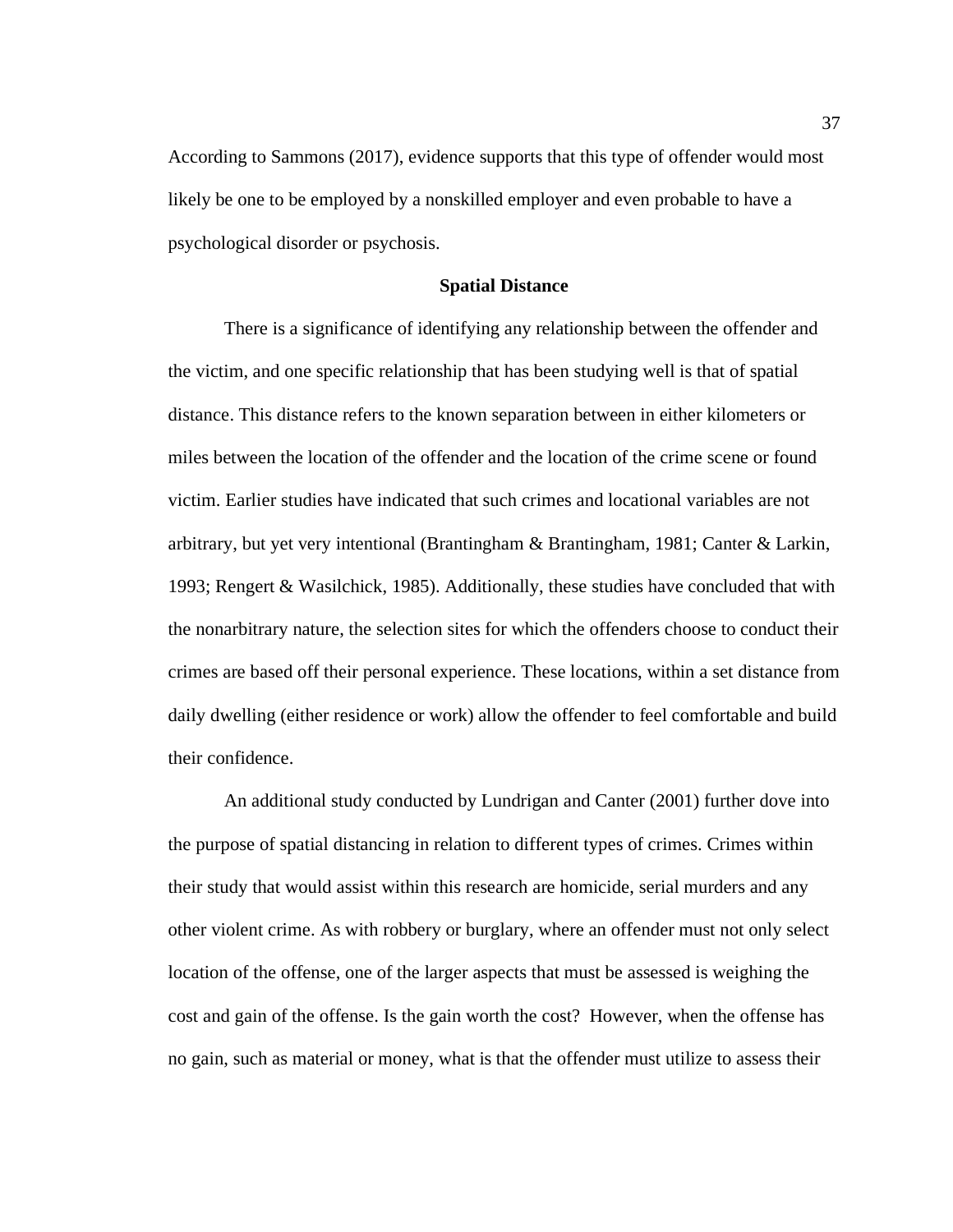choices and select their victims? Serial murderers are unique, and some may say that they are bizarre in the way in which that they act and conduct out their murders (Lundrigan & Canter, 2001). However, spatially they are not as unique. Much time and planning go into selecting the locations of conducting their murders. Of course, not all offenders are identical and are absolutely bound by spatial distance, such as ones that conduct their acts for the purpose of instilling fear.

Studies of spatial distancing can be dated back to the 1940, where it was first determined that offenders would only operates and conduct the offenses within their respective neighborhoods. In 1946, a study conducted by Erlanson yielded that 86% of rapes occurred by an offender that lived within the same neighborhood. It was perceived back then that an offender would not spread out their selection locations further than their own neighborhood. A separate study conducted by Amir (1971) expanded this data to state that 68% of rapes occurred within five city blocks of the offender's home. It wasn't until the early 1980's that it would be assumed that the known location of the offender may surpass their residence and be extended to their work location or even known locations where an offender may frequent (Brantingham & Brantingham, 1981). This known action of the offender can be explained by what is called the routine activity theory. This theory states that crime can viewed as an opportunity within space and time of an individual's normal schedule in their day to day life (Cohen & Felson, 1979). Accordingly, utilizing to the routine activity theory, an offender goes about their normal day to day life, minimizing change to not be detected. Opportunities of the crime,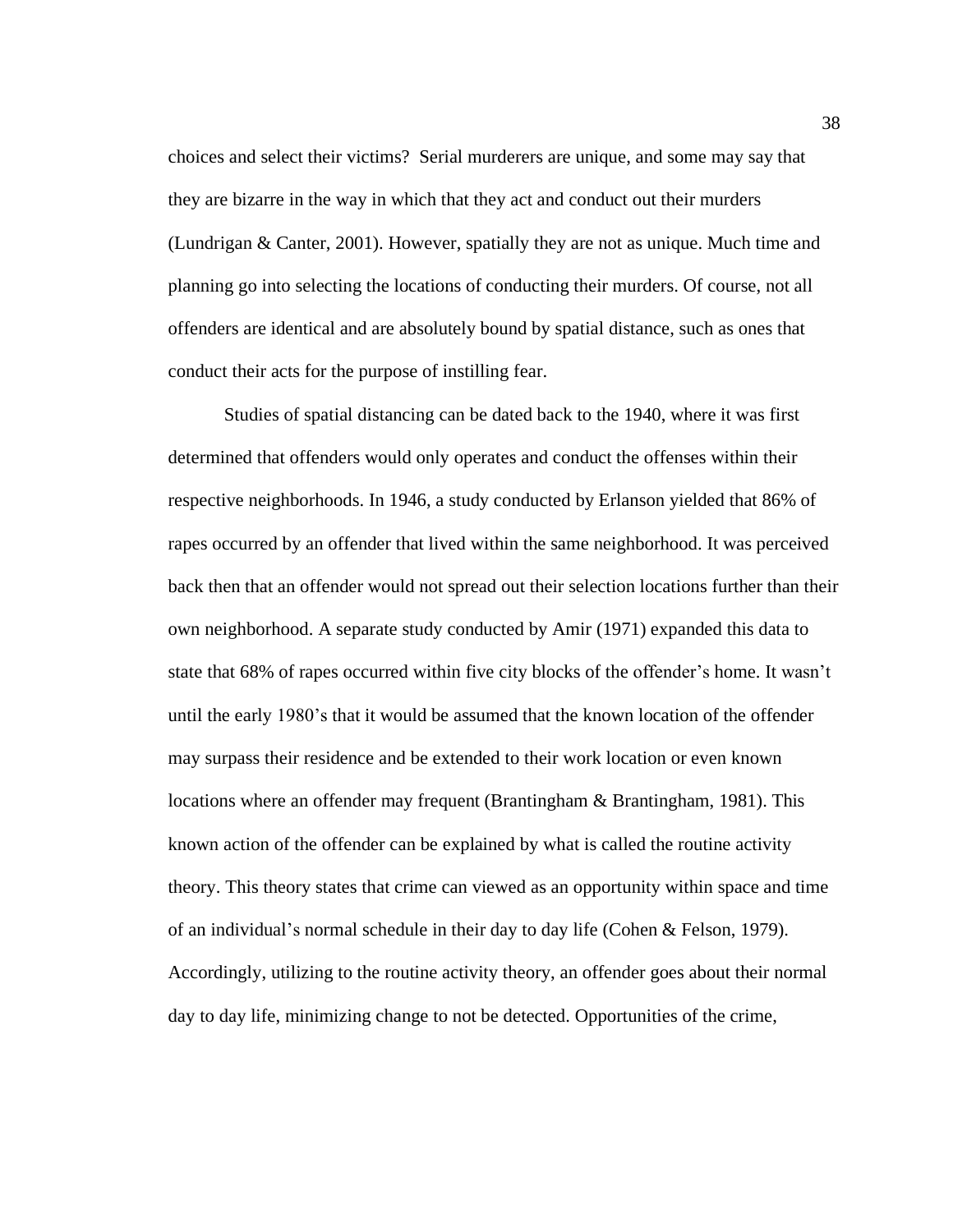specifically location, then becomes routine somewhere along their path during their travels throughout the day.

The study conducted by Lundrigan and Canter (2001) reviewed 155 serial killers between the United Kingdom and the United States, which incorporated some total of 1105 victims. Their study yielded that 89% of killers within the United States traveled a mean distance of less than 15 km (9.3 miles), while 86% of killers within the United Kingdom, traveled a mean distance of less than 9 km (5.5 miles) from their homes. Though there is a different in the distances within each country, the patterns of travel were relatively the same. An additional study conducted by Snook et al. (2005) support the above findings by Lundrigan and Canter (2001). Their study, conducted in Germany with a sample size of 53 German serial killers, yielded that 63% of killers traveled a mean distance of less than 10 km (6.2 miles) from their homes to commit the murder. As the data supports that there is a spatial distance that exist within the scope of rapes and murders occurring this is also something that may be differentiated over time. That being said, Snook et al. (2005) stated that knowledge of spatial distance may be gained over time; an offender that commits several murders over the course of several years will have more spatial knowledge than that of an offender that commits the same amount of murders over the course of several weeks.

#### **Clandestine Gravesites**

Clandestine gravesites become the final resting place for some victims who unfortunately are never found by law enforcement. Though there is no set location for a clandestine grave, these locations generally are set in places that are less frequented, such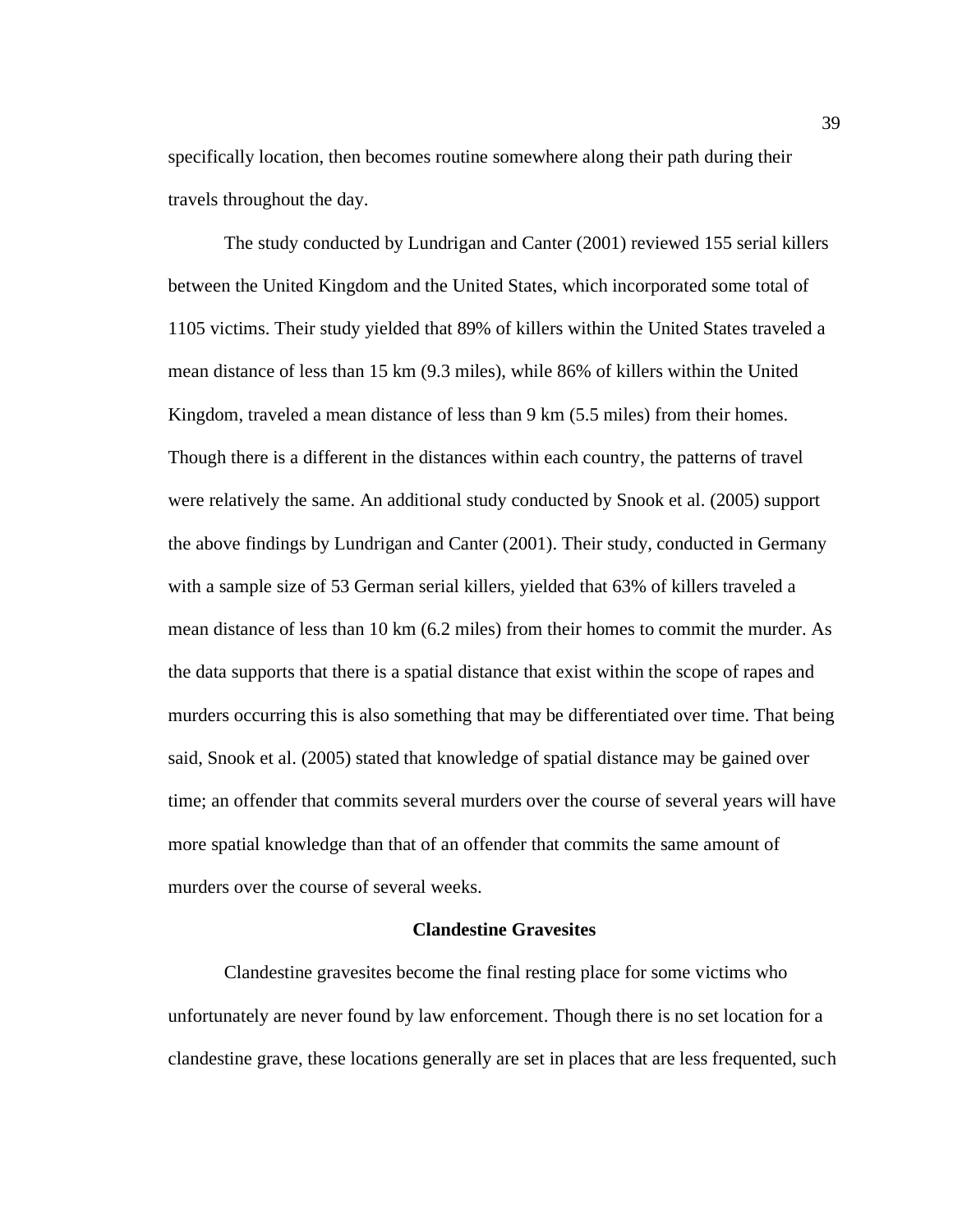as wooded areas, water, abandoned locations, or as simple as the somewhere on the offender's property (either in their yard or even under structures). Such graves do not necessarily mean that the victim is always buried, as the term grave assumes. These graves can be surface or subsurface. It is important to consider every aspect of these graves in order to have the ability to link as much of the evidence at the crime scene to the offender. Additionally, as this study is attempting to answer, do aspects such as the body position or posture provide any incite in deriving a correlation between the offender and the victim? By offenders utilizing these techniques, it affords them an opportunity to walk free of a crime by covertly hiding the body of their victim. Clandestine graves are not a new concept and have been utilized in the past on a larger scale, known as mass graves, which have been used throughout history all around the world, from World War II to Rwanda, as well as with Russian and Italian crime families. In any criminal investigation, either of a war crime or civil action, the key to a case is evidence. As forensic evidence has become extremely important and detrimental to the outcome of criminal cases, new evidence is raising to the surface and are aiding in the investigations of cold cases.

NecroSearch International, one of the leading groups in the investigation and recovery of clandestine graves, assist law enforcement agencies all around the United States and all around the world. Based out of Colorado, this multidisciplinary group of experts have been leading the role for some time now. NecroSearch International, a nongovernment, nonprofit organization, comprised of various forensic specialties have been working effortlessly with local and federal law enforcement to investigate, search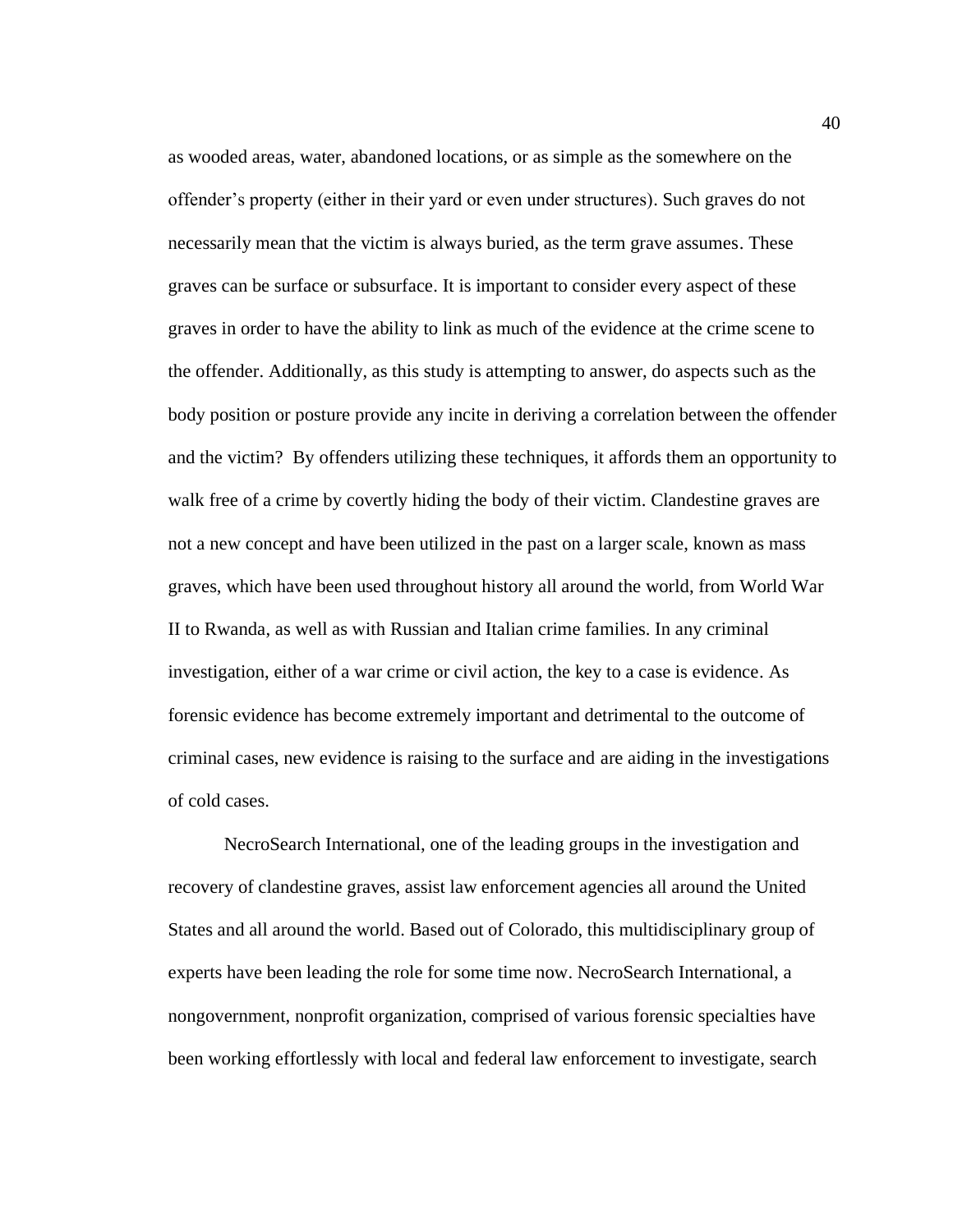for, and recover clandestine graves (NecroSearch International, 2017). The mission of NecroSearch is three-fold, research, training, and assistance and members within the organization are experts in the following fields; archeology, botany, decomposition dogs, criminalistics, entomology, data processing, geology, geophysics, meteorology, psychology, remote sensing, serology, underground mine exploration, search and rescue, forensic investigations, and underwater methods (NecroSearch International, 2017). Additionally, NecroSearch members develop methods through research that affords law enforcement agencies to have the necessary tools for the location of human remains, and other evidence that may be found within a grave. Such findings and results, from their applied research and training, are then shared with law enforcement professionals in efforts to assist investigators.

Past studies have dived into the depths of what investigative techniques or tools, such as electromagnetics, ground penetrating radar, hydrology patterns, and even aerial photography can assist in finding clandestine grave. Research conducted by Jervis, Pringle, and Tuckwell (2009) studied the effects that electrical resistivity in locating clandestine graves. The study was conducted utilizing multiple cadaver locations (only two containing cadavers) and yielded that the use of the electrical resistivity located all cadaver locations. According to Jervis et al., this was indicated by the low resistivity anomalies within the graves that contained cadavers, and there was no indication of disturbed soil in other graves that did not contain cadavers. Another study conducted in Columbia by Pringle, Molina, Hernandez, Pringle, and Saumett (2015) researched the effectiveness of utilizing ground penetrating radar (vertically and horizontally) in finding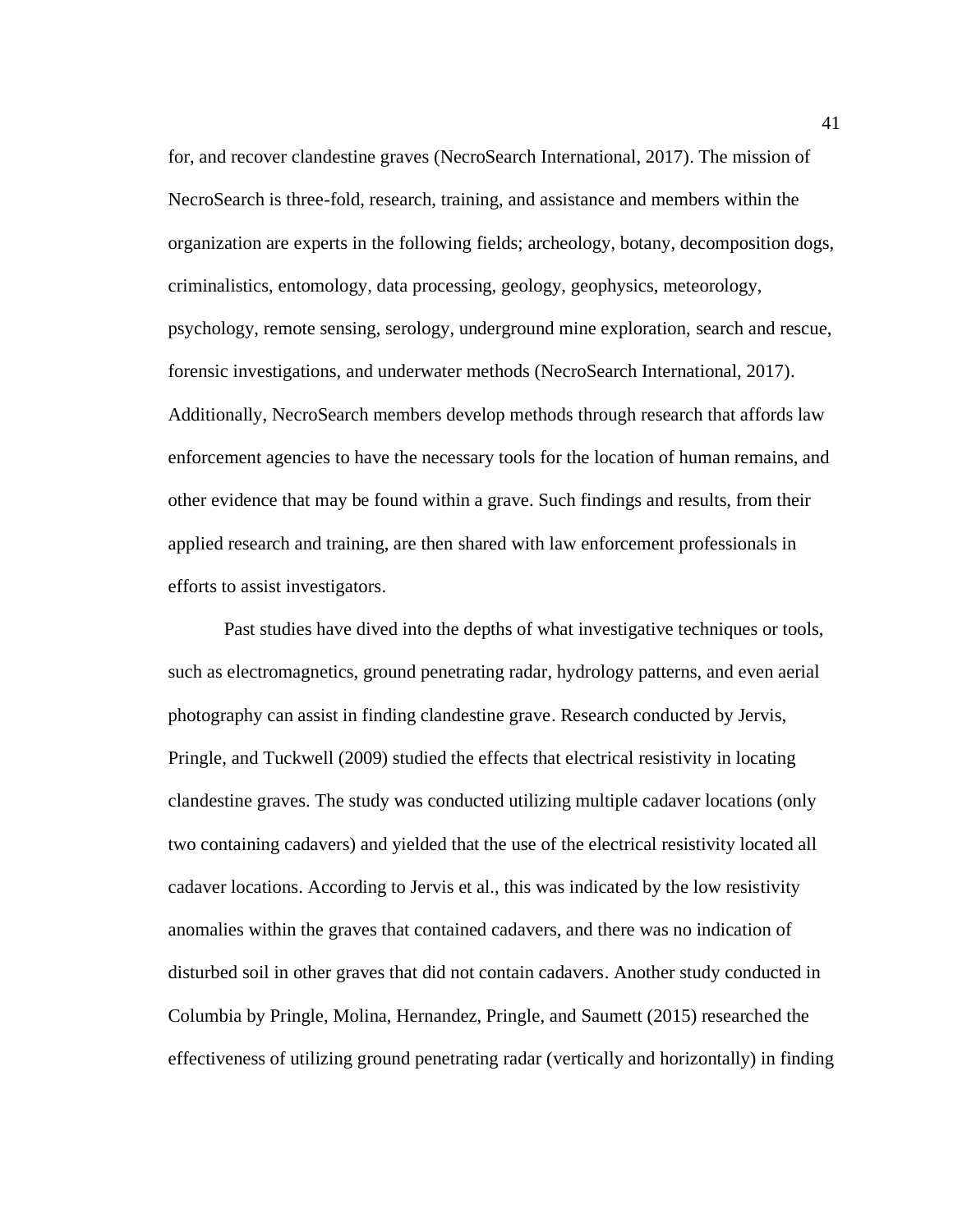clandestine graves. Their study yielded that at up to 19 weeks after burial discovery was achievable, however past that timeframe the effectiveness was decreased. Two additional factors that were variables noted within their study were the depths of the graves, and different types of vegetation. There are numerous additional studies that research different techniques and methods of identifying clandestine graves, however none of these have been conducted in order to identify a correlation between the offender and the victim.

## **Classifications of Homicide**

Homicide is identified as one of the five categories that classifies the manner of death in determining the events that surround an individual's demise: regarding the cause, mechanism, and manner of death classifications. Homicide, according to the Crime Classification Manual (Douglas, Burgess, Burgess, & Ressler, 2006), is categorized into four main categories of homicide, each of which have several subcategories: criminal enterprise homicide, personal cause homicide, sexual homicide, and group cause homicide.

#### **Criminal Enterprise Homicide**

Criminal homicide involves those types of murder that result in a personal or organizational gain. This gain can either be financial or informational; gaining information or not wanting certain information to be released. According the Crime Classification Manual (Douglas et al., 2006), these murders include: contract murder by a third party, gang-motivated murder, criminal competition, kidnap murder, product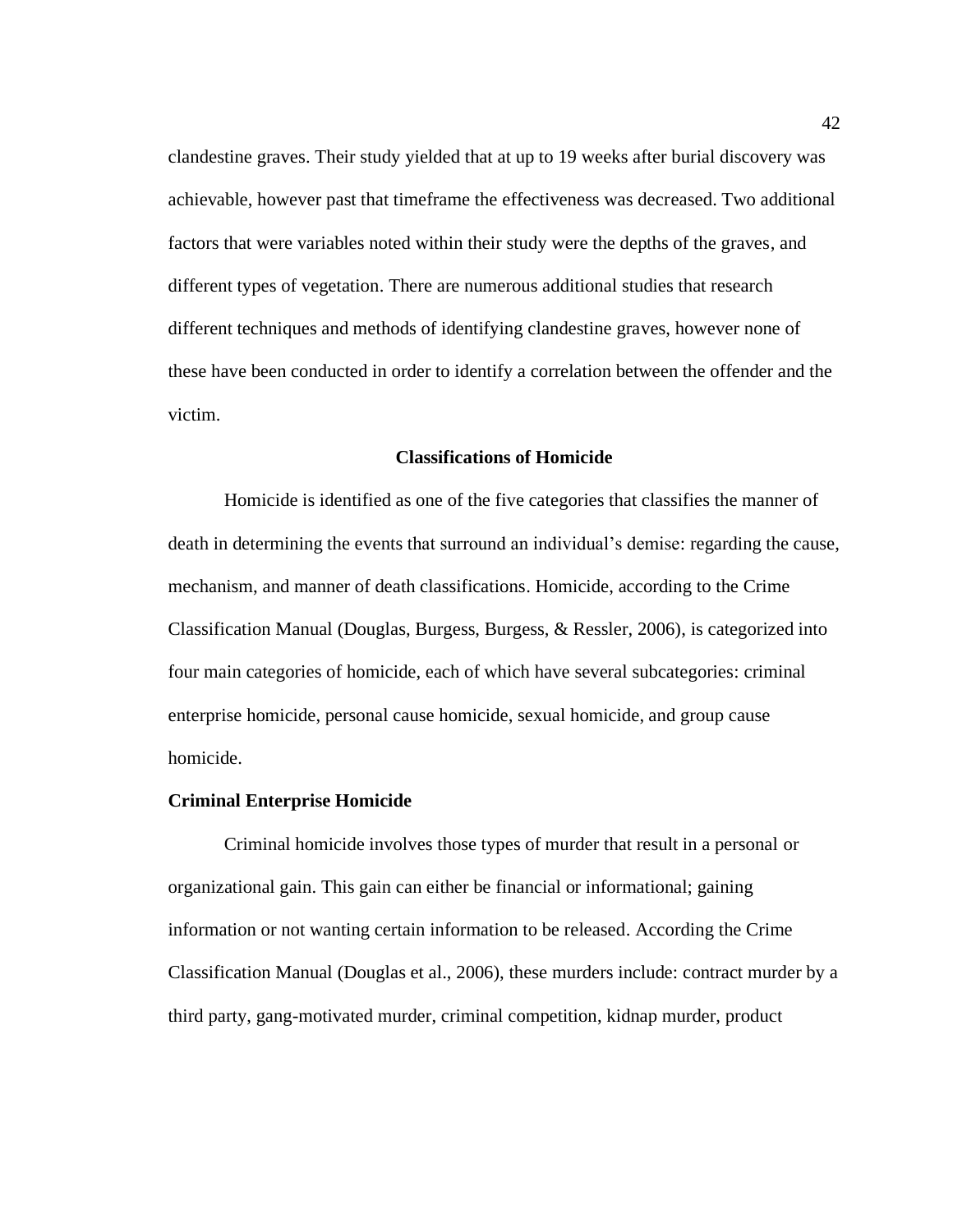tampering, drug murder, insurance-related death (individual or commercial profit), and felony murder, whether indiscriminate or situational.

# **Personal Cause Homicide**

Personal cause homicide involves those types of murder that are on a personal level and are not derived for financial or personal gain. These offenses tend to be based off emotion or loss of control. According the Crime Classification Manual (Douglas et al., 2006), these murders include: erotomania-motivated murder, domestic homicide (spontaneous or staged), neonaticide, argument/conflict murder, authority murder, revenge, nonspecific motive murder, extremist homicide (political, religious, or socioeconomic), "mercy/hero" homicide, and hostage murder.

## **Sexual Homicide**

Sexual homicide involves those types of murder that someone gains sexual gratification from the fear that is elicited from the victim. These murderers want to control their victims and display the power that they have over them. According the Crime Classification Manual (Douglas et, al., 2006), these murders include: organized, disorganized, mixed, sadistic murder, and elder female sexual homicide.

#### **Group Cause Homicide**

Group cause homicide, though having similarities of the motive behind the murders, the main being power and control, these are not of a sexual nature. Though some may contain sexual acts, there is no personal sexual gratification for committing the murder. According the Crime Classification Manual (Douglas et al., 2006), these murders include: cult, extremist (whether political or religious), and group excitement. The sheer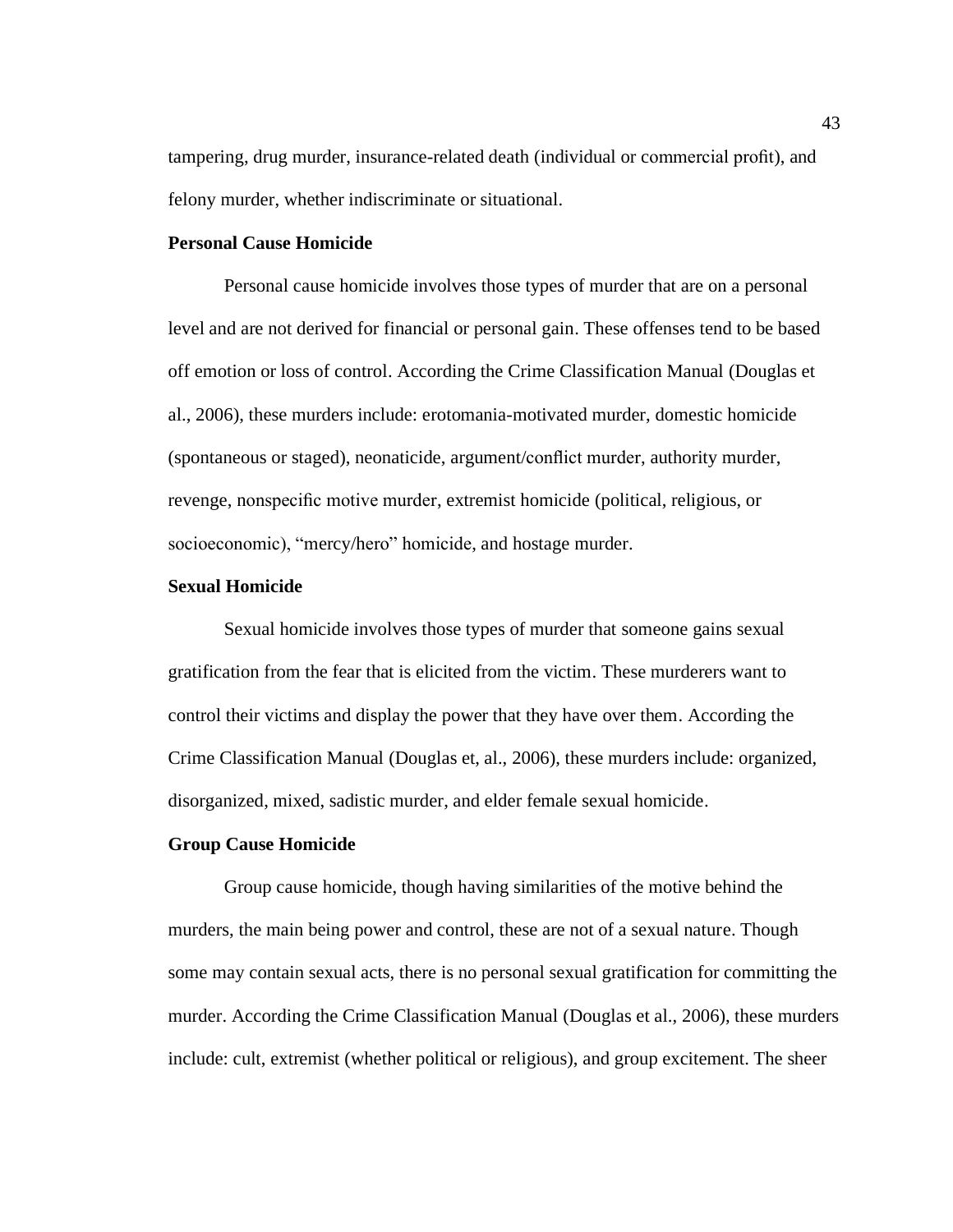numbers within the groups instills a fear in their victims, which in turn provides the power over those individual, whether it is through physical or psychological means.

# **Trophies Taken by Murderers**

An offender that ties themselves in some way to the crimes that they commit tend to have a psychological connection to their actions in one way or another. One of the ways in which an offender ties themselves to the crime in order to be able to remember it or hold it close to them is the act of taking something from the crime scene or specifically the victim. These are known as trophies of their crime. There is no set item or evidence that is taken, it is the thing to them that means something for some reason or another. They take them not only to remember the kill, but to also keep track of their "record" in some cases. This is most common with an organized killer, however there are times where this can also occur with one that is disorganized. However, can there be a relationship build between the offender and the victim, what psychological characteristic is there that can place a connection between the victim and the offender in efforts of assisting an investigation.

Trophies are generally thought to only be taken by serial offenders, either serial killers or even serial rapists. However, the study of this can also assist with utilizing identified characteristics of such trophies that may also assist in single or nonserial offender. Jeffery Dahmer, a serial killer that would cannibalize his victims, taking their genitals, along with pictures of his victims as trophies (Ferri, 2016). John Wayne Gacy, in the 1970 murdered over 30 young men and his trophy was that he would keep the bodies and he buried them underneath the floorboards of his home. Ahmad Suradji, of Indonesia,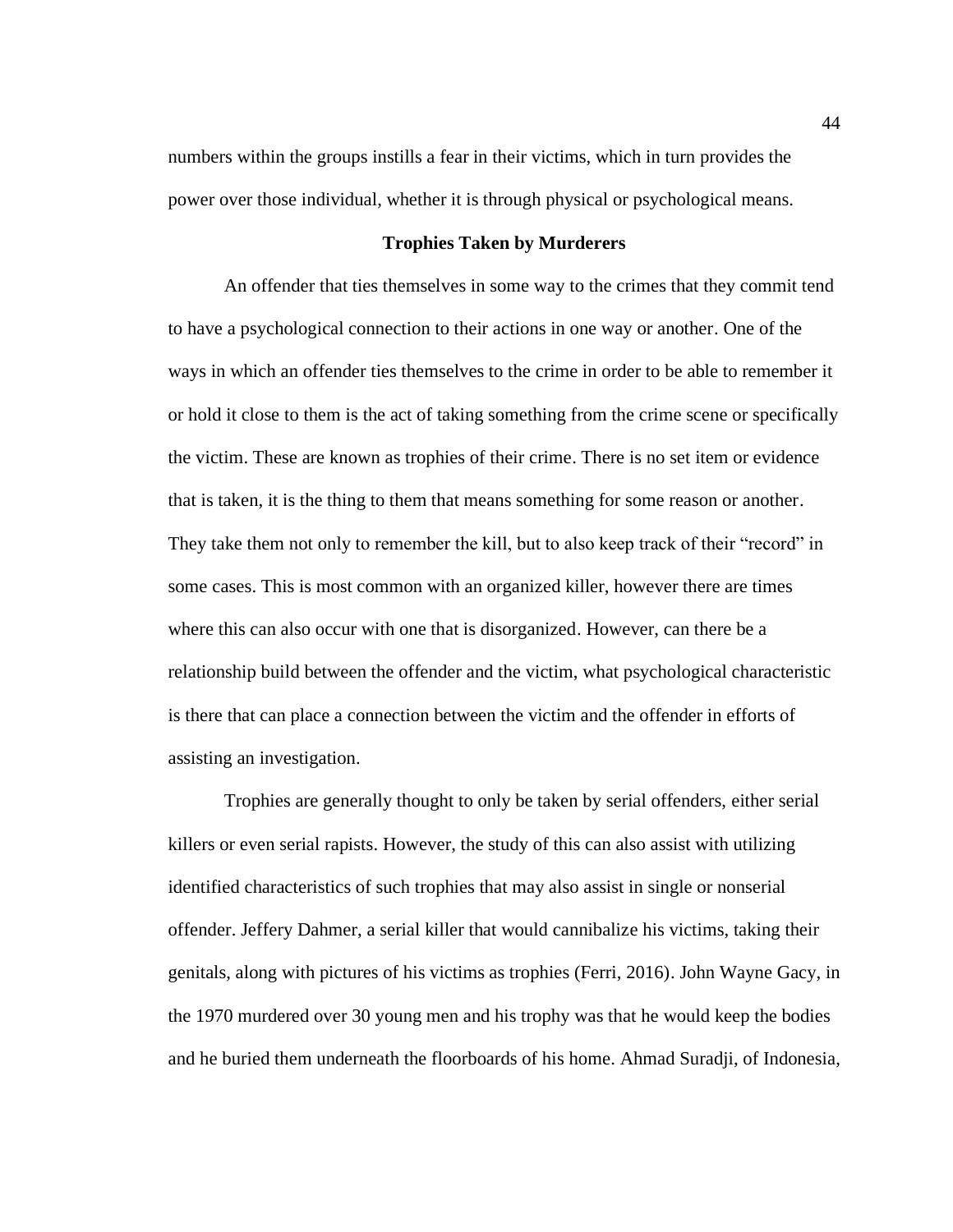was convicted of murdering 42 woman in the 1980s and would keep their saliva as a trophy (Ferri, 2016). He believed the after draining and consuming their saliva that it would provide him with a special power. Additionally, Russian serial killer, Alexander Pichushkin was convicted of murdering 60 victims, 4 short of his intended goal. Pichushkin's unique trophy was chess squares; his goal uniquely associated with 64 squares on a chess board. Serial killer Jerome Brudos had a fetish with feet, and he would dismember and take the left foot of each of his victims (Ferri, 2016). As you can see dependent upon the offender, the object of obsession will be different, however what correlation does this provide investigators for building a profile to assist in the investigation.

## **Signature Left Murderers**

Like trophies, that are taken from a crime scene or the victim themselves, murderers also may leave what is known as an offender signature. A signature, or calling card, is something that is left by the offender at each of their crime scenes in order to bring attention to themselves, which in turn will also notify investigators of two things. The first thing that the signature does is alerts investigators that they are dealing with the same individual that had committed additional crimes; they are linked together. The second thing that the signature may represent is that there is a message of some sort that is trying to be conveyed by the offender and therefore in their mind the game is on and the end game is to see if they can win. Richard Ramirez, better known as the Night Stalker, would leave his signature of a pentagram on the walls of his victims, as he was a fan of Satan.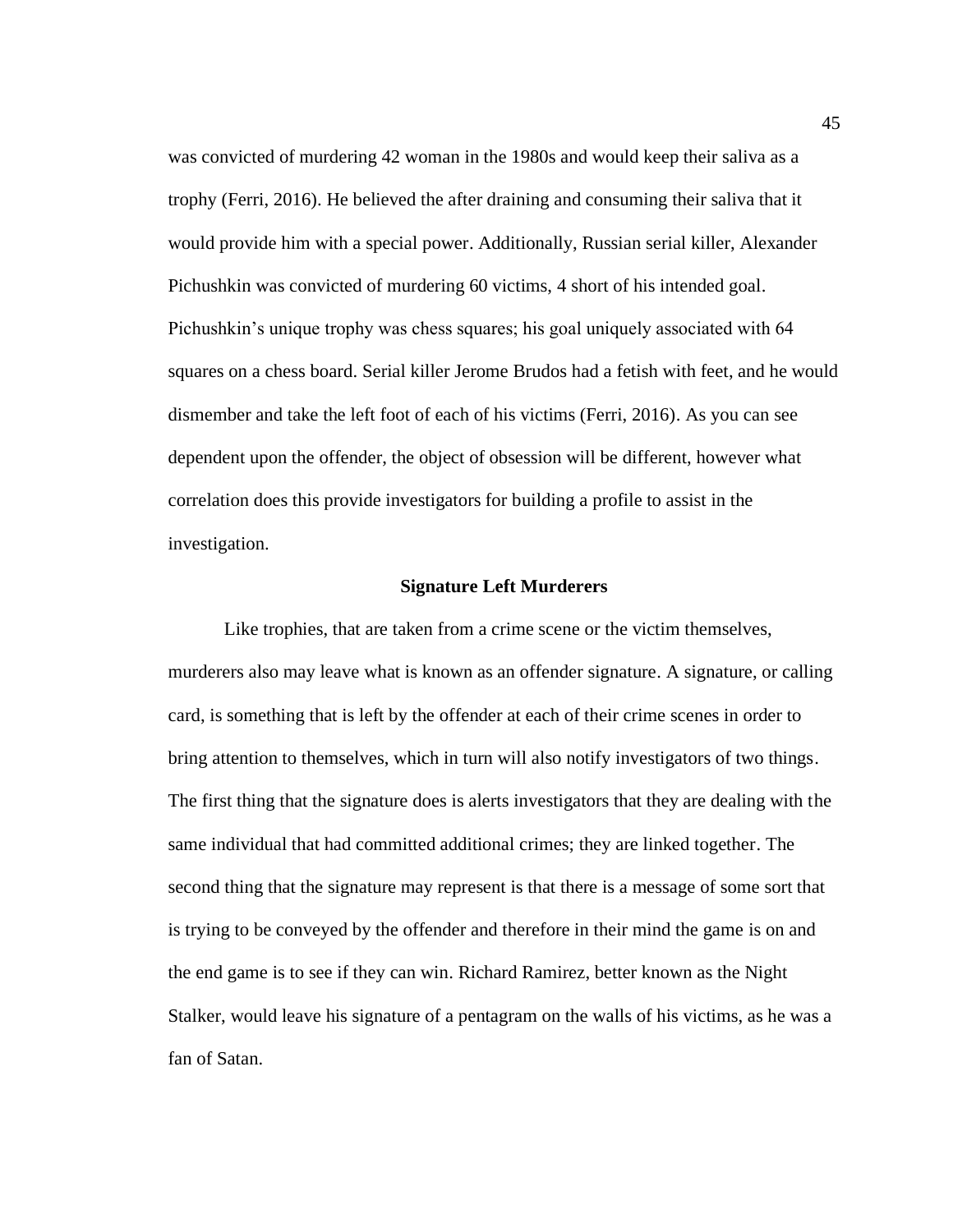In a study by Harbers, Deslauriers-Varin, Beauregard, and Van Der Kemp (2012) was conducted for the purpose of being able to identify a signature that may exist across a set of 347 sexual assaults that occurred from 69 different sexual offenders. The study was focused at pinpointing a common signature that may be evident within each crime and as such their assumptions did in fact identify commonality within the cases. The yielding of the study concluded that there is a very high probability that sexual offenders are very likely to commit their crimes in a consistent manner (Harbers et al., 2012). This makes the ability to connect previous and current crimes to each other. Additionally noted, as the series of their crimes continue the signatures left behind are also likely to remain.

## **Victim-Offender Relationships**

The relationship that is established between a victim and their offender is one that may not only be complex, however may also be the missing link to many investigations. When an individual is either sexually assaulted or murdered, a large piece of investigative information or evidence is the unseen. As this is something that this study is attempting to identify, it is not necessarily the specific of correlating one victim to one offender, but rather the associated characteristics that can be continually seen in order to link the behavioral characteristics of the offender to the characteristics of the victim at the time. Yes this is done by the continued assessment of data from individual cases and then isolating such characteristic differences and therefore providing a basis for the information. Quinet and Nunn (2014) conducted a study in order to establish a victimoffender relationship of initially unsolved homicides. The study was investigating the categoric differences of partner, family, acquaintance, and stranger. The research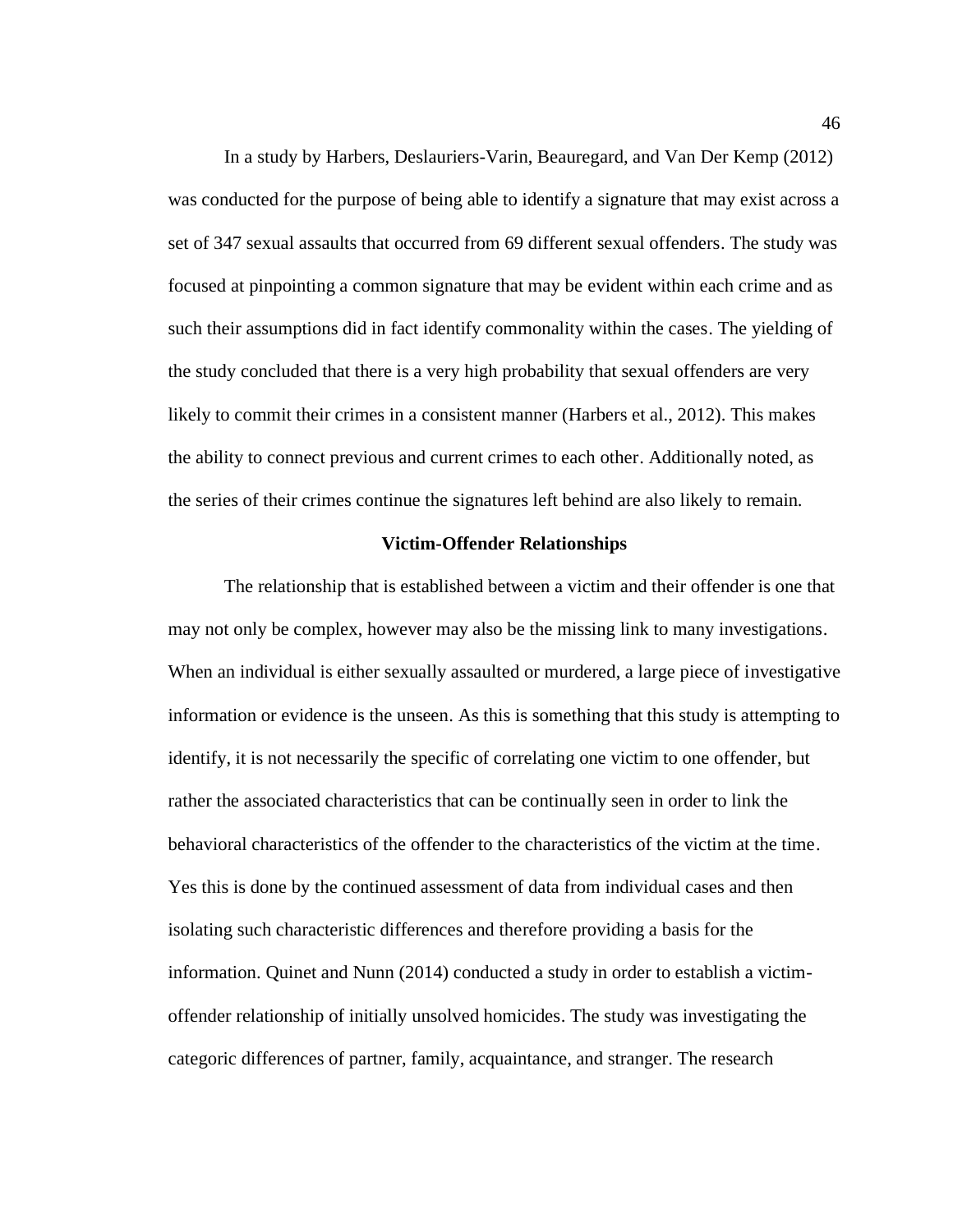included 829 solved and unsolved homicides within the Indianapolis area. Additionally, Quinet and Nunn (2010) stated that the study yielded that the myth of most of the unsolved homicides were primarily categorized as stranger, when in fact when solved they were then considered to be acquaintances.

It is known that the offenders of homicide, rape, or other violent crimes, themselves are either known or unknown to the victim; partner, family, acquaintance, or stranger. Therefore, the differences between them, either provide a strong association or victim-offender relationship. There are certain characteristics that are common with each respectively, though not always guaranteed. Cao, Hou, and Huang (2008) studied the victim-offender relationship in order to differentiate between the different offender identities. They deemed that when taking into account the demographical and situational variables, both were very important in determining such relationships. Their study identifies two main findings. First Cao et al. stated that premeditation of homicide is found within acquaintance homicide, however not within intimate (partner) homicide. Additionally, intimate or partner homicide is correlated with previous offense, which is unlikely with acquaintance homicide. This being said, the relationship between the victim and offender shows support that premeditation is more characteristic of an offender that does not know the victim, therefore providing no relationship.

The victim-offender relationship is one that is not only linked to homicides, it is extremely important to take into account other crimes, such as rape, in order to get a complete understanding of the different characteristics that can link an offender to the victim. A study conducted by Woods and Porter (2008) does just that as they research the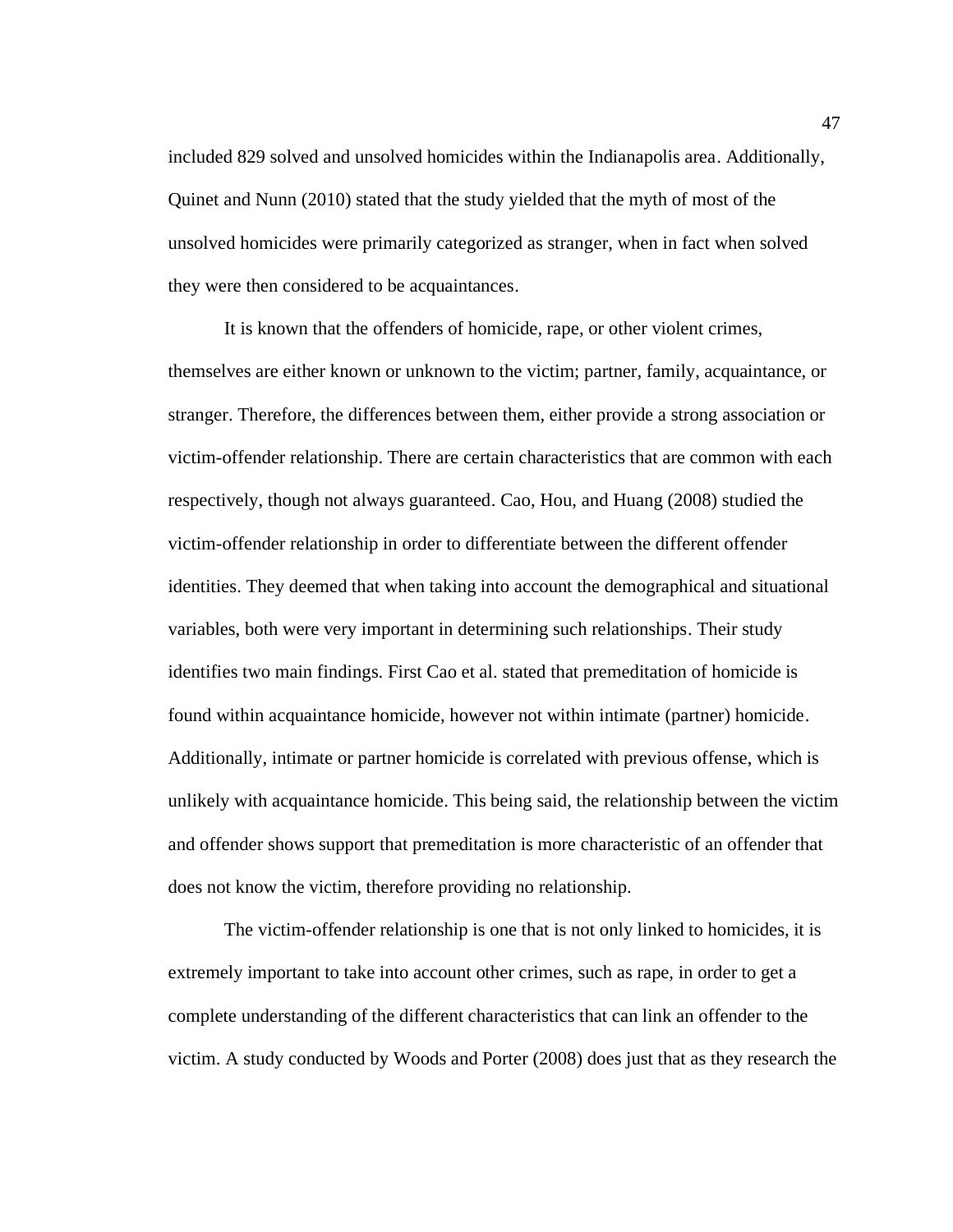victim-offender relationship with a focus of understanding interpersonal differences; particularly stranger or non-stranger. Woods and Porter analyzed 100 separate rape cases (50 stranger / 50 non-stranger) and assessed the behaviors of both through the crime and yielded that an offender who was deemed to be a stranger to the victim, was more likely to display behaviors of violence towards the victim, rather that of a non-stranger. As such the non-stranger offender was more likely to display less violent behavior and therefore being on a more personal level and gain. This research shows support on part of the victim-offender relationship that the act of violence towards the victim is more likely generated by an offender that is unknown to the victim.

# **Summary**

This chapter reviewed and summarized the most current research related to criminal profiling and the characteristics of an offender and their crime scene: criminal profiling, personality types, offender typology, male and female offender differences, spatial distance, clandestine graves, classifications of homicide, trophies taken by the offender, signatures left by the offender, and the relationship between the victim and the offender. All these aspects, and the research behind them, not only assist in understanding the purpose and significance within this study but also clarifies the gap in the research and the need to further investigate. Chapter 3 describes the objectives of the study and outlines the methodological approach used to collect and analyze data within the study.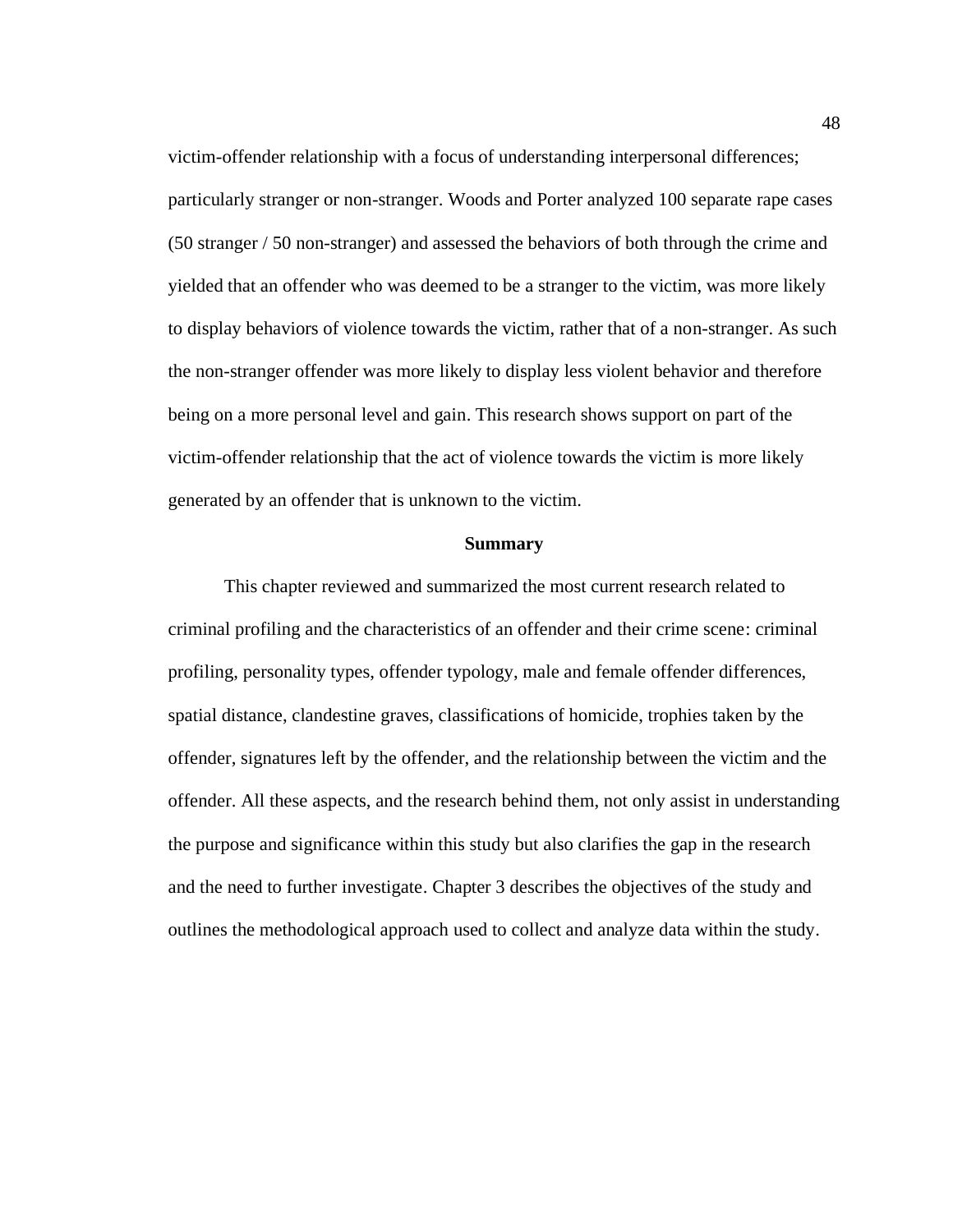## Chapter 3: Research Method

### **Introduction**

In this study, I focused on identifying a relationship between the characteristics of the cause of death, crime, criminal offender, and familial relationship of victim and offender. Archival data of solved cases might yield a retrospective, reliable, and valid model that could prospectively assist the profiling process and linkage between victim and offender of unsolved cases. In this chapter, I describe the research design, population and sampling strategy, data collection procedures, research questions, and analysis plan.

#### **Research Design and Approach**

The nature of this study was mixed methods because I employed a qualitative case study approach for the collection and coding of data and a quantitative analysis by means of conducting a cluster analysis and association of resulting clusters with familial relationship of victim and offender. A case study has the ability to explore real life cases, a contemporary bound system, and multiple cases over time, requiring an in-depth collection of data via multiple means (Creswell, 2013). In doing so, this approach allowed me to identify case themes or similarities. Creswell (2013) stated that using a case study approach will allow for the identified themes and similarities to be organized into chronology and analyzed across several cases for differences and similarities among each case or displayed as a new theoretical model. Therefore, using this approach provided me with the most latitude in the study concerning my ability to collect and analyze data and allowed a profile of characteristics to emerge.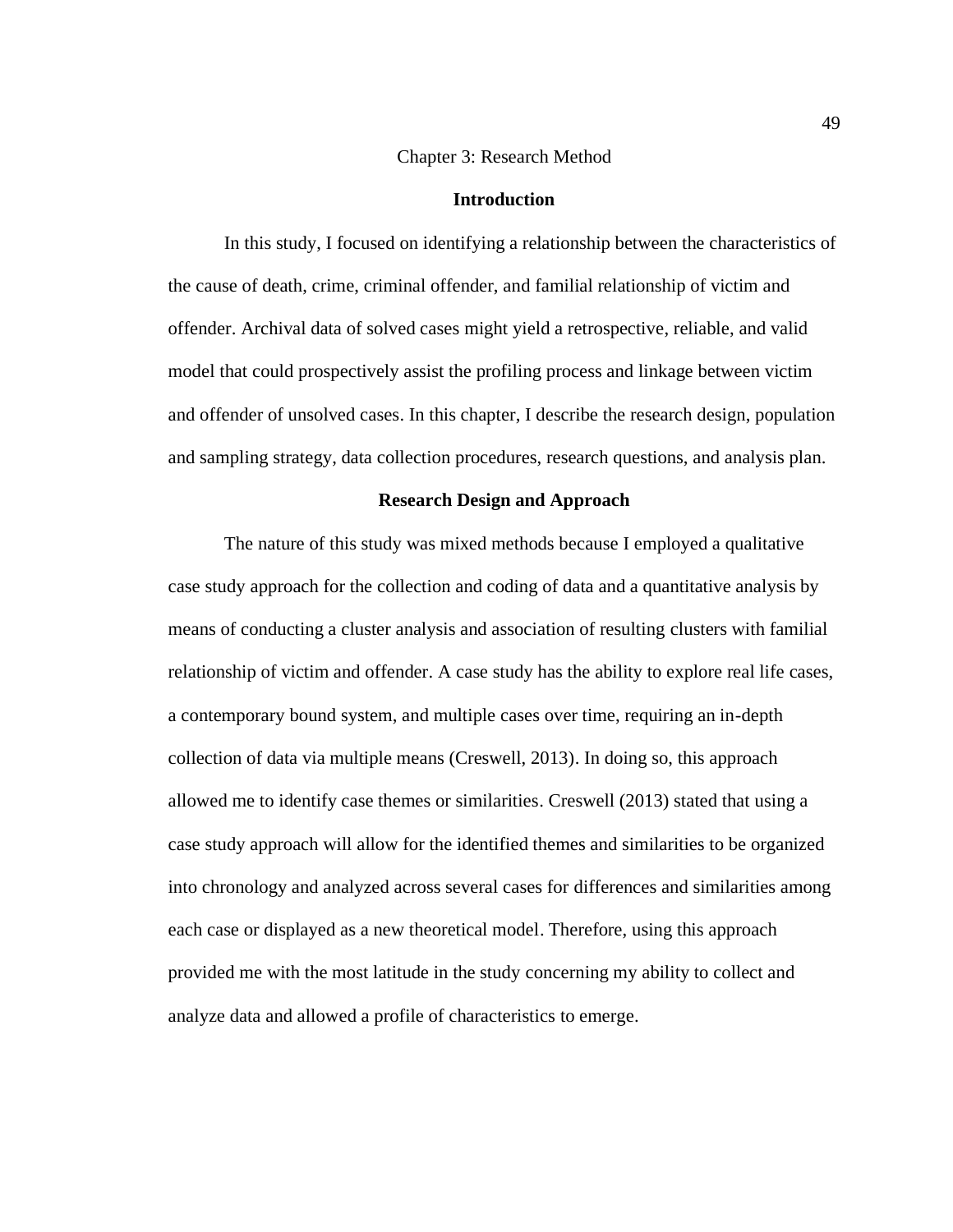### **Methodology**

## **Population and Sampling Strategy**

I used a stratified, purposeful sampling strategy to blend maximum variation and capture of critical cases. The purpose of a maximum variation is to document common as well as diverse or unique variations of case characteristics (Patton, 2002). This benefited the study by allowing characteristics to be analyzed within separate environmental conditions in order to identify key patterns that exist among the different conditions. Critical case sampling allows for maximum application of information to cases and logical generalization due to the concept that if something is true within one case, there is a good likelihood that it is true of all similar cases (Patton, 2002). This allowed for the logical generalization that is paramount when conducting a study that is attempting to identify common trait behaviors among separate individuals. The blend of these two strategies provided for a dynamic sampling strategy, allowing crucial data to be collected to answer the research questions.

There is no rule of thumb for a minimum sample size for cluster analysis (Siddiqui, 2013). A target sample size of 120 was adequate to ensure maximum variation for the capture of meaningful clusters and critical cases and was sufficient, per G\*Power, for a chi square test of independence between familial relationships (up to three levels) and up to seven clusters to detect a medium effect size of Cohen's  $w = .30$  with alpha = .05.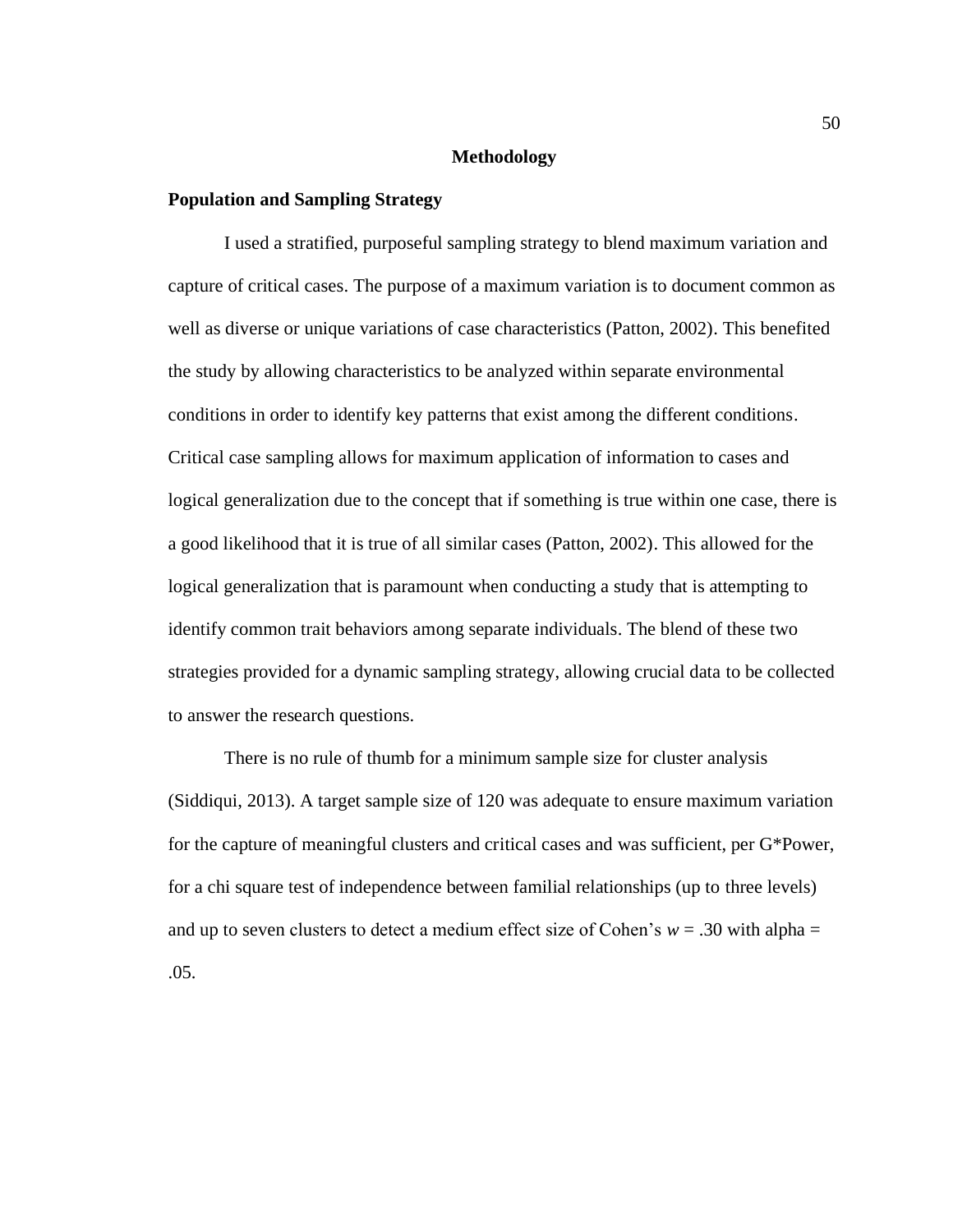## **Types and Sources of Data**

There were two main sources of data. The first being document review of case files from law enforcement agencies throughout the state of Colorado. This provided me with the opportunity to code for targeted characteristics and emergence of additional, unexpected categories or variables in the data. The second source of data was taken from two preexisting data sets that have been collected from serial killers throughout the United States from 2011–2017 (see Hickey, 2014, 2017). Sources of data for collection consisted of the Colorado Bureau of Investigation, Colorado State Patrol, 10 county law enforcement agencies (out of 63) to be selected based off crime statistics in ranking order based on number of murders, and preexisting data sets provided by Dr. Eric Hickey (2014, 2017). I collected and recorded data in the study in three separate categories: victim data, offender data, and crime data.

I sent a memorandum letter to each of the law enforcement agencies requesting permission to access case records. These served as a data use agreement between the agency and me, as the researcher. Additionally, a data use agreement was provided to Dr. Eric Hickey for use of the two preexisting data sets (i.e., 2014 and 2017) that he provided. The memorandum letter was utilized in order to request permission and access to collect data, obtain informed consent for each agency and Dr. Hickey, and as a nondisclosure agreement in this study.

Once permission was granted by the respective law enforcement agency and consent was provided by Dr. Hickey, I began collecting data consisting of characteristics of cause of death, crime, and criminal offender and familial relationship of victim and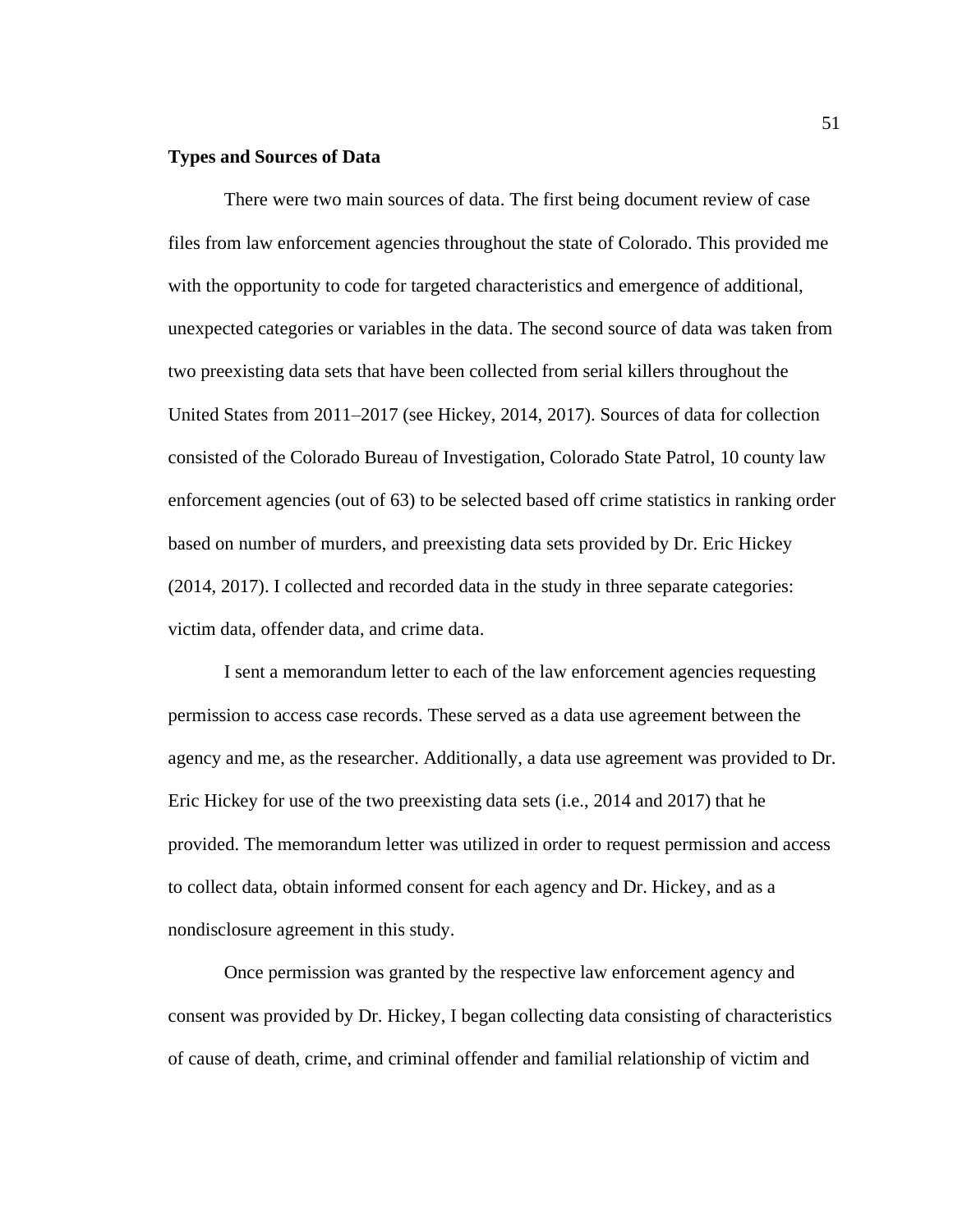offender. More specifically, the type of data I expected to find in the case files and

specifically targeted for purposes of this research are outlined in Table 1.

Table 1

| Referent                 | Variable                                                                                                                                                                                                                                                                                                                                |
|--------------------------|-----------------------------------------------------------------------------------------------------------------------------------------------------------------------------------------------------------------------------------------------------------------------------------------------------------------------------------------|
| Victim and victim's body | Age; sex; race; marital status; employment status;<br>profession; socioeconomic status; posture (e.g., face up,<br>face down, intentionally posed, thrown); organized<br>(completely and correctly clothed); disorganized (e.g.,<br>clothing torn or missing); dismemberment; restraints<br>(e.g., handcuffed, arms or legs tied, etc.) |
| Crime                    | Cause of death (e.g., suffocation, gun shot, poison, drug<br>overdose, etc.); sexual assault                                                                                                                                                                                                                                            |
| Offender                 | Age; sex; race; marital status; employment status;<br>profession; socioeconomic status; previous offenses;<br>same or opposite sex of victim                                                                                                                                                                                            |
| Familial relationship    | Relative (child, parent, sibling, etc.); colleague; stranger                                                                                                                                                                                                                                                                            |

*Characteristics to be Coded From Case Files*

# **Instrumentation**

Following the demographics characteristics, I answered a series of questions using the data collected and recorded within the tables (see Appendix: Data Collection Variables): characteristics and demographics of the victim, offender, and crime scene (i.e., surface or clandestine grave, location, depth, face up vs. face down, and objects within the grave [if known]); organized vs. disorganized; positioning of the body; cause of death; and any known familial relationship between the victim and the offender. Tables for the Data Collection Variables are attached (see Appendix).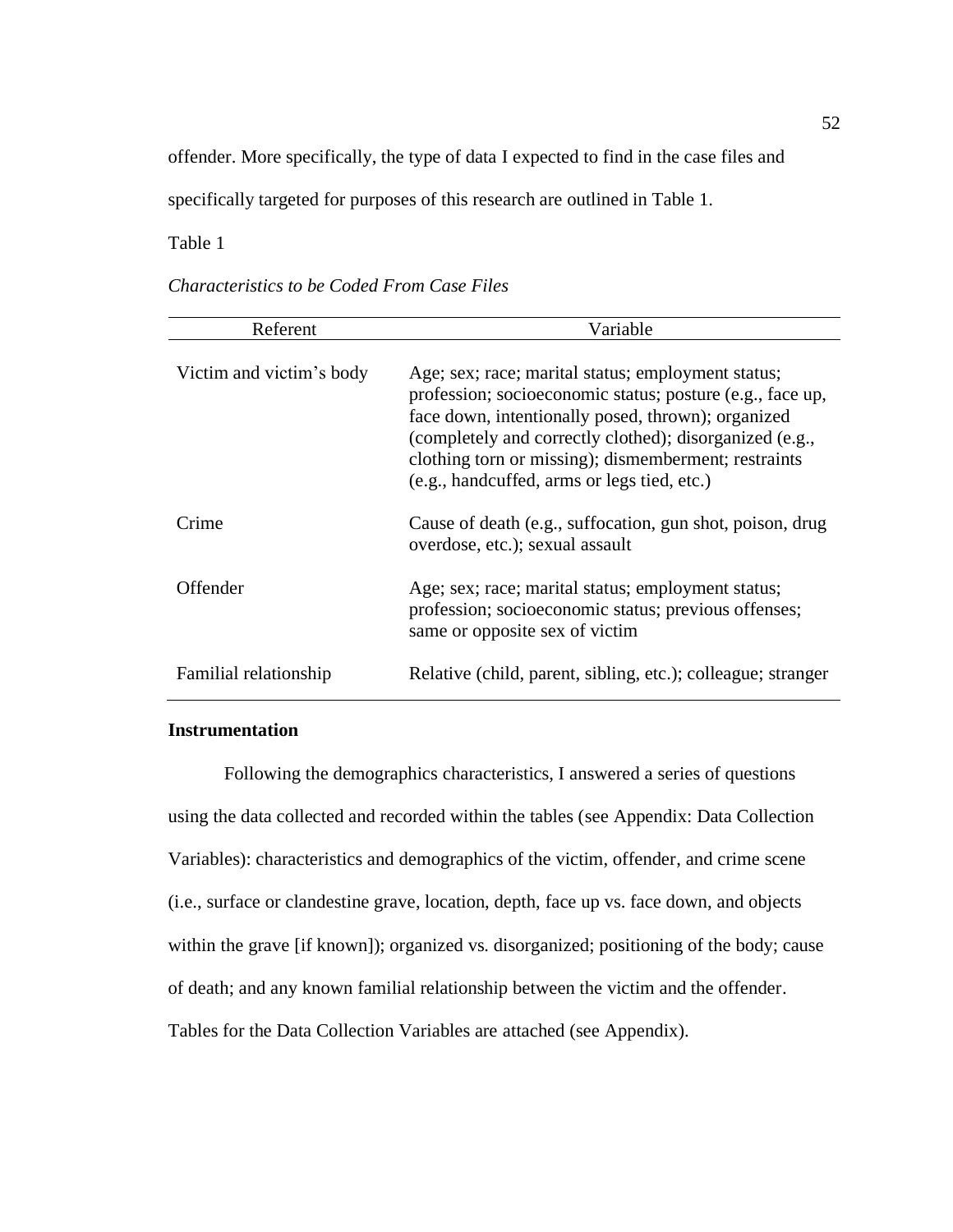## **Research Questions**

Research Question 1: What is the number and nature of clusters profiling cases with common characteristics of the cause of death, crime, and criminal offender?

Because cluster analysis has no statistical test of significance, hypotheses for this research question are irrelevant.

Research Question 2: To what extent is familial relationship of victim and offender associated with the clustered profiles of cases?

> *H*02: There will be no identified familial relationships between that of the victim and offender associated with the clustered profiles of cases. *H*12: Familial relationships will be identified and associated with the

clustered profiles of cases.

#### **Analysis Plan**

I used cluster analysis to group cases with similar characteristics of the cause of death, victim and victim's body, crime, and offender. Being an explorative analysis, the purpose of this type of data analysis is to identify structure within homogenous groups of cases (Everitt, Landau, Leese, & Stahl, 2011; Hair & Black, 2000; Norusis, 2005). The grouping of cases emerges from the similarities and dissimilarities across the variables, rather than being predetermined, so the number of salient clusters is subjectively determined by the practical usefulness of the emergent profiles.

There are a number of processes for creating clusters. I used the IBM SPSS TwoStep Cluster Analysis procedure because it easily handles large data sets made up of a mixture of categorical and metric variables (see Norusis, 2005). Because the reliability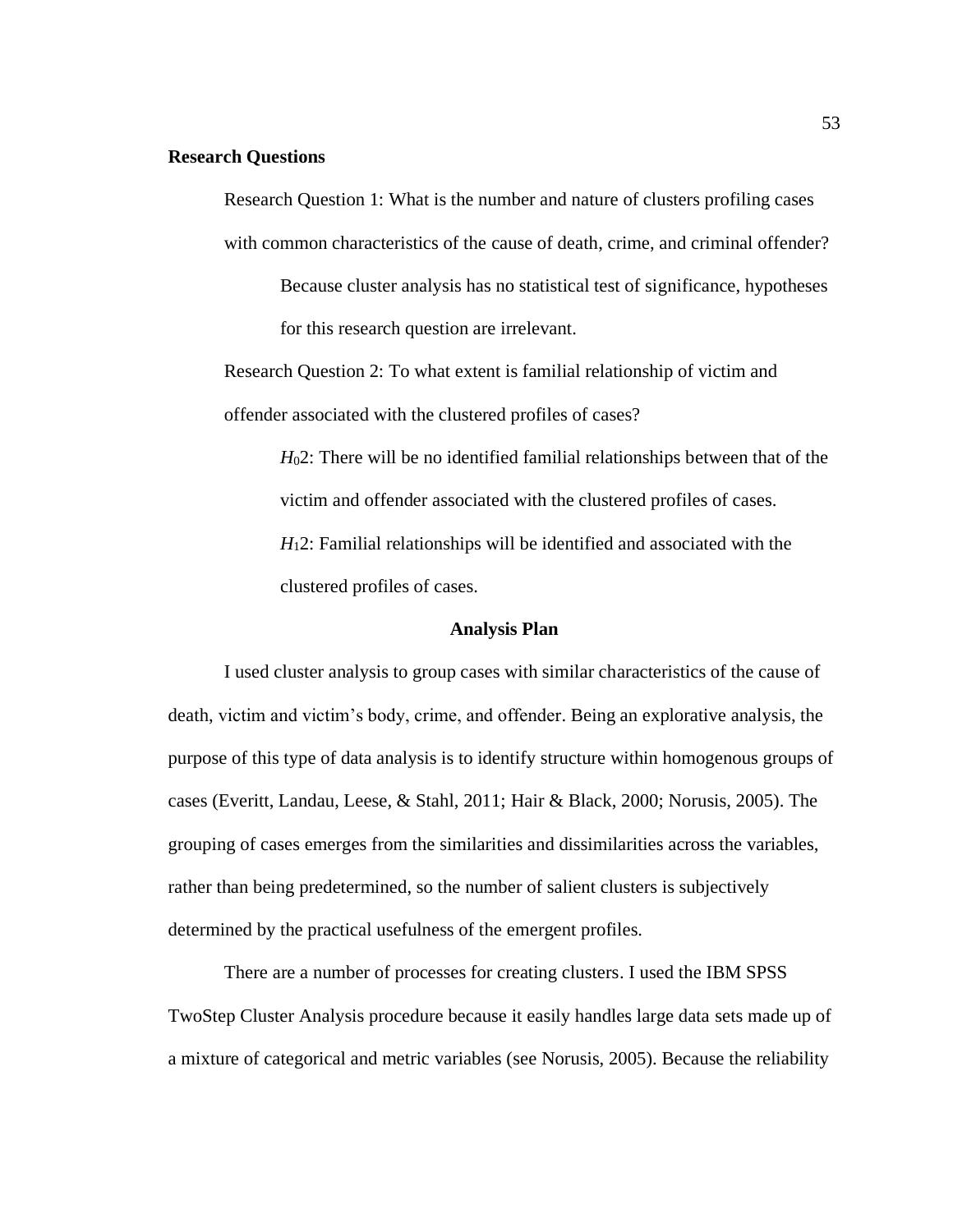of clusters can be adversely affected by outliers and multicollinearity, screening was conducted prior to the cluster analysis. Outliers consist of cases with extreme values on a metric variable (i.e., univariate outlier) and cases with extreme Mahalanobis distance on a set of metric variables (i.e., multivariate outlier). Standard procedures were used to identify and address any univariate or multivariate outliers (Tabachnick & Fidell, 2007). A metric variable with very little variance or a categorical variable with a highly disproportionate distribution (such as 10% male, 90% female) are also outliers and were eliminated as needed. Multicollinearity exists when two or more metric variables are highly correlated. Standard procedures were used to identify and address multicollinearity (Tabachnick & Fidell, 2007). Variables that do not substantially contribute to any of the cluster profiles are irrelevant and can adversely affect how clusters are formed (Hair & Black, 2000). Initial solutions were examined for irrelevant variables and removed as needed in subsequent solutions.

After outliers, multicollinearity, and irrelevant variables have been addressed, I examined and compared several cluster solutions for interpretability and practical usefulness. The Two Step procedure automatically selects the number of clusters based on the Schwarz Bayesian criterion, but alternate solutions that specify the number of clusters are typically conducted for comparison purposes (Norusis, 2005). Common factors to consider when re-clustering for comparison are the number of clusters, the proportion of cases in each cluster, the variable composition of each cluster, and the simple structure of variables across clusters. Once a final cluster solution was solidified, I conducted a chi square test of independence with familial relationship to determine any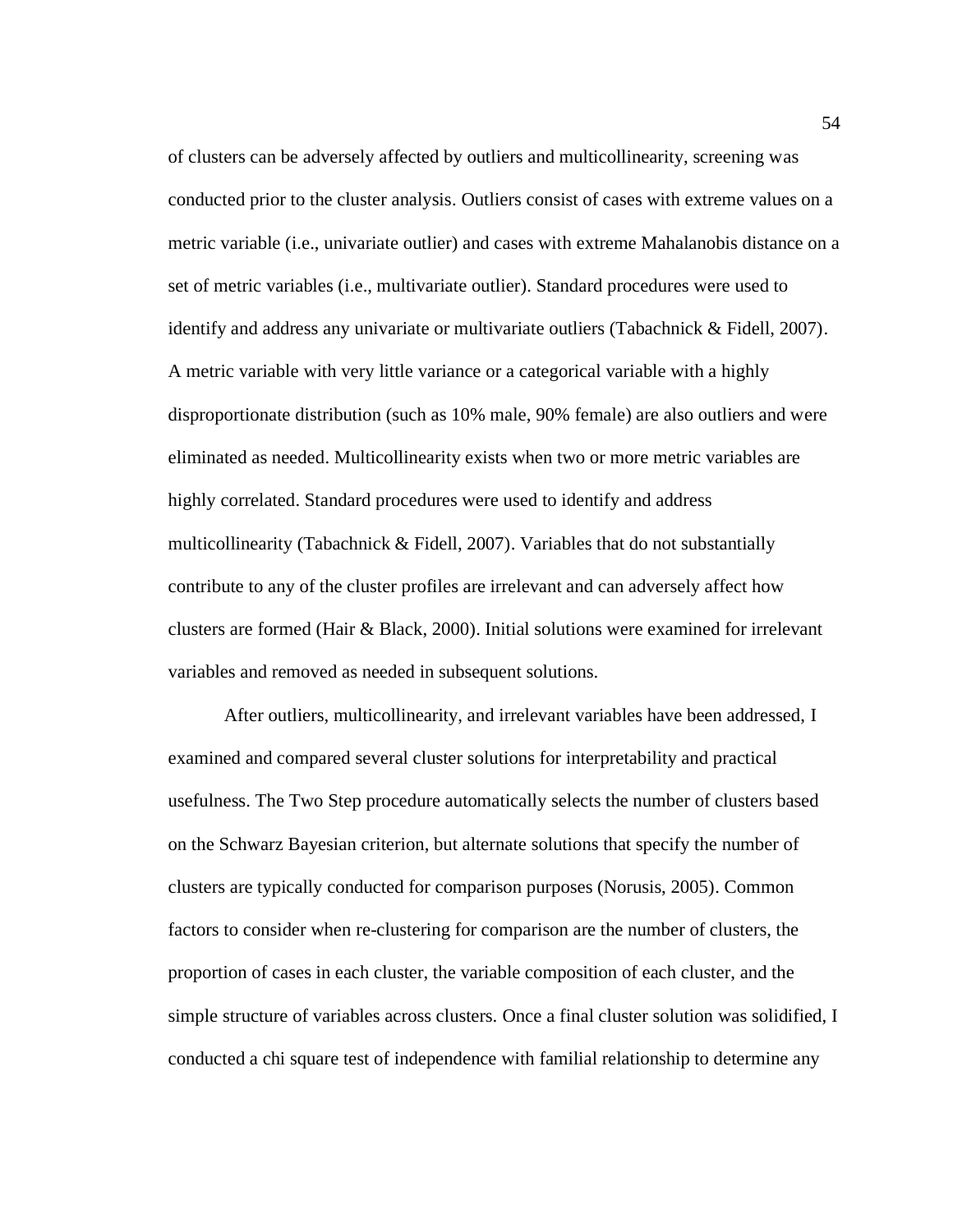association between a cluster profile and the victim being a relative, colleague, or stranger. Additional descriptive and exploratory analyses, such as correlations, regressions, ANOVAs, discriminant, canonical, may be conducted to more fully examine and understand the relationships between variables.

#### **Threats to Validity**

Without validity, a researcher cannot guarantee that there has not been any influence that has been placed in the study that may result in false or skewed data. In a study, there is both internal and external validity. Internal validity is established when there is evidence that change within the dependent variable was caused by changes within the independent variable (Frankfort-Nachmias & Nachmias, 2008). Additionally, factors that can affect internal validity exist either in the study, known as intrinsic factors, or one that occurred outside of the study, known as extrinsic factors. External validity is considered the extent to which the research can be connected to a larger scale within the population, either being applied to different political or social environments (Frankfort-Nachmias & Nachmias, 2008). Additionally, the main issues surrounding external validity deal with reactive arrangement in the research procedure and the representativeness of the sample itself.

# **Ethical Procedures**

The primary and secondary data collection in this study came from case identifiers of closed homicide cases; therefore, there was a minimal risk of violating an ethical standard concerning the treatment of the participants involved. Through the primary means of data collection, I received written authorization from each law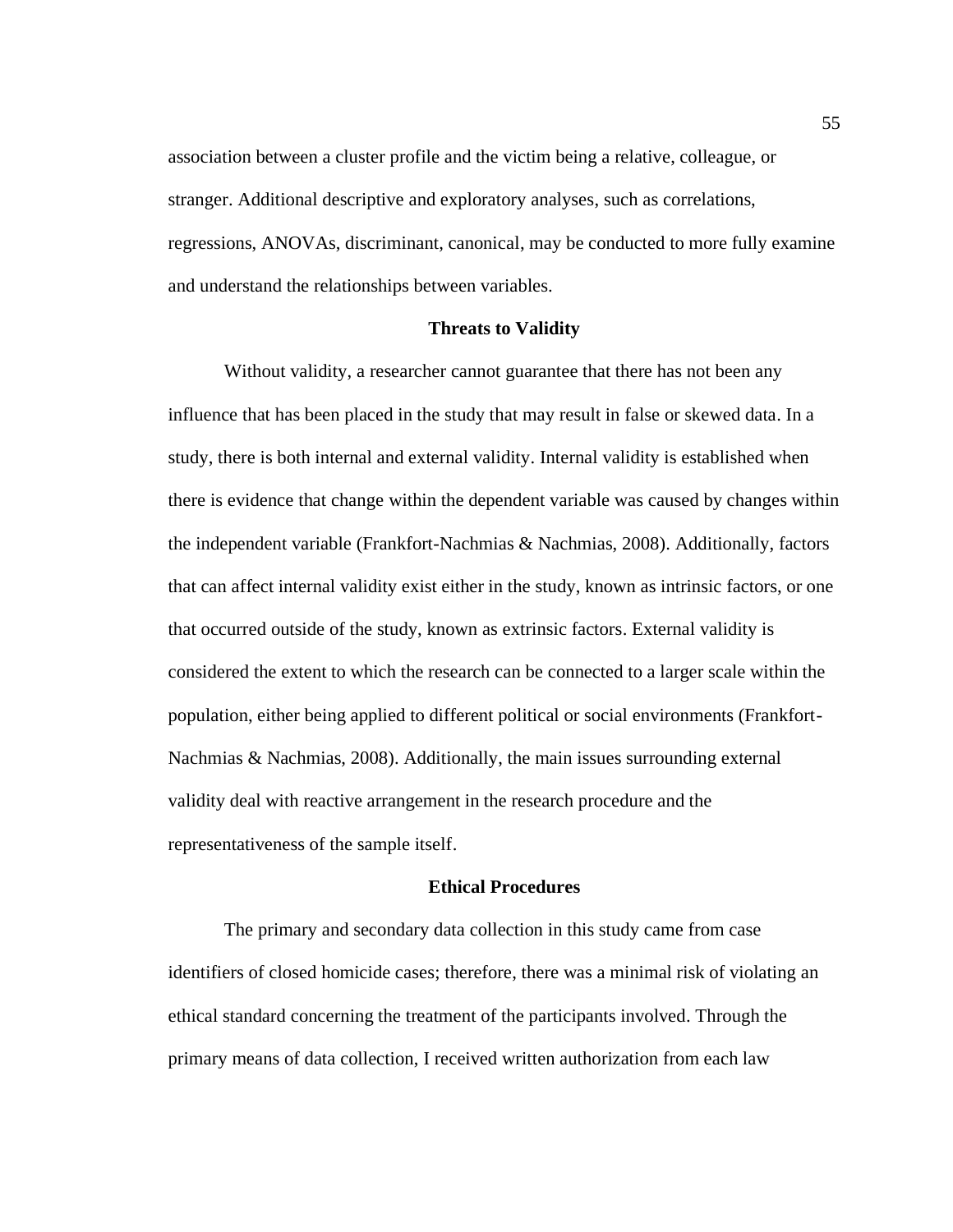enforcement agency where data were collected from. In this study, I only collected statistical data on homicide cases, and no personal data of offenders or victims were recorded. There was no statistical value in collecting personal data of either the victim or offender, the value remained within the characteristics of the crime and the traits of the victims and offenders. When cases were reviewed, I only recorded the data categorically.

The secondary form of data that I collected, when needed, was via two preexisting data sets provided by Dr. Hickey. First, written authorization was given by Dr. Hickey prior to the collection and analysis of the data. Authorization included access to the data sets, informed consent, and a nondisclosure agreement to not release either data set to anyone outside the study. Once that authorization was provided, case data were reviewed, collected, and recorded within the data collection variables tables (see Appendix). Dr. Hickey owns the data sets and, as such, has the right to revoke access to the data sets if terms of the data use agreement were not met or followed. If this were to have occurred, I would have immediately halted data collection and analysis and that data would be excluded from the results of the study.

### **Summary**

Using the mixed methods approach described within Chapter 3 provided me the best means of data collection and analysis in this study. The qualitative approach of collection by means of case study via document review and extrapolation of variables from the data sets allowed me the ability to collect data over a large set of cases, yielding associations among the separate characteristics in the study. Using cluster analysis as a primary means of data arrangement, followed by chi square test of independence, allowed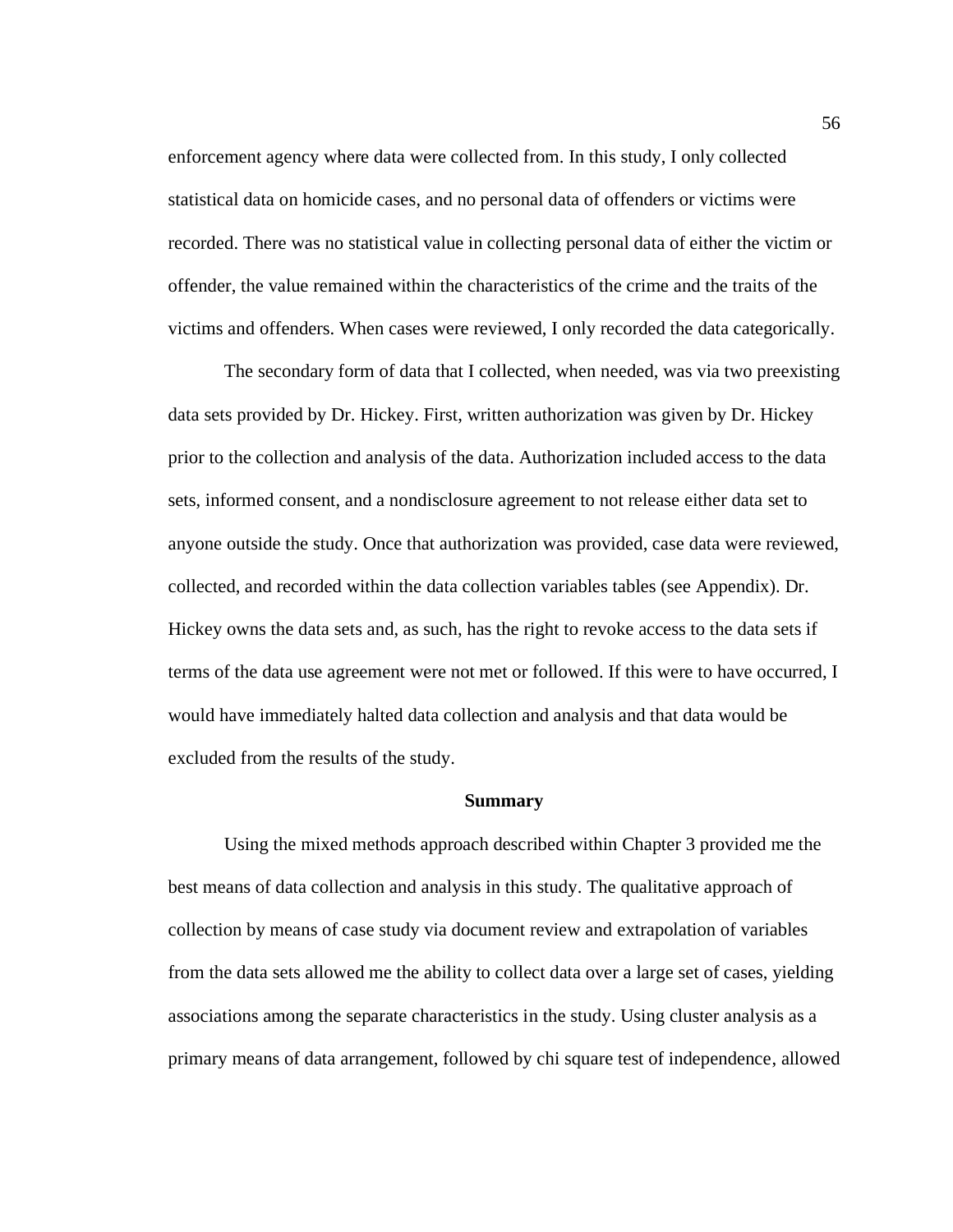me to cluster characteristics of the crime, victim, and offender. This also provided me with the ability to predict and associate the characteristic of the crime and any possible familial relationships that may exist, dependent upon respective characteristics associated with the crime. Furthermore, the results of this study can be used to assist law enforcement agencies with the ability to develop more accurate criminal profiles of offenders.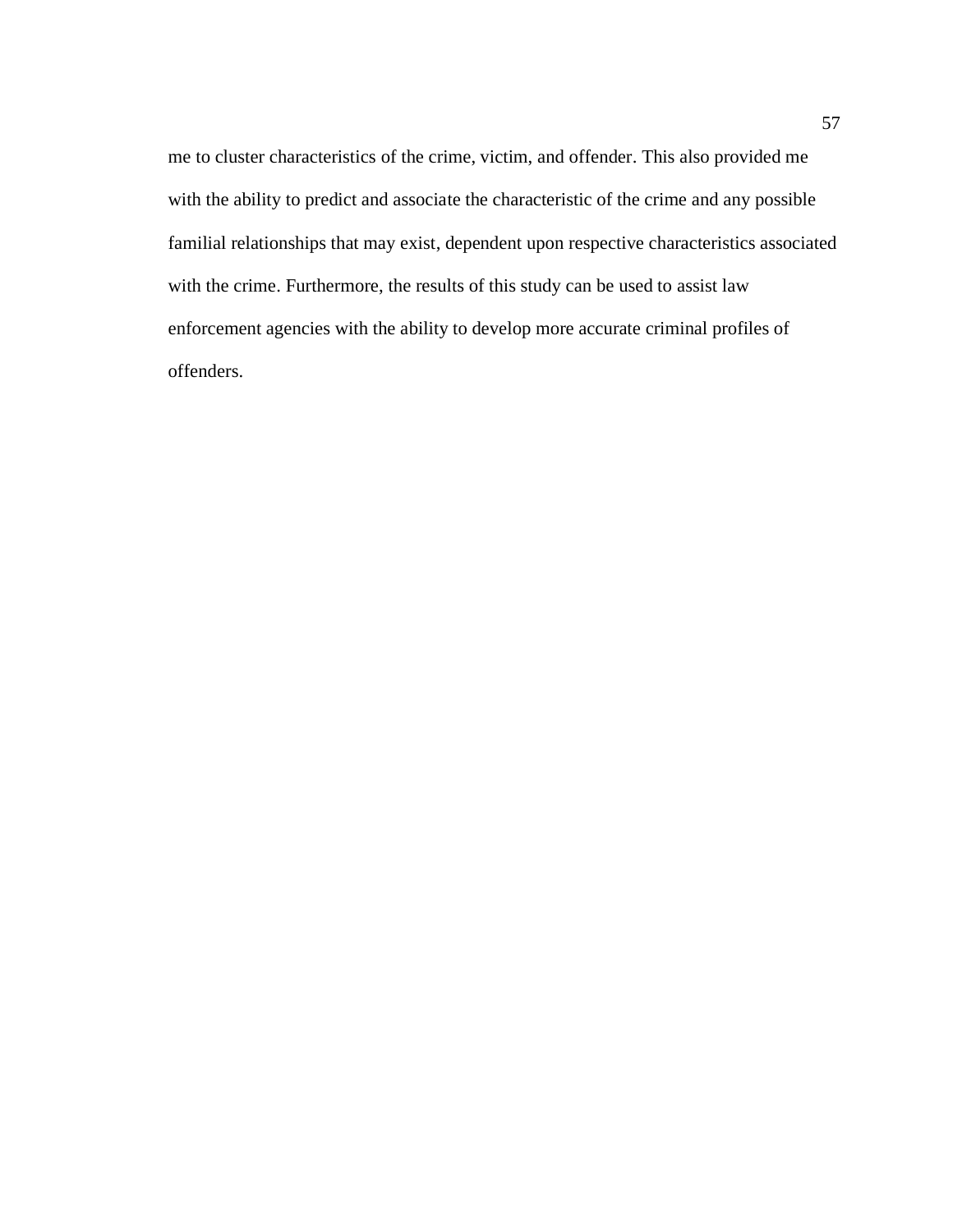# Chapter 4: Results

### **Introduction**

The purpose of this study was to identify how the cause of death, as determined by the crime scene and the medical examiner, could assist to reveal a familial relationship between the victim and the criminal offender in homicide cases. The primary source of data in this study was initially planned to be collected utilizing case files from law enforcement agencies throughout the state of Colorado with the secondary data source being collected via preexisting data sets. I conducted cluster analysis and a crosstabulation of clusters as the primary means of analysis in the study. As an explorative analysis, cluster analysis was conducted as the type of data analysis to identify structure within homogenous groups of cases. Secondary analysis was conducted utilizing Tukey's Post Hoc Test (to identify differences within the groups), ANOVA (to determine if the results are significant), Levene's Test of Equality of Error Variances (to test the null hypothesis that the error variance of the dependent variable is equal across groups), and the Chi Square Test (to test for significant differences between the expected frequencies and the observed frequencies in one or more categories).

In this chapter, I discuss data collection, data coding and screening for analysis, statistics of the cases, correlations among variables, descriptive statistics, and the results of these analyses. The data analyzed within the study consisted of the total of 160 cases, with 13 cases being excluded for redundancy due to multiple offenders acting together to commit the same offense. This resulted in a total number of 147 nonredundant cases that were analyzed. Familial relationships were examined between the total offender cases (*N*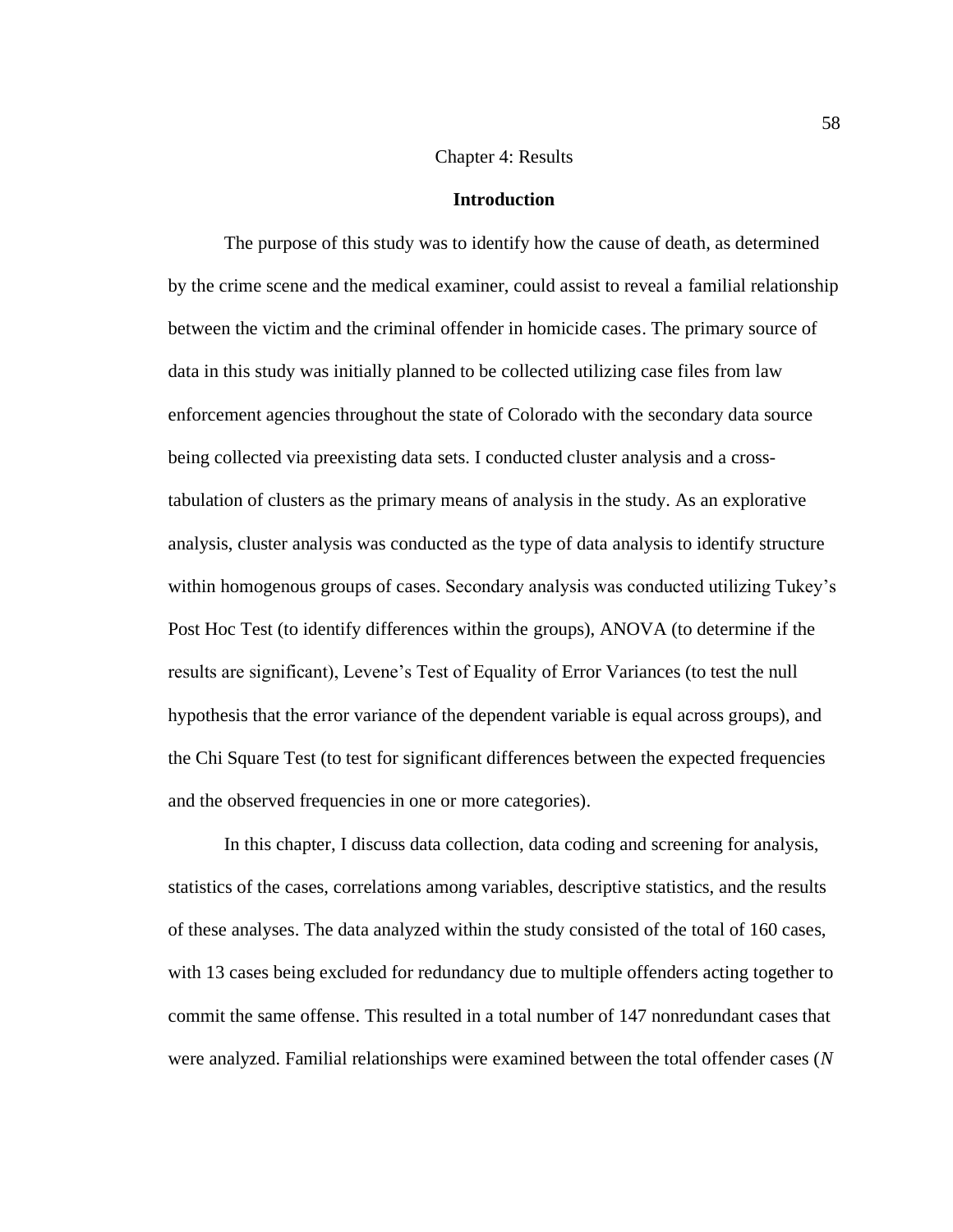$= 147$ ) and the total number of victims ( $N = 506$ ) among several different independent variables.

# **Data Collection**

Initially during the data collection process, law enforcement agencies seemed willing to work with me in terms of being able to collect data from them for the study. However, this proved difficult during the formal process of obtaining data use agreements attempting to gain access from each of the law enforcement agencies. While maintaining continuous communications with the agencies and awaiting their data use agreements, 90% of the agencies contacted were not able to assist me due to lack of available resources to pull the case files. This resulted in the secondary source of data, the two preexisting data sets, becoming the primary source of data for data collection and analysis.

# **Data Coding and Screening for Analysis**

# **Data Coding**

The archival data contained key information on 160 offender cases, but because some offenders acted together and were convicted of the same crime, there were 147 nonredundant cases for analysis. For the one instance of three offenders acting together and the 11 instances of 2 offenders acting together, I retained the demographic information on the primary offender. The archival data contained offender's race, sex, age at time of first capital offense, victim's sex, and victim's age range. For analysis purposes, the number of male victims and female victims were created as variables, and three variables were created to capture the number of victims in each of three age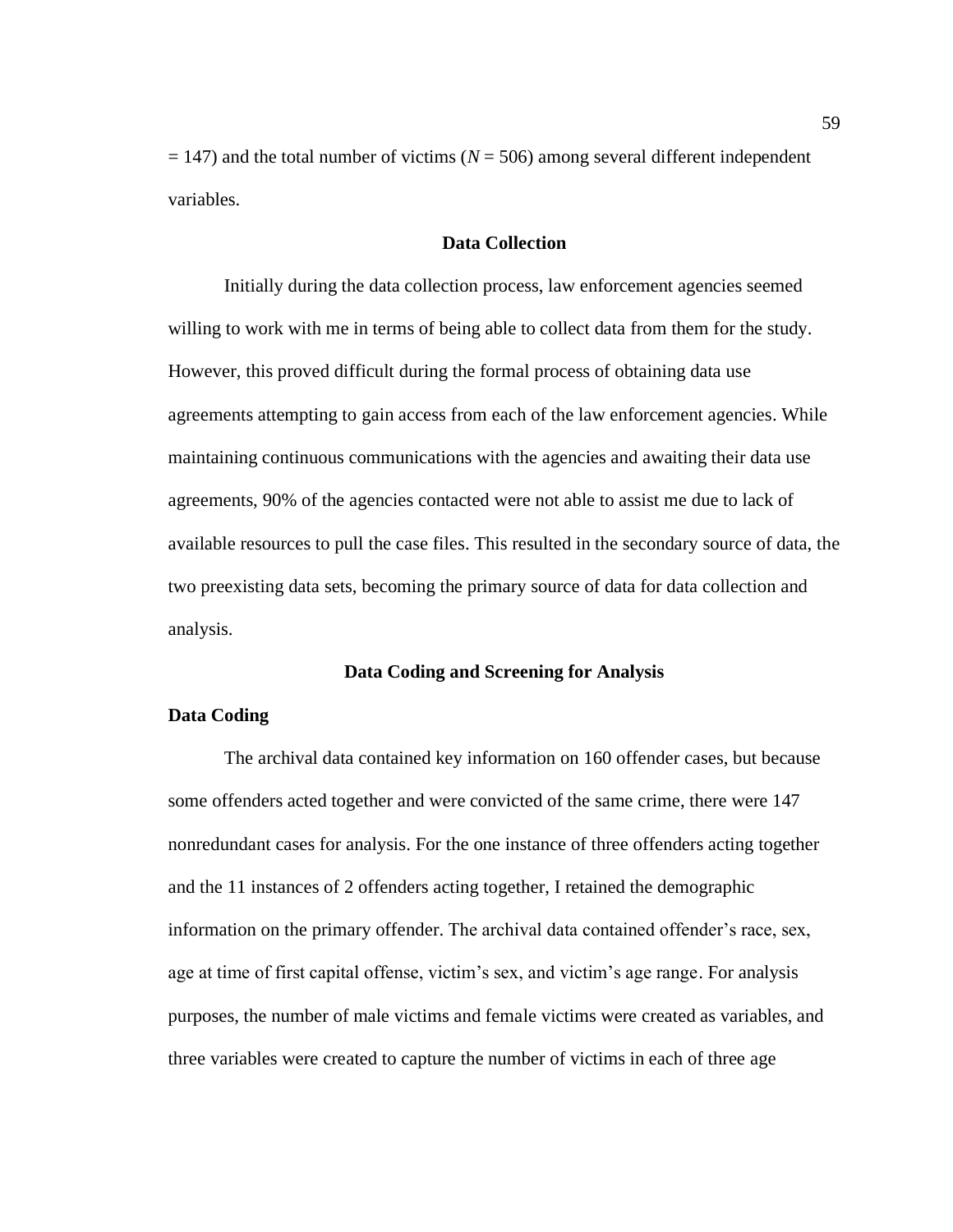categories (i.e., younger than 20 years old, 20 to 50 years old, and over 50 years old). Because each nonredundant offender case had two or more victims, there were instances of more than one method of death. I identified 16 unique methods, from which four methods (i.e., shoot, stab, strangle, and blunt force) had sufficient frequency to be created as dummy variables and coded for each offender case for use in statistical analysis. The data set noted whether a victim was a prostitute and contained sufficient information concerning victim characteristics to code victims of 141 offender cases as all strangers, some familiar, or all familiar. The familiarity of offender and victim could not be determined for six cases.

# **Univariate Outliers and Distribution**

I excluded three dichotomous variables from inferential analyses because of proportional splits worse than 90-10 (Tabachnick & Fidell, 2007). These include (a) offended with others (only 8.2% yes), (b) offender sex (only 2.7% female), and (c) victim prostitute (only 5.4% yes).

I calculated *z* scores for each participant on the key metric study variables. Cases with *z* scores in excess of  $\pm 3.29$  are potential outliers (Tabachnick & Fidell, 2007). As important, if not more important, is to examine jumps in values and gaps in the tails of the distribution and to assess the legitimacy of a case as part of the population (Tabachnick & Fidell, 2007). As shown in Table 2, several variables have *z* scores in excess of +3.29. The largest is 6.67 for number of victims under 20 years old, which is the result of 78.9% of cases with no victim in this age group and the remaining cases having a decreasing frequency from 1 to 7 victims (see Figure 1). The other victim age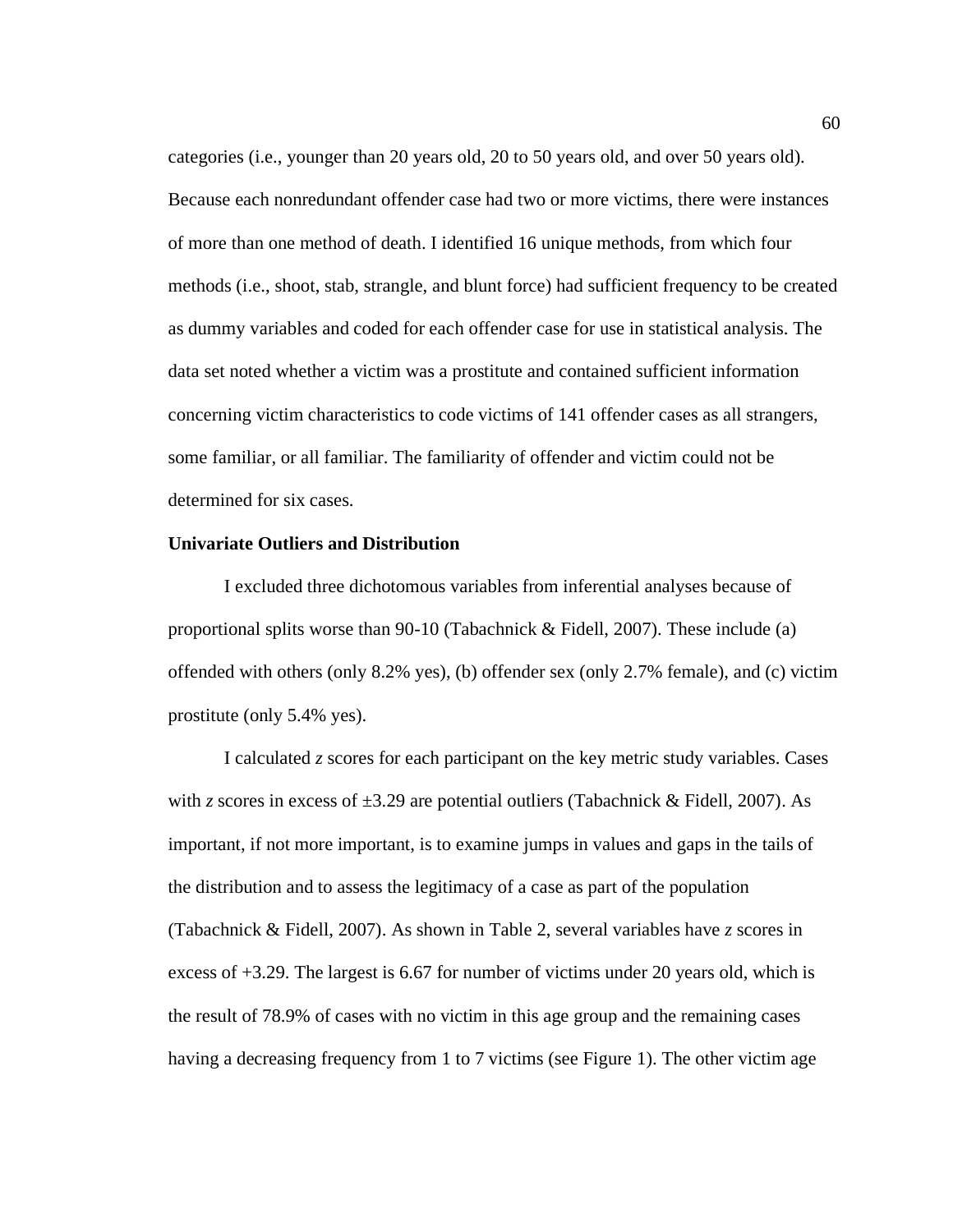variables and the number of male and female victim variables have similar distributions. Because these cases are legitimately expected in the population and because the variables have similar skewness and kurtosis value and direction, a transformation would have a marginal effect on analysis (Tabachnick & Fidell, 2007). A preliminary comparative cluster analysis of the original variables and their square root transformations did not affect the number or interpretative nature of clusters, so I used original variables in final analyses.

# Table 2

| z Scores, Skewness, and Kurtosis of Key Study Variables |  |  |  |
|---------------------------------------------------------|--|--|--|
|---------------------------------------------------------|--|--|--|

| Variable                  | $z$ minimum | $\zeta$ maximum | <b>Skewness</b> | Kurtosis |
|---------------------------|-------------|-----------------|-----------------|----------|
| Offender start age        | $-1.76$     | 3.55            | 1.10            | 1.77     |
| # of male victims         | $-1.12$     | 5.67            | 1.57            | 6.03     |
| # of female victims       | $-1.06$     | 3.74            | 1.17            | 1.83     |
| Victim age                |             |                 |                 |          |
| # victims $< 20$          | $-0.41$     | 6.67            | 3.42            | 15.14    |
| $\#$ victims 20-50        | $-1.53$     | 5.48            | 1.56            | 5.97     |
| #victims $> 50$           | $-0.60$     | 4.01            | 1.91            | 3.72     |
| Method                    |             |                 |                 |          |
| Stab                      | $-0.52$     | 1.90            | 1.38            | $-0.09$  |
| Strangle                  | $-0.45$     | 2.21            | 1.78            | 1.17     |
| Shoot                     | $-1.46$     | 0.68            | $-0.82$         | $-1.35$  |
| <b>Blunt</b> force        | $-0.35$     | 2.86            | 2.54            | 4.50     |
| <i>Note</i> . $N = 147$ . |             |                 |                 |          |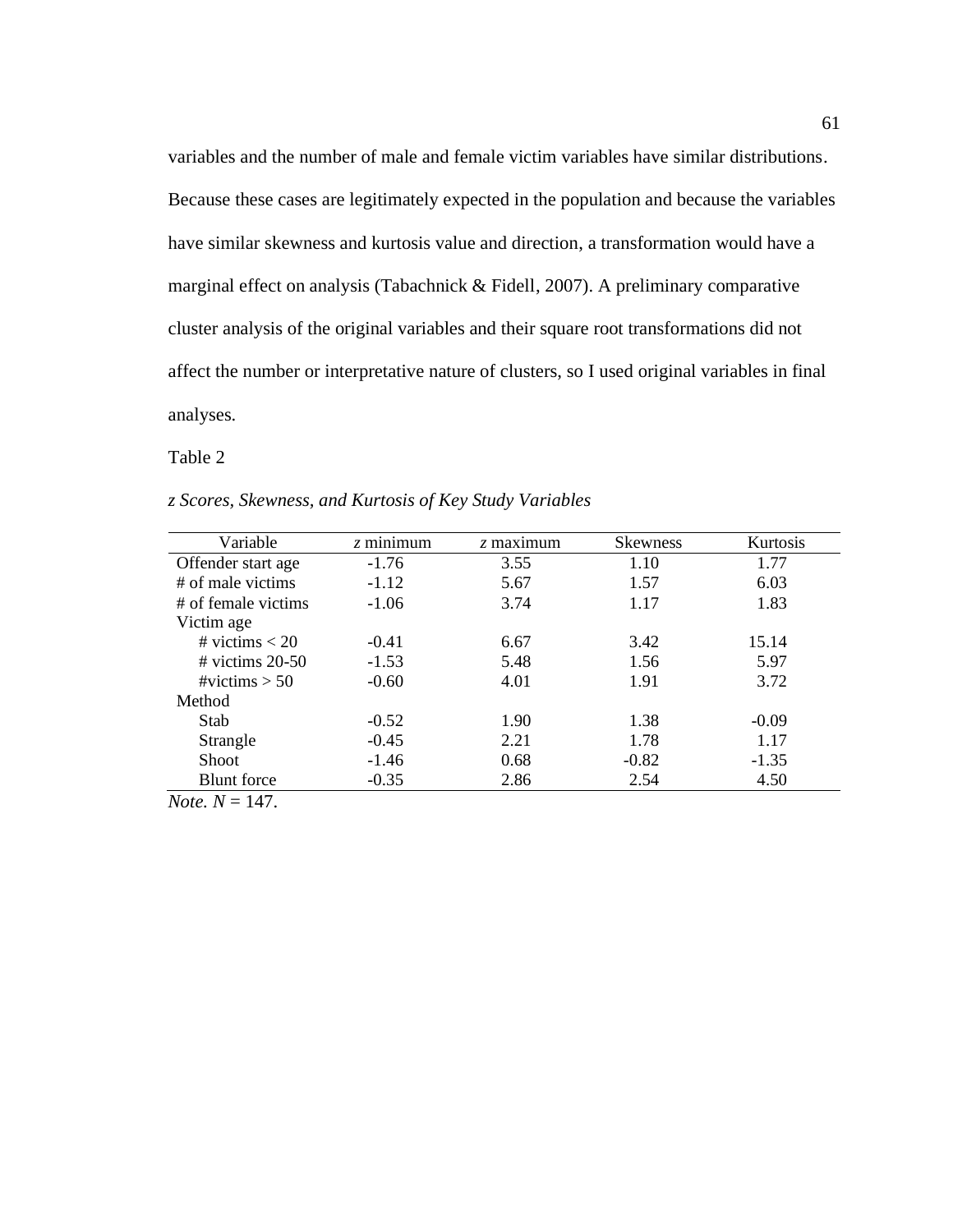

*Figure 1*. Common distribution of several key study variables.

# **Multivariate Outliers**

I examined multivariate outliers following Tabachnick and Fidell's (2007) procedure of regressing a random variable on the set of key study variables to examine the Mahalanobis values. For the 10 key study variables, the alpha = .001 critical chisquare Mahalanobis value is 29.59. Seven cases exceeded that value. A stepwise binary logistic regression was conducted to examine the key variables that distinguished the outliers from all other cases. The outlier cases were older, had more male victims, more victims younger than 20 years old, and more victims older than 50 years old, which could form the basis for a cluster profile (i.e., the primary purpose of the study), so the cases were retained.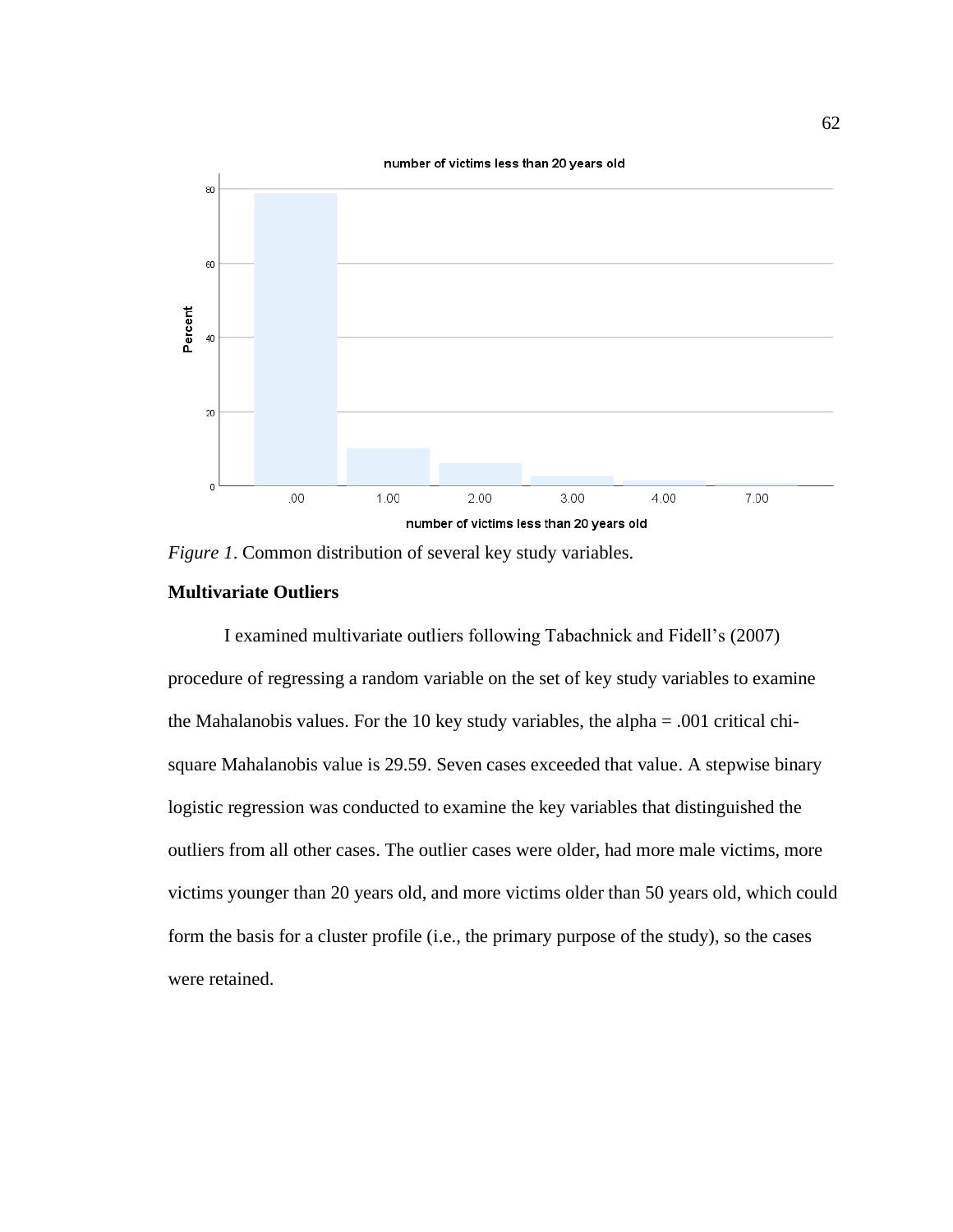# **Collinearity**

Collinearity is a concern when two variables are correlated at greater than about .70 (Tabachnick & Fidell, 2007). The largest absolute value bivariate correlation of key study variables shown in Table 3 was .554. The number of male victims was negatively correlated with the number of female victims, negatively correlated with strangling, and positively correlated with number of victims aged 20 to 50 years old; a pattern that makes sense if victims are middle-aged males, strangulation is likely not the most efficient method. Strangling was also highly negatively correlated with shooting, which also makes sense.

Table 3

*Correlation Matrix of Key Study Variables*

| Variable                |     | $\mathfrak{D}_{\mathfrak{p}}$ | 3      | 4      | 5      | 6      |        | 8      | 9      | 10     |
|-------------------------|-----|-------------------------------|--------|--------|--------|--------|--------|--------|--------|--------|
| 1. Offender start age   |     | $-.11$                        | .19    | $-.10$ | .03    | .19    | $-.04$ | .08    | $-.08$ | $-.05$ |
| 2. $#$ male victims     | .20 |                               | $-.55$ | $-.01$ | .51    | .04    | $-.07$ | $-.41$ | .34    | $-.08$ |
| 3. # female victims     | .02 | < 0.01                        |        | .32    | .09    | .10    | $-.02$ | .33    | $-.35$ | .04    |
| 4. # victims age $< 20$ | .23 | .86                           | < 01   |        | $-.30$ | $-.12$ | .03    | $-.06$ | $-.17$ | .03    |
| 5. # victims age 20-50  | .77 | < 0.01                        | .28    | < 01   |        | $-.33$ | $-.09$ | $-.05$ | .10    | $-.19$ |
| 6. # victims age $> 50$ | .03 | .63                           | .21    | .14    | < 01   |        | $-.02$ | $-.03$ | .06    | .21    |
| 7. Stab                 | .66 | .44                           | .79    | .70    | .28    | .80    |        | $-.11$ | $-.11$ | $-.03$ |
| 8. Strangle             | .32 | < 0.01                        | < 01   | .48    | .53    | .68    | .20    |        | $-.55$ | .02    |
| 9. Shoot                | .33 | < 0.01                        | < 01   | .04    | .24    | .51    | .20    | < 0.01 |        | $-.24$ |
| 10. Blunt force         | .54 | .32                           | .65    | .70    | .02    | .01    | .76    | .85    | < 01   |        |

*Note*. *n* = 147. Upper diagonal contains Pearson correlation coefficients; lower diagonal contains *p* values.

# **Descriptive Statistics**

I recorded the descriptive statistics of offenders and the victims by both the

frequencies within categorical variables (see Table 4) and by the quantitative variables

(Table 5). Frequencies of total offenders  $(n = 147)$ , identified in Table 4, were

categorized by offenders who offended with others, offender's race, offender's sex,

whether the victim was a prostitute, the relationship to the victim, and the method of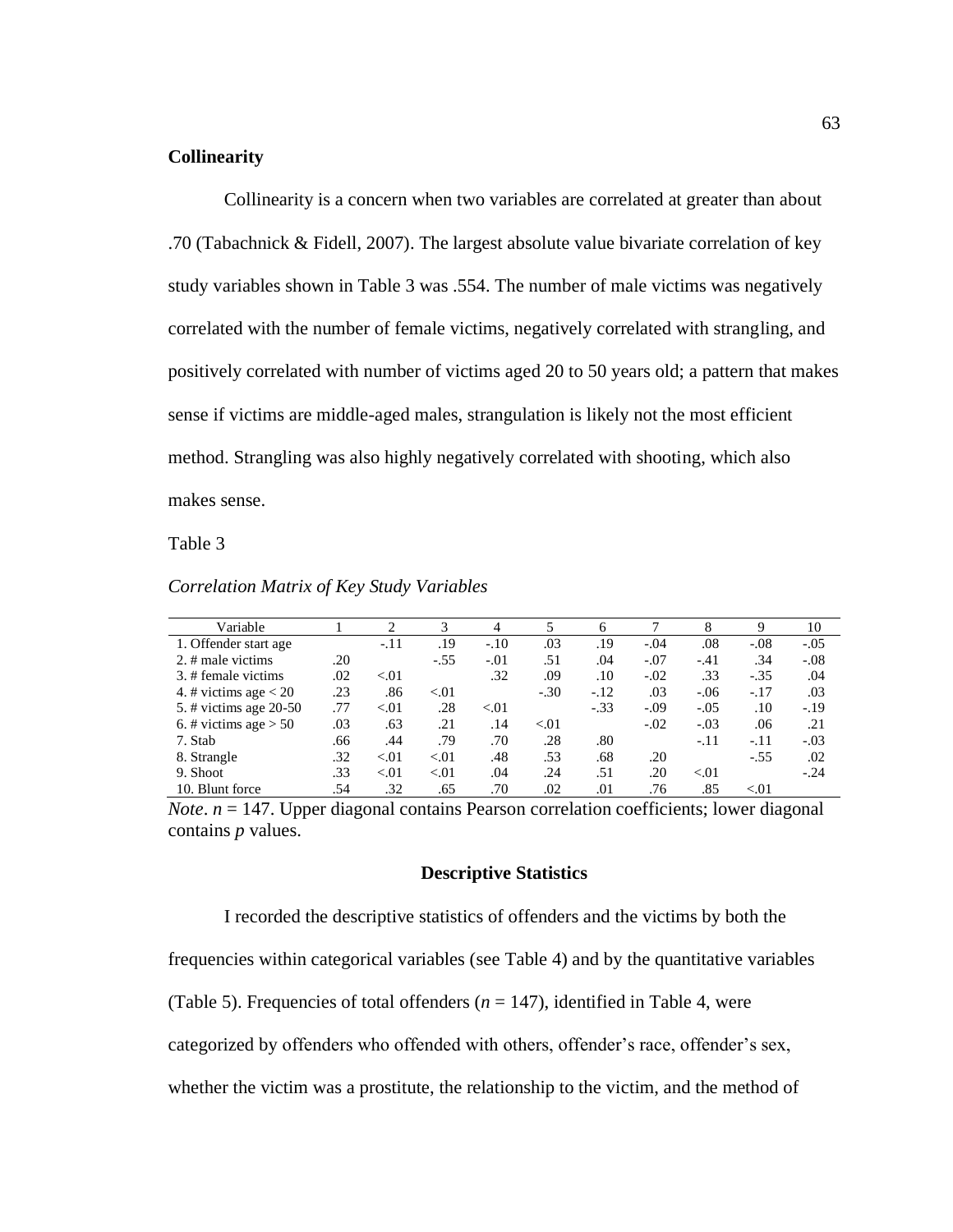murder of each victim. The vast majority of offenders  $(n = 135; 91.8\%)$  committed murders on their own, while only 12 offenders (8.2%) committed offenses with another offender. As it pertains to the offender's race, the two most prominent were Black ( $n =$ 69; 46.9%) and White (*n* = 60; 40.8%), while 12.2% (*n* = 18) of offenders were of another race. Male offenders made up  $97.3\%$  ( $n = 143$ ) of the participant population, with only four (2.7%) offenders being female. Only 8 of 147 (5.4%) offenders attacked a victim who was a prostitute. The relationship between the victim and the offender were recorded by whether the offender was a stranger to the victim  $(n = 53; 36.1)$ , was known by some familiar (*n* = 33; 22.4%) or was familiar (*n* = 55; 37.4%). In the study, 4.1% of the cases  $(n = 6)$  indicated that a relationship between the victim and the offender was unknown.

The total number of victims ( $n = 196$ ) were categorized by the method of murder by the offender: asphyxia, beat, blunt force, bomb, dismember, grenade, injection, mutilation, overdose, shake, shoot, smother, stab, strangle, suffocate, and by vehicle. Victims who were shot  $(n = 101)$  accounted for 51.5% of the murders, victims who were stabbed ( $n = 32$ ) accounted for 16.3% of the murders, victims who were strangled ( $n =$ 25) account for 12.8%, and victims who suffered blunt force  $(n = 16)$  accounted for 8.2%, victims who were beaten  $(n = 7)$  accounted for 3.6%, while the remaining methods of murder account for only 7.6% of cases, providing no importance of correlation.

The descriptive statistics of quantitative variables identified in Table 5 depict the variables of the offender's age at the time they began committing murders; number of male victims; number of female victims; and the victims' ages broken down into 3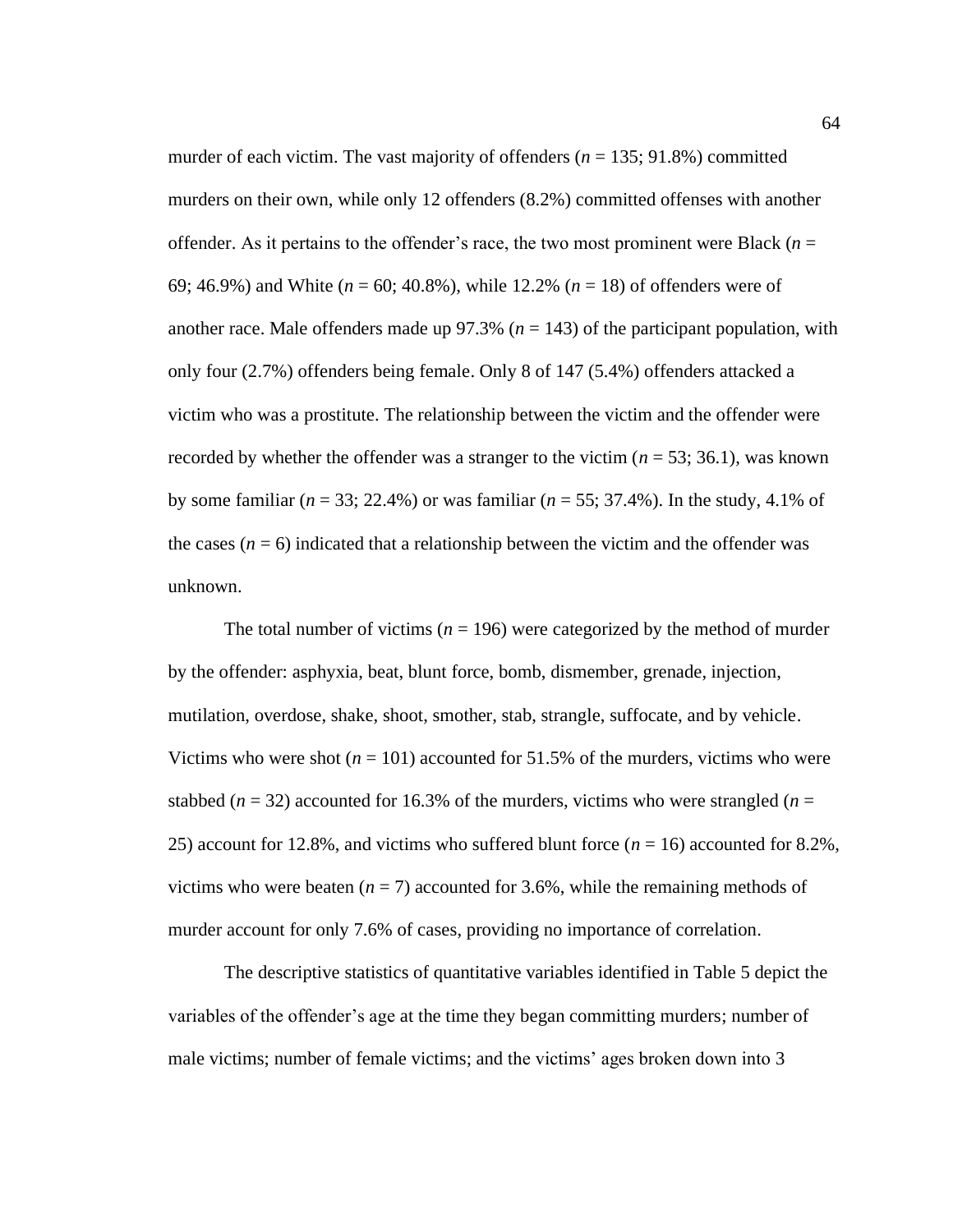separate categories (i.e., less than 20 years of age, between 20 and 50 years of age, and more than 50 years of age), resulting in a median age at which offenses began to be 28 years of age.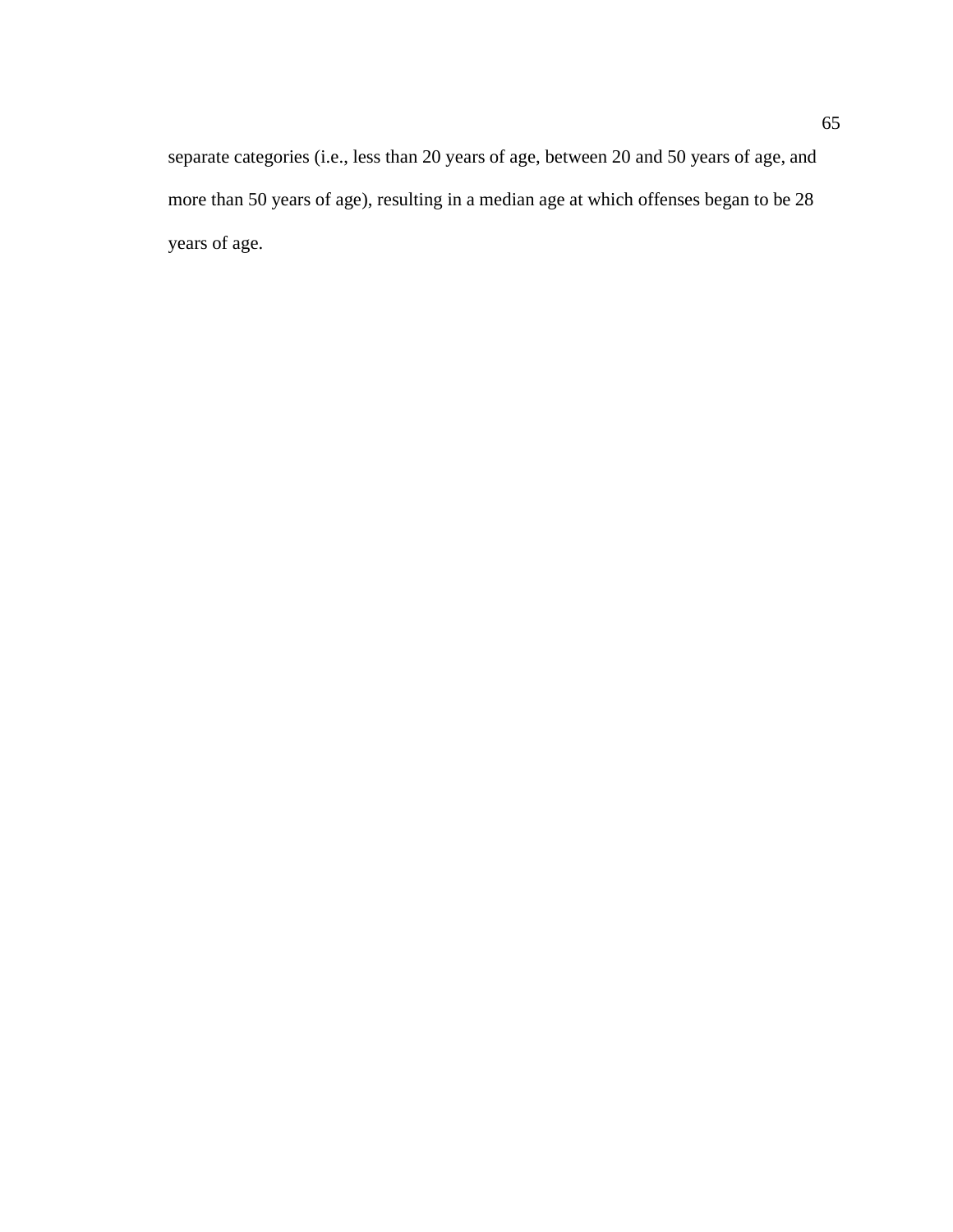# Table 4

| Variable                     | $\boldsymbol{n}$ | $\%$ |
|------------------------------|------------------|------|
| Offended with others         |                  |      |
| N <sub>o</sub>               | 135              | 91.8 |
| Yes                          | 12               | 8.2  |
| Race                         |                  |      |
| White                        | 60               | 40.8 |
| <b>Black</b>                 | 69               | 46.9 |
| Hispanic                     | 13               | 8.8  |
| Other                        | 5                | 3.4  |
| Offender sex                 |                  |      |
| Female                       | $\overline{4}$   | 2.7  |
| Male                         | 143              | 97.3 |
| Victim prostitute            |                  |      |
| N <sub>o</sub>               | 139              | 94.6 |
| Yes                          | 8                | 5.4  |
| Relationship to victims      |                  |      |
| All strangers                | 53               | 36.1 |
| Some familiar                | 33               | 22.4 |
| All familiar                 | 55               | 37.4 |
| Unknown                      | 6                | 4.1  |
| Method of murder $(N = 196)$ |                  |      |
| Asphyxia                     | $\overline{2}$   | 1.0  |
| <b>Beat</b>                  | $\overline{7}$   | 3.6  |
| <b>Blunt</b> force           | 16               | 8.2  |
| <b>Bomb</b>                  | $\mathbf{1}$     | 0.5  |
| Dismember                    | $\mathbf{1}$     | 0.5  |
| Grenade                      | $\mathbf{1}$     | 0.5  |
| Injection                    | $\mathbf{1}$     | 0.5  |
| Mutilation                   | $\mathbf{1}$     | 0.5  |
| Overdose                     | $\overline{c}$   | 1.0  |
| Shake                        | $\mathbf{1}$     | 0.5  |
| Shoot                        | 101              | 51.5 |
| Smother                      | 3                | 1.5  |
| Stab                         | 32               | 16.3 |
| Strangle                     | 25               | 12.8 |
| Suffocate                    | $\mathbf{1}$     | 0.5  |
| Vehicle                      | $\mathbf{1}$     | 0.5  |

*Descriptive Frequencies of Categorical Variables*

*Note.*  $n = 147$ .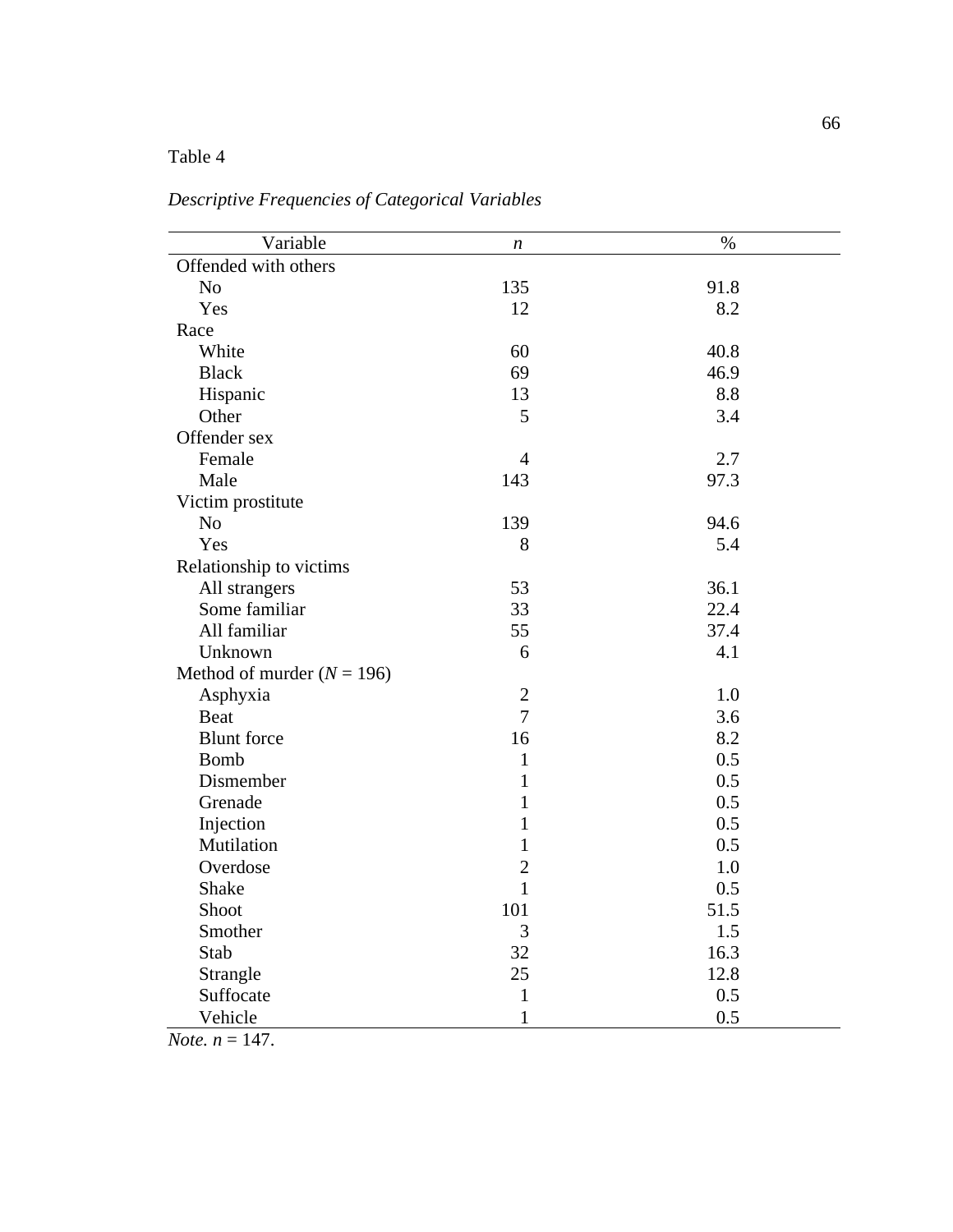# Table 5

| Variable               | M    | SD.  | Min | Mdn | Max |     |      |
|------------------------|------|------|-----|-----|-----|-----|------|
| Offender start age     | 29.7 | 10.5 |     | 28  | 68  |     | 1.8  |
| # male victims         | 1.8  | 1.6  |     |     |     | 1.6 | 6.0  |
| # female victims       | 1.5  | 1.5  |     |     |     | 1.2 | 1.8  |
| # victims age $< 20$   | 0.4  | 1.0  |     |     |     | 3.4 | 15.1 |
| $\#$ victims age 20-50 | 2.4  | 1.6  |     |     |     | 1.6 | 6.0  |
| # victims age $> 50$   | 0.5  | 0.8  |     |     |     | 19  | 3.7  |

*Descriptive Statistics of Quantitative Variables*

*Note*.  $n = 147$ .  $S =$  skewness,  $K =$  kurtosis.

# **Results**

I conducted the statistical analysis in the study using a cluster analysis, which resulted in a three-cluster solution, with a sufficient number of cases per identified cluster. Cluster 1 ( $n = 74$ ) accounted for the largest number of male victims, the least number of female victims, the most victims between 20 and 50 years old, and 73.3% of all victims who were shot. Cluster  $2(n = 44)$  had the least number of male victims, the highest number of female victims, the highest number of victims younger than 20 years old, all victims who were strangled, and the vast majority (i.e., 87.5%) of all victims killed by blunt force. Cluster 3 ( $n = 29$ ) had the fewest number of victims by sex and age group and accounted for 90.6% of all stabbing victims. Additionally, a chi square analysis was used to determine offender-victim relationship, resulting in a statistical significance associated between offender-victim relationship and clusters that were not independent.

# **Cluster Analysis**

A cluster analysis was conducted to answer the first research question concerning the number and nature of clusters profiling cases with common characteristics of the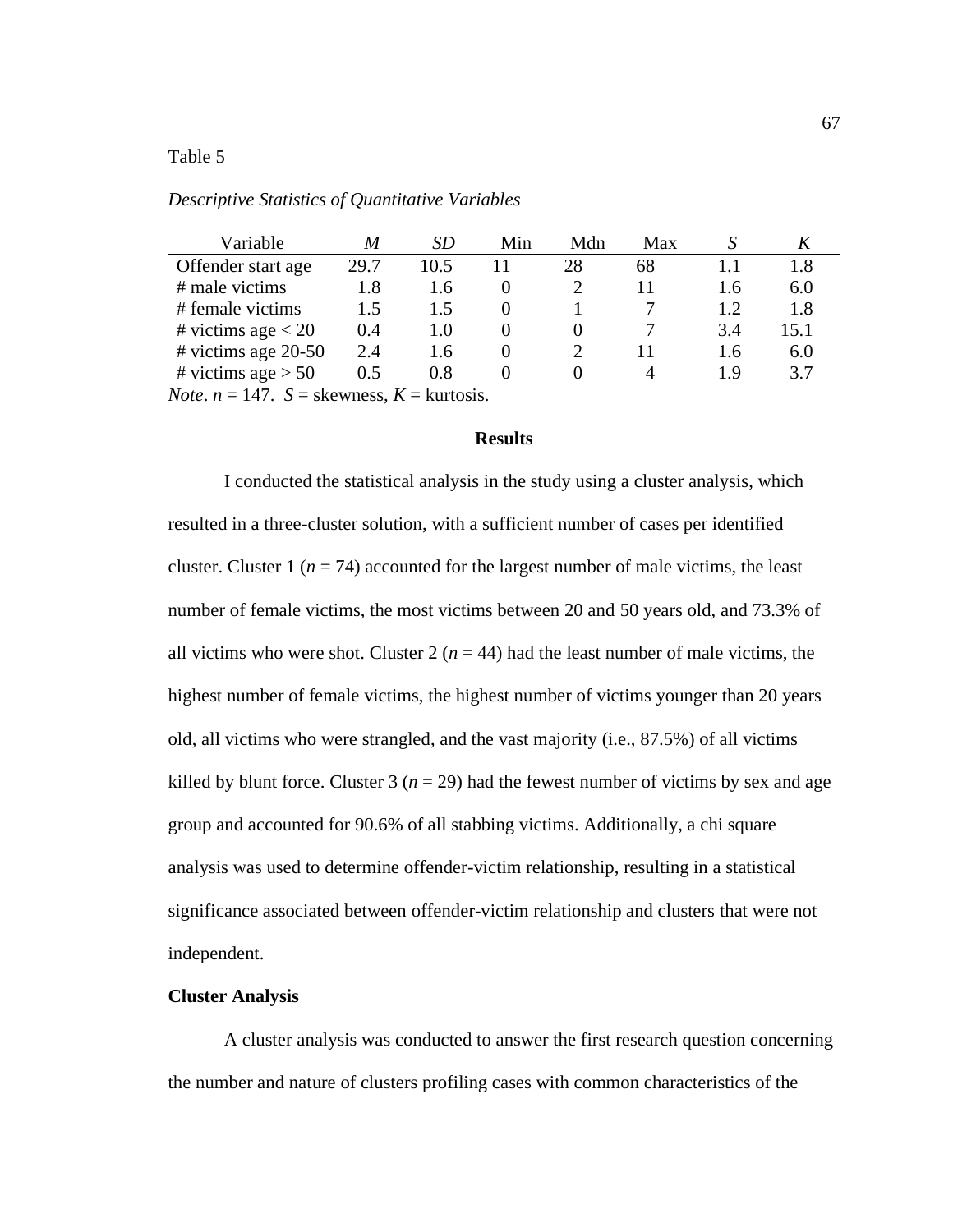cause of death, characteristics of the crime, and characteristics of the criminal offender. Standardized versions (i.e., *z* scores) of the six metric variables were used so that cluster solution would not be influenced by differences in variance (Norusis, 2005).

The IBM SPSS TwoStep Cluster Analysis procedure was used because it easily handles large data sets made up of a mixture of categorical and metric variables and automatically selects the number of clusters based on the Schwarz Bayesian Criterion (Norusis, 2005). The procedure yielded a three-cluster solution with an adequate number of cases in each cluster (see Table 6).

Table 6

*Distribution of Offender Cases Across a Three-Cluster Solution (*n *= 147)*

| Cluster | n  |      |
|---------|----|------|
|         | 74 | 50.3 |
|         | 44 | 29.9 |
|         |    | 19.7 |
|         |    |      |

As shown in Figure 2, two variables - age at first capital offense and number of victims over 50 years old - were identified as least important. Variables that do not substantially contribute to any of the cluster profiles are irrelevant and can adversely affect how clusters are formed (Hair & Black, 2000). ANOVAs confirmed both variables as not statistically significant between clusters and a second run was conducted without these variables that improved the cluster quality index from the middle of the "fair" range to just short of the "good" range (see Figure 3). The improvement did not change predictor importance or the cases in each cluster, but it did decrease within-cluster variance (i.e., increased cohesion) and increased between-cluster variance (i.e., separation).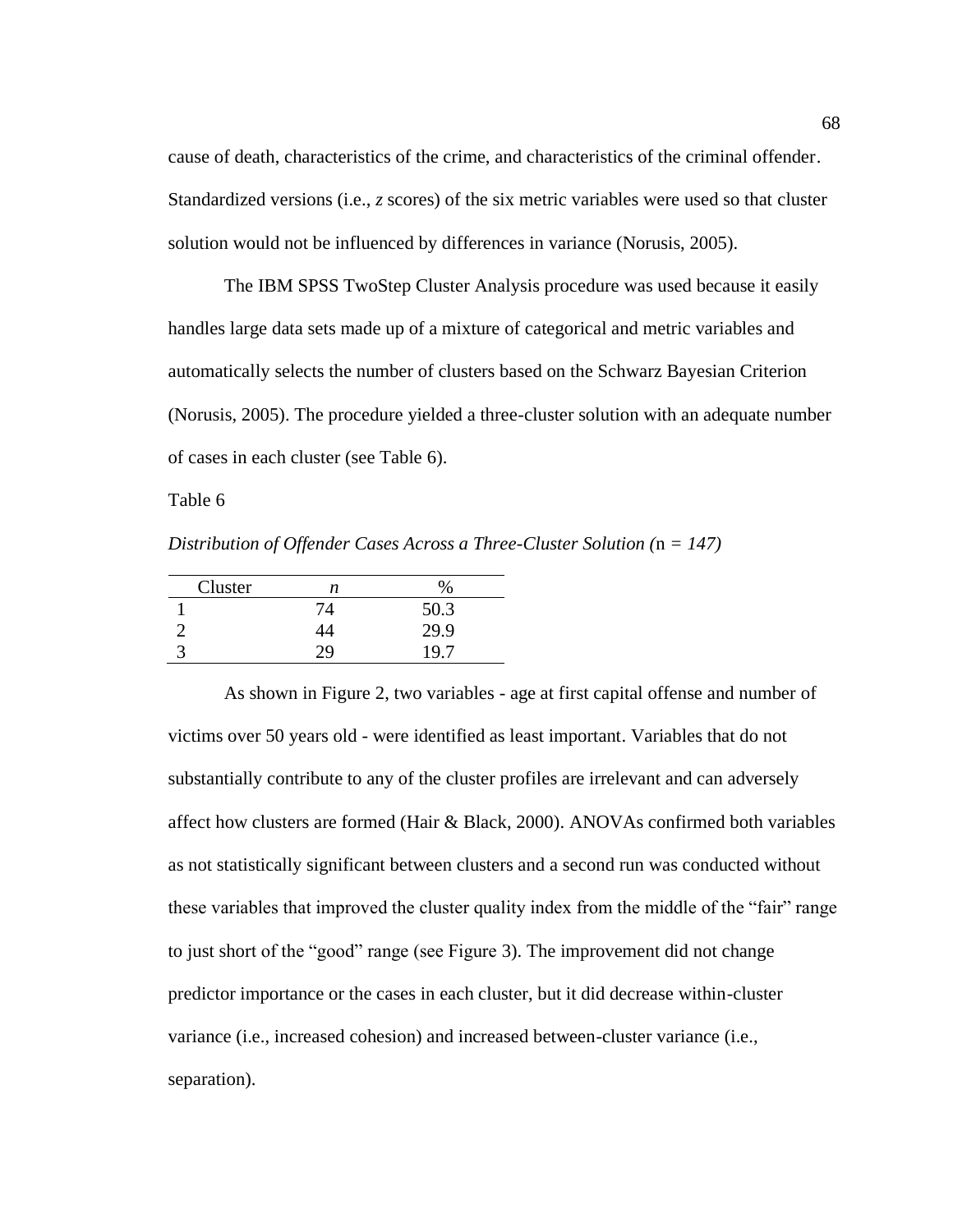



*Figure 2*. Predictor importance in initial cluster solution.



*Figure 3.* Initial and final cluster quality.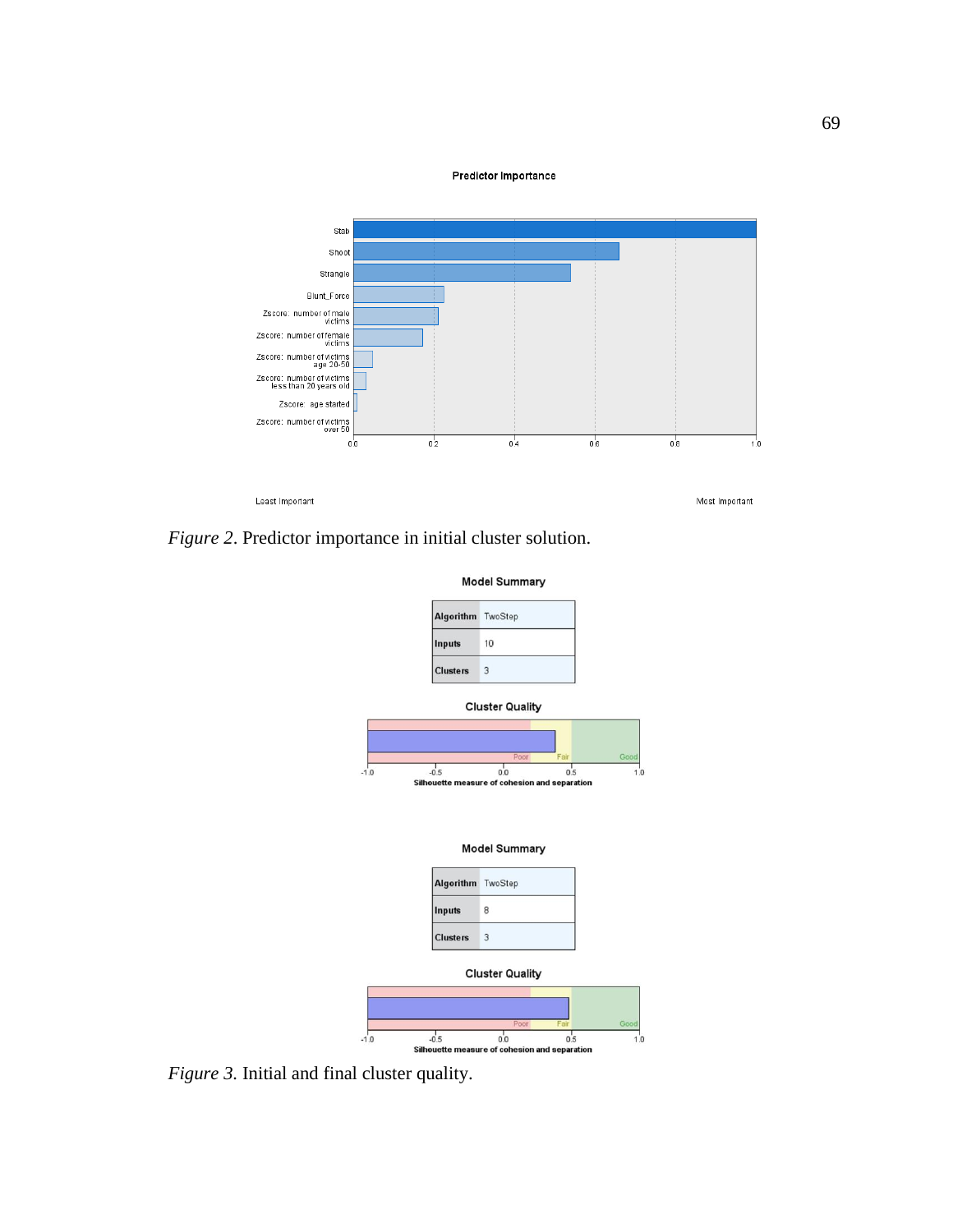Figures 4 and 5 visually summarize the profiles distinguishing the three clusters. The 74 offender cases in Cluster 1 accounted for the majority of male victims, the least number of female victims, the least number of victims younger than 20, the most victims between 20 and 50 years old, and 73.3% of all victims who were shot. The 44 offenders in Cluster 2 had the least number of male victims, the highest number of female victims, the highest number of victims younger than 20, all victims who were strangled, and the vast majority (87.5%) of all victims killed by blunt force. The 29 offender cases in Cluster 3 accounted for 90.6% of all stabbing victims.



*Figure 4*. Cluster profiles on sex and age of victims.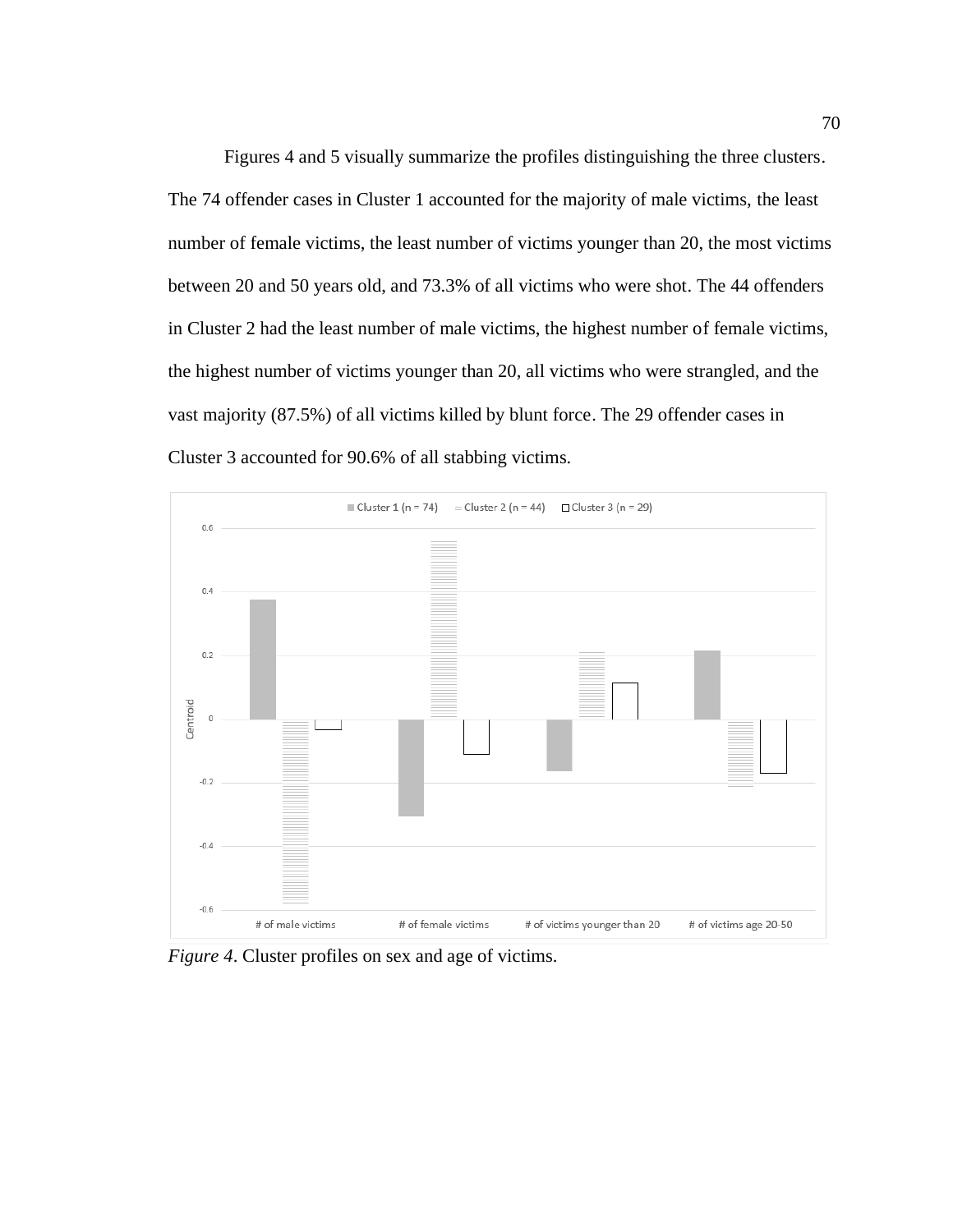

*Figure 5*. Cluster profiles on method of murder.

# Table 7

*Cluster Centroids, Means, ANOVA and Pairwise Comparisons on Victim Sex and Age*

|                  |                | # of male     | # of female   | # victims age                                                            | # victims age |
|------------------|----------------|---------------|---------------|--------------------------------------------------------------------------|---------------|
| <b>Statistic</b> | Cluster        | victims       | victims       | < 20                                                                     | $20 - 50$     |
|                  | 1              | 0.37(0.99)    | $-0.31(0.84)$ | $-0.16(0.64)$                                                            | 0.22(1.09)    |
| Centroid (SD)    | $\overline{2}$ | $-0.58(0.82)$ | 0.56(1.12)    | 0.21(1.42)                                                               | $-0.21(0.90)$ |
|                  | 3              | $-0.03(0.83)$ | $-0.11(0.85)$ | 0.11(0.96)                                                               | $-0.17(0.79)$ |
|                  | 1              | 2.42(1.61)    | 1.09(1.22)    | 0.24(0.64)                                                               | 2.74(1.70)    |
| M(SD)            | $\overline{2}$ | 0.86(1.32)    | 2.36(1.63)    | 0.61(1.40)                                                               | 2.07(1.40)    |
|                  | 3              | 1.76(1.35)    | 1.38(1.24)    | 0.52(0.95)                                                               | 2.14(1.25)    |
| F(2, 144)        |                | 15.22         | 12.28         | 2.18                                                                     | 3.28          |
| $\boldsymbol{p}$ |                | < .001        | < .001        | .117                                                                     | .041          |
| $\eta^2$         |                | .174          | .146          | .029                                                                     | .044          |
|                  |                |               |               |                                                                          |               |
|                  |                |               |               | Least significant difference $p$ values of post hoc pairwise comparisons |               |
|                  | $1 - 2$        | < .001        | < .001        | .050                                                                     | .023          |
| Pair             | $1-3$          | .044          | .340          | .206                                                                     | .074          |
|                  | $2 - 3$        | .013          | .003          | .683                                                                     | .850          |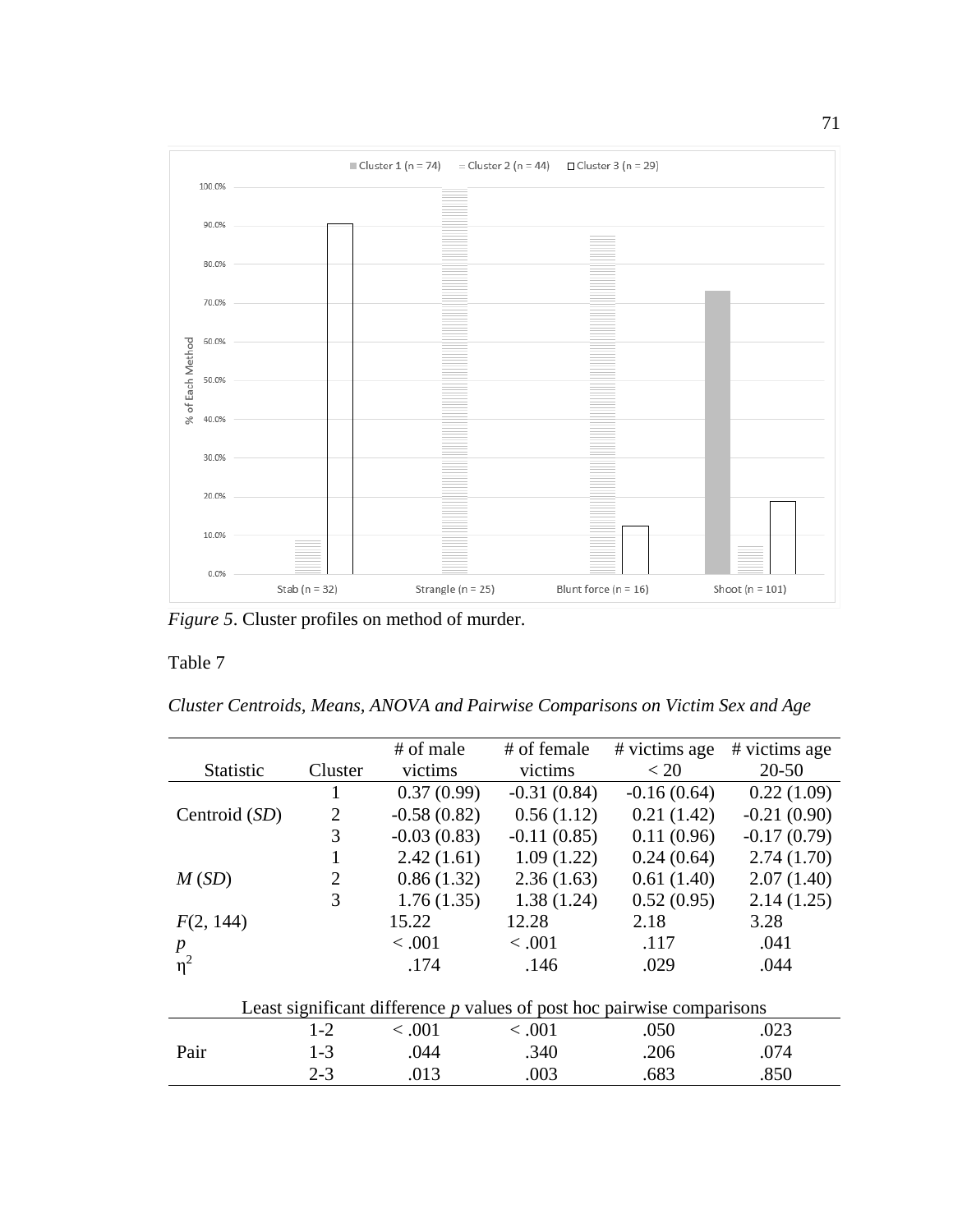# Table 8

|              |                |                        |                  | Cluster        |                |             |                  |                            |  |
|--------------|----------------|------------------------|------------------|----------------|----------------|-------------|------------------|----------------------------|--|
|              |                |                        |                  |                |                |             |                  | Cohen's                    |  |
| Method       | Category       | Statistic <sup>a</sup> | $\mathbf{1}$     | $\overline{2}$ | 3              | $\chi^2(2)$ | $\boldsymbol{p}$ | $\boldsymbol{\mathcal{W}}$ |  |
|              |                | $\mathbf O$            | 74               | 41             | $\overline{0}$ |             |                  |                            |  |
|              | No             | E                      | 57.9             | 34.4           | 22.7           |             |                  |                            |  |
| Stab         |                | $\mathbf R$            | 6.4              | 2.9            | $-11.4$        | 132.1       | < .001           | .943                       |  |
|              |                | $\mathbf O$            | $\overline{0}$   | 3              | 29             |             |                  |                            |  |
|              | Yes            | E                      | 16.1             | 9.6            | 6.3            |             |                  |                            |  |
|              |                | ${\bf R}$              | $-6.4$           | $-2.9$         | 11.4           |             |                  |                            |  |
|              |                | $\Omega$               | 74               | 19             | 29             |             |                  |                            |  |
|              | No             | E                      | 61.4             | 36.5           | 24.1           |             |                  |                            |  |
| Strangle     |                | $\mathbf R$            | 5.5              | $-8.4$         | 2.7            |             | < .001           | .693                       |  |
|              | Yes            | $\mathbf O$            | $\overline{0}$   | 25             | $\overline{0}$ | 73.9        |                  |                            |  |
|              |                | E                      | 12.6             | 7.5            | 4.9            |             |                  |                            |  |
|              |                | ${\bf R}$              | $-5.5$           | 8.4            | $-2.7$         |             |                  |                            |  |
|              |                | $\mathbf O$            | $\overline{0}$   | 36             | 10             |             |                  |                            |  |
|              | No             | ${\bf E}$              | 23.2             | 13.8           | 9.1            |             |                  |                            |  |
| Shoot        |                | $\mathbf R$            | $-8.2$           | 8.6            | 0.4            |             |                  |                            |  |
|              |                | $\Omega$               | 74               | 8              | 19             | 103.6       | < .001           | .765                       |  |
|              | Yes            | ${\bf E}$              | 50.8             | 30.2           | 19.9           |             |                  |                            |  |
|              |                | $\mathbf R$            | 8.2              | $-8.6$         | $-0.4$         |             |                  |                            |  |
|              |                | $\mathbf O$            | 74               | 30             | 27             |             |                  |                            |  |
|              | N <sub>0</sub> | E                      | 65.9             | 39.2           | 25.8           |             |                  |                            |  |
| <b>Blunt</b> |                | $\mathbf R$            | 4.3              | $-5.3$         | 0.8            |             |                  |                            |  |
| force        |                | $\mathbf O$            | $\boldsymbol{0}$ | 14             | $\overline{2}$ | 31.6        | < .001           | .447                       |  |
|              | Yes            | ${\bf E}$              | 8.1              | 4.8            | 3.2            |             |                  |                            |  |
|              |                | ${\bf R}$              | $-4.3$           | 5.3            | $-0.8$         |             |                  |                            |  |

*Cluster Observed and Expected Frequencies and Chi Square Results for Method of Murder (*n *= 147)*

*Note*. Chi square and *p* values based on likelihood ratio. Cramer's  $V =$  Cohen's *w* when one variable has only two levels.

<sup>a</sup> O = observed frequency, E = expected frequency, R = adjusted residual (values greater than  $\pm$ 1.96 statistically significantly contribute to the chi square value).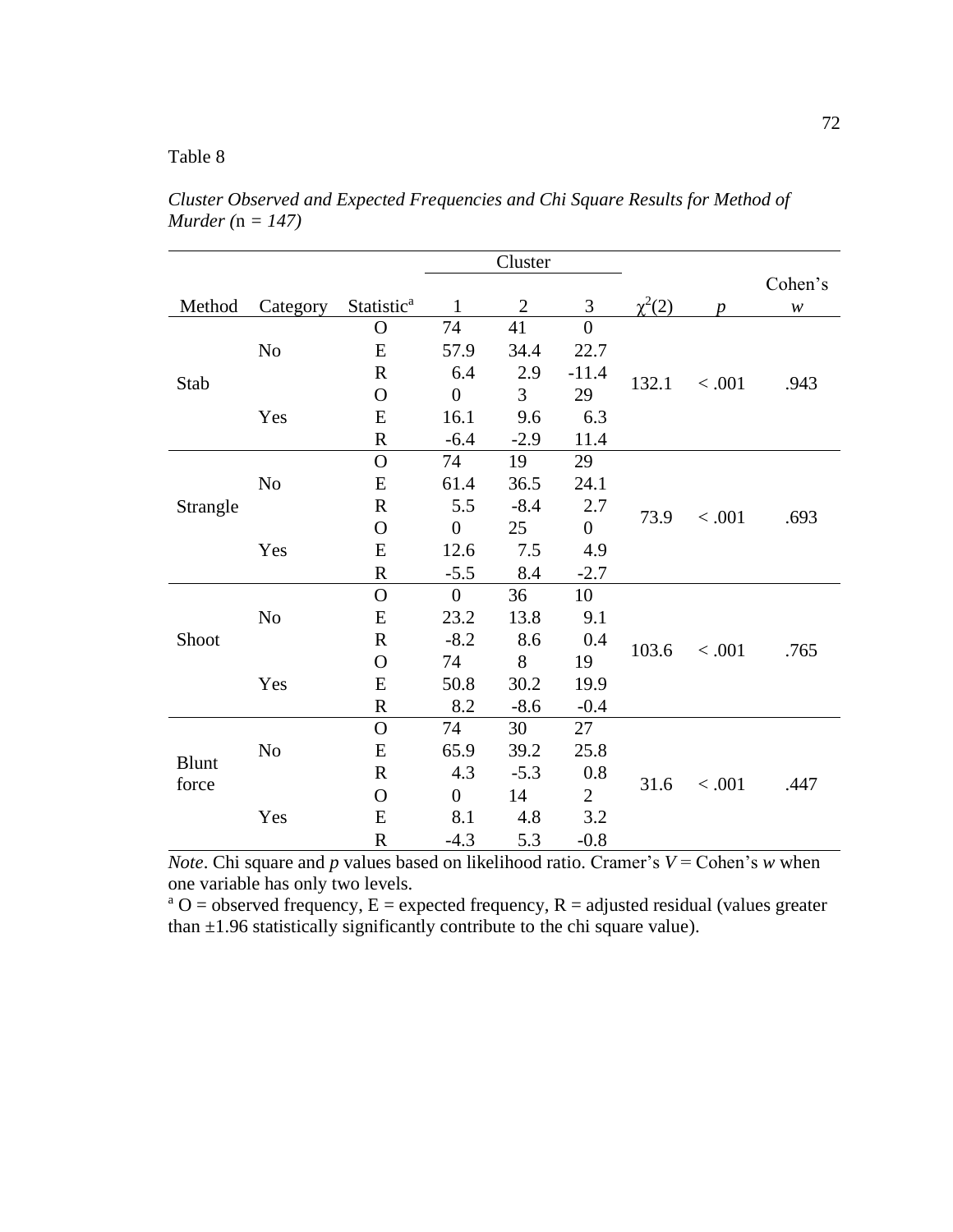#### **Analysis of Offender-Victim Relationship**

A chi square analysis was used to answer the research question concerning the association between clusters and offender-victim relationship, which was categorized as either victims were all strangers, some of the victims were familiar, or all victims were familiar (six offender-victim relationship cases could not be classified). The overall chi square was statistically significant indicating the association between clusters and offender-victim relationship was not independent, likelihood ratio χ2(4, *n* = 141) = 9.88,  $p = .049$ , Cohen's  $w = .25$ , a medium-sized effect (see Table 9).

Cells with adjusted standardized residual exceeding  $\pm 1.96$  statistically significantly contributed to the overall chi square value. There were fewer than proportionally expected "all familiar" victims of Cluster 1 offenders, more than proportionally expected "all familiar" victims of Cluster 2 offenders, and fewer than proportionally expected "some familiar" victims of Cluster 2 offenders. The observed and expected proportions of "all strangers" victims were consistent across all three clusters. These results with respect to each cluster profile are discussed in chapter 5.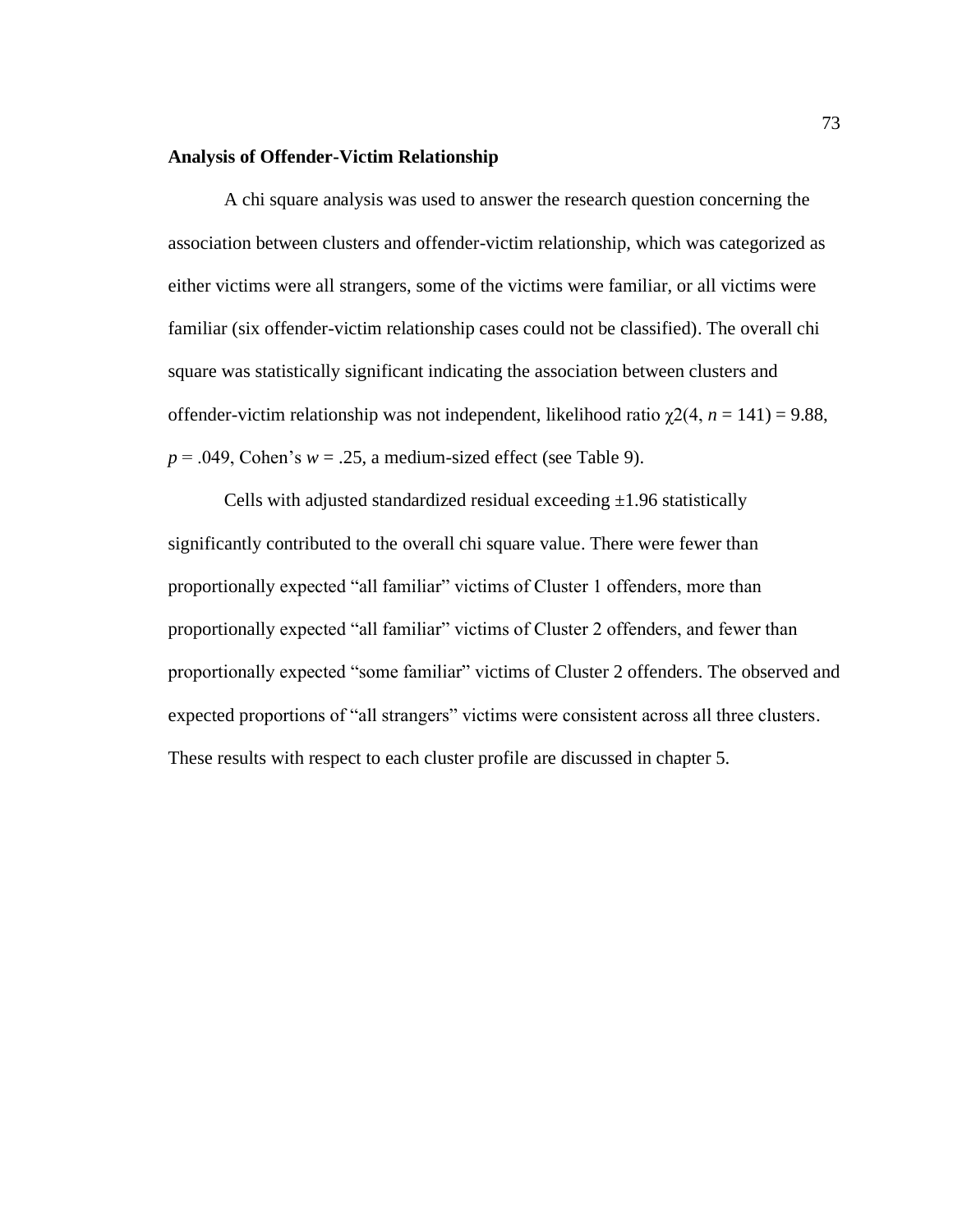# Table 9

Cluster Relationship to Victim Statistic<sup>a</sup> 1 2 3 All strangers O 29 16 8 E 26.7 15.8 10.5 R 0.8 0.1 -1.1 Some familiar O 20 4 9 E 16.6 9.8 6.6 R 1.3  $-2.5$  1.2 All familiar O 22 22 11 E 27.7 16.4 10.9 R  $-2.0$  2.1 0.0

*Cluster Observed and Expected Frequencies and Chi Square Results for Relationship to Victim (*n *= 141)*

*Note*. Likelihood ratio  $\chi^2(4, n = 147) = 9.79, p = .044$ , Cramer's *V* = .178, Cohen's *w* = .252.

<sup>a</sup> O = observed frequency, E = expected frequency, R = adjusted residual (values greater than  $\pm$ 1.96 statistically significantly contribute to the chi square value).

# **Supplemental Analysis**

The archival data sets included the race of the offender categorized as White, Black, Hispanic, or other. The number of Hispanic and other race offenders was too small for statistical analysis, so exploratory chi square analyses of the association of race (Black and White) with cluster composition and with offender-victim relationship were conducted.

The chi square analysis of Black and White offenders with offender-victim relationship was not statistically significant, Likelihood Ratio  $\chi^2(2, n = 123) = 1.31$ ,  $p =$ .521, Cohen's  $w = .10$ , a small-sized effect (see Table 10). None of the six cells had an adjusted standardized residual greater than  $\pm$  1.0, indicating observed and expected frequencies were consistent.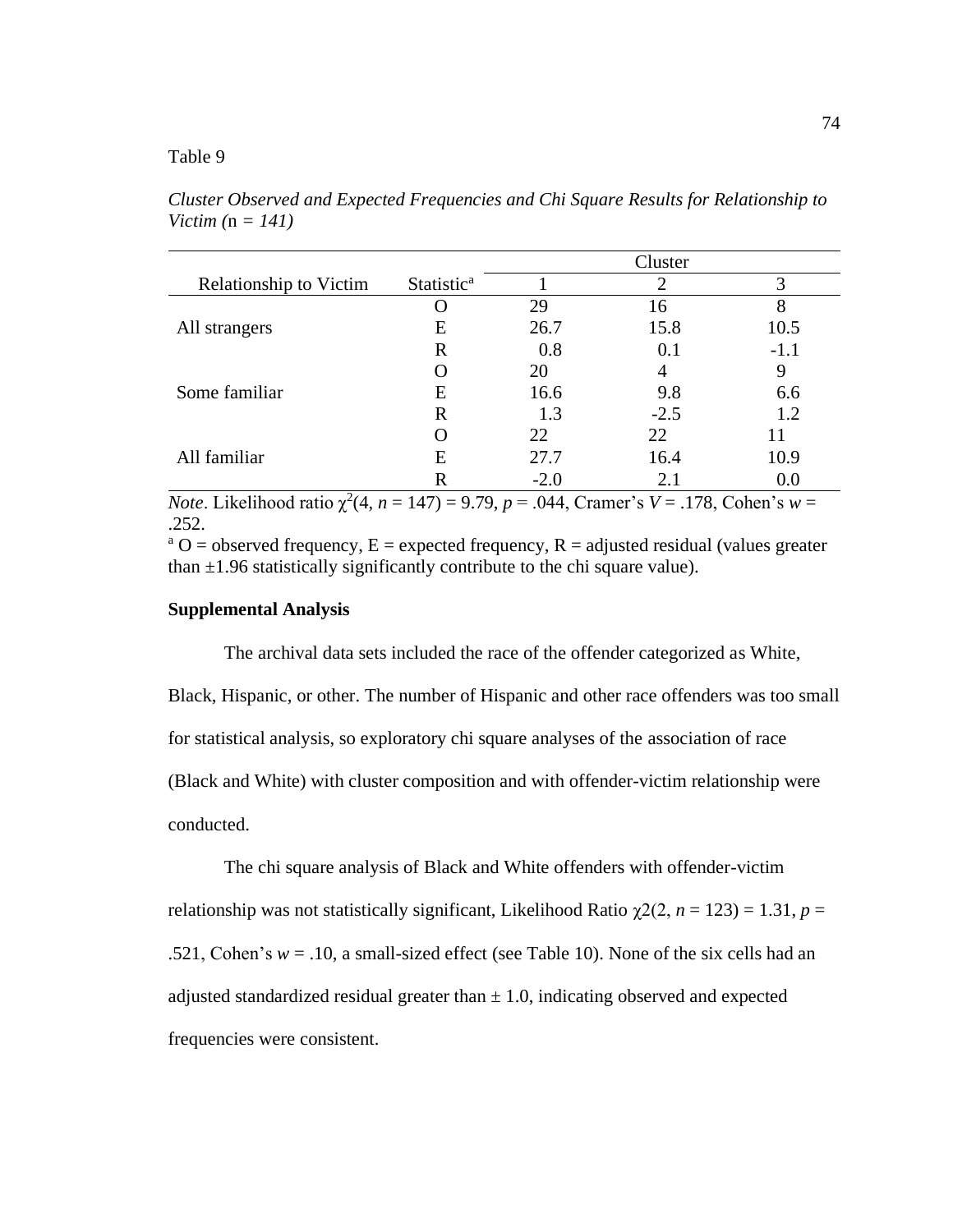The chi square analysis of BLack and White offenders with cluster membership approached statistical significance, likelihood ratio  $\gamma$ 2(2, *n* = 129) = 4.87, *p* = .087, Cohen's  $w = .19$ , a small-to-medium effect (see Table 10). Cluster 1 offender cells had adjusted standardized residuals of -2.2 (White) and 2.2 (Black). There were less than proportionally expected White offenders and more than expected Black offenders in Cluster 1. In Cluster 2, though the adjusted standardized residuals were only  $\pm 1.5$  ( $p =$ .13), the pattern reversed with more than expected White offenders and less than expected Black offenders.

Table 10

|              |                        | Relationship to victim <sup>b</sup> |                |        |               |      |         |
|--------------|------------------------|-------------------------------------|----------------|--------|---------------|------|---------|
|              |                        |                                     |                |        |               |      | Cohen's |
| Race         | Statistic <sup>a</sup> | 1                                   | $\overline{2}$ | 3      | $\gamma^2(2)$ | n    | w       |
|              | $\mathbf O$            | 20                                  | 16             | 24     |               |      |         |
| White        | E                      | 22.4                                | 13.7           | 23.9   |               |      |         |
|              | R                      | $-0.9$                              | 1.0            | 0.0    | 1.31          | .521 | .103    |
|              | O                      | 26                                  | 12             | 25     |               |      |         |
| <b>Black</b> | E                      | 23.6                                | 14.3           | 25.1   |               |      |         |
|              | $\mathbf R$            | 0.9                                 | $-1.0$         | 0.0    |               |      |         |
|              |                        |                                     |                |        |               |      |         |
|              |                        |                                     | Cluster        |        |               |      |         |
|              |                        | 1                                   | $\overline{2}$ | 3      |               |      |         |
|              | O                      | 24                                  | 23             | 13     |               |      |         |
| White        | E                      | 30.2                                | 19.1           | 10.7   |               |      |         |
|              | $\mathbf R$            | $-2.2$                              | 1.5            | 1.1    |               |      |         |
|              | $\Omega$               | 41                                  | 18             | 10     | 4.87          | .087 | .194    |
| <b>Black</b> | E                      | 34.8                                | 21.9           | 12.3   |               |      |         |
|              | $\mathbf R$            | 2.2                                 | $-1.5$         | $-1.1$ |               |      |         |

*Cluster Observed and Expected Frequencies and Chi Square Results for Race of Offender (*n *= 147)*

*Note*. Chi square and *p* values based on likelihood ratio. Cramer's  $V =$  Cohen's *w* when one variable has only two levels.

 $a^a$  O = observed frequency, E = expected frequency, R = adjusted residual (values greater than  $\pm$ 1.96 statistically significantly contribute to the chi square value).

 $b<sup>b</sup>$  1 = all strangers, 2 = some familiar, 3 = all familiar.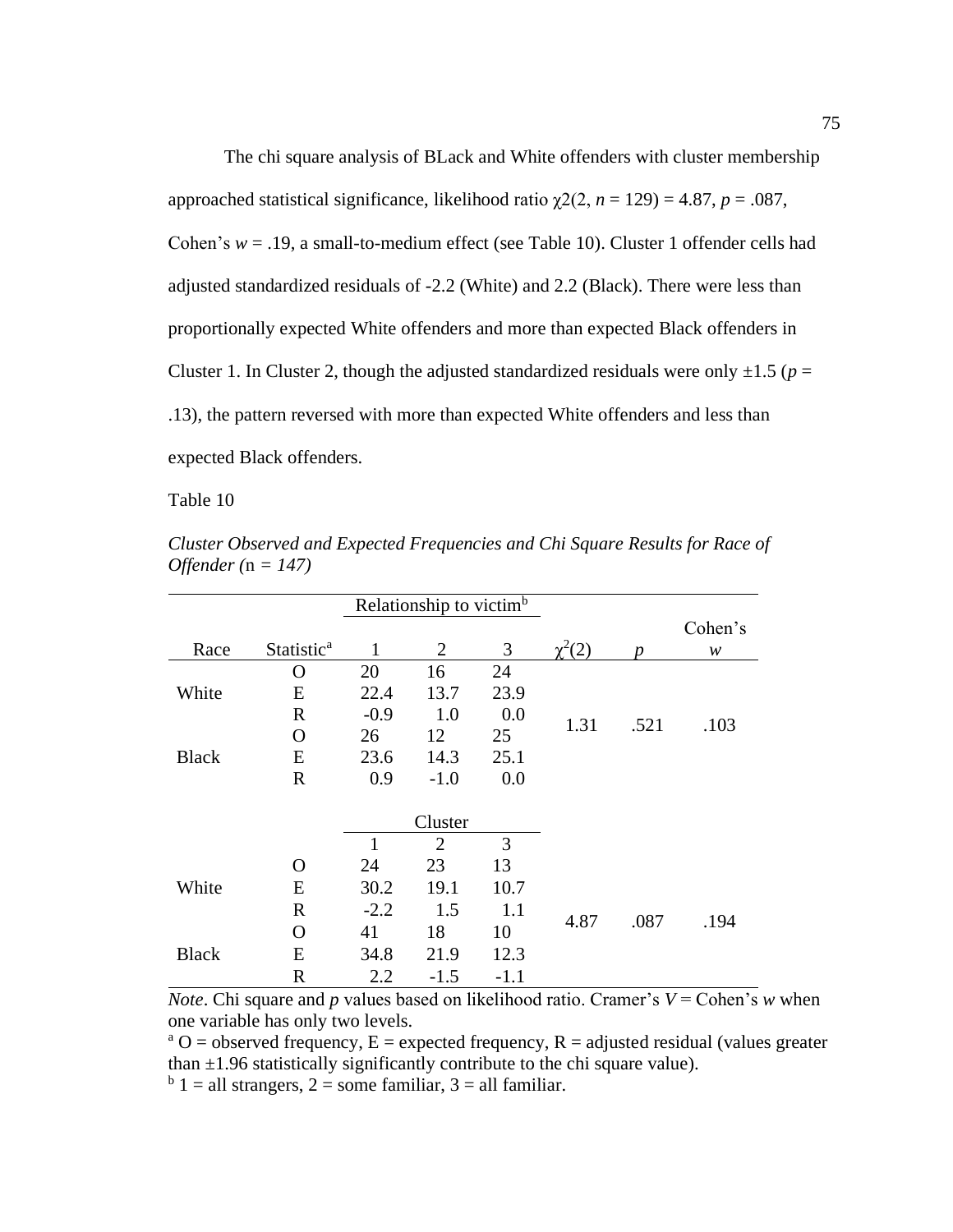#### **Summary**

There was no statistical significance among clusters regarding race or age of the offenders at the time of offense against the victims. Additionally, no statistical significance was found with victims over the age of 50. The data did find significance in four of the methods of death to be prominent: stab, shot, strangled, and blunt force. The number and nature of clusters profiling cases with common characteristics of the cause of death, characteristics of the crime, characteristics of the victim, and characteristics of the criminal offender where identified within the study and therefore Research Question 1 was successfully answered and common characteristics within the study were found.

The study showed that statistical significance was achieved in rejecting the null hypothesis for Research Question 2 and establishing a familial relationship of victim and offender associated with the clustered profiles of cases. There are several recommendations that could offer in order to improve upon for future research even though statistical significance was achieved in rejecting the null hypothesis. Chapter 5 will address potential improvements that could be made to this study in efforts of revisiting this research and gaining better results.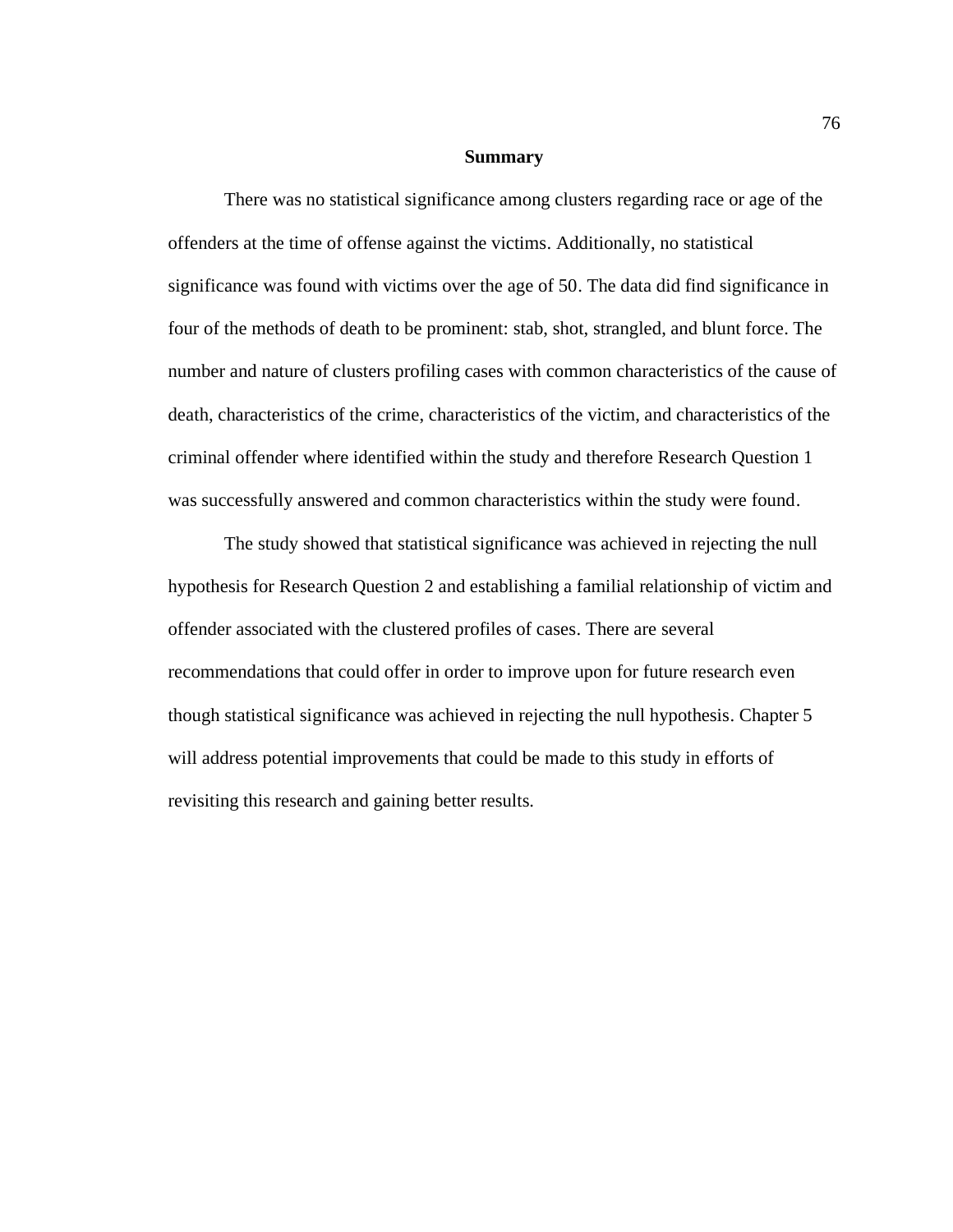Chapter 5: Discussion, Conclusions, and Recommendations

#### **Introduction**

I conducted this study to identify how characteristics of offender and victim as well as cause of death could assist in revealing a familial relationship between the victim and the criminal offender. The data for this study came from two preexisting data sets that contained recorded homicide cases from 2011–2017 comprised of serial murderers across the United States (see Hickey, 2014, 2017). Across the data set of cases, 147 offenders and 506 victims were analyzed. Cluster analysis resulted in three distinct profiles and chi square analyses were used to examine associations between these three clusters with race of offender and relationship to the victim. The results presented in Chapter 4 are discussed in this chapter with respect to the research questions, the theoretical framework, study limitations, recommendations, and implications for positive social change.

#### **Interpretation of Findings**

The development of psychological or criminal profiles of criminal offenders provide a means to correlate a crime to the offender. Forensic psychologists use criminal profiles as a psychological tool that can provide an analytical function to law enforcement agencies. Bartol and Bartol (2012) stated that a psychological profile requires the intricate detailing of significant cognitive, behavioral, demographic, and emotional features of an individual who is believed to have committed a crime. I first discuss the results with respect to the research questions, then to classical conditioning theory and social learning theory.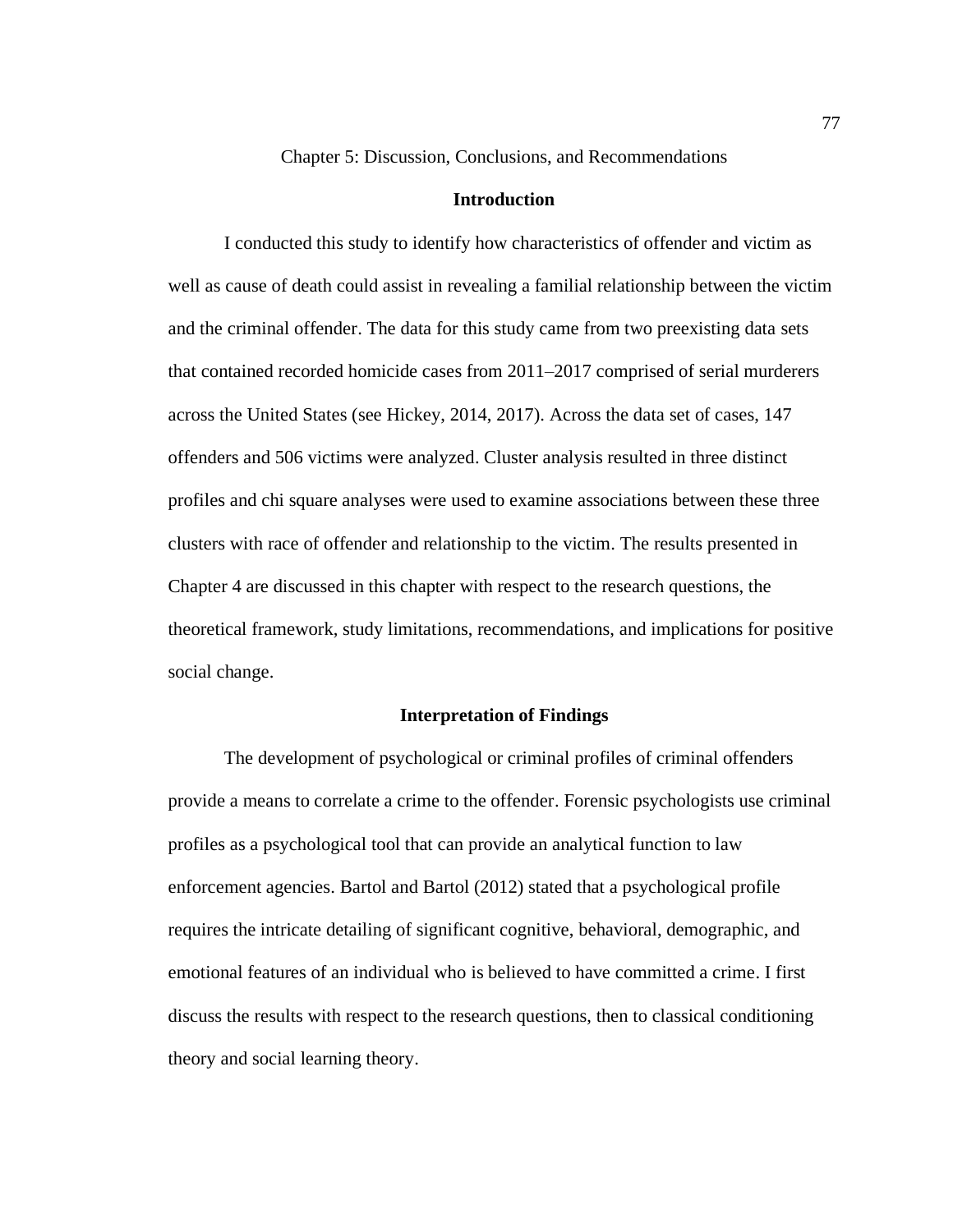# **Research Questions**

In this study, I intended to answer two research questions: One regarding the number and nature of clusters profiling serial killer cases on characteristics of offender and victim as well as cause of death, and the other regarding any familial relationship association with the clustered profiles. Supplemental analyses were conducted to examine whether the race of the offender was associated with relationship to victim or cluster membership. Table 11 summarizes the combined findings and distinguishing profiles of Clusters 1 and 2. The 29 cases in Cluster 3 were distinguished from the other two clusters only by having accounted for 90.6% of all victims who were stabbed, but no other associations with variables in the data set were discovered to explain this finding.

Table 11

| Characteristic         | Cluster 1 $(n = 74)$                                                | Cluster 2 $(n = 44)$                                                                             |
|------------------------|---------------------------------------------------------------------|--------------------------------------------------------------------------------------------------|
| <b>Victims</b>         |                                                                     |                                                                                                  |
| <b>Sex</b>             | More than twice as many<br>male than female victims.                | Nearly three times as many<br>female than male victims.                                          |
| Age                    | Cluster with least # age $\lt$<br>20 and most age $20-50$           | Cluster with highest $# age$<br>< 20                                                             |
| Offender               |                                                                     |                                                                                                  |
| Race                   | More Black than<br>statistically expected.                          | More White than<br>statistically expected.                                                       |
| Relationship to victim | Cluster with fewer "all<br>familiar" than statistically<br>expected | Cluster with more "all<br>familiar" and fewer "some"<br>familiar" than statistically<br>expected |
| Method of murder       |                                                                     |                                                                                                  |
| <b>Shot</b>            | 73.3% of all victims who<br>were shot                               |                                                                                                  |
| Strangled              |                                                                     | All victims who were<br>strangled.                                                               |
| <b>Blunt</b> force     |                                                                     | 87.5% of all victims                                                                             |

# *Distinguishing Characteristics of Two Serial Killer Profiles*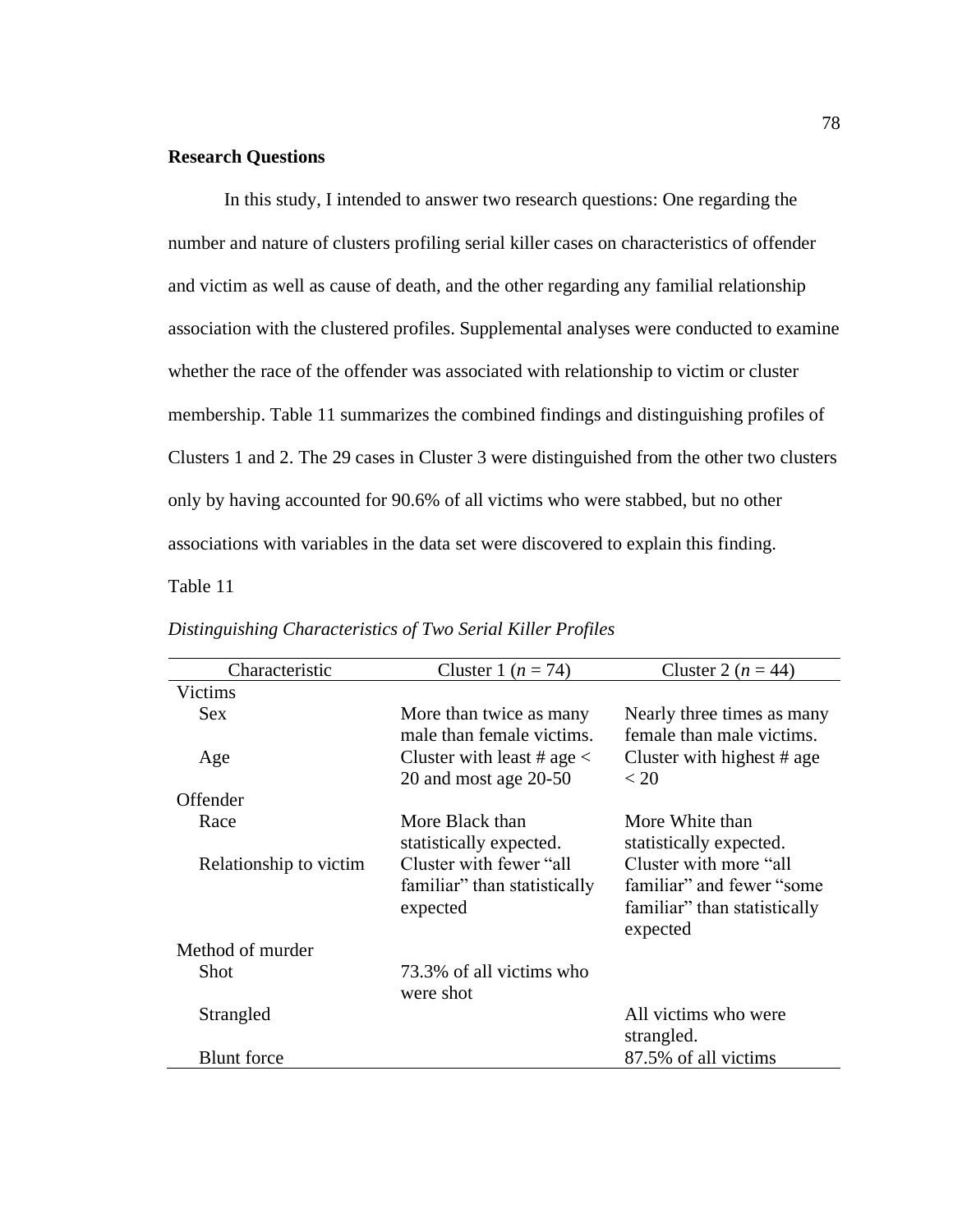Cluster 1 offenders tended to be Black and unfamiliar with their victims who they typically shot. Cluster 1 victims tended to be male between 20 and 50 years old. Cluster 2 offenders, by contrast, tended to be White and familiar with typically female victims who they typically murdered by use of blunt force or strangulation. Cluster 2 victims tended to be female and younger than Cluster 1 victims.

Because of the small number of female offenders in the data set, the cases used for cluster analysis were all male offenders whose average age at first capital offense was about 30 years old. It makes sense if victims tended to be unfamiliar males aged 20 to 50 years old that they would be shot compared to use of blunt force or the strangulation of familiar female victims. This difference in profile may relate to premeditation. Cao et al. (2008) found that acquaintance homicide was associated with premeditation, but intimate partner homicide was not. Having a gun at the ready requires some degree of planning, while relying on a nearby blunt object or strangulation suggests an impulsive act.

Additional profiling insight can be gained from the available variables that were excluded from analysis or failed to substantially contribute to the clusters. To the extent that the cases in Dr. Hickey's (2014, 2017) 2011–2017 homicide cases of multiple or serial victims represent all such homicide cases, the fact that only 2.7% of cases were female offenders indicates that regardless of victim characteristics or method of murder that the offender is likely to be male. In multiple or serial victim cases, the victim was rarely a prostitute, suggesting the murder of a prostitute is by an offender that does not go on to commit additional murders. Only 8.2% of the homicide cases were committed by multiple offenders, providing law enforcement with some confidence in searching for one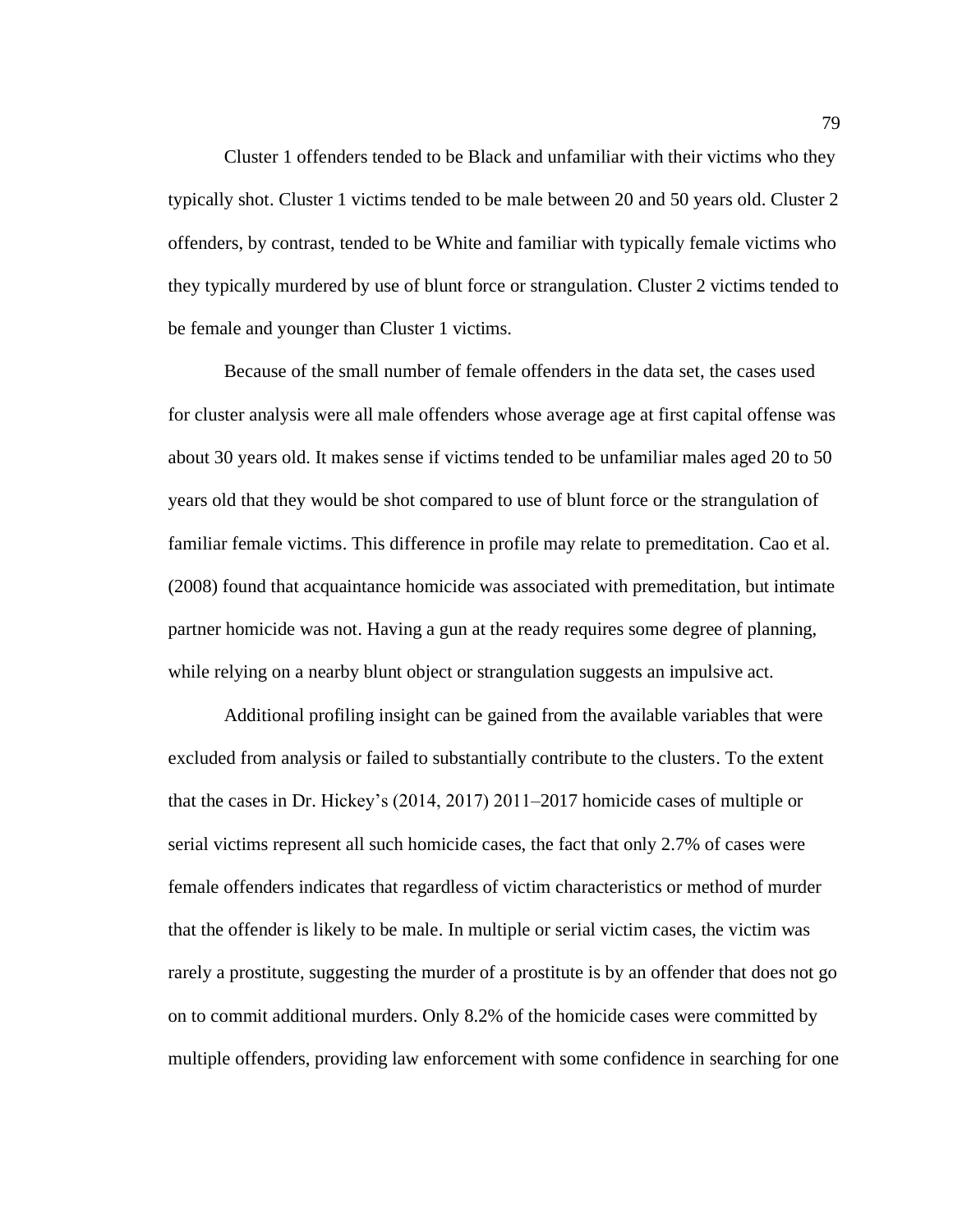individual in multiple or serial victim cases. Finally, at least in this data set, knowing the age of an offender's first capital offense was not helpful in associations with offender or victim characteristics or method of murder.

### **Theoretical Framework**

I grounded this study in classical conditioning theory and social learning theory to explain the connection of behavior to psychological profiles. Pavlov's classical conditioning theory sets the premise that behavior is a reflexive response that is provoked by the presence of stimuli (Bitterman, 2006). Regarding the mindset of a criminal offender, stimuli, such as victim mannerisms or characteristics and social situational cues, can be an emotional trigger that cause a response based off associations in the mind of the offender. Fear itself can be a Pavlovian conditioning stimulus due to the events that led to create the fear and provide an emotional reactive response.

The second theoretical framework, Bandura's social learning theory, states that behavior is learned by being simply observed from the actions of others and replicated (Garcia et al., 2014). Violent or aggressive behavior observed as a youth can cause an individual to perceive behavior incorrectly, providing them with the assumption that the observed behavior and the reactions are normal. This form of learning is done through the act of observing the actions and behaviors of others, learning those behaviors, then reproducing them (Bartol & Bartol, 2011).

The results of this study failed to provide a connection to either theory, not because the frameworks did not apply, but due to the lack of background data on the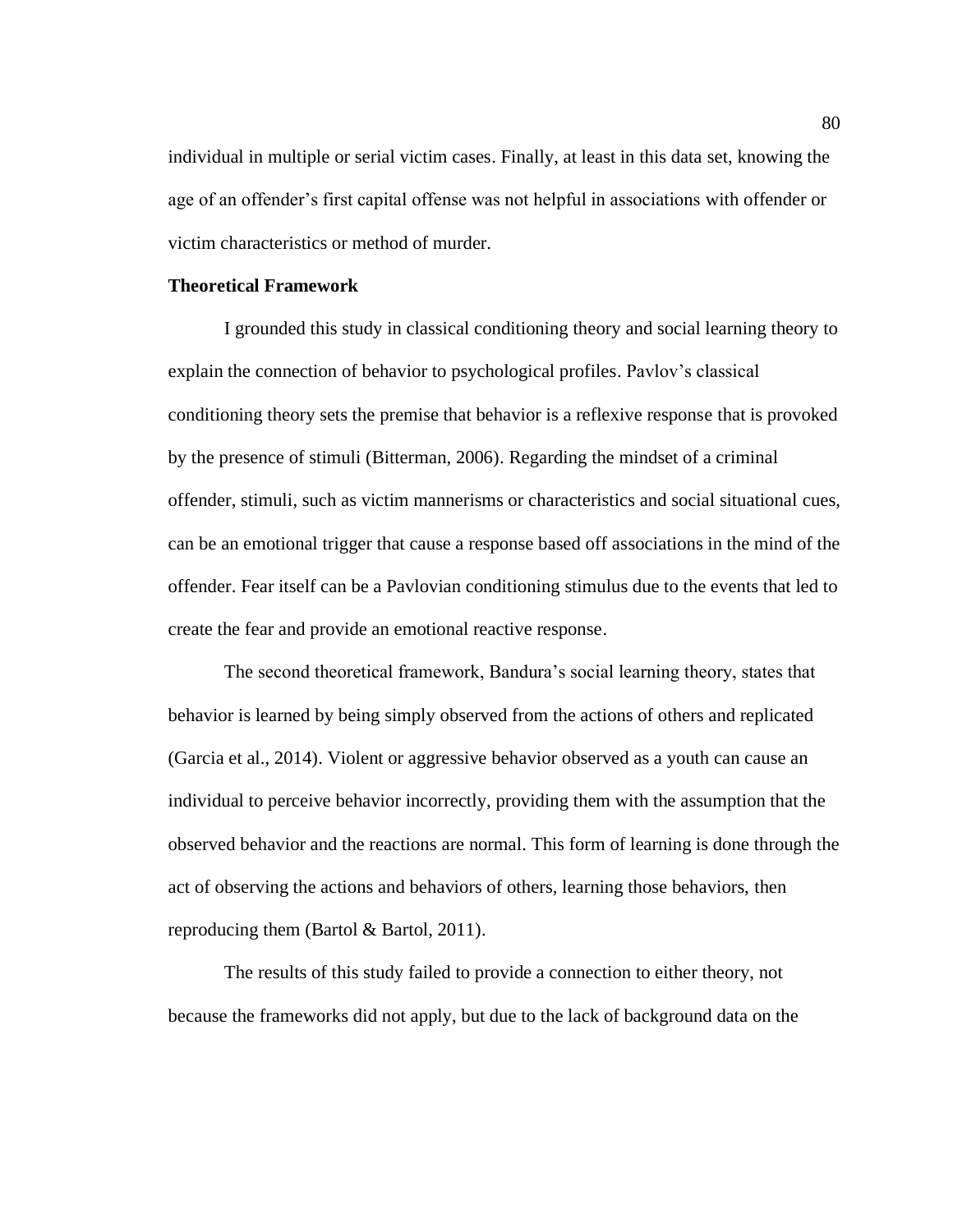offenders. This was a result of my inability to gain access to homicide case files within separate law enforcement agencies.

### **Limitations of the Study**

There were three main factors that contributed to the lack of significance in the results of this study: a small sample size, lack of access to conduct case file review, and the lack of access to conduct interviews with criminal offenders and/or law enforcement professionals. There were four main limitations of this study: (a) a small sample size, (b) limited range of variables in the archival data set, (c) lack of access to conduct case file review, and (d) lack of access to conduct interviews with criminal offenders and law enforcement professionals.

#### **Small Sample Size**

Although there is no rule of thumb for minimum sample size for cluster analysis (Siddiqui, 2013), the number of cases in Cluster 3 ( $n = 29$ ) was much smaller than the number of cases in Clusters 1 and 3 ( $n = 74$  and 44, respectively). Cluster 3 was distinguished only as having accounted for 90.6% of the 32 victims who had been stabbed to death. A larger sample of cases who had stabbed their victims might allow for the detection of other distinguishing aspects.

The overall chi square test of independence between cluster membership and relationship to victim was statistically significant, and some proportional differences between clusters were found. The sample size in even the largest cluster was insufficient for follow-up analysis of within-cluster proportional differences on the three types of victim relationship. For example, Cluster 1 had fewer than proportionally expected "all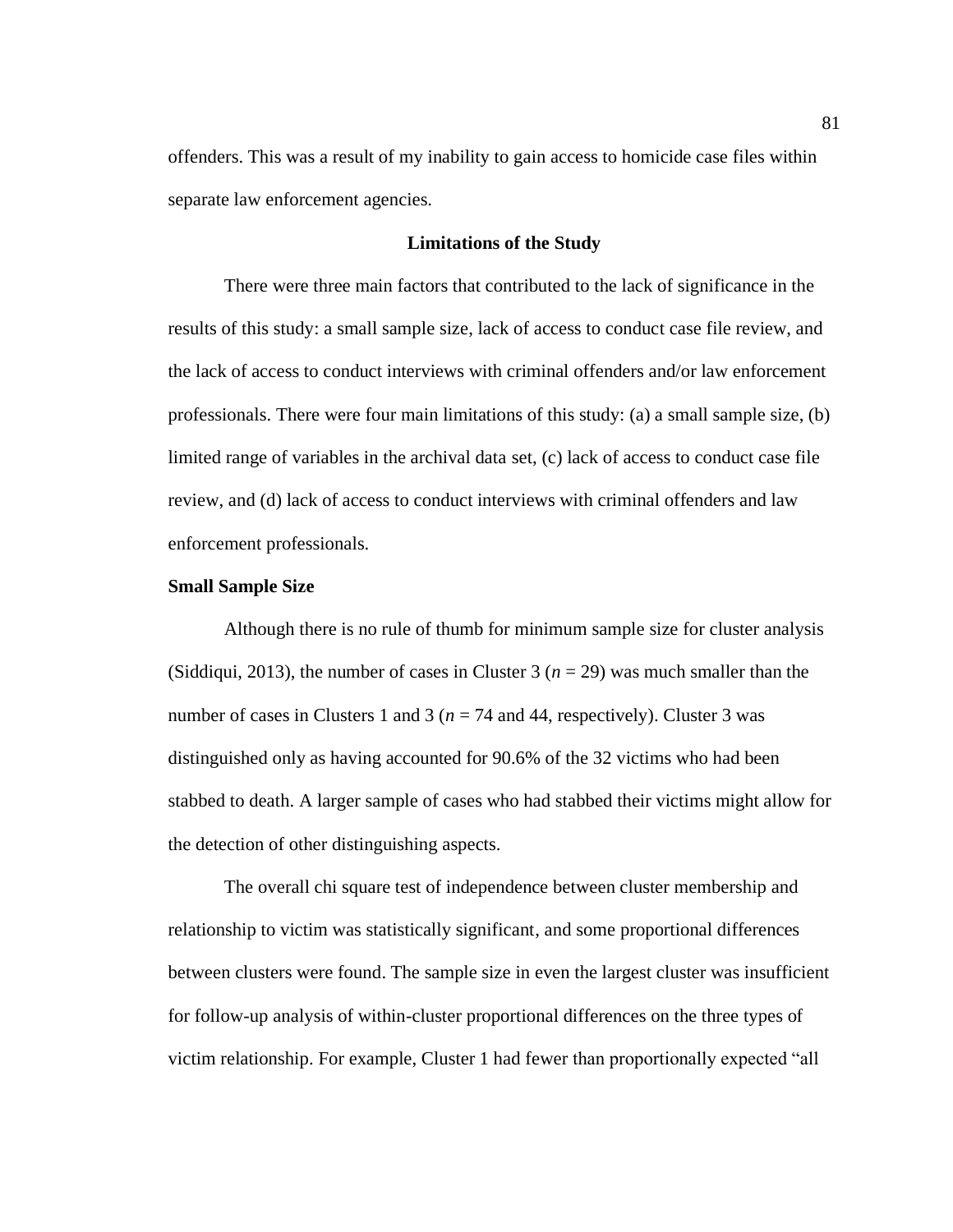familiar" victims, so there was insufficient power to statistically determine if there was a difference between all three types of victim relationships within Cluster 1.

#### **Limited Range of Variables**

Insights based on analysis of archival data are limited to the range of variables in the data set. Offender characteristics were limited to age at first capital offense, race, sex, and whether the offender acted alone or with others. Victim characteristics were limited to sex, three broad categories of age range, and whether they engaged in prostitution. Although 16 distinct methods of murder were recorded, only four methods had sufficient frequency for analysis, and the data set contained no other crime or crime scene variables.

# **Lack of Case File Review and Interviews**

Case studies can explore real life cases, a contemporary bound system, and multiple cases over time; therefore, they require an in-depth collection of data via multiple means (Creswell, 2013). As alluded to in the previous section, a key component of reliable profiling is background information on offenders. Access to homicide case files from law enforcement agencies would have provided this information, which could have led to the detection of other distinguishing features between clusters and familial relationships. Additionally, this access would have allowed for the identified themes and similarities across cases to be organized into a chronology and analyzed across several cases for differences and similarities among each case or displayed as a new theoretical model.

Using structured interviews would have also provided significant value to this study. Though both case file review and interviews were intended to be conducted, my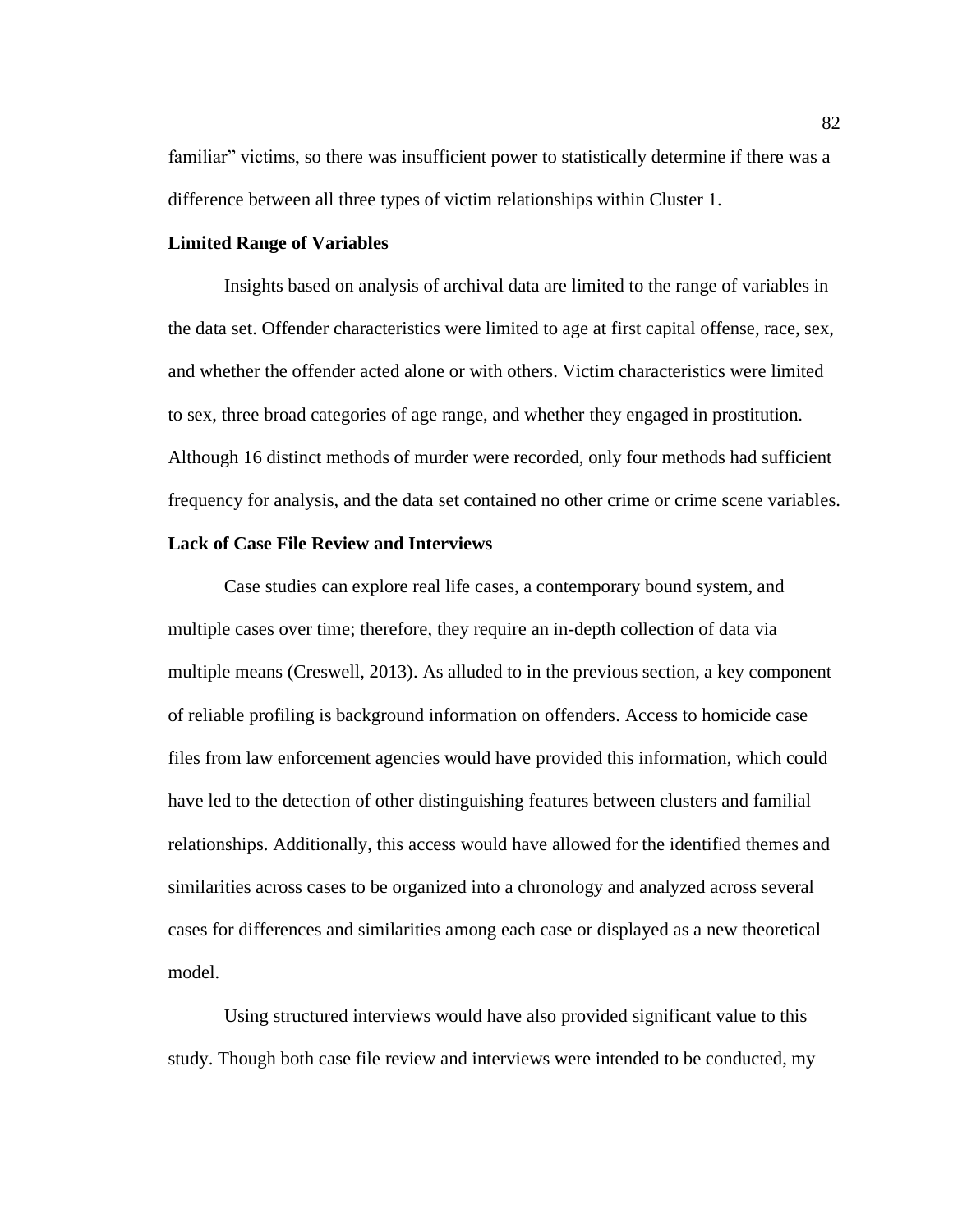inability to gain access to offenders or their files limited potential insights. Interview information from offenders or investigators could have assisted in building the offendervictim relationship data in finer detail, rather than three broad categories, and helped develop future associations with the method of murder conducted by the offender.

#### **Recommendations**

To attain successful results in this type of study, background information is paramount. Such information may pertain to how a capital offender was raised; trauma that may have occurred as a child, young adult, or adult; and significant deviant behavior displayed by the individual at any time throughout their life prior to committing the offenses. Background information would also provide insight on the parents, what their behaviors were, and how they treated their child or other children. It is important to understand the medical, psychological, and emotional history of the offender. These pieces of information also are pertinent to the victim since the information may assist forensic psychologists and law enforcement to be able to draw inferences between the victim and the offender. Additionally, background data on both the victim and the offender also provides evidence to support the theoretical frameworks of social learning theory and classical conditioning theory. Dependent upon the offender, either framework may apply, and in some cases both frameworks may apply, but this cannot be achieved without understanding the background of the offender and the victim.

In order to have the ability to gain the required background information on both the victim and the offender, a researcher must be able to have access to individual case files or have the ability to conduct interviews if necessary. The researcher, knowing the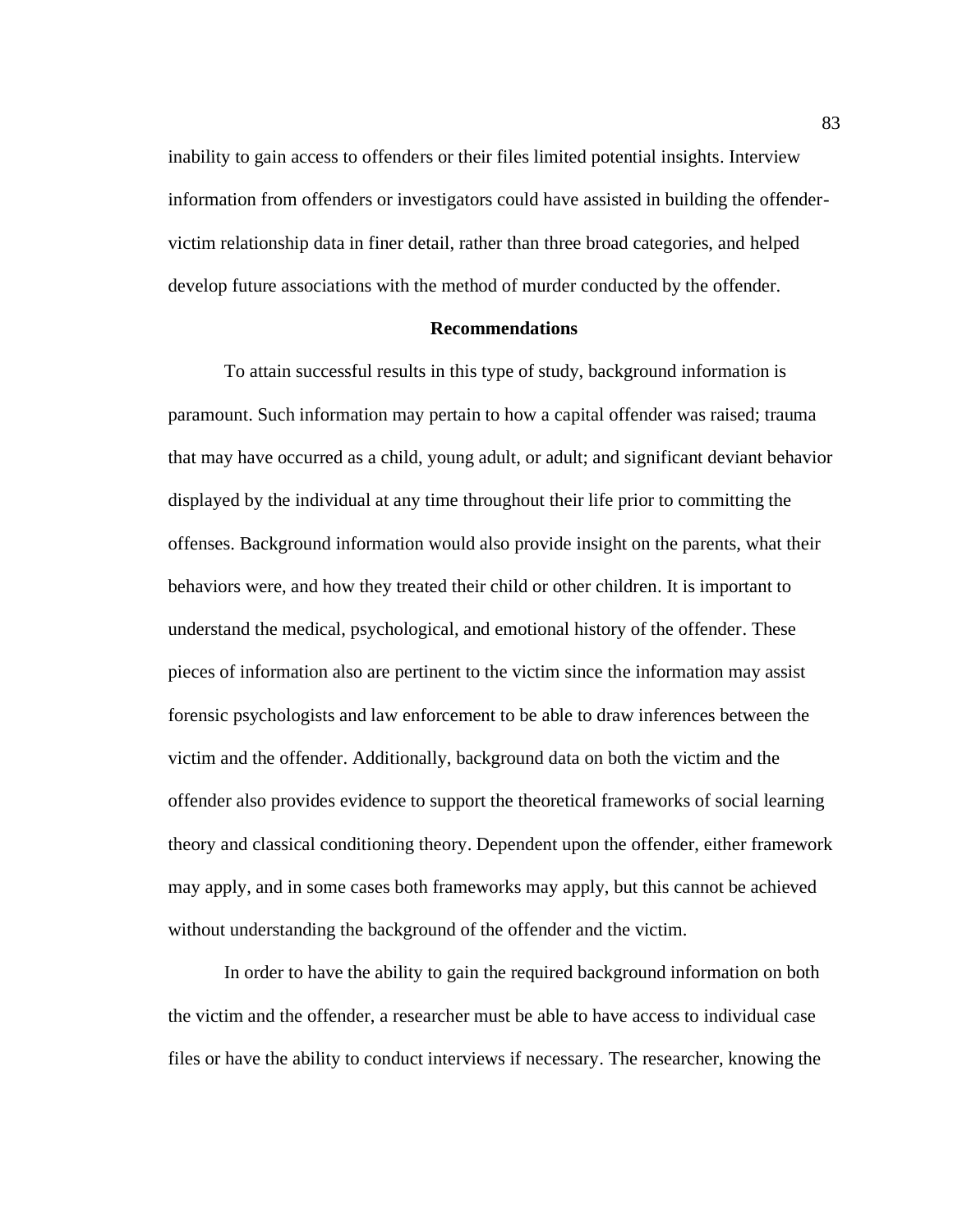information that is pertinent to their research, can then filter through each of the cases using an established instrument to identify and record the pieces of information needed for their study. The only way that this can be achieved is to gain access to sensitive law enforcement criminal files. This is a difficult process because it involves oversight by each law enforcement agency involved due to the sensitive nature of the personal information of both the victim and the offender. Statements of agreement must be signed by each agency and the researcher, and the researcher must take into account ethical considerations and take appropriate steps to ensure that there are not ethical violations during the study. Coordinating with each law enforcement agency is a time-consuming process and due to the nature of it, it is believed that such access will not be given to a student. However, future research by forensic psychologists may have a better opportunity to gain access to such data.

#### **Implications**

The potential social change implications that the results of this study could have on the forensic psychology and law enforcement communities is paramount in providing them with an added tool in apprehending offenders who commit murder or violent crimes. The ability to derive relationships between the victim and offender based on the method of homicide can assist in building criminal profiles and reducing the time that homicide cases go unsolved. The ability for forensic psychologists and law enforcement to establish a relationship between the victim and the offender will also provide further validity and credibility to the efforts of criminal or offender profiling and its relevance to forensic psychology and law enforcement. The outcomes of this study suggest certain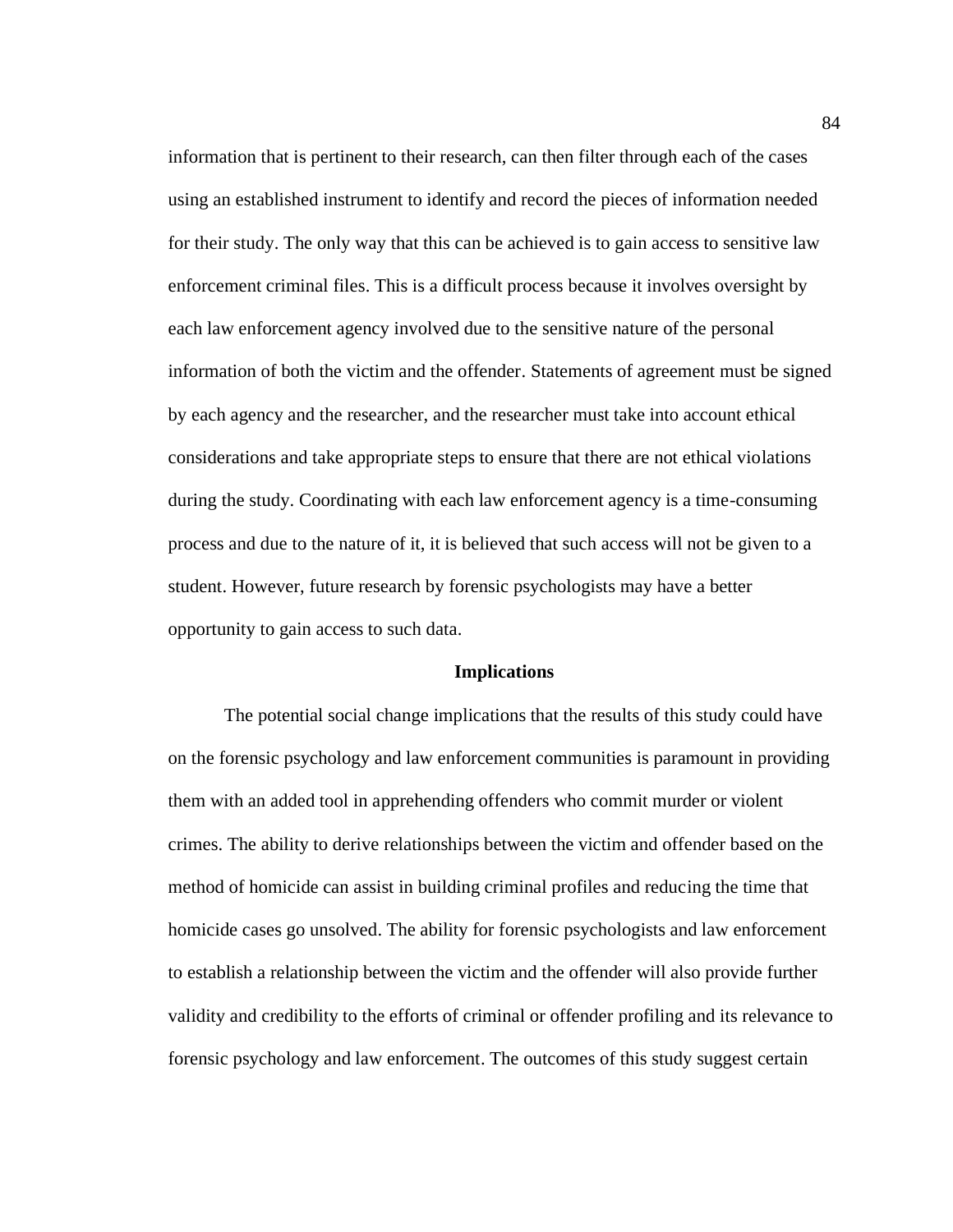offender and victim characteristics and method of murder may be associated with the extent of familial relationship between offender and victim.

# **Conclusion**

I achieved statistical significance in this study through rejecting the null hypothesis and establishing a familial relationship of victim and offender associated with the clustered profiles of cases, establishing a baseline for conducting future research. I also identified additional data needed to improve the reliability and validity of profiling results. Establishing a future working relationship with law enforcement agencies in order to be able to conduct a comprehensive case review study is recommended. Such a case study and the additional data it would result in will better be able to determine the relevance of classical conditional theory and social learning theory in understanding the behavior of multiple or serial victim offenders. Despite its limitations, the results of this study could be built upon to provide a greater benefit to forensic psychologists and law enforcement agencies by providing more insight on the offender and victim characteristics and method of murder association with victim-offender familial relationship.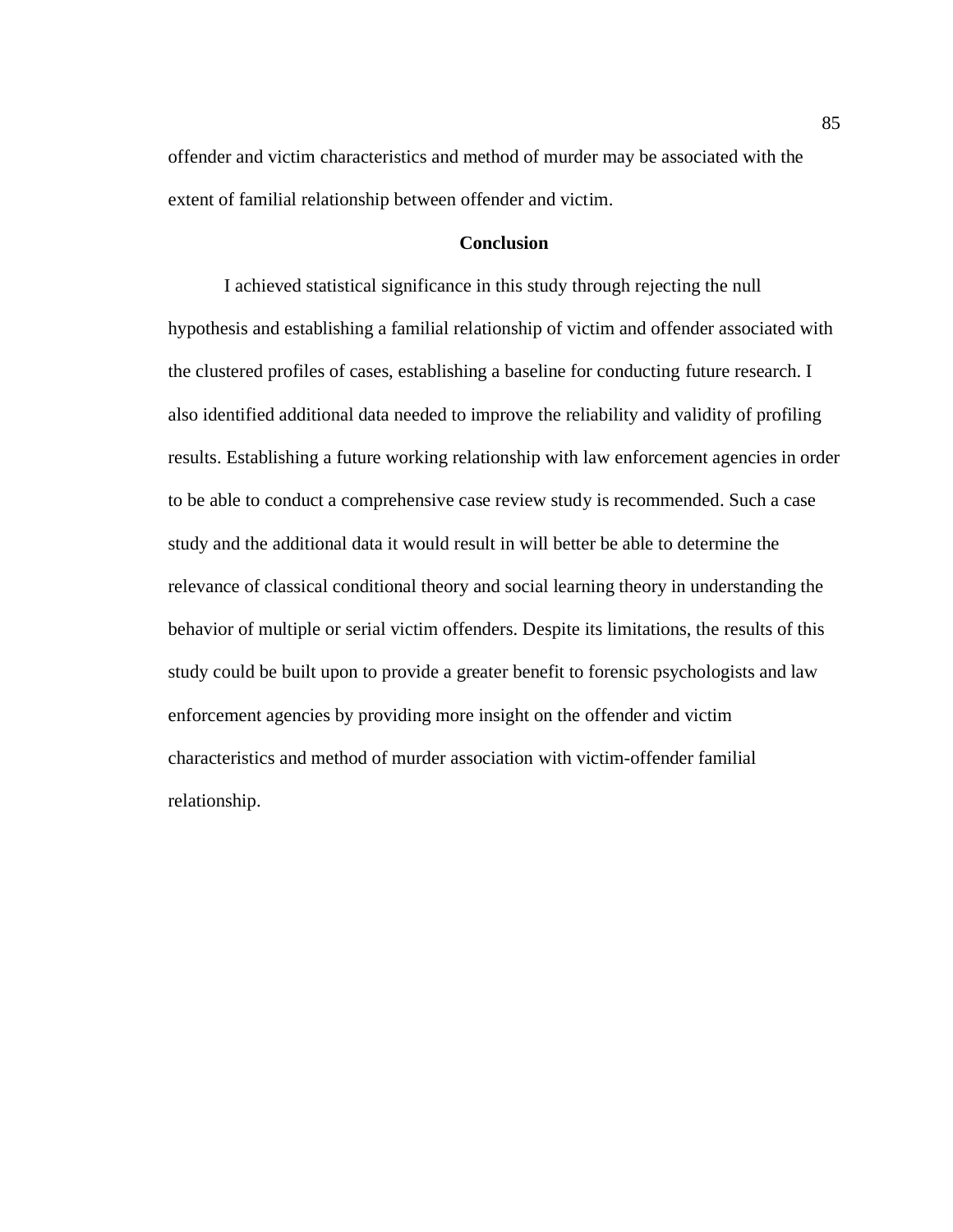#### References

- Alison, L., Bennell, C., Mokros, A., & Ormerod, D. (2002). The personality paradox in offender profiling: A theoretical review of the processes involved in deriving background characteristics from crime scene actions. *Psychology, Public Policy, and Law*, *8*(1), 115-135. doi:10.1037//1076-8971.8.1.115
- Amir, M. (1971). *Patterns in forcible rape*. Chicago, IL: University of Chicago Press.
- Bartol, C. R., & Bartol, A. M. (2011). *Criminal behavior: A psychological approach* (9th ed.). Upper Saddle River, NJ: Prentice Hall.
- Bartol, C. R., & Bartol, A. M. (2012). *Introduction to forensic psychology: Research and application* (3rd ed.). Thousand Oaks, CA: Sage Publications.
- Bitterman, M. E. (2006). Classical conditioning since Pavlov. *Review of General Psychology, 10*(4), 365-376. doi:10.1037/1089-2680.10.4.365
- Brantingham, P. J., & Brantingham, P. L. (1981). *Environmental criminology*. Beverly Hills, CA: Sage Publications.
- Burkhead, M. (2006). The search for the causes of crime: A history of theory in criminology. Retrieved from

http://x2.xanedu.com/course\_packs/379335#article/navPoint-44.

- Canter, D., & Alison, L. (2000). Profiling property crimes. In D. Canter & L. J. Alison (Eds.), *Profiling property crimes. Offender profiling series* (Vol. IV; pp. 1-30). Burlington, VT: Ashgate.
- Canter, D. & Larkin, P. (1993). The environmental range of serial rapists. *Journal of Environmental Psychology, 13*, 63–69. doi:10.1016/s0272-4944(05)80215-4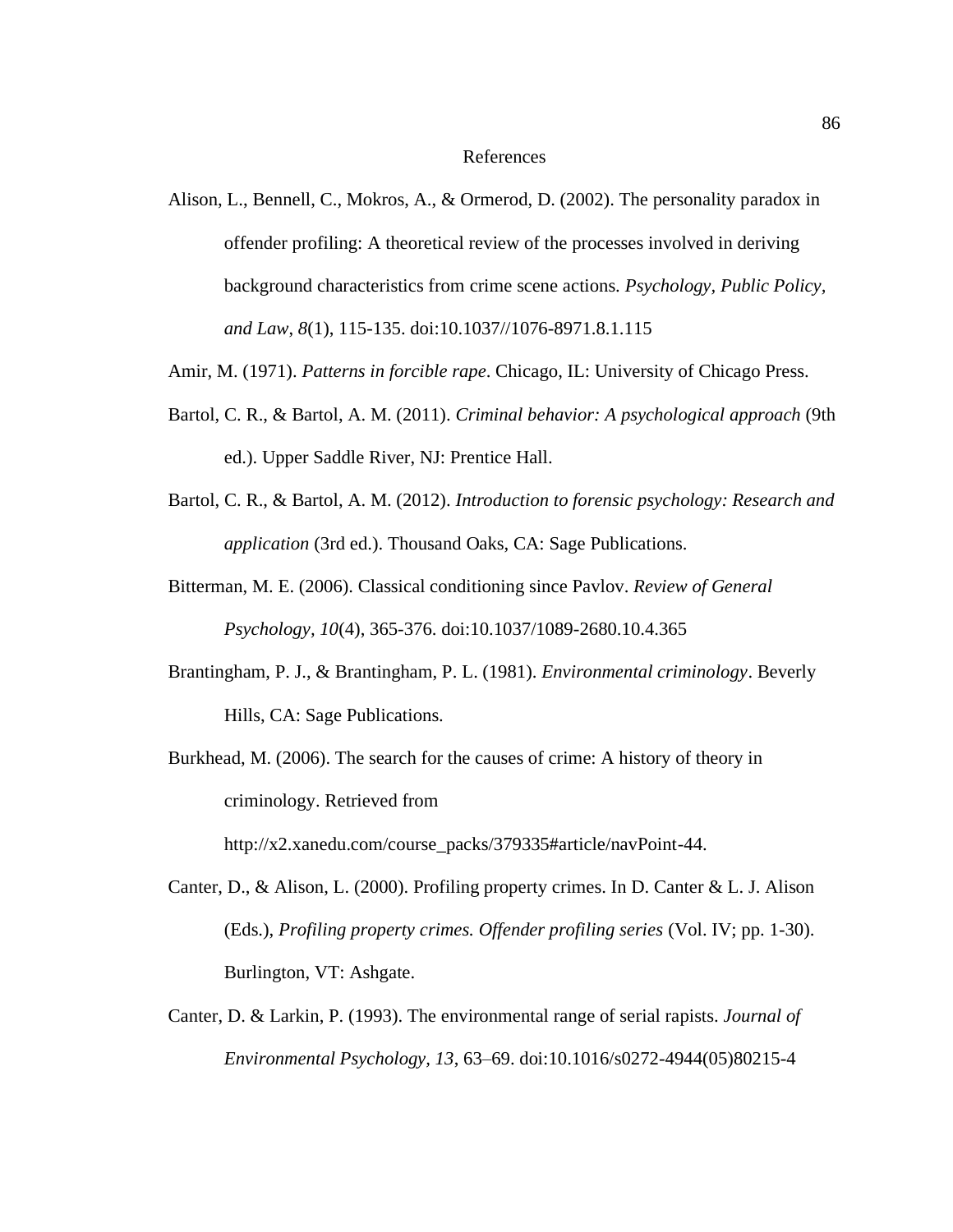- Cao, L., Hou, C., & Huang, B. (2007). Correlates of victim-offender relationship in homicide. *International Journal of Offender Therapy and Comparative Criminology, 52*(6), 658-672. doi:10.1177/0306624x07308671
- Cauffman, E. (2008). Understanding the female offender. *The Future of Children, 18*(2), 119-142. doi:10.1353/foc.0.0015
- Cohen, L. E., & Felson, M. (1979). Social change and crime rate trends: A routine activity approach. *American Sociological Review, 44*(4), 588-608. doi:10.2307/2094589
- Creswell, J. W. (2013). *Qualitative inquiry & research design: Choosing among five approaches.* Thousand Oaks, CA: Sage.
- Crime Museum. (2018). Cause, mechanism, and manner of death. Retrieved from https://www.crimemuseum.org/crime-library/forensic-investigation/causemechanism-and-manner-of-death/.
- Culhane, S. E., Hildebrand, M. M., Walker, S., & Gray, M. J. (2014). MMPI-2 characteristics of male serial killers. *Applied Psychology in Criminal Justice, 10*(1), 21-45. doi:10.1037/t15120-000
- Declercq, F., Willemsen, J., Audenaert, K., & Verhaeghe, P. (2012). Psychopathy and predatory violence in homicide, violent, and sexual offences: Factor and facet relations. *Legal and Criminological Psychology, 17*(1), 59-74. doi:10.1348/135532510X527722
- Devery, C. (2010). Criminal profiling and criminal investigation*. Journal of Contemporary Criminal Justice, 26*(4), 393-409. doi:10.1177/1043986210377108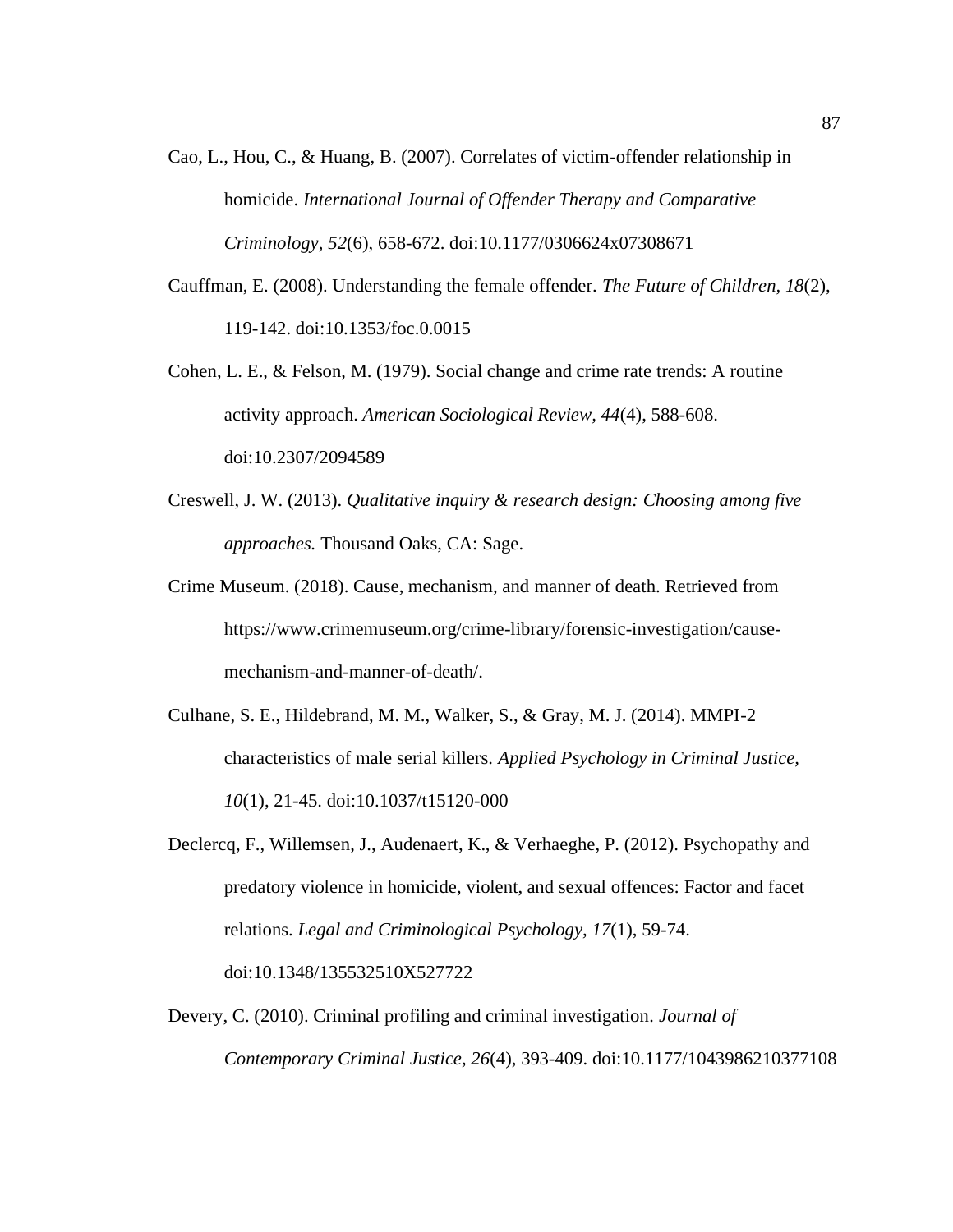Douglas, J. E., Burgess, A. W., Burgess, A. G., & Ressler, R. K. (2013). *Crime classification manual. A standard system for investigating and classifying violent crime*. Hoboken, NJ: John Wiley & Sons.

Erlanson, O. A. (1946). The scene of a sex offense as related to the residence of the offender. *Journal of Criminal Law and Criminology, 31*(3), 339-342. doi:10.2307/1137435

- Everitt, B. S., Landau, S., Leese, M., & Stahl, D. (2011). *Cluster analysis* (5th ed.). West Sussex, England: John Wiley & Sons.
- Federal Bureau of Investigation. (2015). Crime in the United States: Expanded offense. Retrieved from https://ucr.fbi.gov/crime-in-the-u.s/2015/crime-in-the-u.s.- 2015/offenses-known-to-law-enforcement/expanded-offense.
- Ferri, L. (2016). Trophies saved by serial killers. Retrieved from https://the-lineup.com/serial-killer-trophies.
- Frankfort-Nachmias, C., & Nachmias, D. (2008). *Research methods in the social sciences* (7th ed.). New York, NY: Worth.
- Garcia, P., Raymund, J. M., Restubog, S. L. D., Kiewitz, C., Scott, K. L., & Tang, R. L. (2014). Roots run deep: Investigating psychological mechanisms between history of family aggression and abusive supervision. *Journal of Applied Psychology, 99*(5), 883-897. doi:10.1037/a0036463
- Hair, J. F., & Black, W. C. (2000). Cluster analysis. In L. G. Grimm & P. R. Yarnold (Eds.), *Reading and understanding more multivariate statistics* (pp. 147-205). Washington DC: American Psychological Association.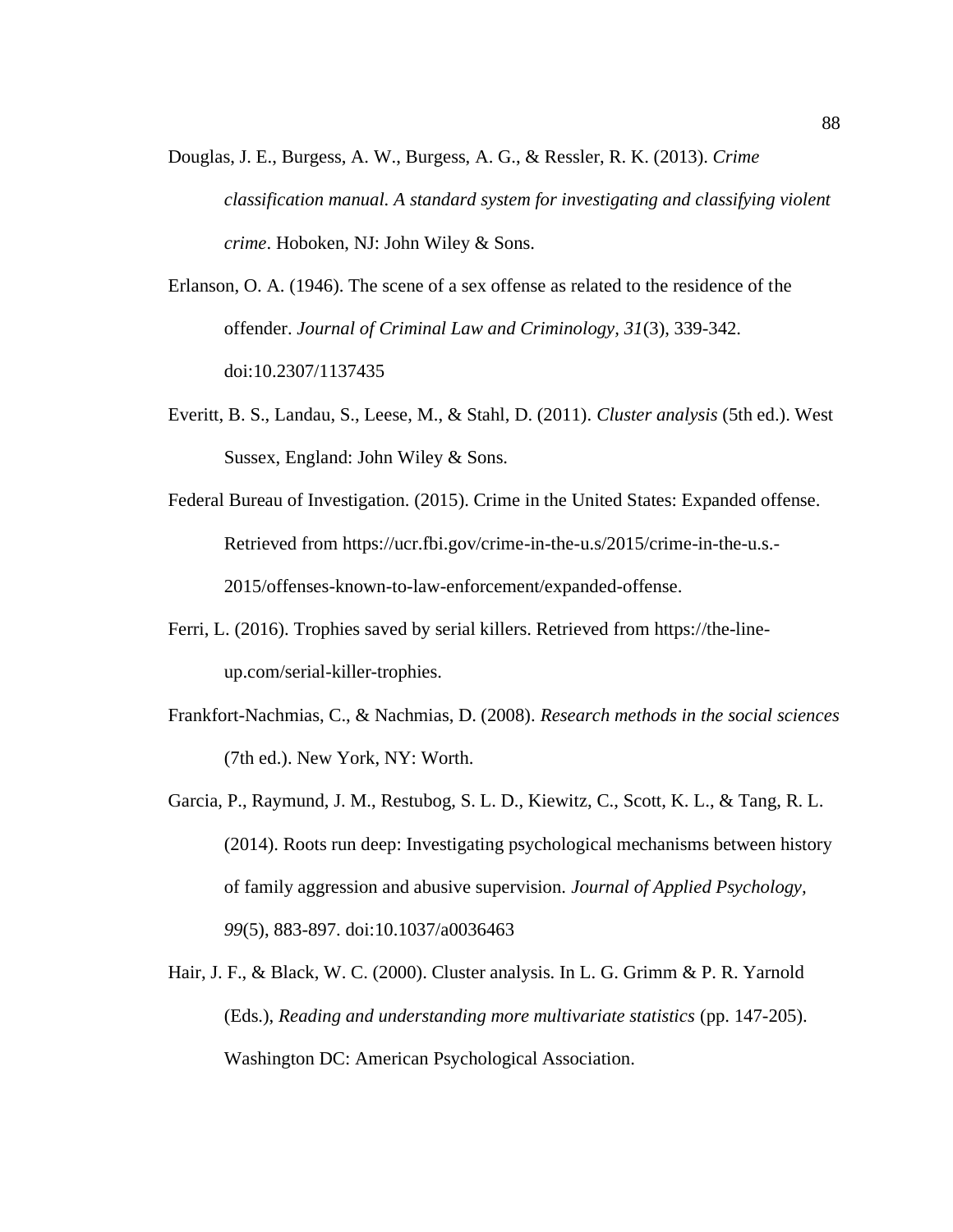Hammond, L., & Youngs, D. (2011). Decay functions and criminal spatial processes: Geographical offender profiling of volume crime. *Journal of Investigative Psychology and Offender Profiling, 8*(1), 90-102. doi:10.1002/jip.132

Harbers, E., Deslauriers-Varin, N., Beauregard, E., & Van Der Kemp, J. J. (2012). Testing the behavioural and environmental consistency of serial sex offenders: A signature approach. *Journal of Investigative Psychology and Offender Profiling, 9*(3), 259-273. doi:10.1002/jip.1368

- Hazan, C., & Shaver, P. (1994). Attachment as an organizational framework for research on close relationship. *Psychological Inquiry, 5*(1) 1-22. doi:10.1207/s15327965pli0501\_1
- Herrero, O., & Colom, R. (2008). Distinguishing impulsive, unsocialized sensation seeking: A comparison between criminal offenders and the general population. *Journal of Individual Differences*, *29*(4), 199-204. doi:10.1027/1614- 0001.29.4.199
- Hickey, E. (2014). Hickey enzo: Final 2011-2014 update smatv7.
- Hickey, E. (2017). Hickey enzo: Serial homicide offender tracking 2014-2017.
- Hicks, B. M., Vaidyanathan, U., & Patrick, C. J. (2010). Validating female psychopathy subtypes: Differences in personality, antisocial and violent behavior, substance abuse, trauma, and mental health. *Personality Disorders: Theory, Research, and Treatment*, *1*(1), 38-57. doi:10.1037/a0018135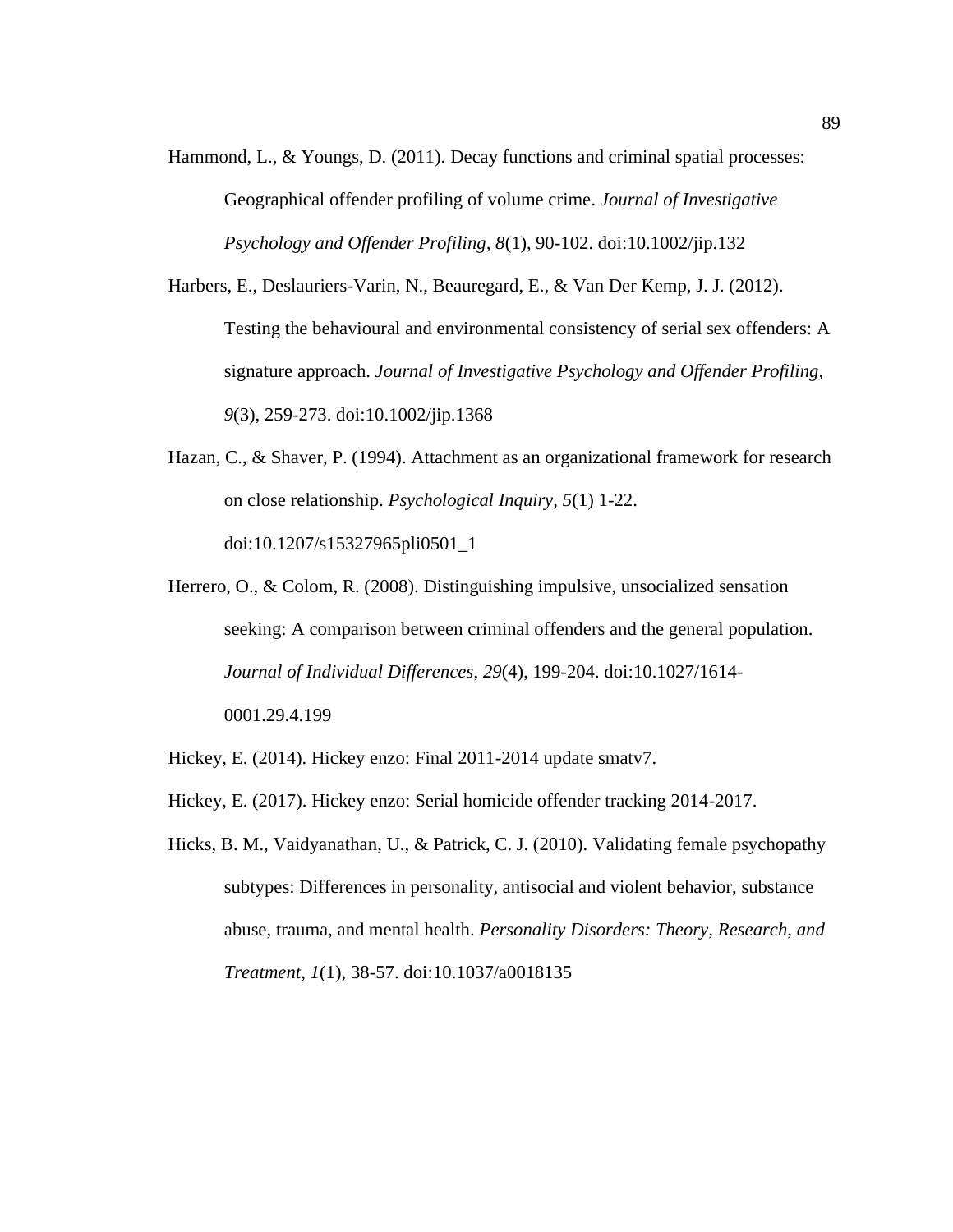- Jervis, J., Pringle, J., & Tuckwell, G. (2009). Time-lapse resistivity surveys over simulated clandestine graves. *Forensic Science International, 192*(1), 7-13. doi:10.1016/j.forsciint.2009.07.001
- Kim Foundation. (2014). Mental disorders in America. Retrieved from http://www.thekimfoundation.org/html/about\_mental\_ill/statistics.html
- Krueger, R. F., Schmutte, P. S., Caspi, A., Moffitt, T. E., Campbell, K., & Silva, P. A. (1994). Personality traits are linked to crime among men and women: Evidence from birth cohort. *Journal of Abnormal Psychology*, *103*(2), 328-333. doi:10.1037//0021-843x.103.2.328
- Lundrigan, S., & Canter, D. (2001). Spatial pattern of serial murder: An analysis of disposal site location choice. *Behavioral Sciences and the Law*, *19*(1), 595-610. doi:10.1002/bsl.431
- Lundrigan, S., Czarnomski, S., & Wilson, M. (2010). Spatial and environmental consistency in serial sexual assault. *Journal of Investigative Psychology and Offender Profiling, 7*(1), 15-30. doi:10.1002/jip.100
- Mellet, J. S. (2011). Clandestine graves: Geophysical methods used in their discovery and subsequent exposure. *Forensic Magazine: On the Scene and in the Lab*. Retrieved from http://www.forensicmag.com/articles/2011/10/clandestine-gravesgeophysical-methods-used-their-discovery-and-subsequent-exposure.
- Moffatt, G. K., & Hersey, N. W. (2010). Typical and atypical serial homicide: Investigative differences and cold case profiling. *American College of Forensic Examiners International, Spring*, 40-46.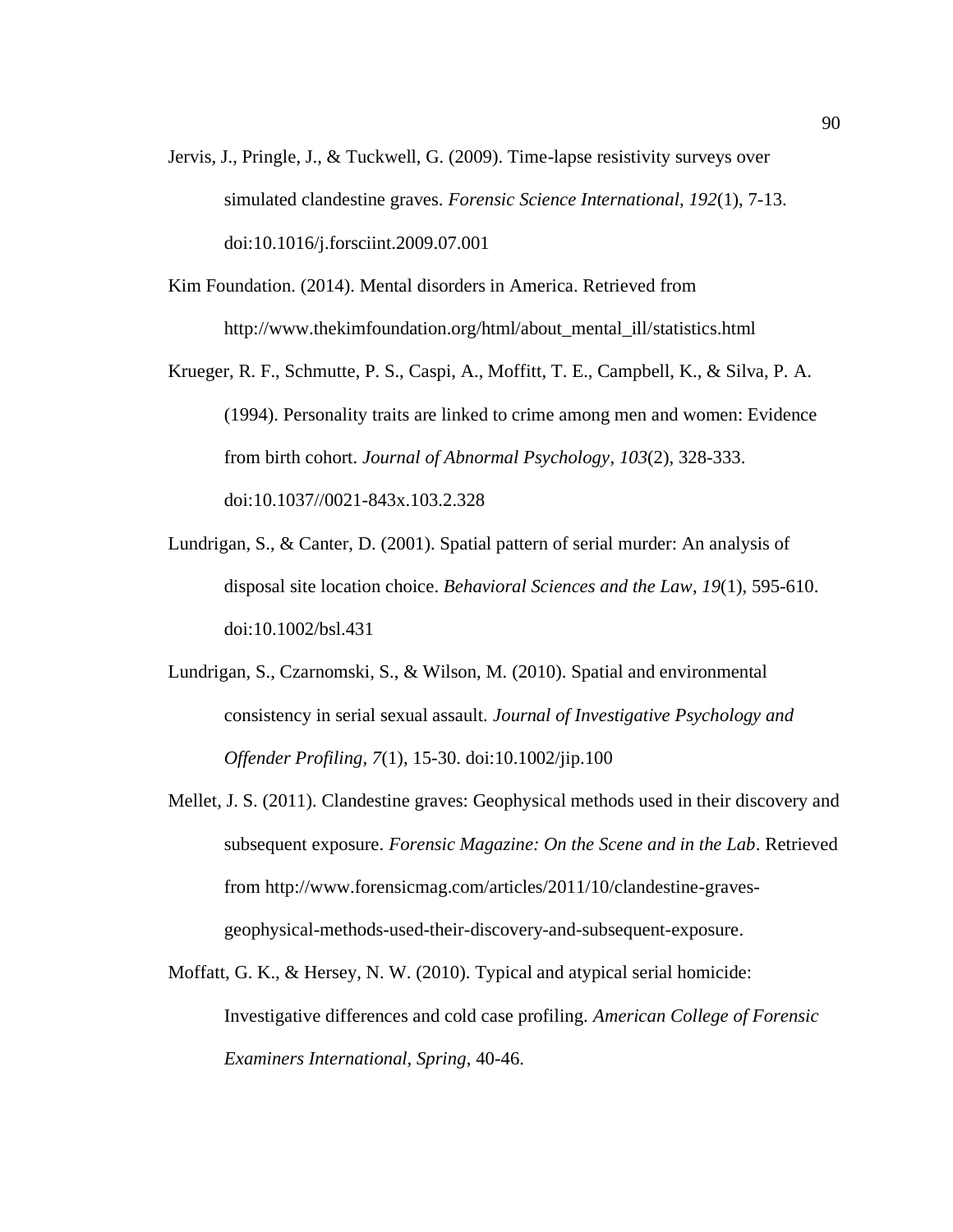National Criminal Justice Reference Service. (2012). Woman and girls in the criminal justice system. Retrieved from

https://www.ncjrs.gov/spotlight/wgcjs/Summary.html.

- NecroSearch International. (2017). Investigation and recovery of clandestine graves. Retrieved from www.necrosearch.org/
- Norusis, M. J. (2005). *SPSS 13.0 statistical procedures companion*. Chicago, IL: SPSS Inc.
- Palermo, E. (2013). Forensic geoscientists hunt clandestine graves. Retrieved from http://news.discovery.com/earth/forensic-geoscientists-hunt-mass-graves-130514.htm
- Patton, M. Q. (2002). *Qualitative research & evaluation methods* (3rd ed.). Thousand Oaks, CA: Sage.
- Pinizzotto, A. J., & Finkel, N. J. (1990). Criminal personality profiling: An outcome and process study. *Law and Human Behavior*, *14*, 215-233. doi:10.1007/bf01352750
- Pringle, J., Molina, C. M., Hernandez, O., Pringle, J. K., & Saumett, M. (2015). Preliminary results of sequential monitoring of simulated clandestine graves in Colombia, South America. Using ground penetrating radar and botany. *Forensic Science International, 248,* 61-70. doi:10.1016/j.forsciint.2014.12.011
- Quinet, K., & Nunn, S. (2014). Establishing a victim-offender relationship of initially unsolved homicides: Partner, family, acquaintance, or stranger? *Homicide Studies: An Interdisciplinary and International Journal, 18*(3), 271-297. doi:10.1177/1088767913493783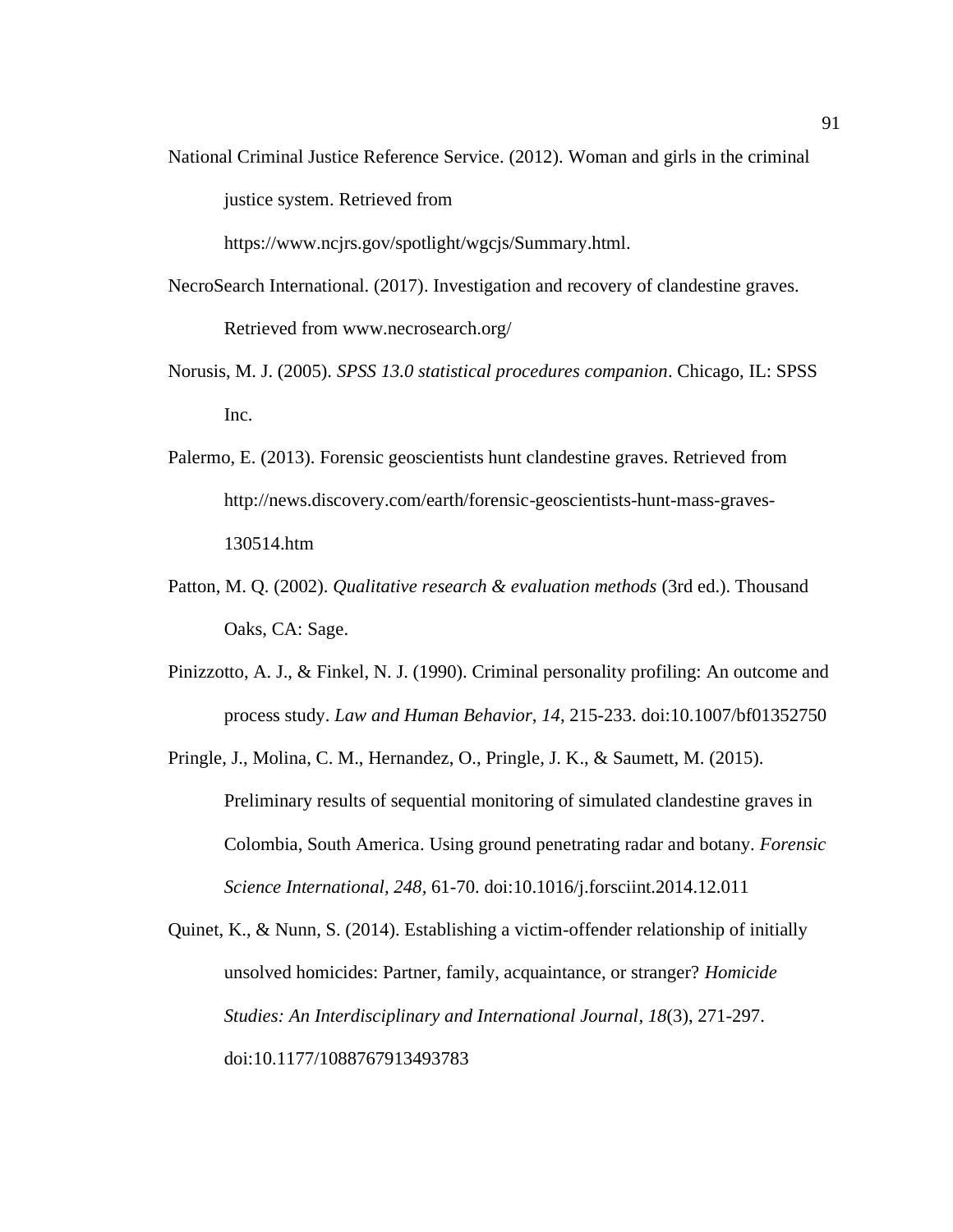Regis University. (2015). Criminal profiling 101. Retrieved from

https://criminology.regis.edu/criminology-programs/resources/crimarticles/criminal-profiling-101

- Rengert, G., & Wasilchick, J. (1985). *Suburban burglary: A time and a place for everything*. Springfield, IL: Charles Thomas.
- Salfati, C. G., & Bateman, A. L. (2005). Serial homicide: An investigation of behavioral consistency. *Journal of Investigative Psychology and Offender Profiling, 2*(1), 121-144. doi:10.1002/jip.27
- Sammons, A. (2009). Typological offender profiling. Retrieved from http://www.psychlotron.org.uk/newResources/criminological/A2\_AQB\_crim\_typ oProfiling.pdf
- Sammons, A. (2017). Typology offender profiling: Organized and disorganized crime scenes. *Criminological Psychology.* Retrieved from http://psychlotron.org.uk/newResources/criminological/A2\_AQB\_crim\_organised Disorganised.pdf
- Shultz, D. H., & Helmstetter, F. J. (2010). Classical conditioning of autonomic fear responses is independent of contingency awareness. *Journal of Experimental Psychology: Animal Behavior Processes, 36*(4), 495-500. doi:10.1037/a0020263

Siddiqui, K. (2013). Heuristics for sample size determination in multivariate statistical techniques. *World Applied Sciences Journal, 27*(2), 285-287. doi:10.5829/idosi.wasj.2013.27.02.889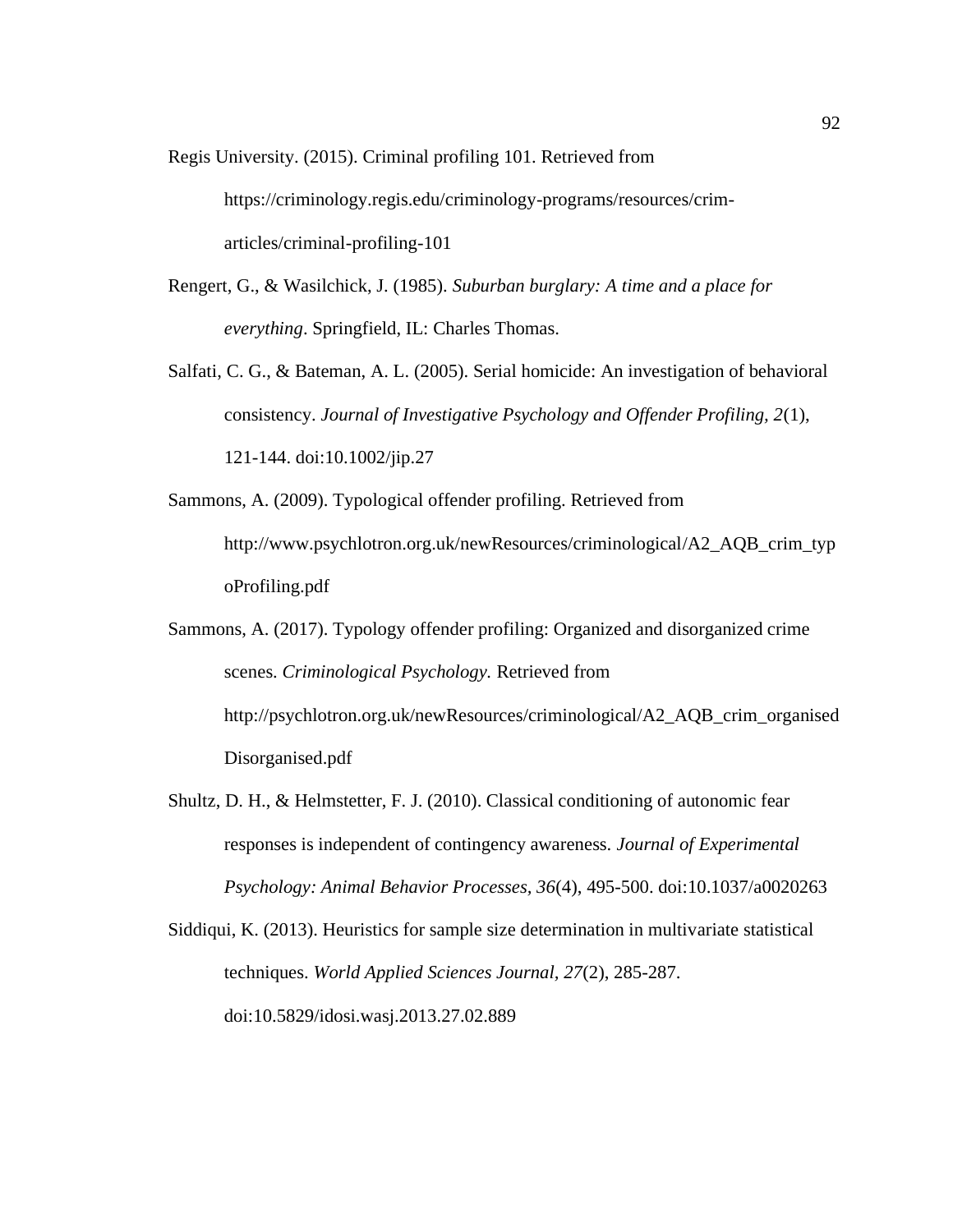Snook, B., Cullen, R. M., Mokros, A., & Harbort, S. (2005). Serial murderers' spatial decisions: Factors that influence crime location choice. *Journal of Investigative Psychology and Offender Profiling, 2*(1), 147-164. doi:10.1002/jip.35

Spaulding, E. R. (1921). The role of personality development in the reconstruction of the delinquent. *Journal of Abnormal Psychology*, *16*(2-3), 97-114. doi:10.1037/h0075638

- Tabachnick, B. G., & Fidell, L. S. (2007). *Using multivariate statistics* (5th ed.). Boston, MA: Pearson.
- Taylor, S., Lambeth, D., Green, G., Bone, R., & Chillane, M. A. (2012). Cluster analysis examination of serial killer profiling categories: A bottom-up approach. *Journal of Investigative Psychology and Offender Profiling, 9*(1), 30-51. doi:10.1002/jip.149
- Torres, A. N., Boccaccini, M. T., & Miller, H. A. (2006). Perceptions of the validity and utility of criminal profiling among forensic psychologists and psychiatrists. *Professional Psychology: Research and Practice, 37*, 51-58. doi:10.1037/0735- 7028.37.1.51
- Truity Psychometrics. (2014). Discover your personality type. Retrieved from http://www.truity.com/view/types
- Vernables, N. C., & Patrick, C. J. (2012). Validity of the externalizing spectrum inventory in a criminal offender sample: Relations with disinhibitory psychopathology, personality, and psychopathic features. *Psychological Assessment*, *24*(1), 88-100. doi:10.1037/a0024703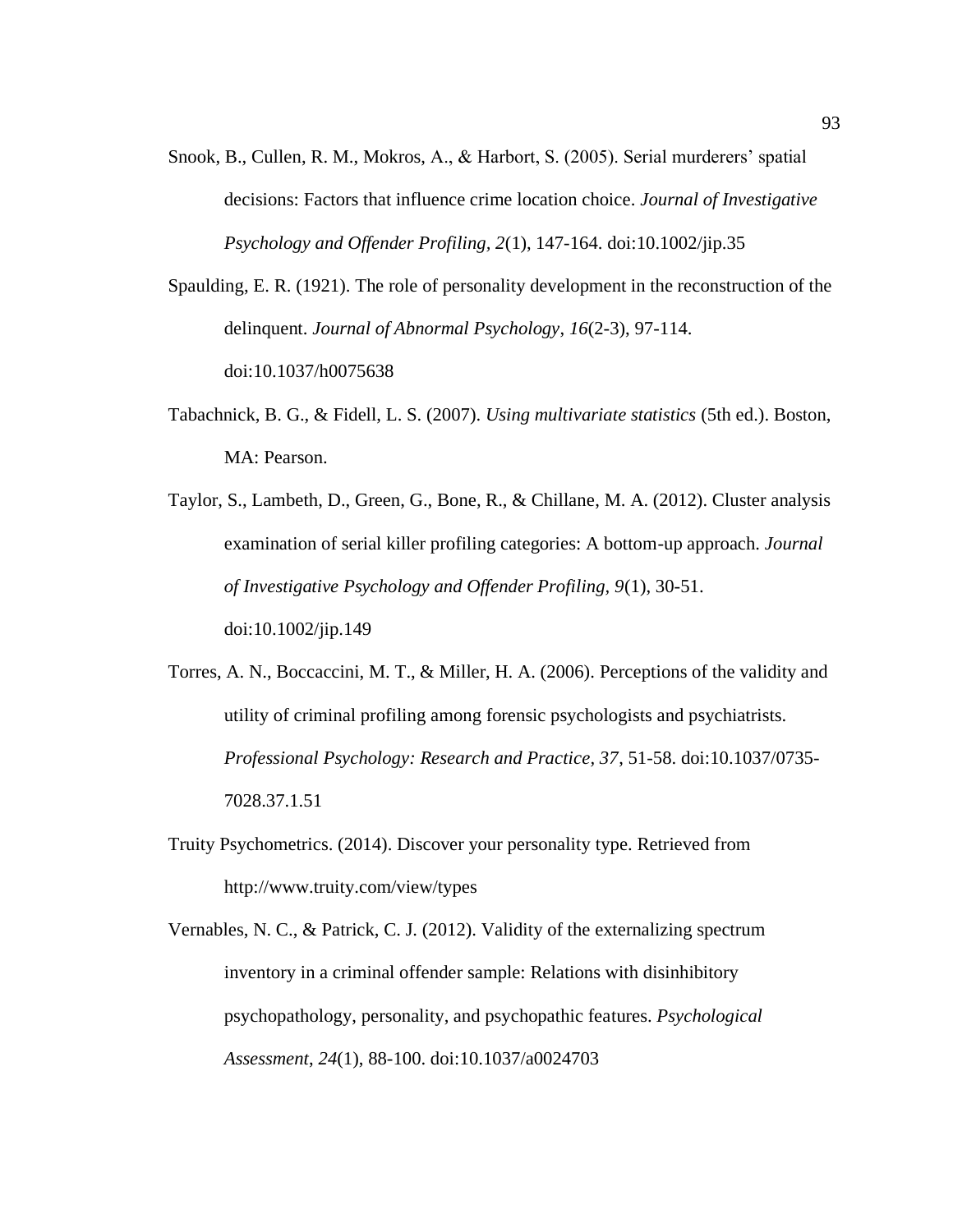Wilson, J. M., MacDonald, J. M., & Tita, G. E. (2010). Localized homicide patterns and prevention strategies: A comparison of five project safe neighborhood sites. *Victims and Offenders, 5*(1), 45-63. doi:10.1080/15564880903423060

Woods, L., & Porter, L. (2008). Examining the relationship between sexual offenders and their victims: Interpersonal differences between stranger and non-stranger sexual offences. *Journal of Sexual Aggression, 14*(1), 61-75. doi:10.1080/13552600802056640